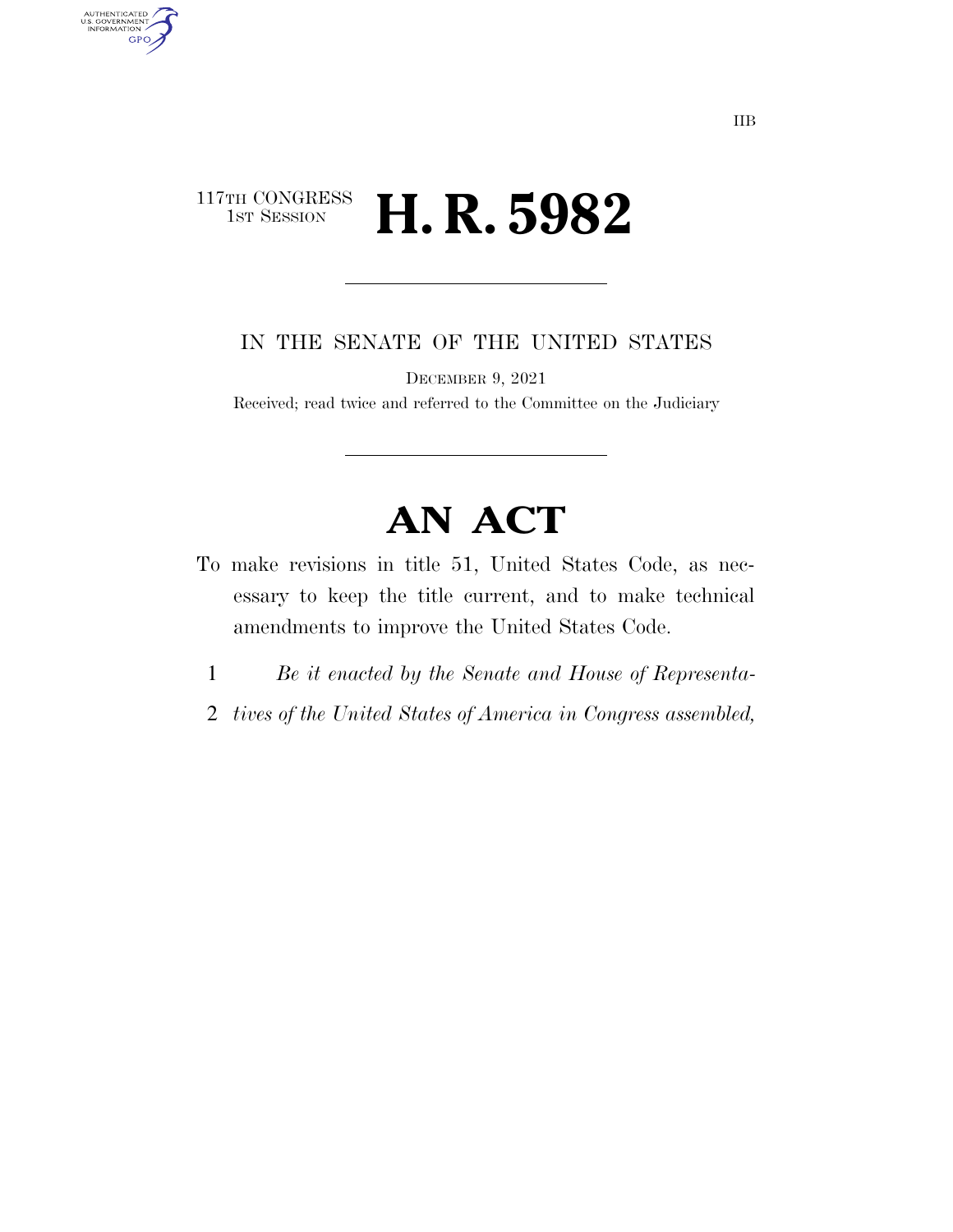### **SECTION 1. TABLE OF CONTENTS.**

| 2  | The table of contents for this Act is as follows:                                                                 |
|----|-------------------------------------------------------------------------------------------------------------------|
|    | Sec. 1. Table of contents.<br>Sec. 2. Purposes; restatement does not change meaning or effect of existing<br>law. |
|    | Sec. 3. Revision of title 51, United States Code.<br>Sec. 4. Technical amendments.                                |
|    | Sec. 5. Transitional and savings provisions.                                                                      |
|    | Sec. 6. Repeals.                                                                                                  |
| 3  | SEC. 2. PURPOSES; RESTATEMENT DOES NOT CHANGE                                                                     |
| 4  | MEANING OR EFFECT OF EXISTING LAW.                                                                                |
| 5  | (a) PURPOSES.—The purposes of this Act are—                                                                       |
| 6  | $(1)$ to make revisions in title 51, United States                                                                |
| 7  | Code, as necessary to keep the title current; and                                                                 |
| 8  | $(2)$ to make technical amendments to improve                                                                     |
| 9  | the United States Code.                                                                                           |
| 10 | (b) RESTATEMENT DOES NOT CHANGE MEANING OR                                                                        |
| 11 | EFFECT OF EXISTING LAW.                                                                                           |
| 12 | (1) IN GENERAL.—The restatement of existing                                                                       |
| 13 | law enacted by this Act does not change the mean-                                                                 |
| 14 | ing or effect of the existing law. The restatement in-                                                            |
| 15 | corporates in title 51, United States Code, various                                                               |
| 16 | provisions that were enacted separately over a period                                                             |
| 17 | of years, reorganizing them, conforming style and                                                                 |
| 18 | terminology, modernizing obsolete language, and cor-                                                              |
| 19 | recting drafting errors. These changes serve to re-                                                               |
| 20 | move ambiguities, contradictions, and other imper-                                                                |
| 21 | fections, but they do not change the meaning or ef-                                                               |
| 22 | fect of the existing law or impair the precedential                                                               |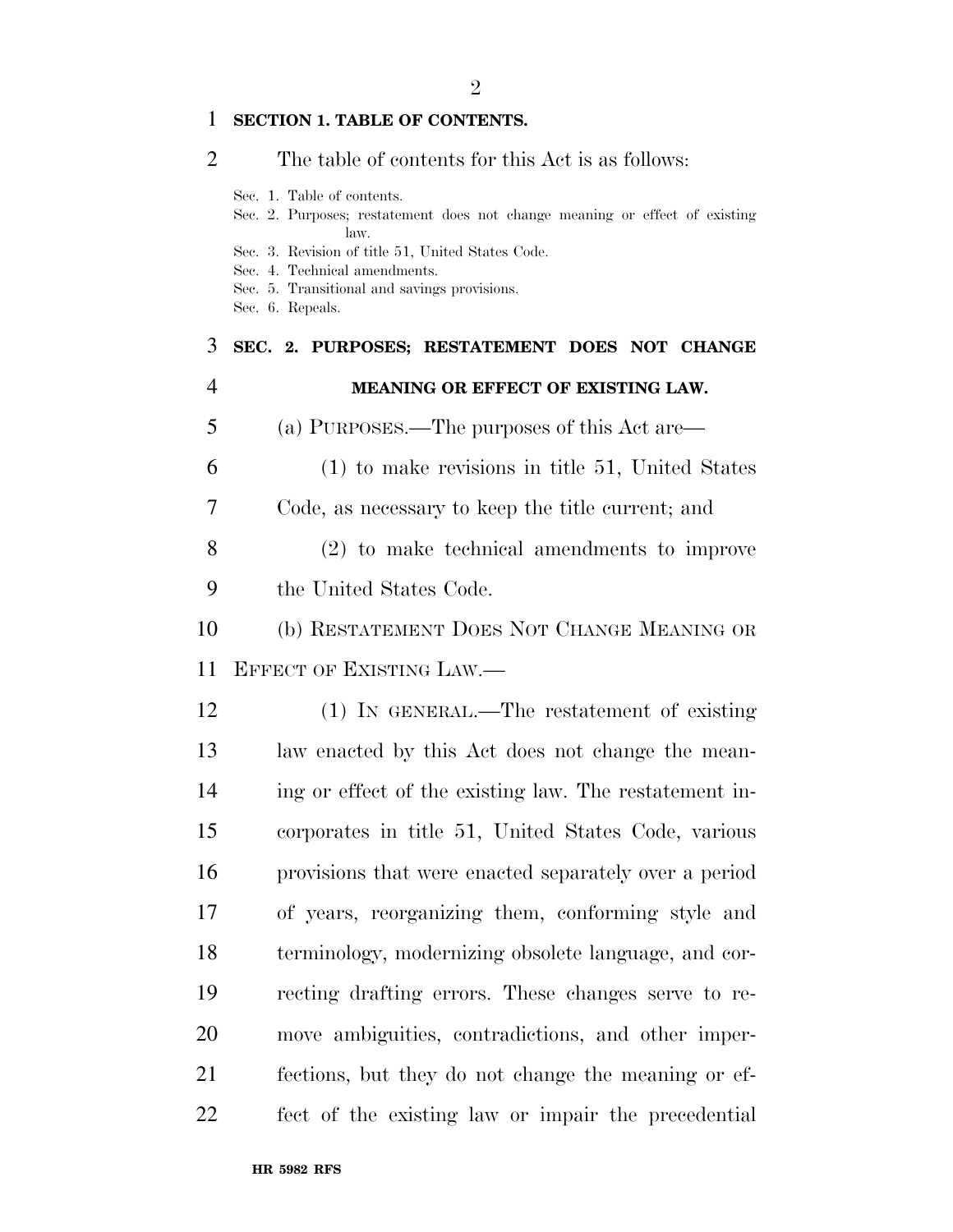value of earlier judicial decisions or other interpreta-tions.

(2) RULE OF CONSTRUCTION.—

 (A) IN GENERAL.—Notwithstanding the plain meaning rule or other rules of statutory construction, a change in wording made in the restatement of existing law enacted by this Act serves to clarify the existing law as indicated in paragraph (1), but not to change the meaning or effect of the existing law.

 (B) REVISION NOTES.—Subparagraph (A) applies whether or not a change in wording is explained by a revision note appearing in a con- gressional report accompanying this Act. If such a revision note does appear, a court shall consider the revision note in interpreting the change.

#### **SEC. 3. REVISION OF TITLE 51, UNITED STATES CODE.**

 (a) REVISION OF TITLE TABLE OF CONTENTS.—The title table of contents of title 51, United States Code, is amended—

 (1) by striking the item relating to chapter 301 and inserting the following:

''301. Funding ......................................................................................... 30101'';

 (2) by striking the item relating to chapter 315 and inserting the following: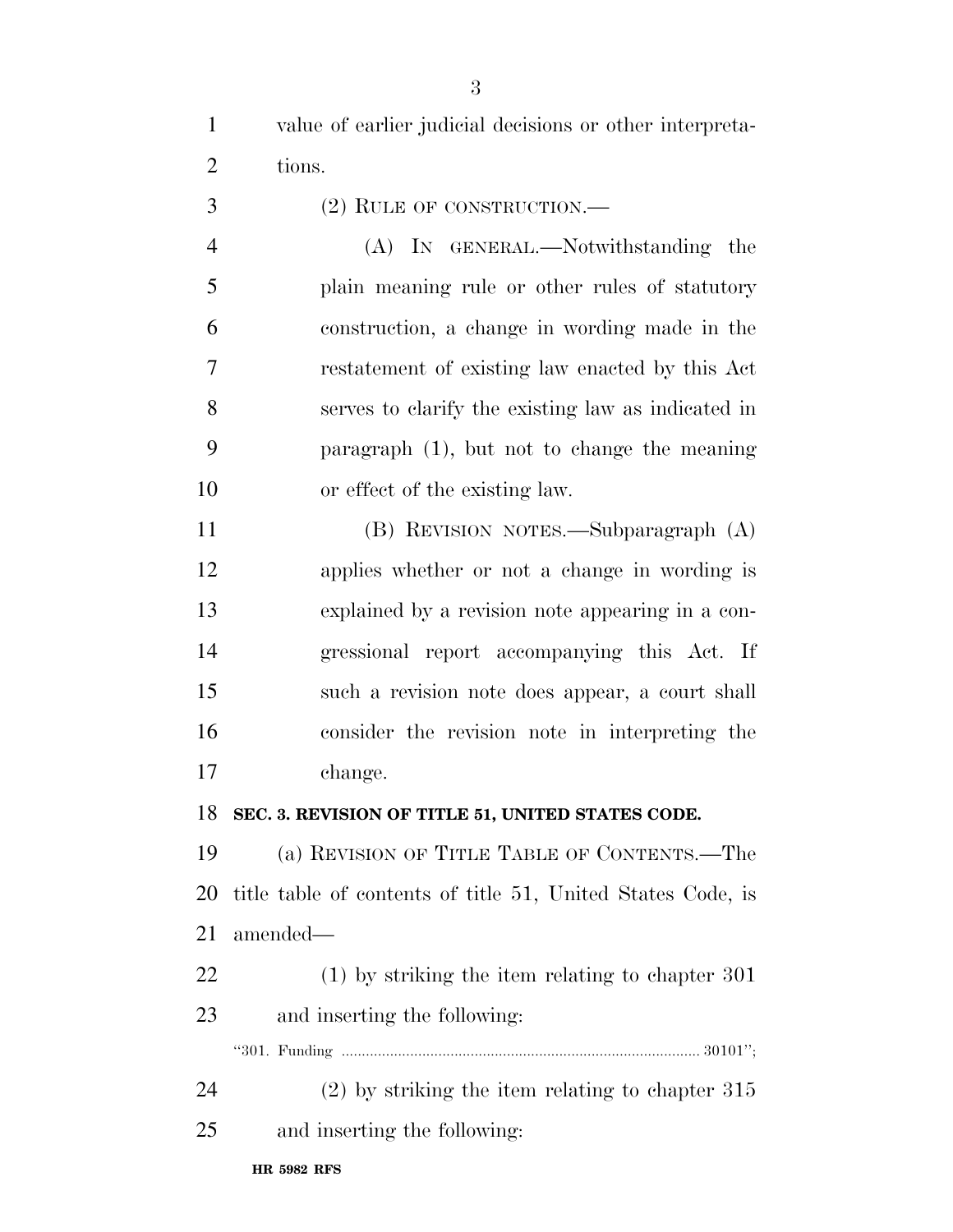| 1              | $(3)$ by striking the item relating to chapter 409                                                                                     |
|----------------|----------------------------------------------------------------------------------------------------------------------------------------|
| $\overline{2}$ | and inserting the following:                                                                                                           |
|                |                                                                                                                                        |
| 3              | (4) by striking the items relating to chapters                                                                                         |
| $\overline{4}$ | 513 and 515 and inserting the following:                                                                                               |
|                | "513. Space Resource Commercial Exploration and Utilization  51301<br>"517. Development and Use of Commercial Cargo and Crew Transpor- |
| 5              | $(5)$ by striking the item relating to chapter 701                                                                                     |
| 6              | and inserting the following:                                                                                                           |
|                |                                                                                                                                        |
| 7              | and                                                                                                                                    |
| 8              | $(6)$ by inserting after the item relating to chap-                                                                                    |
| 9              | ter 713 the following:                                                                                                                 |
|                |                                                                                                                                        |
| 10             | (b) REVISION OF SECTION $20144$ . Section $20144$ of                                                                                   |
| 11             | title 51, United States Code, is amended—                                                                                              |
| 12             | $(1)$ in subsection $(a)$ , by striking "The Adminis-                                                                                  |
| 13             | tration may carry out a program to award prizes                                                                                        |
| 14             | only in conformity with this section."; and                                                                                            |
| 15             | $(2)$ in subsection $(i)(4)$ , by striking "Committee"                                                                                 |
| 16             | on Science and Technology" and inserting "Com-                                                                                         |
| 17             | mittee on Science, Space, and Technology".                                                                                             |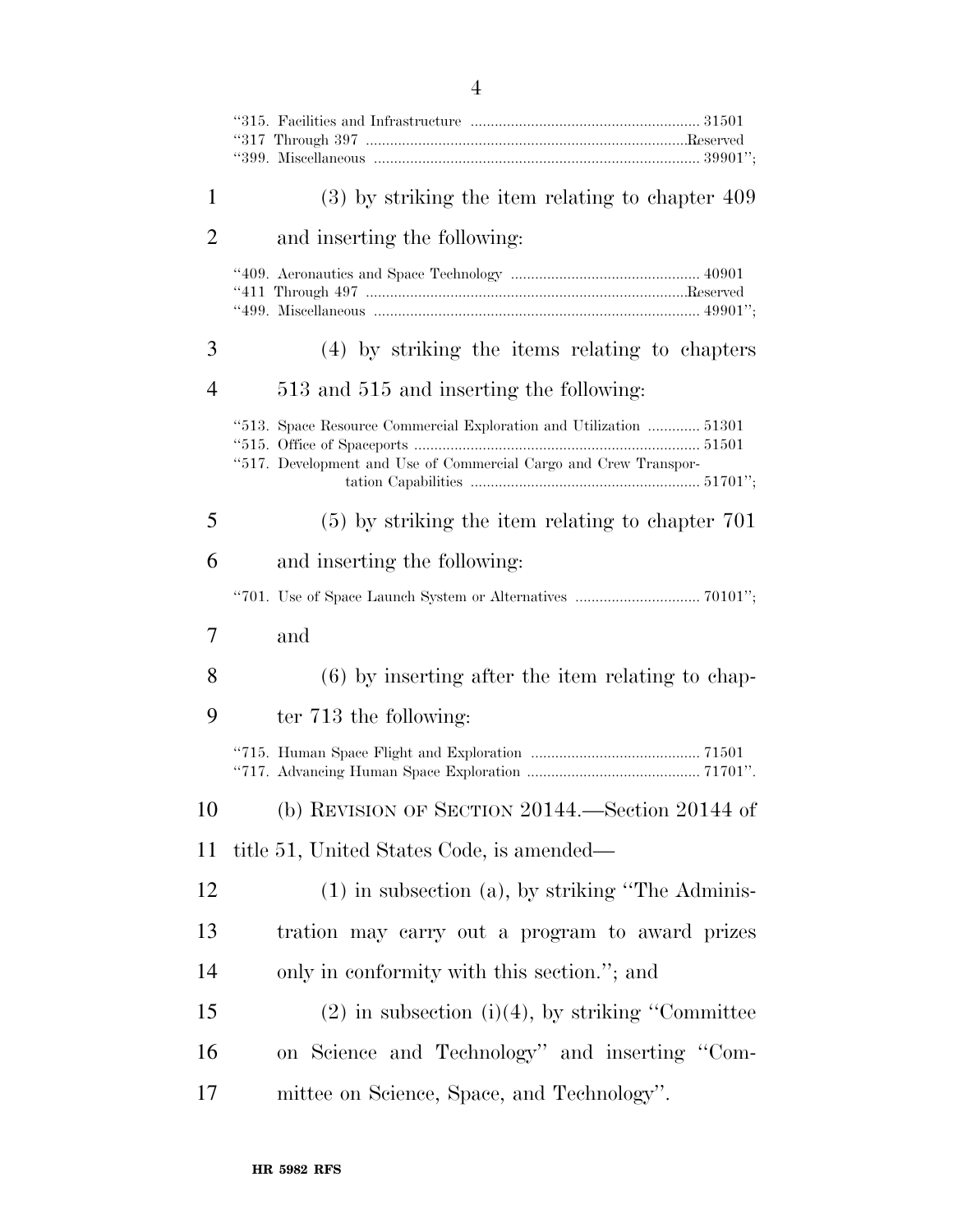| $\mathbf{1}$   | (c) REVISION OF SECTION $20145$ . Section $20145$ of         |
|----------------|--------------------------------------------------------------|
| $\overline{2}$ | title 51, United States Code, is amended—                    |
| 3              | $(1)$ by redesignating subsections $(f)$ and $(g)$ as        |
| $\overline{4}$ | subsections (g) and (h), respectively; and                   |
| 5              | $(2)$ by inserting after subsection (e) the fol-             |
| 6              | lowing:                                                      |
| 7              | "(f) PROCEEDS.—Proceeds from leases entered into             |
| 8              | under this section shall be deposited in the Administration  |
| 9              | construction and environmental compliance and restora-       |
| 10             | tion appropriations account. The proceeds shall be avail-    |
| 11             | able for a period of 5 years, to the extent and in amounts   |
| 12             | provided in appropriations acts.".                           |
| 13             | (d) REVISION OF SECTION 20303.—Section 20303 of              |
| 14             | title 51, United States Code, is amended—                    |
| 15             | $(1)$ in subsection (c), by striking " $(42 \text{ U.S.C.})$ |
| 16             | $16611(d)$ " and inserting "(Public Law 109-155,             |
| 17             | 119 Stat. 2900)";                                            |
| 18             | $(2)$ by redesignating subsection $(d)$ as sub-              |
| 19             | section (e); and                                             |
| 20             | $(3)$ by inserting after subsection $(e)$ the fol-           |
| 21             | lowing:                                                      |
| 22             | "(d) EVALUATION AND EXPANSION OF INTER-                      |
| 23             | AGENCY CONTRIBUTION.—                                        |
| 24             | "(1) IN GENERAL.—The Administrator shall                     |
| 25             | evaluate and, to the extent possible—                        |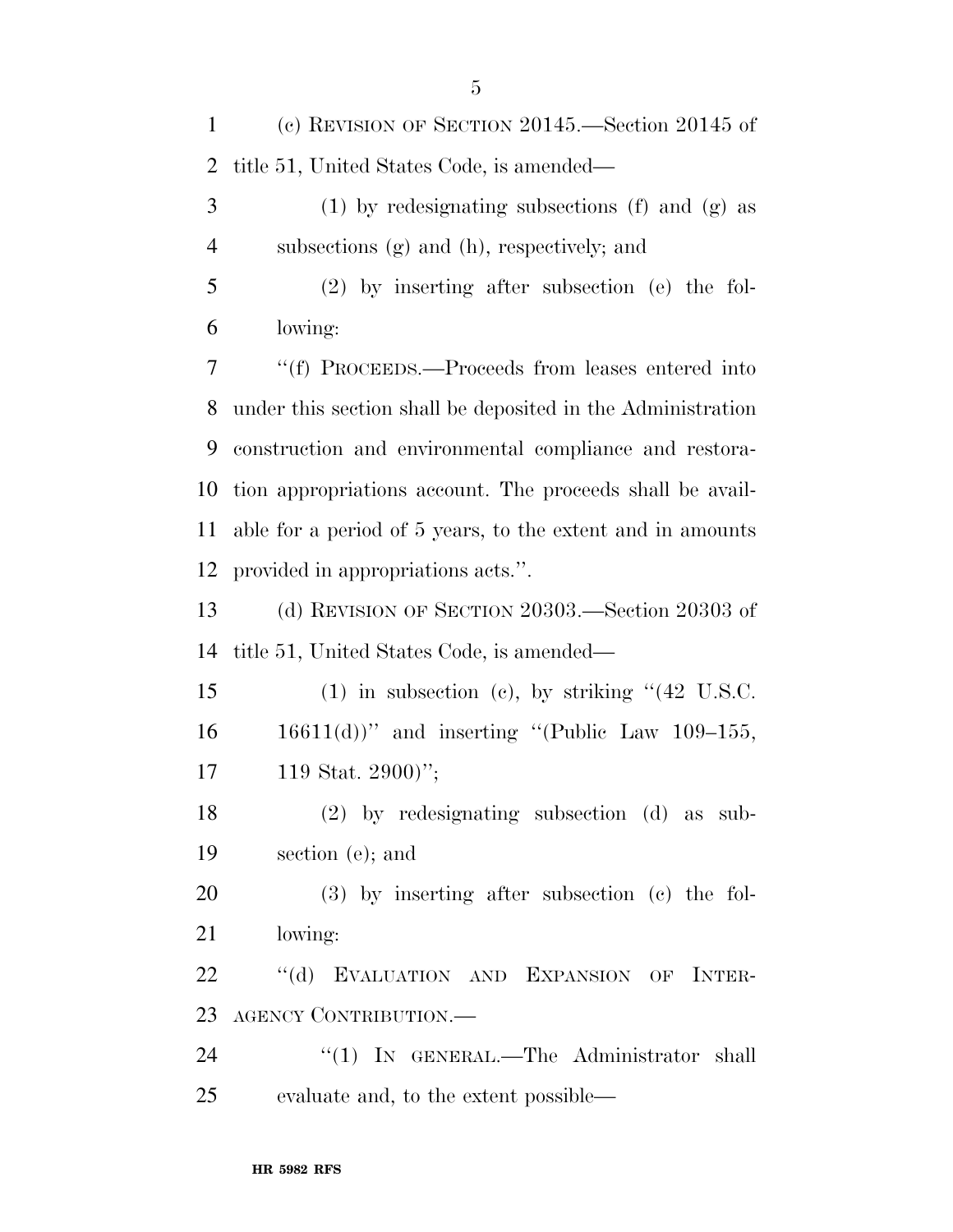| $\mathbf{1}$   | $\lq\lq$ expand efforts to maximize the Ad-                                                                                                                                                                                                                                                                                                                                                        |
|----------------|----------------------------------------------------------------------------------------------------------------------------------------------------------------------------------------------------------------------------------------------------------------------------------------------------------------------------------------------------------------------------------------------------|
| $\overline{2}$ | ministration's contribution to interagency ef-                                                                                                                                                                                                                                                                                                                                                     |
| 3              | forts to enhance science, technology, engineer-                                                                                                                                                                                                                                                                                                                                                    |
| $\overline{4}$ | and mathematics education capabilities;<br>ing,                                                                                                                                                                                                                                                                                                                                                    |
| 5              | and                                                                                                                                                                                                                                                                                                                                                                                                |
| 6              | "(B) enhance the Nation's technological                                                                                                                                                                                                                                                                                                                                                            |
| $\overline{7}$ | excellence and global competitiveness.                                                                                                                                                                                                                                                                                                                                                             |
| 8              | "(2) IDENTIFICATION IN REPORT.—The Admin-                                                                                                                                                                                                                                                                                                                                                          |
| 9              | istrator shall identify the expanded efforts and en-                                                                                                                                                                                                                                                                                                                                               |
| 10             | hancements made under paragraph (1) in the annual                                                                                                                                                                                                                                                                                                                                                  |
| 11             | reports required by subsection $(e)$ .".                                                                                                                                                                                                                                                                                                                                                           |
| 12             | (e) REVISION OF CHAPTER 301.                                                                                                                                                                                                                                                                                                                                                                       |
| 13             | (1) CHAPTER HEADING.—The chapter heading                                                                                                                                                                                                                                                                                                                                                           |
| 14             | of chapter 301 of title 51, United States Code, is                                                                                                                                                                                                                                                                                                                                                 |
| 15             | amended by striking "APPROPRIATIONS,                                                                                                                                                                                                                                                                                                                                                               |
| 16             | BUDGETS, AND ACCOUNTING" and insert-                                                                                                                                                                                                                                                                                                                                                               |
| 17             | ing "FUNDING".                                                                                                                                                                                                                                                                                                                                                                                     |
| 18             | <b>CHAPTER</b><br>(2)<br>CONTENTS.—The<br><b>TABLE</b><br>OF                                                                                                                                                                                                                                                                                                                                       |
| 19             | chapter table of contents of chapter 301 of title 51,                                                                                                                                                                                                                                                                                                                                              |
| 20             | United States Code, is amended to read as follows:<br>"SUBCHAPTER I-GENERAL PROVISIONS                                                                                                                                                                                                                                                                                                             |
|                | "Sec.<br>"30101. Prior authorization of appropriations required.<br>"30102. Working capital fund.<br>"30103. Baselines and cost controls.<br>"30104. Reports on estimated costs for certain programs.<br>"30105. Annual report on program cost and control.<br>"SUBCHAPTER II-BUDGET PROVISIONS<br>"30121. General budget documentation requirements.<br>"30122. Consideration of decadal surveys. |

''30123. Two-year budget request with 3d-year estimate.''.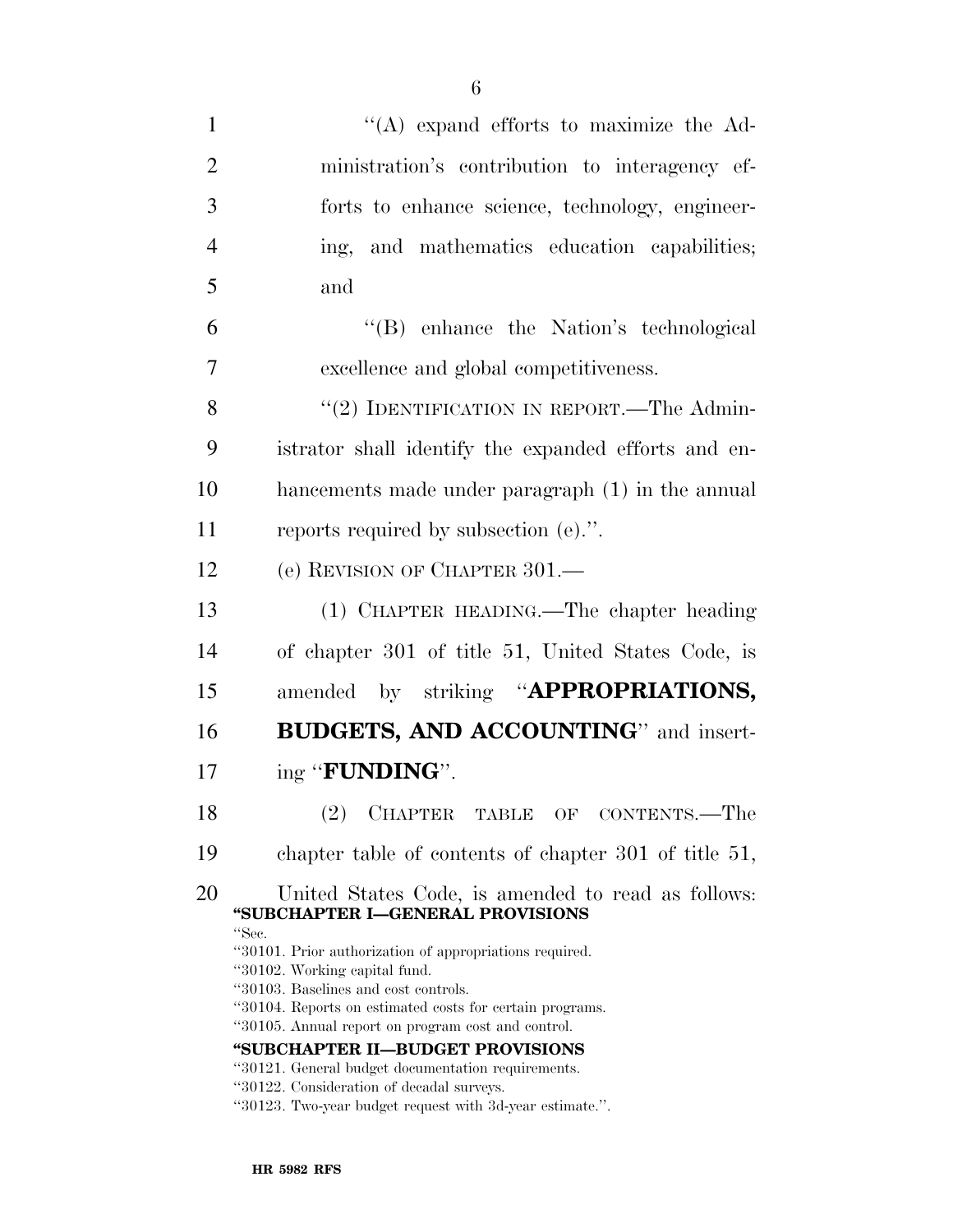| $\mathbf{1}$   | (3) REDESIGNATION OF EXISTING SECTIONS.-         |
|----------------|--------------------------------------------------|
|                |                                                  |
| $\overline{2}$ | Chapter 301 of title 51, United States Code, is  |
| 3              | amended as follows:                              |
| $\overline{4}$ | $(A)$ Section 30103 (Budgets) is redesig-        |
| 5              | nated as section 30121, and transferred to ap-   |
| 6              | pear after section 30104 (Baselines and cost     |
| 7              | controls).                                       |
| 8              | (B) Section 30104 (Baselines and cost            |
| 9              | controls) is redesignated as section 30103.      |
| 10             | (4) DESIGNATION OF SUBCHAPTERS.—                 |
| 11             | (A) Chapter 301 of title 51, United States       |
| 12             | Code, is amended by inserting a subchapter       |
| 13             | heading (in typeface styled like other sub-      |
| 14             | chapter headings in title 51) before section     |
| 15             | 30101 as follows: "SUBCHAPTER I—GEN-             |
| 16             | ERAL PROVISIONS".                                |
| 17             | (B) Chapter 301 of title 51, United States       |
| 18             | Code, is amended by inserting a subchapter       |
| 19             | heading (in typeface styled like other sub-      |
| 20             | chapter headings in title 51) before section     |
| 21             | 30121 (as redesignated and transferred by        |
| 22             | paragraph $(3)(A)$ as follows: "SUBCHAPTER       |
| 23             | II-BUDGET PROVISIONS".                           |
| 24             | (5) REVISION OF SECTION 30103.—Section           |
| 25             | 30103 (Baselines and cost controls) of title 51, |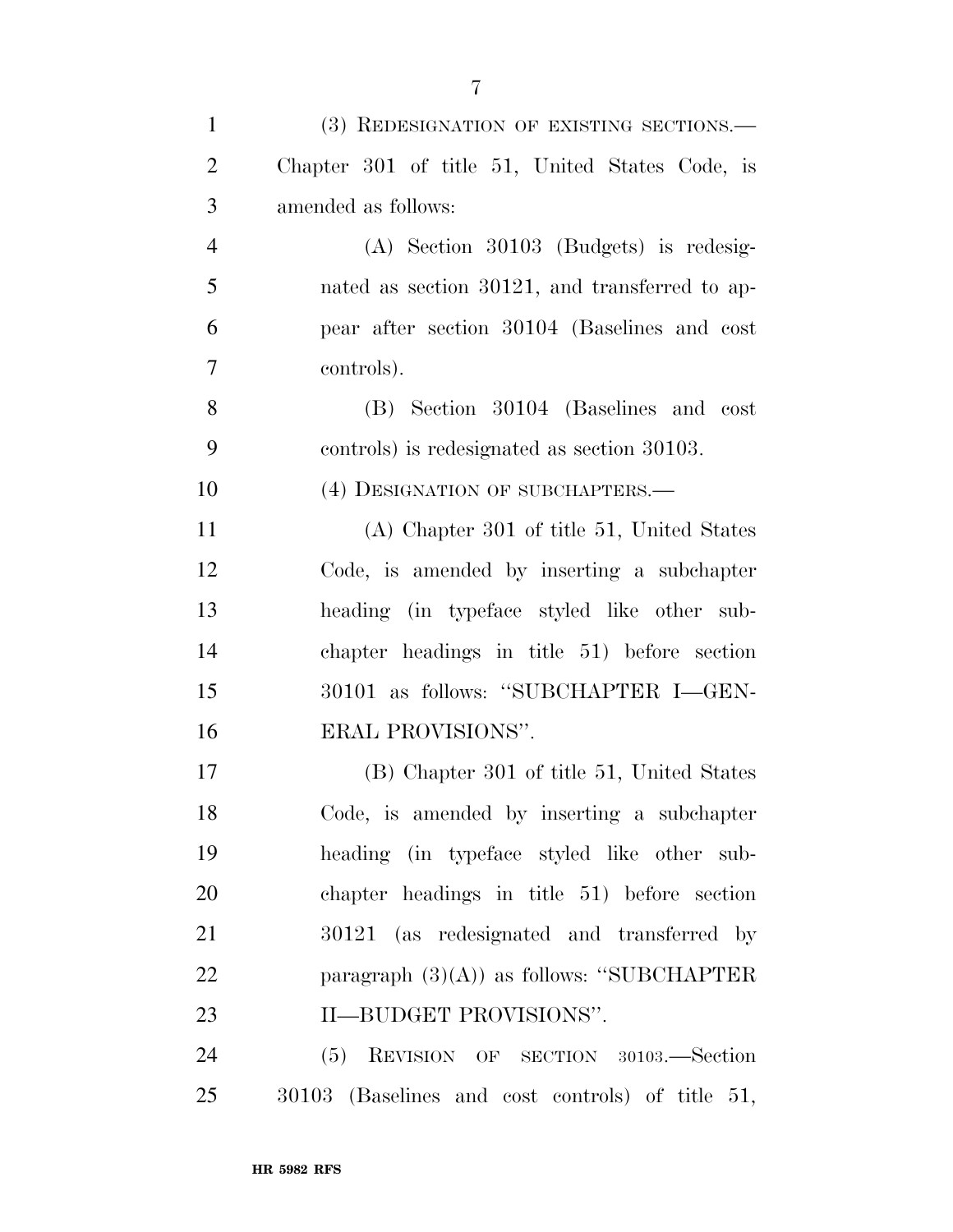| $\mathbf{1}$   | United States Code (as redesignated by paragraph           |
|----------------|------------------------------------------------------------|
| $\overline{2}$ | $(3)(B)$ , is amended by striking "Committee on            |
| 3              | Science and Technology" and inserting "Committee"          |
| $\overline{4}$ | on Science, Space, and Technology" in-                     |
| 5              | $(A)$ subsection $(b)(2)$ ;                                |
| 6              | $(B)$ subsection $(e)(1);$                                 |
| 7              | $(C)$ subsection $(d)(3);$                                 |
| 8              | (D) subsection $(e)(1)(A)$ (matter before                  |
| 9              | clause $(i)$ ; and                                         |
| 10             | $(E)$ subsection $(e)(2)$ .                                |
| 11             | ENACTMENT OF SECTIONS 30104<br>(6)<br>$\operatorname{AND}$ |
| 12             | 30105.—Chapter 301 of title 51, United States Code,        |
| 13             | is amended by inserting after section 30103 (Base-         |
| 14             | lines and cost controls) (as redesignated by para-         |
| 15             | graph $(3)(B)$ and amended by paragraph $(5)$ ) the        |
| 16             | following:                                                 |
| 17             | "§30104. Reports on estimated costs for certain pro-       |
| 18             | grams                                                      |

 ''For each program under the jurisdiction of the Ad- ministration for which development costs are expected to exceed \$200,000,000, the Administrator shall submit to Congress, at the time of submission of the President's an-nual budget—

24 ''(1) a 5-year budget detailing the estimated de-velopment costs of the program; and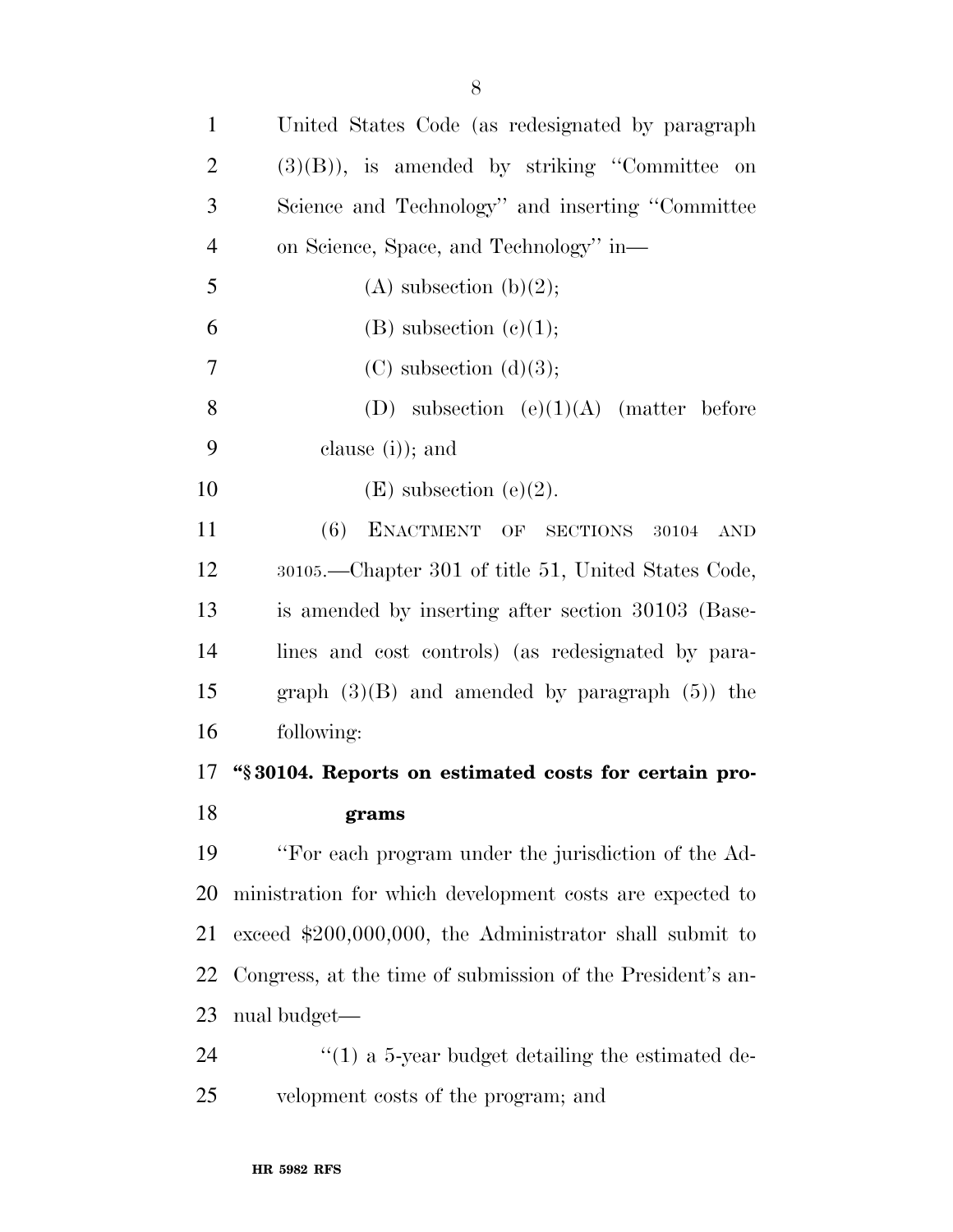$\frac{1}{2}$  an estimate of the life-cycle costs associ-ated with the program.

#### **''§ 30105. Annual report on program cost and control**

 ''(a) ANNUAL REPORT.—Not later than April 30 of each year, the Administrator shall submit to the Com- mittee on Commerce, Science, and Transportation of the Senate and the Committee on Science, Space, and Tech- nology of the House of Representatives a report on the implementation during the preceding year of the corrective 10 action plan referred to in section  $1203(a)(4)$  of the Na- tional Aeronautics and Space Administration Authoriza-tion Act of 2010 (Public Law 111–267).

 ''(b) CONTENTS.—A report under this section shall contain the following:

15 "(1) DESCRIPTION OF OVER-BUDGET OR DE- LAYED PROGRAMS.—For the year covered by the re- port, a description of each Administration program that has exceeded its cost baseline by 15 percent or more or is more than 2 years behind its projected development schedule.

21 "(2) CORRECTIVE PLANS.—For each program described under paragraph (1), a plan for a decrease in scope or requirements, or other measures, to be undertaken to control cost and schedule, including any cost monitoring or corrective actions undertaken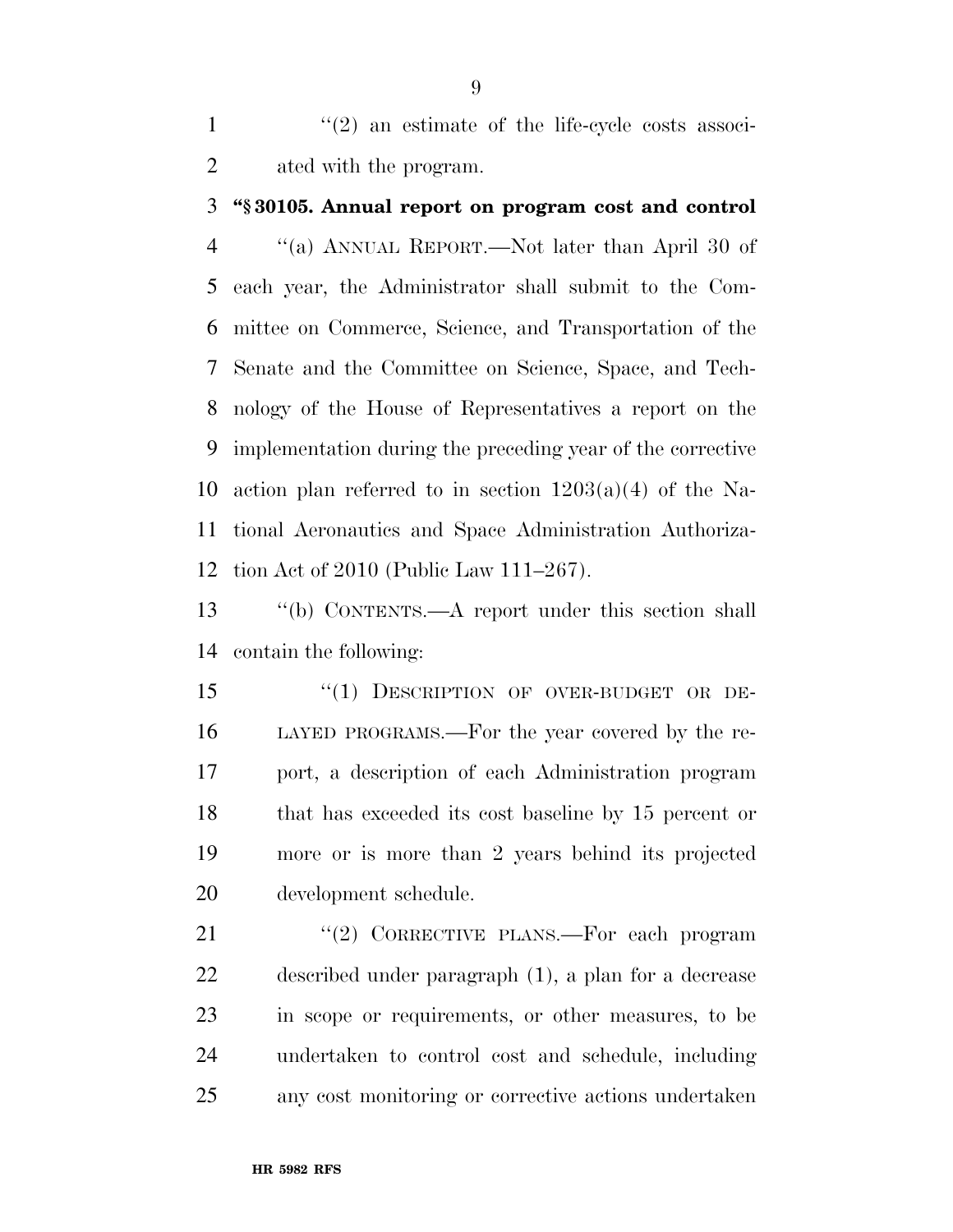| $\mathbf{1}$   | pursuant to the National Aeronautics and Space Ad-       |
|----------------|----------------------------------------------------------|
| $\overline{2}$ | ministration Authorization Act of 2005 (Public Law       |
| 3              | $109-155$ , and the amendments made by that Act.".       |
| $\overline{4}$ | (7) REVISION OF SECTION 30121.—Section                   |
| 5              | 30121 of title 51, United States Code (as redesig-       |
| 6              | nated and transferred by paragraph $(3)(A)$ , is         |
| 7              | amended—                                                 |
| 8              | (A) in the section heading, by striking                  |
| 9              | "Budgets" and inserting "General budget                  |
| 10             | <b>documentation requirements</b> "; and                 |
| 11             | (B) in subsection (b) (matter before para-               |
| 12             | graph $(1)$ ), by striking "Committee on Science         |
| 13             | and Technology" and inserting "Committee on              |
| 14             | Science, Space, and Technology".                         |
| 15             | ENACTMENT OF SECTIONS 30122<br>(8)<br><b>AND</b>         |
| 16             | 30123.—Chapter 301 of title 51, United States Code,      |
| 17             | is amended by adding at the end the following:           |
| 18             | "§30122. Consideration of decadal surveys                |
| 19             | "The Administration shall take into account the cur-     |
| 20             | rent decadal surveys from the National Academies' Space  |
| 21             | Studies Board when submitting the President's budget re- |
| 22             | quest to Congress.                                       |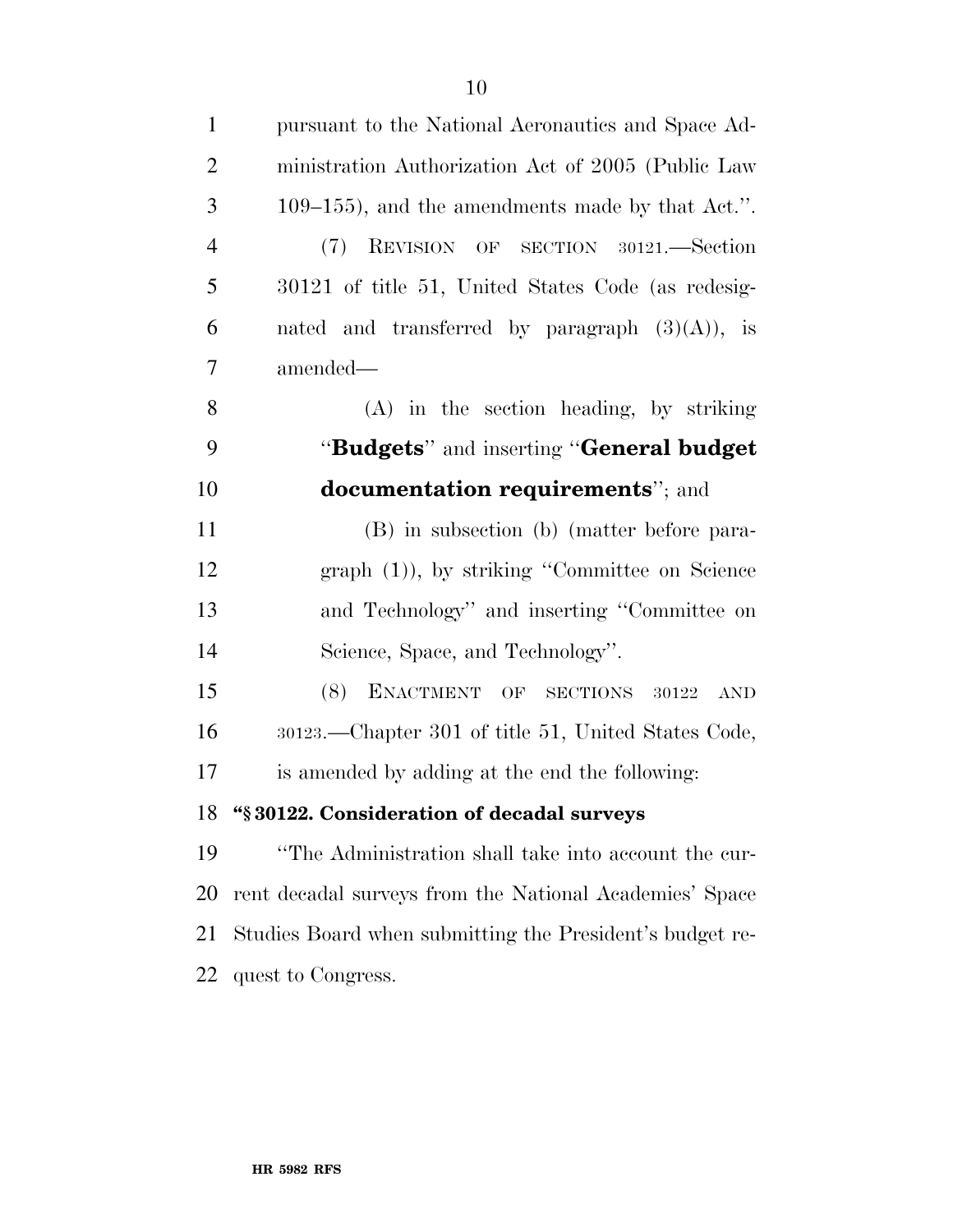''Each fiscal year, the President shall submit to Con- gress a budget request for the Administration that in-cludes—

 ''(1) a budget request for the immediate fiscal year and the following fiscal year; and

 $\langle (2) \rangle$  budget estimates for the 3d fiscal year.". (f) REVISION OF SECTION 30310.—Section 30310 of title 51, United States Code, is amended by striking ''Sec- tion 526(a) of the Energy Independence and Security Act of 2007 (42 U.S.C. 17142(a))'' and inserting ''Section 526 of the Energy Independence and Security Act of 2007 (42 U.S.C. 17142)''.

(g) ENACTMENT OF SECTION 30311.—

 (1) CHAPTER TABLE OF CONTENTS.—The chapter table of contents of chapter 303 of title 51, United States Code, is amended by adding at the end the following:

''30311. Counterfeit parts.''.

20 (2) ENACTMENT OF SECTION.—Chapter 303 of 21 title 51, United States Code, is amended by adding at the end the following:

### **''§ 30311. Counterfeit parts**

**HR 5982 RFS** ''(a) IN GENERAL.—The Administrator shall plan, develop, and implement a program, in coordination with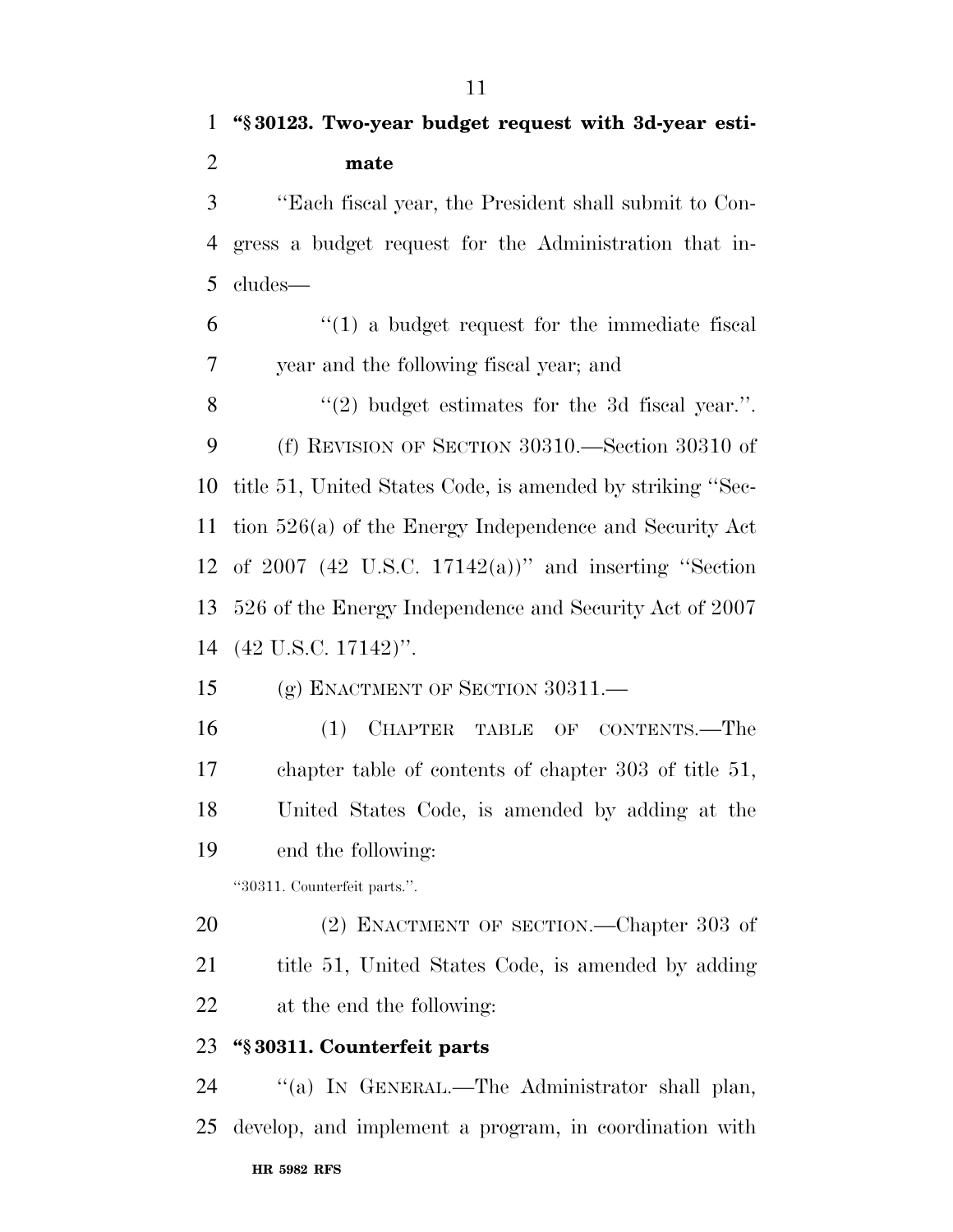| $\mathbf 1$    | other Federal agencies, to detect, track, catalog, and re- |
|----------------|------------------------------------------------------------|
| 2              | duce the number of counterfeit electronic parts in the Ad- |
| 3              | ministration supply chain.                                 |
| $\overline{4}$ | "(b) REQUIREMENTS.—In carrying out the program,            |
| 5              | the Administrator shall establish—                         |
| 6              | $\lq(1)$ counterfeit part identification training for      |
| 7              | all employees who procure, process, distribute, and        |
| 8              | install electronic parts that will—                        |
| 9              | $\lq\lq$ teach employees how to identify coun-             |
| 10             | terfeit parts;                                             |
| 11             | "(B) educate employees on procedures to                    |
| 12             | follow if they suspect a part is counterfeit;              |
| 13             | "(C) regularly update employees on new                     |
| 14             | threats, identification techniques, and reporting          |
| 15             | requirements; and                                          |
| 16             | "(D) integrate industry associations, man-                 |
| 17             | ufacturers, suppliers, and other Federal agen-             |
| 18             | cies, as appropriate;                                      |
| 19             | $\lq(2)$ an internal database to track all suspected       |
| 20             | and confirmed counterfeit electronic parts that will       |
| 21             | maintain, at a minimum—                                    |
| 22             | $\lq\lq$ companies and individuals known and               |
| 23             | suspected of selling counterfeit parts;                    |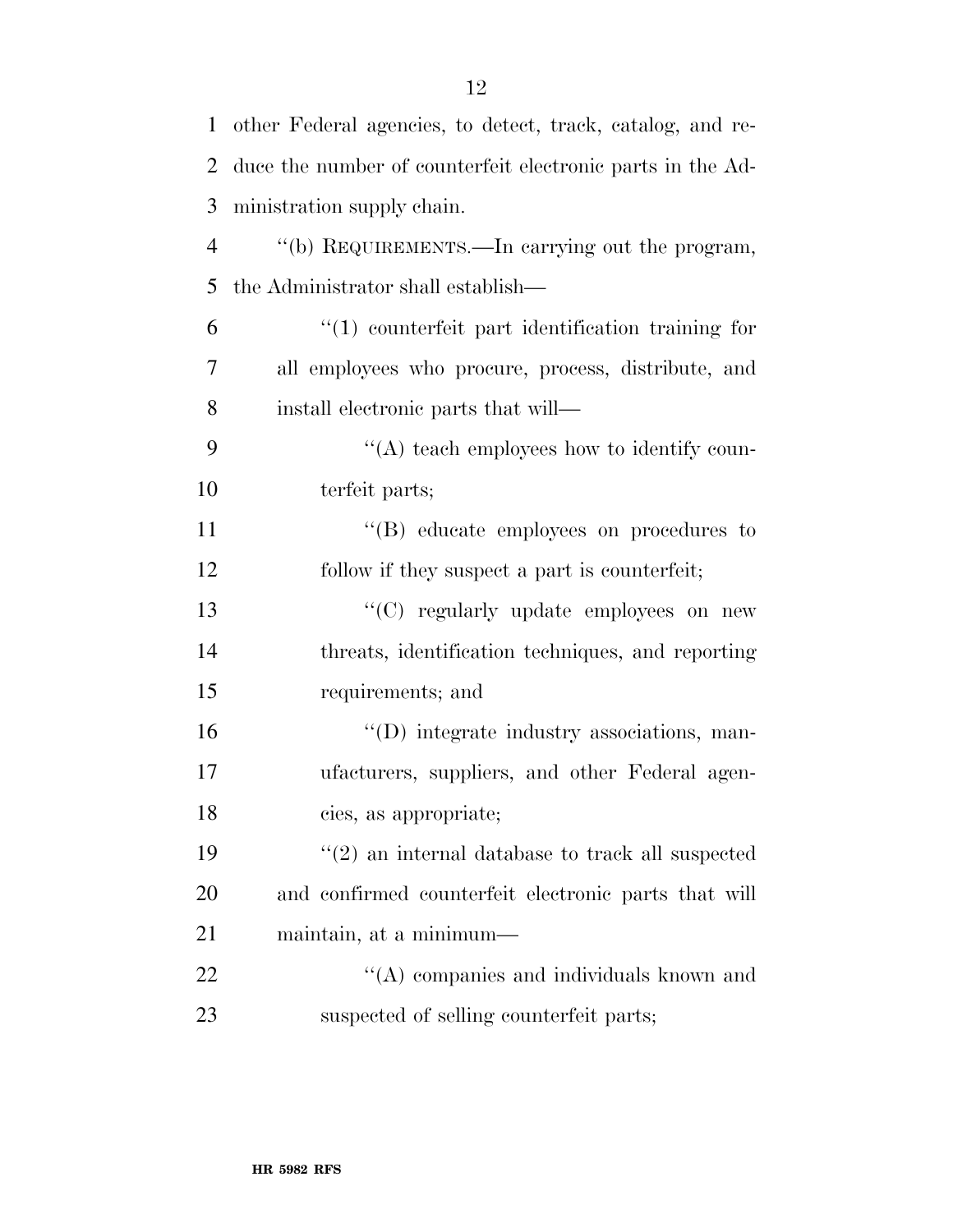| $\mathbf{1}$   | "(B) parts known and suspected of being               |
|----------------|-------------------------------------------------------|
| $\overline{2}$ | counterfeit, including lot and date codes, part       |
| 3              | numbers, and part images;                             |
| $\overline{4}$ | $\lq\lq$ countries of origin;                         |
| 5              | $\lq\lq$ (D) sources of reporting;                    |
| 6              | "(E) United States Customs seizures; and              |
| 7              | "(F) Government-Industry Data Exchange                |
| 8              | Program reports and other public- or private-         |
| 9              | sector database notifications; and                    |
| 10             | $\lq(3)$ a mechanism—                                 |
| 11             | $\lq\lq$ to report all information on suspected       |
| 12             | and confirmed counterfeit electronic parts to         |
| 13             | law enforcement agency databases, industry as-        |
| 14             | sociation databases, and other databases; and         |
| 15             | $\lq\lq$ to issue bulletins to industry on coun-      |
| 16             | terfeit electronic parts and related counterfeit      |
| 17             | activity.                                             |
| 18             | "(c) REVIEW OF PROCUREMENT AND ACQUISITION            |
| 19             | POLICY.-                                              |
| 20             | "(1) IN GENERAL.—In establishing the pro-             |
| 21             | gram, the Administrator shall amend acquisition and   |
| 22             | procurement policy in effect on October 11, 2010, to  |
| 23             | require the purchase of electronic parts from trusted |
| 24             | or approved manufacturers. To determine trusted or    |
| 25             | approved manufacturers, the Administrator shall es-   |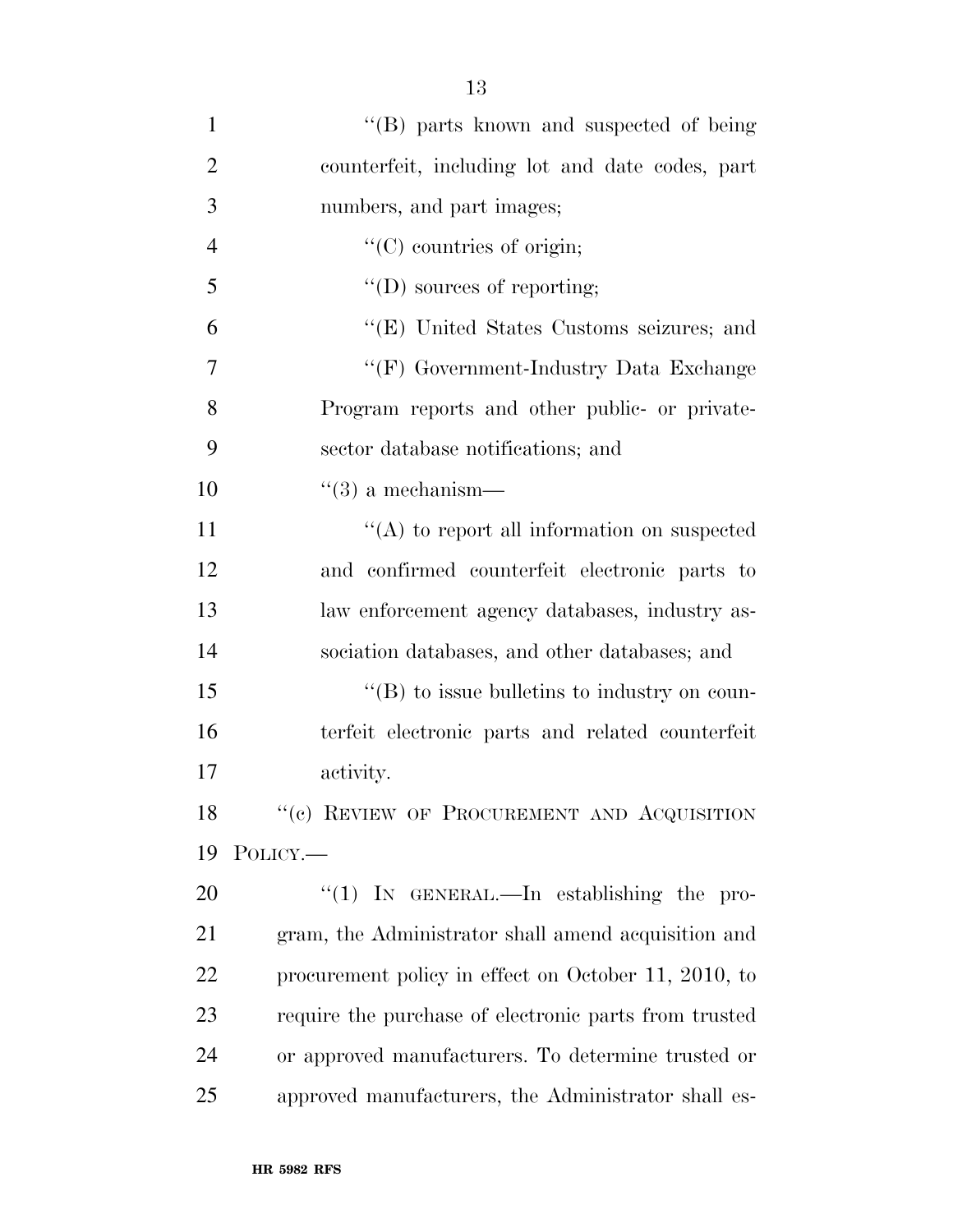| $\mathbf{1}$   | tablish a list, assessed and adjusted at least annu- |
|----------------|------------------------------------------------------|
| $\overline{2}$ | ally, and create criteria for manufacturers to meet  |
| 3              | in order to be placed on the list.                   |
| $\overline{4}$ | "(2) CRITERIA.—The criteria may include—             |
| 5              | "(A) authentication or encryption codes;             |
| 6              | "(B) embedded security markings in parts;            |
| 7              | "(C) unique, hard-to-copy labels and mark-           |
| 8              | ings;                                                |
| 9              | "(D) identification of distinct lot and serial       |
| 10             | codes on external packaging;                         |
| 11             | "(E) radio frequency identification embed-           |
| 12             | ded into high-value parts;                           |
| 13             | $\lq\lq(F)$ physical destruction of all defective,   |
| 14             | damaged, and sub-standard parts that are by-         |
| 15             | products of the manufacturing process;               |
| 16             | $\lq\lq(G)$ testing certifications;                  |
| 17             | "(H) maintenance of procedures for han-              |
| 18             | dling any counterfeit parts that slip through;       |
| 19             | "(I) maintenance of secure facilities to pre-        |
| 20             | vent unauthorized access to proprietary infor-       |
| 21             | mation; and                                          |
| 22             | $\lq\lq(J)$ maintenance of product return, buy       |
| 23             | back, and inventory control practices that limit     |
| 24             | counterfeiting.".                                    |
| 25             | (h) ENACTMENT OF SECTIONS 30505 AND 30506.—          |
|                |                                                      |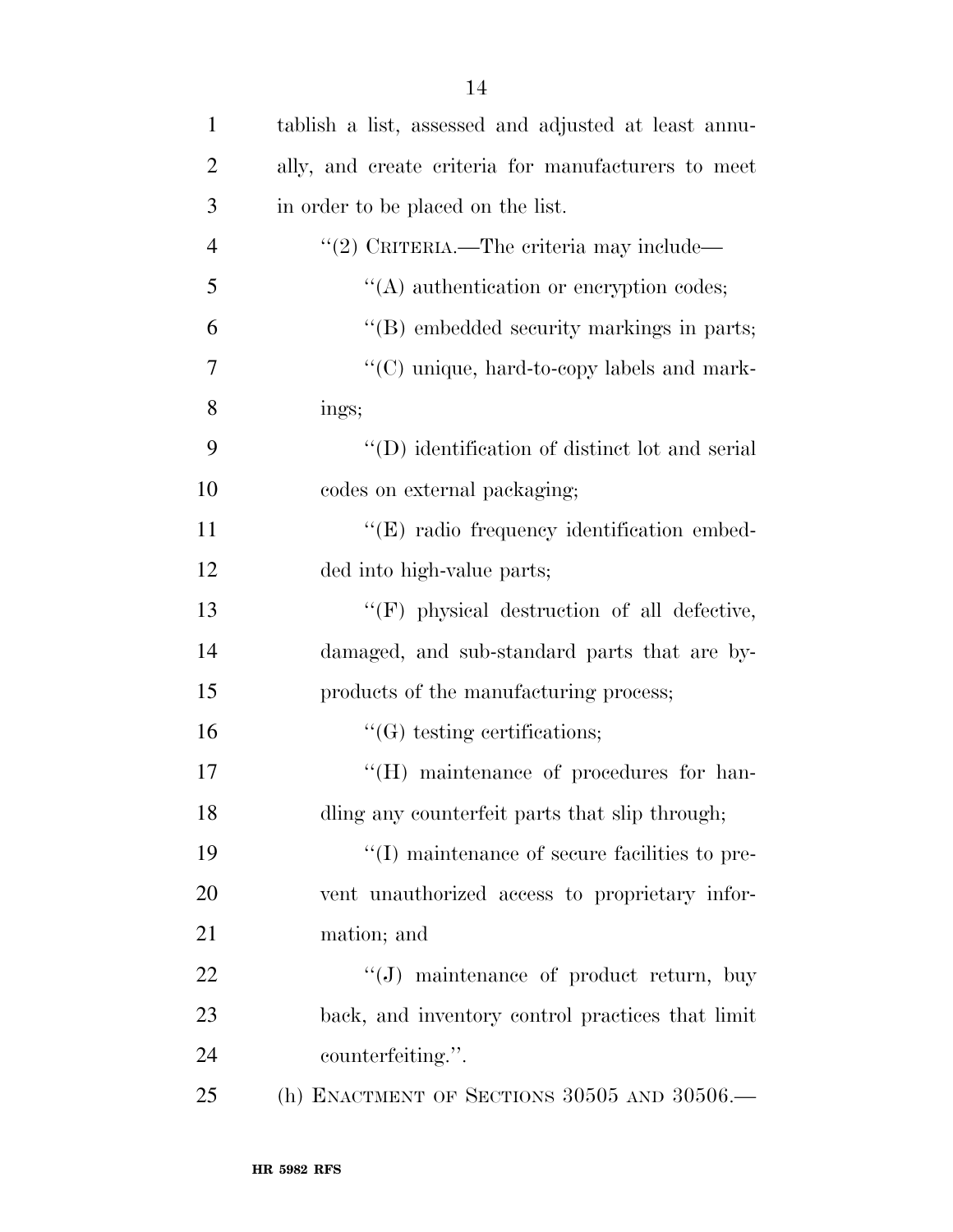(1) CHAPTER TABLE OF CONTENTS.—The chapter table of contents of chapter 305 of title 51, United States Code, is amended by adding at the end the following: ''30505. Information security. ''30506. Workforce development for minority and underrepresented groups.''. (2) ENACTMENT OF SECTIONS.—Chapter 305 of title 51, United States Code, is amended by add- ing at the end the following: **''§ 30505. Information security**  9 "(a) DEFINITION OF INFORMATION INFRASTRUC- TURE.—In this section, the term 'information infrastruc- ture' means the underlying framework that information systems and assets rely on to process, transmit, receive, or store information electronically, including program- mable electronic devices and communications networks and any associated hardware, software, or data.

16 "(b) MONITORING RISK.—

17 <sup>"</sup>(1) BIENNIAL UPDATE ON SYSTEM IMPLEMEN- TATION.—On a biennial basis, the chief information officer of the Administration, in coordination with other national security agencies, shall provide to the Committee on Commerce, Science, and Transpor- tation of the Senate and the Committee on Science, Space, and Technology of the House of Representa-tives—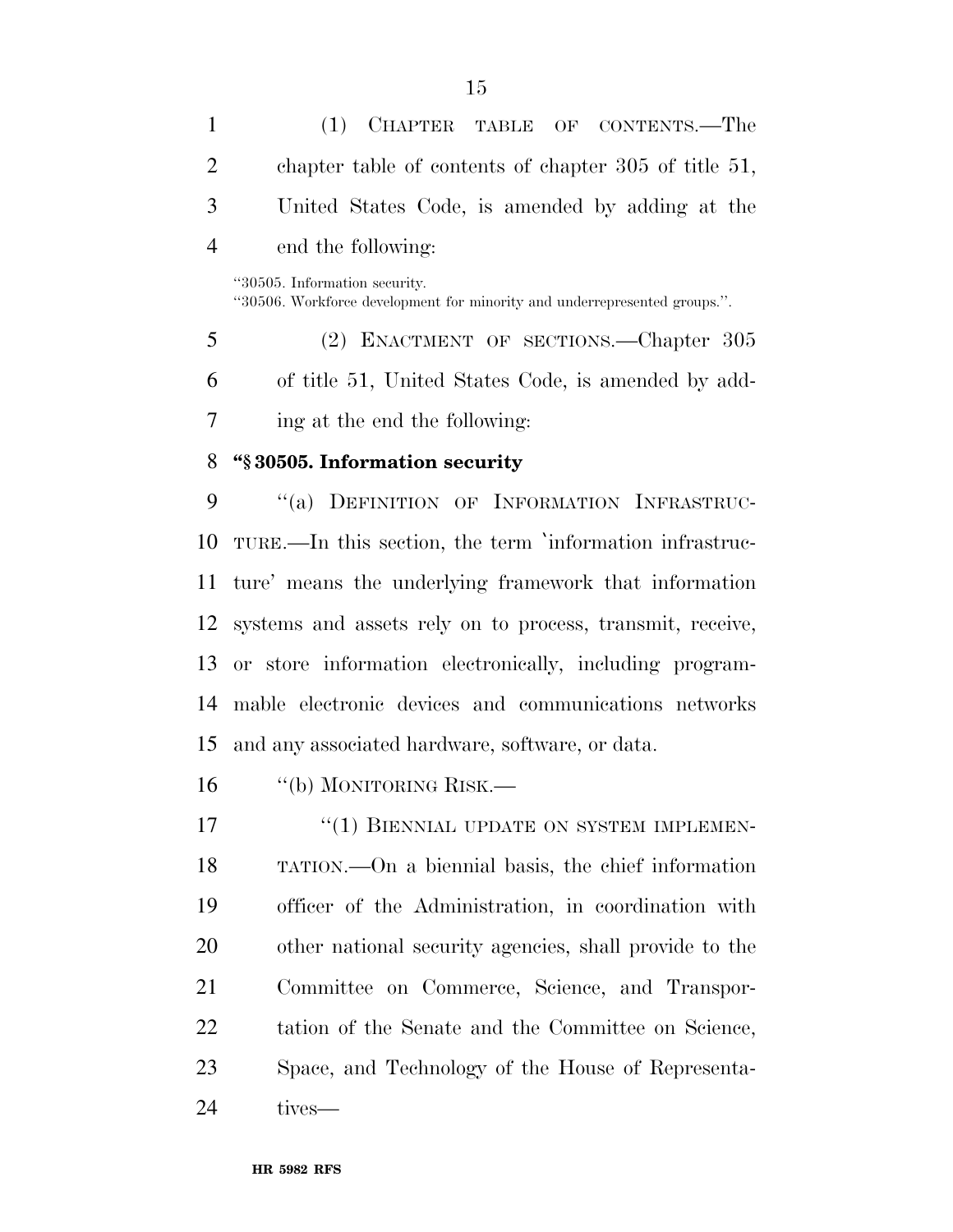- 1 ''(A) an update on efforts to implement a system to provide dynamic, comprehensive, real- time information regarding risk of unauthorized remote, proximity, and insider use or access, for
- all information infrastructure under the respon- sibility of the chief information officer, and mis- sion-related networks, including contractor net-works;

 ''(B) an assessment of whether the system has demonstrably and quantifiably reduced net- work risk compared with alternative methods of measuring security; and

 ''(C) an assessment of the progress that each center and facility has made toward imple-menting the system.

 ''(2) EXISTING ASSESSMENTS.—The assess- ments required of the Inspector General under sec-18 tion 3555 of title 44 shall evaluate the effectiveness of the system described in this subsection.

20 "(c) INFORMATION SECURITY AWARENESS AND EDU-CATION.—

  $\qquad$   $\qquad$   $\qquad$   $\qquad$   $\qquad$   $\qquad$   $\qquad$   $\qquad$   $\qquad$   $\qquad$   $\qquad$   $\qquad$   $\qquad$   $\qquad$   $\qquad$   $\qquad$   $\qquad$   $\qquad$   $\qquad$   $\qquad$   $\qquad$   $\qquad$   $\qquad$   $\qquad$   $\qquad$   $\qquad$   $\qquad$   $\qquad$   $\qquad$   $\qquad$   $\qquad$   $\qquad$   $\qquad$   $\qquad$   $\qquad$   $\qquad$  Department of Education, other national security agencies, and other agency directorates, the chief in-formation officer shall institute an information secu-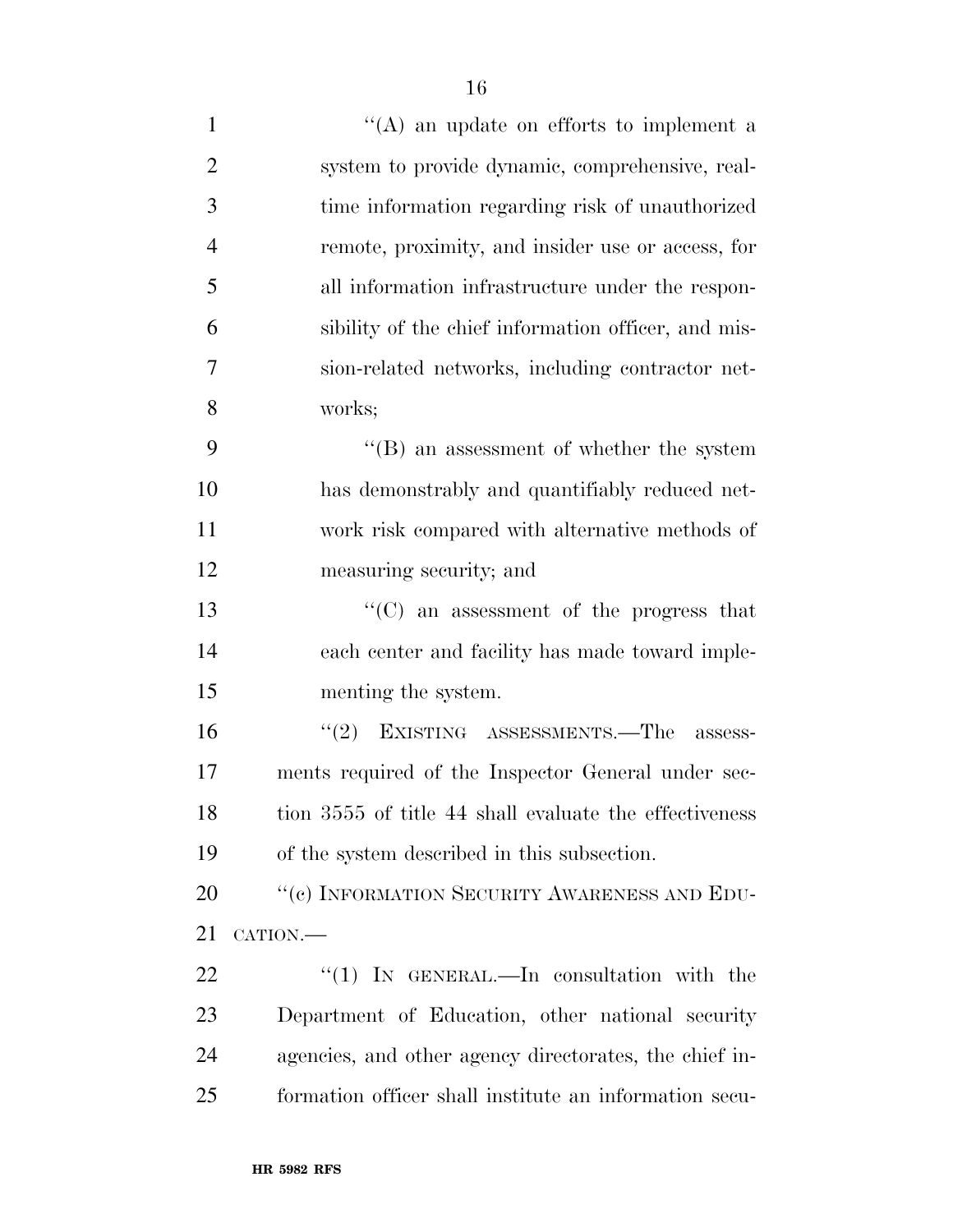| $\mathbf{1}$   | rity awareness and education program for all opera-   |
|----------------|-------------------------------------------------------|
| $\overline{2}$ | tors and users of Administration information infra-   |
| 3              | structure, with the goal of reducing unauthorized re- |
| $\overline{4}$ | mote, proximity, and insider use or access.           |
| 5              | "(2) PROGRAM REQUIREMENTS.-                           |
| 6              | "(A) BRIEFINGS, EXERCISES, AND EXAMI-                 |
| 7              | NATIONS.—The program shall include, at a              |
| 8              | minimum, ongoing classified and unclassified          |
| 9              | threat-based briefings, and automated exercises       |
| 10             | and examinations that simulate common attack          |
| 11             | techniques.                                           |
| 12             | "(B) PARTICIPATION.—All agency employ-                |
| 13             | ees and contractors engaged in the operation or       |
| 14             | use of agency information infrastructure shall        |
| 15             | participate in the program.                           |
| 16             | $\cdot$ (C) ACCESS.—Access to Administration          |
| 17             | information infrastructure shall be granted only      |
| 18             | to operators and users who regularly satisfy the      |
| 19             | requirements of the program.                          |
| 20             | REWARDING ACHIEVEMENT.—The<br>$\lq\lq (D)$            |
| 21             | chief human capital officer of the Administra-        |
| 22             | tion, in consultation with the chief information      |
| 23             | officer, shall create a system to reward opera-       |
| 24             | tors and users of agency information infrastruc-      |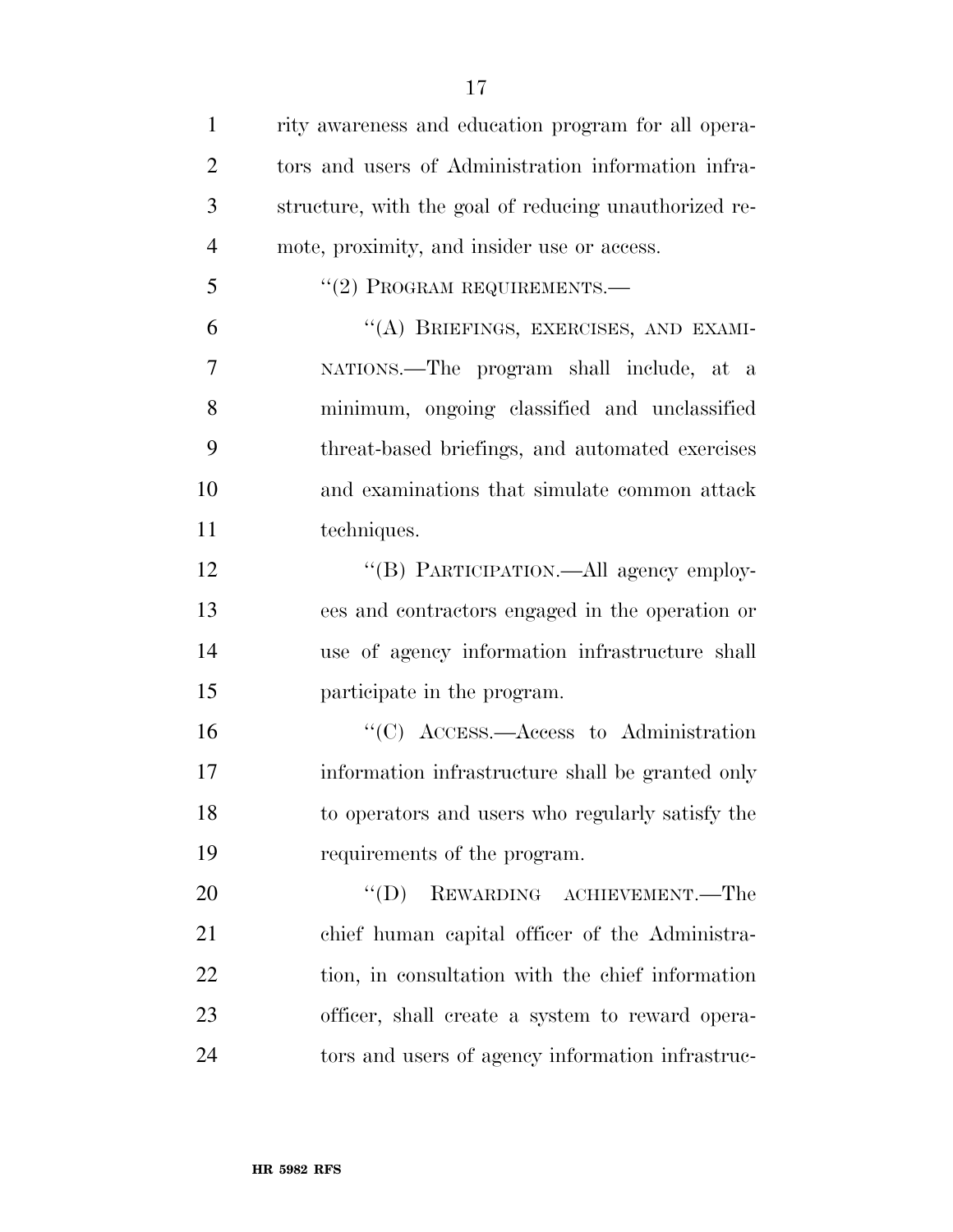ture for continuous high achievement in the program.

# **''§ 30506. Workforce development for minority and underrepresented groups**

 ''(a) ADDRESSING IMPEDIMENTS.—To the extent practicable, the Administrator shall take all necessary steps to address any impediments identified in the assess-ment described in subsection (b).

 ''(b) ASSESSMENT.—The assessment referred to in subsection (a) is the independent assessment of impedi- ments to space science and engineering workforce develop- ment for minority and underrepresented groups at the Ad- ministration that was prepared under section 203(a) of the America COMPETES Reauthorization Act of 2010 (Public Law 111–358, 124 Stat. 3994).''.

 (i) REVISION OF SECTION 30704.—Section 30704(2) of title 51, United States Code, is amended by striking ''the Buy American Act (41 U.S.C. 10a et seq.)'' and in-serting ''chapter 83 of title 41''.

20 (i) ENACTMENT OF SECTION 30705.—

21 (1) CHAPTER TABLE OF CONTENTS.—The chapter table of contents of chapter 307 of title 51, United States Code, is amended by adding at the end the following:

<sup>&#</sup>x27;'30705. Limitation on international agreements concerning outer space activities.''.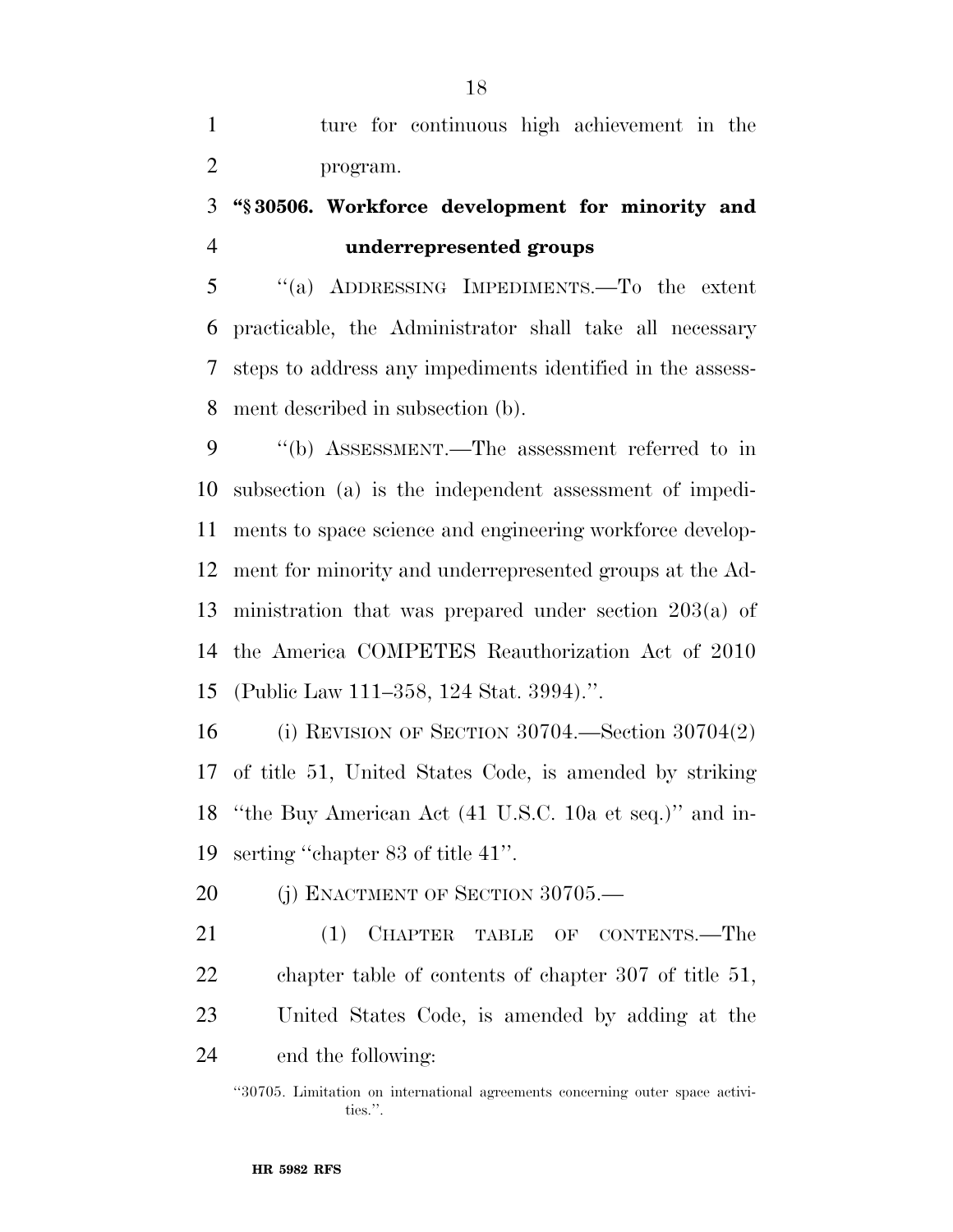| $\mathbf{1}$   | (2) ENACTMENT OF SECTION.—Chapter 307 of             |
|----------------|------------------------------------------------------|
| $\overline{2}$ | title 51, United States Code, is amended by adding   |
| 3              | at the end the following:                            |
| 4              | "§30705. Limitation on international agreements con- |
| 5              | cerning outer space activities                       |
| 6              | "(a) DEFINITIONS.—In this section:                   |
| 7              | "(1) CONGRESSIONAL DEFENSE<br>COMMIT-                |
| 8              | TEES.—The term 'congressional defense committees'    |
| 9              | $means$ —                                            |
| 10             | $\lq\lq$ the Committee on Armed Services             |
| 11             | and the Committee on Appropriations of the           |
| 12             | Senate; and                                          |
| 13             | "(B) the Committee on Armed Services                 |
| 14             | and the Committee on Appropriations of the           |
| 15             | House of Representatives.                            |
| 16             | "(2) COVERED CONGRESSIONAL<br>COMMIT-                |
| 17             | TEES.—The term 'covered congressional committees'    |
| 18             | means-                                               |
| 19             | "(A) the Committee on Armed Services,                |
| 20             | the Committee on Foreign Relations, and the          |
| 21             | Select Committee on Intelligence of the Senate;      |
| 22             | and                                                  |
| 23             | "(B) the Committee on Armed Services,                |
| 24             | the Committee on Foreign Affairs, and the Per-       |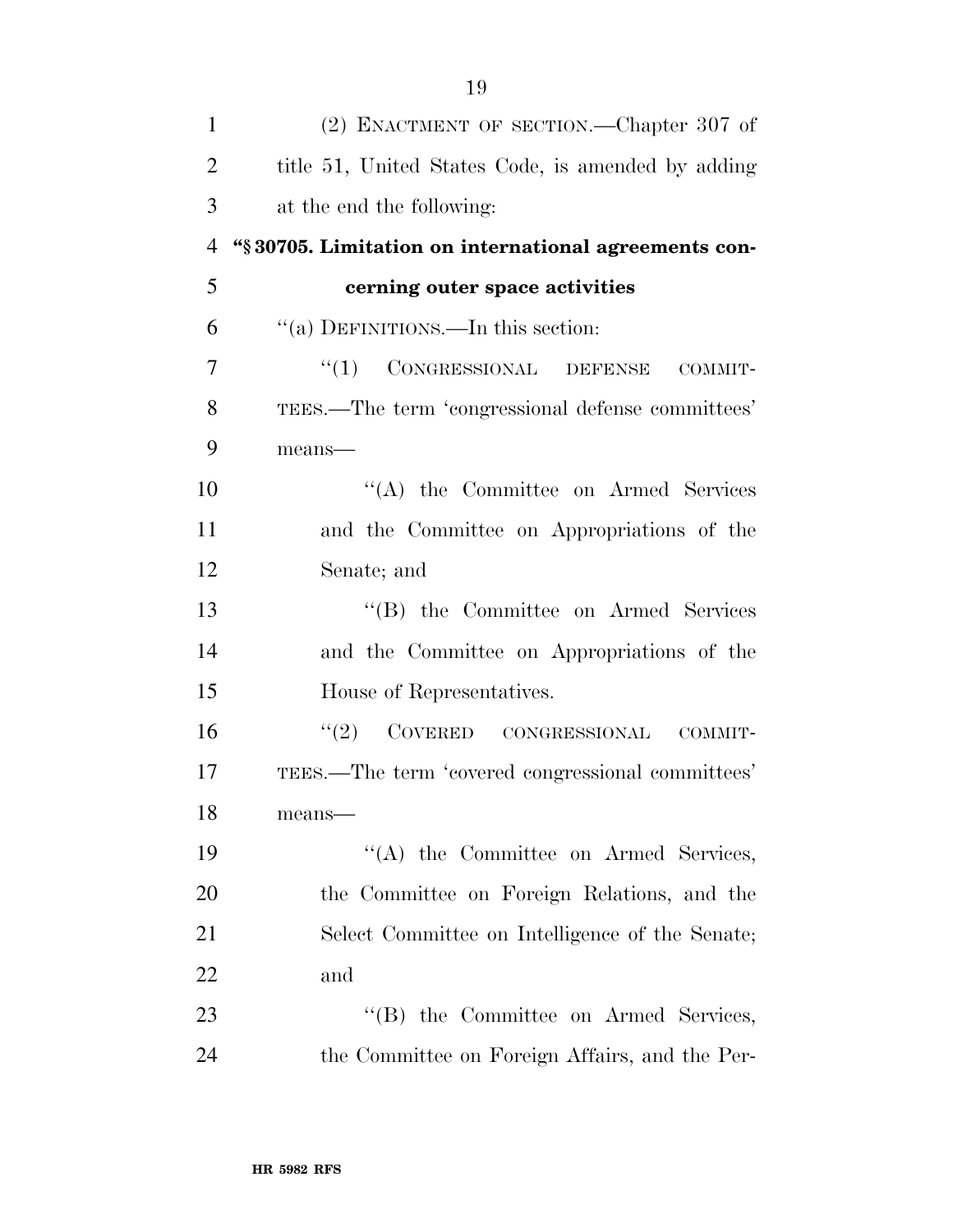manent Select Committee on Intelligence of the House of Representatives.

 ''(b) CERTIFICATION.—If the United States becomes a signatory to a non-legally binding international agree- ment concerning an International Code of Conduct for Outer Space Activities or any similar agreement, at the same time as the United States becomes a signatory—

8 ''(1) the President shall submit to the congres- sional defense committees, the Permanent Select Committee on Intelligence of the House of Rep- resentatives, and the Select Committee on Intel- ligence of the Senate a certification that the agree- ment has no legally binding effect or basis for lim- iting the activities of the United States in outer space; and

16 ''(2) the Secretary of Defense, the Chairman of the Joint Chiefs of Staff, and the Director of Na- tional Intelligence shall jointly submit to the con- gressional defense committees a certification that the agreement will be equitable, enhance national se- curity, and have no militarily significant impact on the ability of the United States to conduct military or intelligence activities in space.

24 "(c) BRIEFINGS AND NOTIFICATIONS REQUIRED.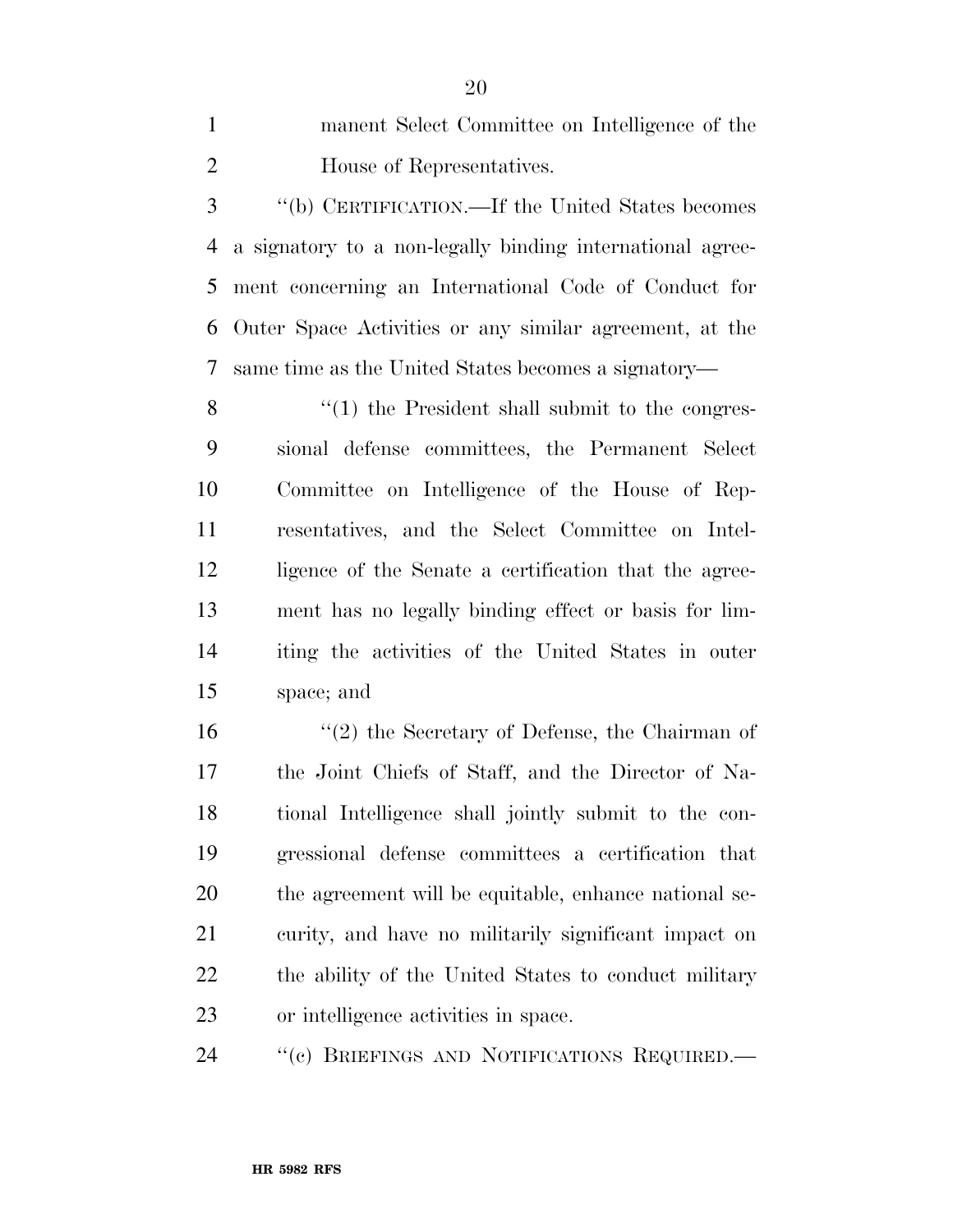| $\mathbf{1}$   | "(1) RESTATEMENT OF POLICY FORMULATION                |
|----------------|-------------------------------------------------------|
| $\overline{2}$ | UNDER THE ARMS CONTROL AND DISARMAMENT ACT            |
| 3              | WITH RESPECT TO OUTER SPACE.—No action shall          |
| $\overline{4}$ | be taken that would obligate the United States to re- |
| 5              | duce or limit the Armed Forces or armaments of the    |
| 6              | United States in outer space in a militarily signifi- |
| 7              | cant manner, except pursuant to the treaty-making     |
| 8              | power of the President under Article II, Section 2,   |
| 9              | Clause II of the Constitution or unless authorized by |
| 10             | the enactment of further affirmative legislation by   |
| 11             | Congress.                                             |
| 12             | $``(2)$ BRIEFINGS.—                                   |
| 13             | "(A) REQUIREMENT.—The Secretary of                    |
| 14             | Defense, the Secretary of State, and the Direc-       |
| 15             | tor of National Intelligence shall jointly provide    |
| 16             | to the covered congressional committees reg-          |
| 17             | ular, detailed updates on the negotiation of a        |
| 18             | non-legally binding international agreement           |
| 19             | concerning an International Code of Conduct           |
| 20             | for Outer Space Activities or any similar agree-      |
| 21             | ment.                                                 |
| 22             | "(B) TERMINATION OF REQUIREMENT.-                     |
| 23             | The requirement to provide regular briefings          |
| 24             | under subparagraph (A) shall terminate on the         |
| 25             | date on which the United States becomes a sig-        |

**HR 5982 RFS**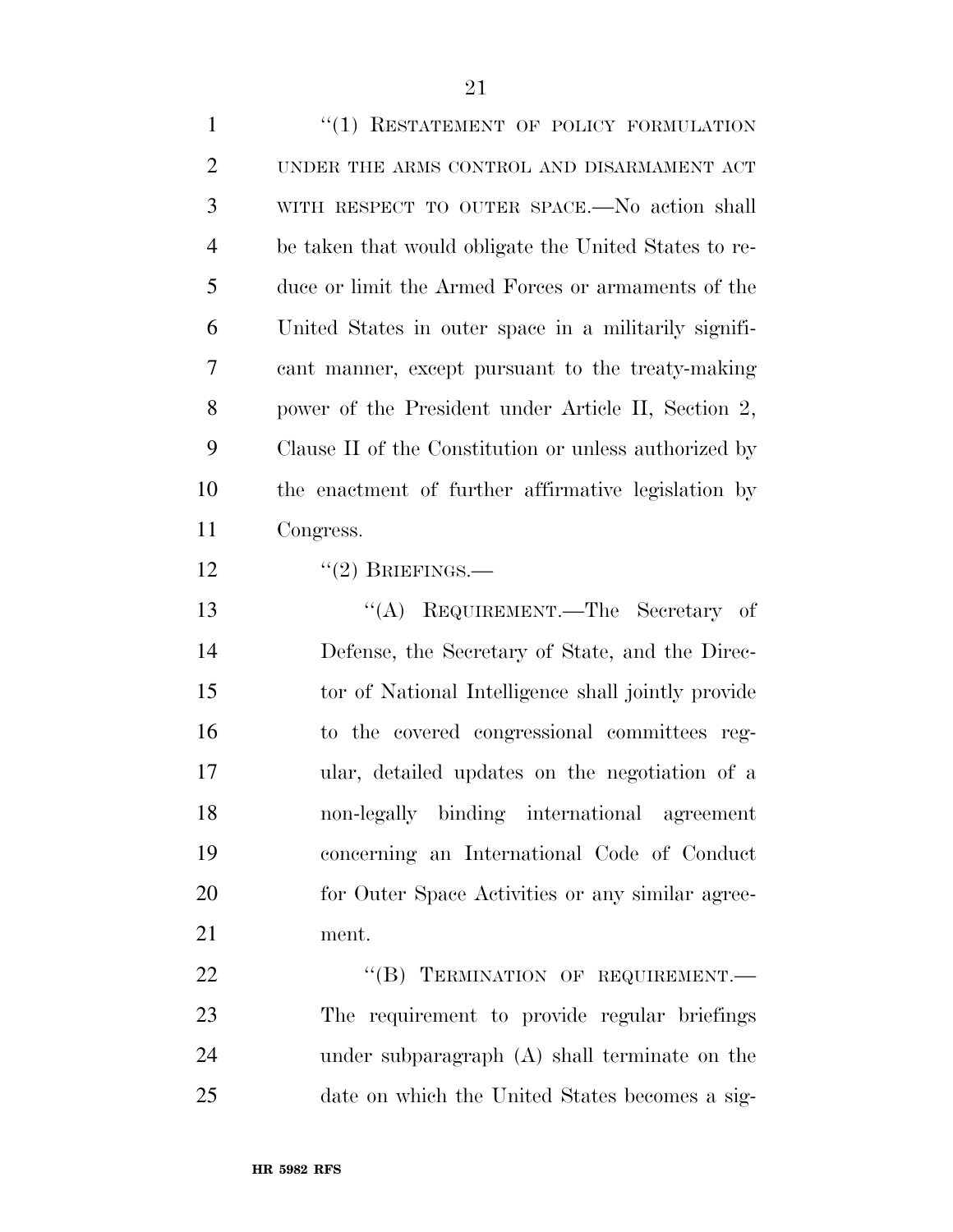natory to an agreement referred to in subpara- graph (A), or on the date on which the Presi- dent certifies to Congress that the United States is no longer negotiating an agreement referred to in subparagraph (A), whichever is earlier.

 ''(3) NOTIFICATIONS.—If the United States be- comes a signatory to a non-legally binding inter- national agreement concerning an International Code of Conduct for Outer Space Activities or any similar agreement, not less than 60 days prior to any action that would obligate the United States to reduce or limit the Armed Forces, armaments, or ac- tivities of the United States in outer space, the head of each Department or agency of the Federal Gov- ernment that would be affected by the action shall submit to Congress a notice of the action and its ef-fect on the Department or agency.''.

 (k) REDESIGNATION OF CHAPTER 315 AS CHAPTER 399.—

 (1) RESERVED CHAPTERS.—Title 51, United States Code, is amended by inserting after section 31302 the following:

 ''**CHAPTERS 317 THROUGH 397—RE-SERVED**''.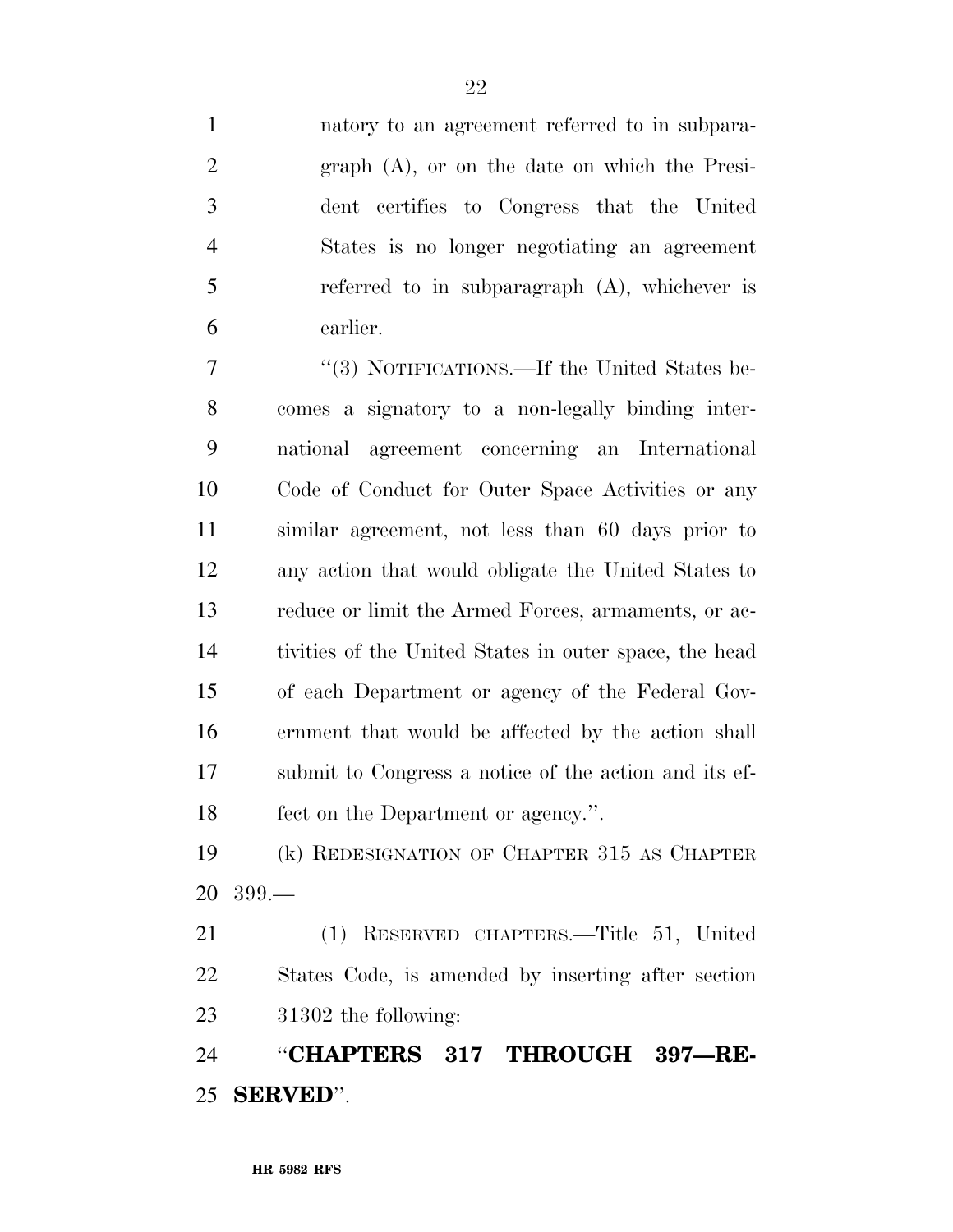| $\mathbf{1}$   | (2) REDESIGNATION OF CHAPTER.-Title 51,              |
|----------------|------------------------------------------------------|
| $\overline{2}$ | United States Code, is amended by redesignating      |
| 3              | chapter 315 as chapter 399.                          |
| $\overline{4}$ | (3) REDESIGNATION OF SECTIONS.—Chapter               |
| 5              | 399 of title 51, United States Code (as redesignated |
| 6              | by paragraph $(2)$ ), is amended—                    |
| 7              | $(A)$ in the chapter table of contents, by re-       |
| 8              | designating the items for sections 31501             |
| 9              | through $31505$ as items for sections $39901$        |
| 10             | through 39905, respectively; and                     |
| 11             | (B) by redesignating sections 31501                  |
| 12             | through $31505$ as sections $39901$ through          |
| 13             | 39905, respectively.                                 |
| 14             | (1) ENACTMENT OF CHAPTER 315.                        |
| 15             | ENACTMENT OF CHAPTER.-Title 51,<br>(1)               |
| 16             | United States Code, as amended by subsection (k),    |
| 17             | is amended by inserting after chapter 313 (and be-   |
| 18             | "CHAPTERS 317 THROUGH 397-RE-<br>fore                |
| 19             | SERVED" as inserted by subsection $(k)(1)$ the fol-  |
| 20             | lowing:                                              |
| 21             | "Chapter 315–FACILITIES AND                          |
| 22             | <b>INFRASTRUCTURE</b>                                |

''Sec.

''31501. Policy and plan.

''31502. Maintenance and upgrade of center facilities.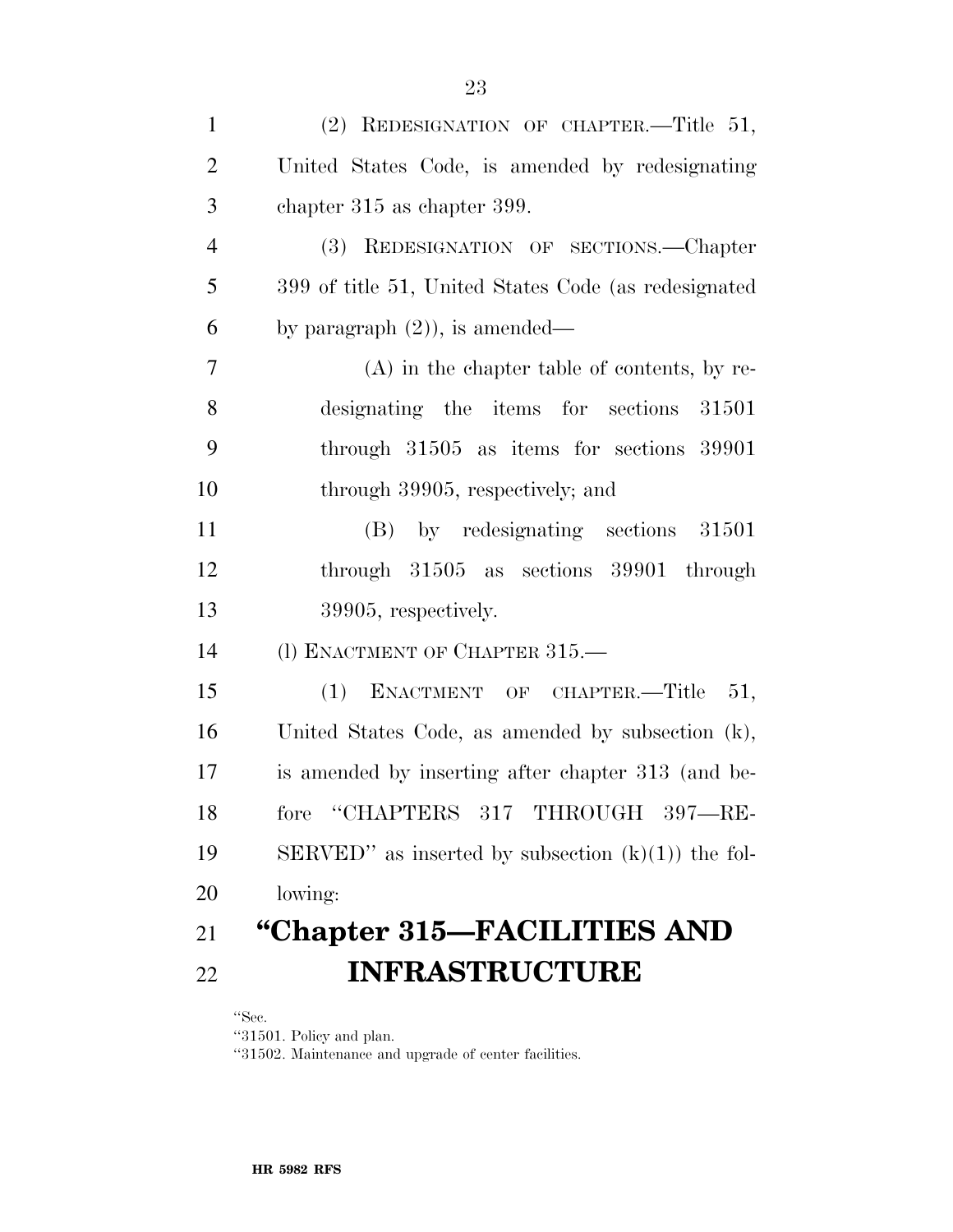#### **''§ 31501. Policy and plan**

 ''(a) POLICY.—It is the policy of the United States that the Administration maintain reliable and efficient fa- cilities and infrastructure and that decisions on whether to dispose of, maintain, or modernize existing facilities or infrastructure be made in the context of meeting future Administration needs.

- $\frac{8}{100}$   $\frac{4}{100}$  PLAN.
- 9 "(1) IN GENERAL.—The Administrator shall develop a facilities and infrastructure plan.
- 11 ''(2) GOAL.—The goal of the plan is to position the Administration to have the facilities and infra- structure, including laboratories, tools, and ap- proaches, necessary to meet future Administration and other Federal agencies' laboratory needs.
- ''(3) CONTENTS.—The plan shall identify—
- 17  $\langle (A)$  current Administration and other Federal agency laboratory needs;
- ''(B) future Administration research and development and testing needs;
- 21  $\cdot$  (C) a strategy for identifying facilities and infrastructure that are candidates for dis- posal, that is consistent with the national stra-tegic direction set forth in—
- 25 "(i) the National Space Policy;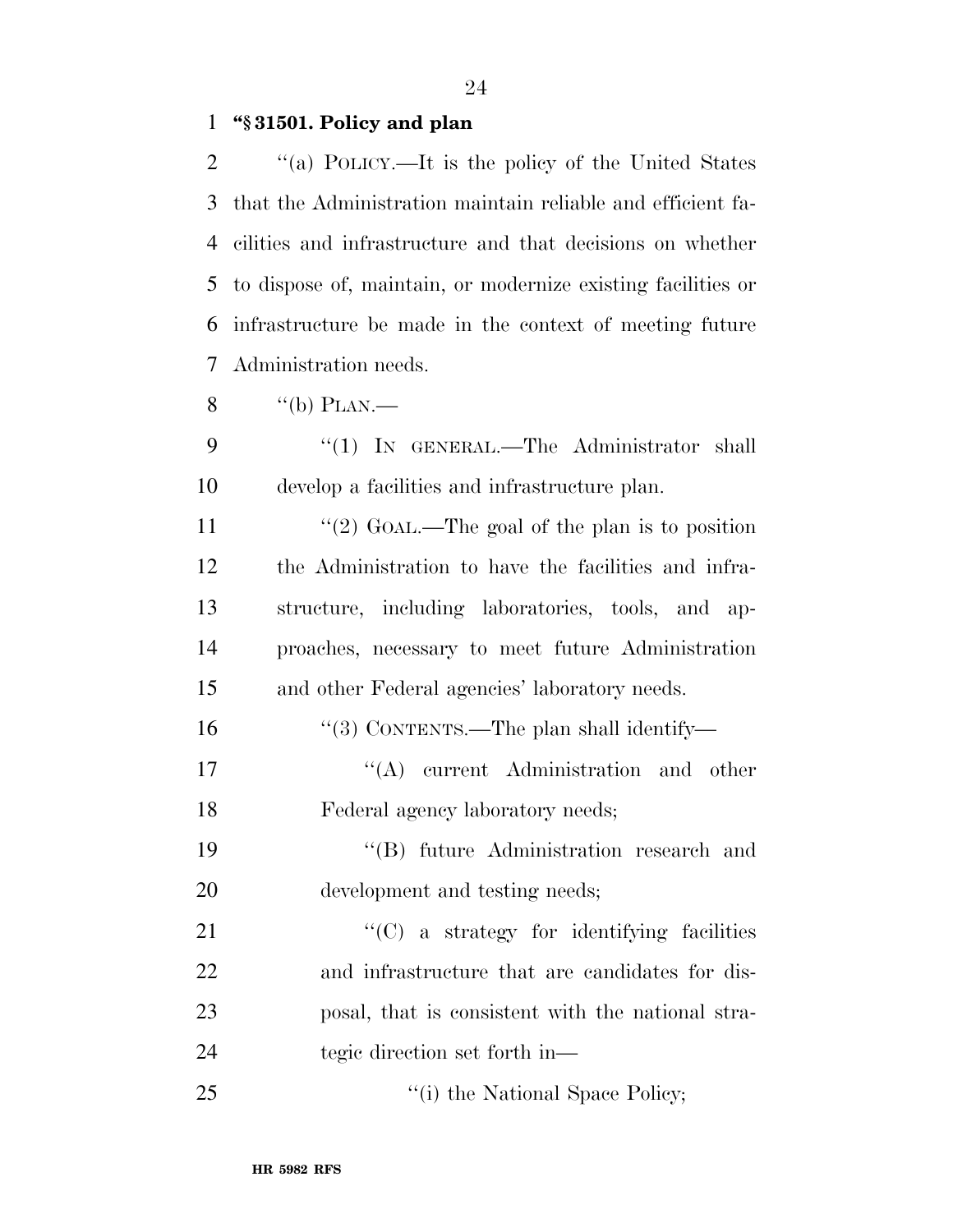- 1 ''(ii) the National Aeronautics Re-2 search, Development, Test, and Evaluation 3 Infrastructure Plan; 4 ''(iii) the National Aeronautics and 5 Space Administration Authorization Act of 6 2005 (Public Law 109–155, 119 Stat. 7 2895), the National Aeronautics and Space 8 Administration Authorization Act of 2008 9 (Public Law 110–422, 122 Stat. 4779), 10 and the National Aeronautics and Space 11 Administration Authorization Act of 2010 12 (Public Law 111–267, 124 Stat. 2805); 13 and 14 ''(iv) the human exploration roadmap 15 under section 71721 of this title; 16  $"$ (D) a strategy for the maintenance, re-17 pair, upgrading, and modernization of Adminis-18 tration facilities and infrastructure, including 19 laboratories and equipment; 20  $"({\rm E})$  criteria for— 21  $\frac{1}{2}$   $\frac{1}{2}$  is prioritizing deferred maintenance 22 tasks; 23  $\frac{1}{1}$  maintaining, repairing, upgrad-
- 24 ing, or modernizing Administration facili-25 ties and infrastructure; and

**HR 5982 RFS**

25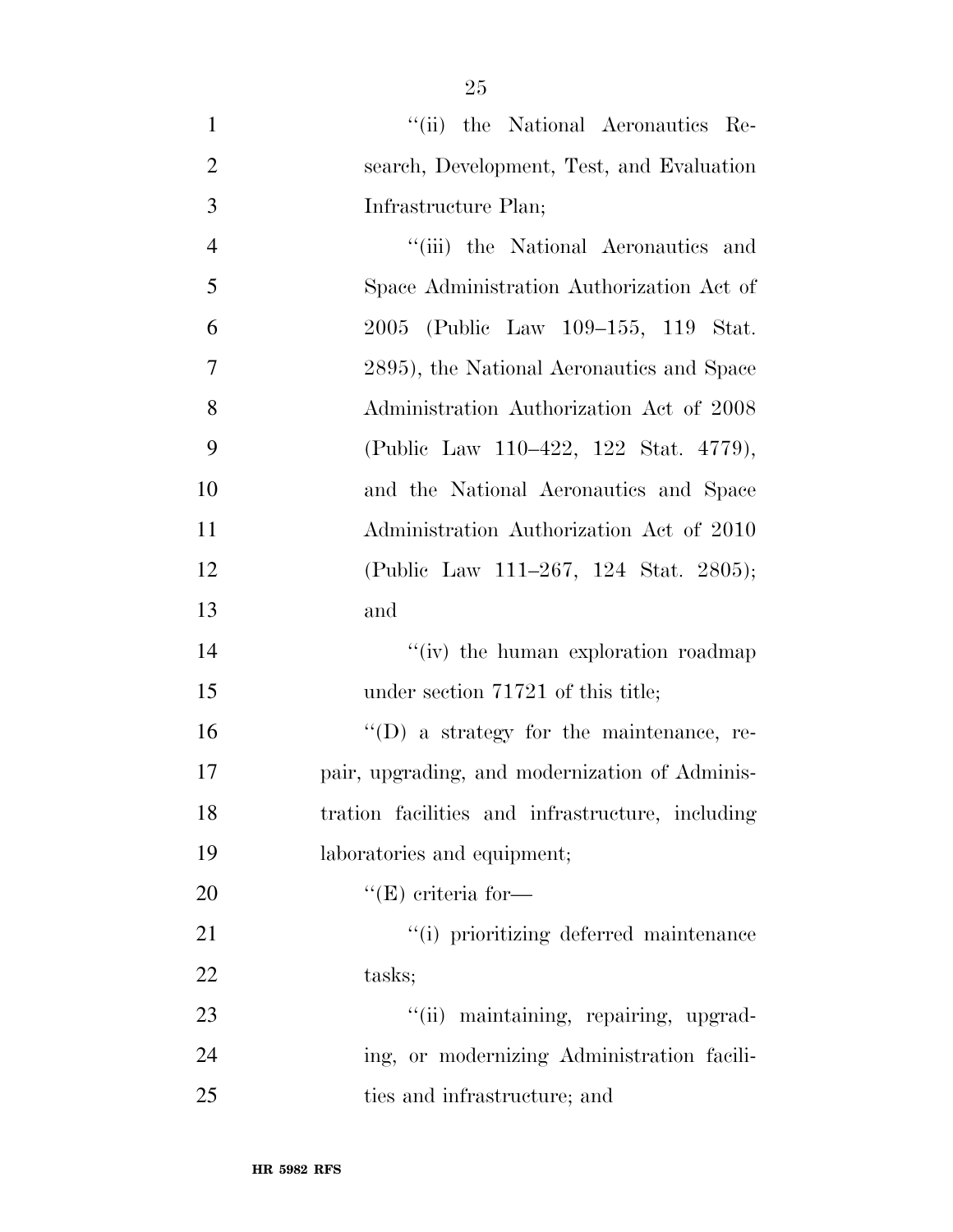| $\mathbf{1}$   | "(iii) implementing processes, plans,                    |
|----------------|----------------------------------------------------------|
| $\overline{2}$ | and policies for guiding the Administra-                 |
| 3              | tion's centers on whether to maintain, re-               |
| $\overline{4}$ | pair, upgrade, or modernize a facility or                |
| 5              | infrastructure and for determining the type              |
| 6              | of instrument to be used;                                |
| 7              | $\lq\lq(F)$ an assessment of modifications need-         |
| 8              | ed to maximize usage of facilities that offer            |
| 9              | unique and highly specialized benefits to the            |
| 10             | aerospace industry and the American public;              |
| 11             | and                                                      |
| 12             | $\lq\lq(G)$ implementation steps, including a            |
| 13             | timeline, milestones, and an estimate of re-             |
| 14             | sources required for carrying out the plan.              |
| 15             | "(c) REQUIREMENT TO ESTABLISH POLICY.—                   |
| 16             | "(1) IN GENERAL.—Not later than 180 days                 |
| 17             | after March 21, 2017, the Administrator shall estab-     |
| 18             | lish and make publicly available a policy that guides    |
| 19             | the Administration's use of existing authorities to      |
| 20             | out-grant, lease, excess to the General Services Ad-     |
| 21             | ministration, sell, decommission, demolish, or other-    |
| 22             | wise transfer property, facilities, or infrastructure.   |
| 23             | "(2) CRITERIA.—The policy shall include cri-             |
| 24             | teria for the use of authorities, best practices, stand- |
| 25             | ardized procedures, and guidelines for how to appro-     |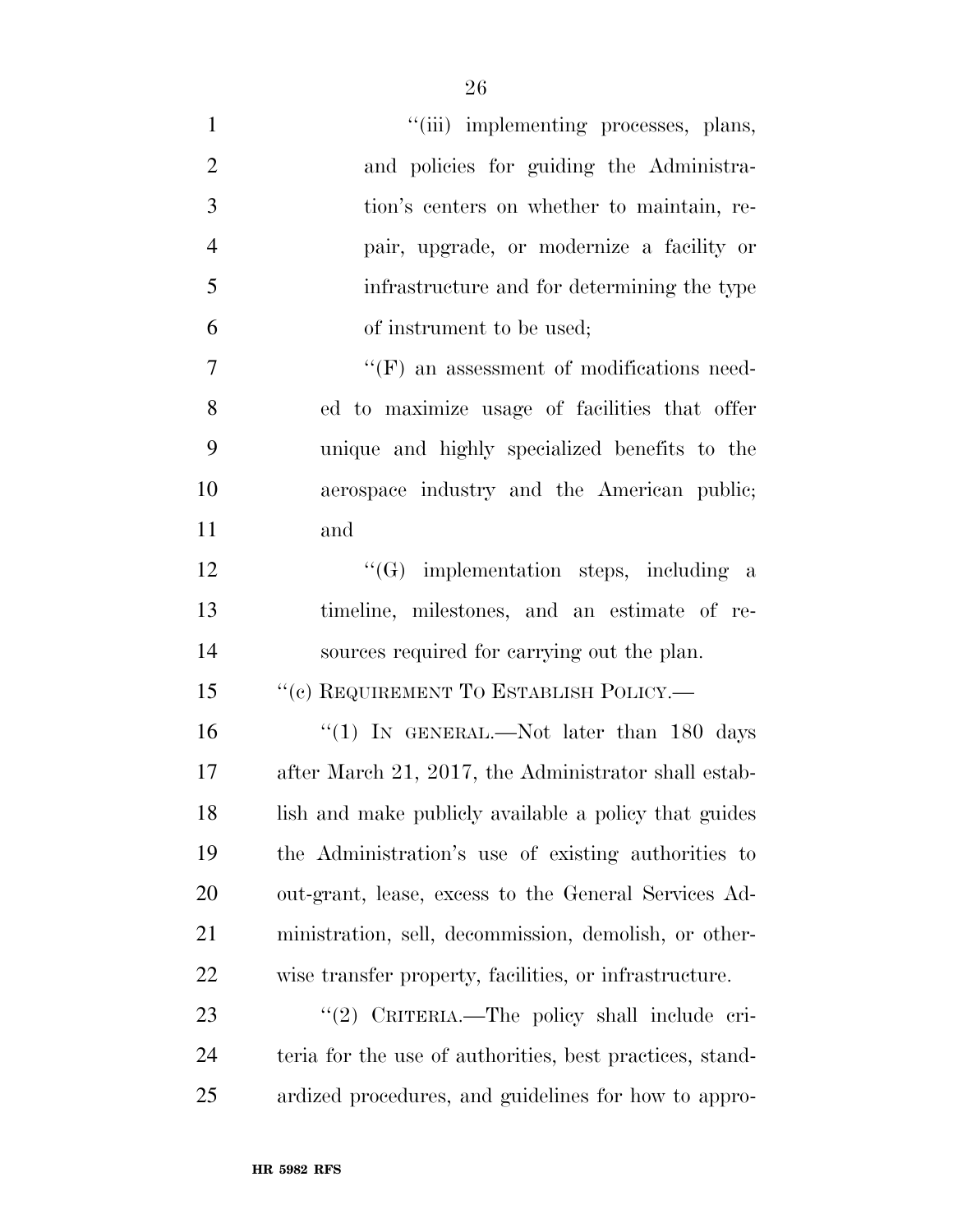priately manage property, facilities, and infrastruc-ture.

 ''(d) SUBMISSION TO CONGRESS.—Not later than 1 year after March 21, 2017, the Administrator shall submit to the Committee on Commerce, Science, and Transpor- tation of the Senate and the Committee on Science, Space, and Technology of the House of Representatives the plan developed under subsection (b).''.

 (2) REDESIGNATION OF SECTION 39902 AS SEC-TION 31502.—

 (A) REDESIGNATION AND TRANSFER.— Section 39902 of title 51, United States Code, 13 as redesignated by subsection  $(k)(3)(B)$ , is re- designated as section 31502 of title 51, United States Code, and transferred to appear after section 31501 of title 51, United States Code, as inserted by paragraph (1).

18 (B) AMENDMENT OF SECTION 31502. Sec- tion 31502 of title 51, United States Code, as redesignated and transferred by subparagraph 21 (A), is amended—

 (i) in the heading, by striking ''**Maintenance of facilities**'' and in- serting ''**Maintenance and upgrade of center facilities**'';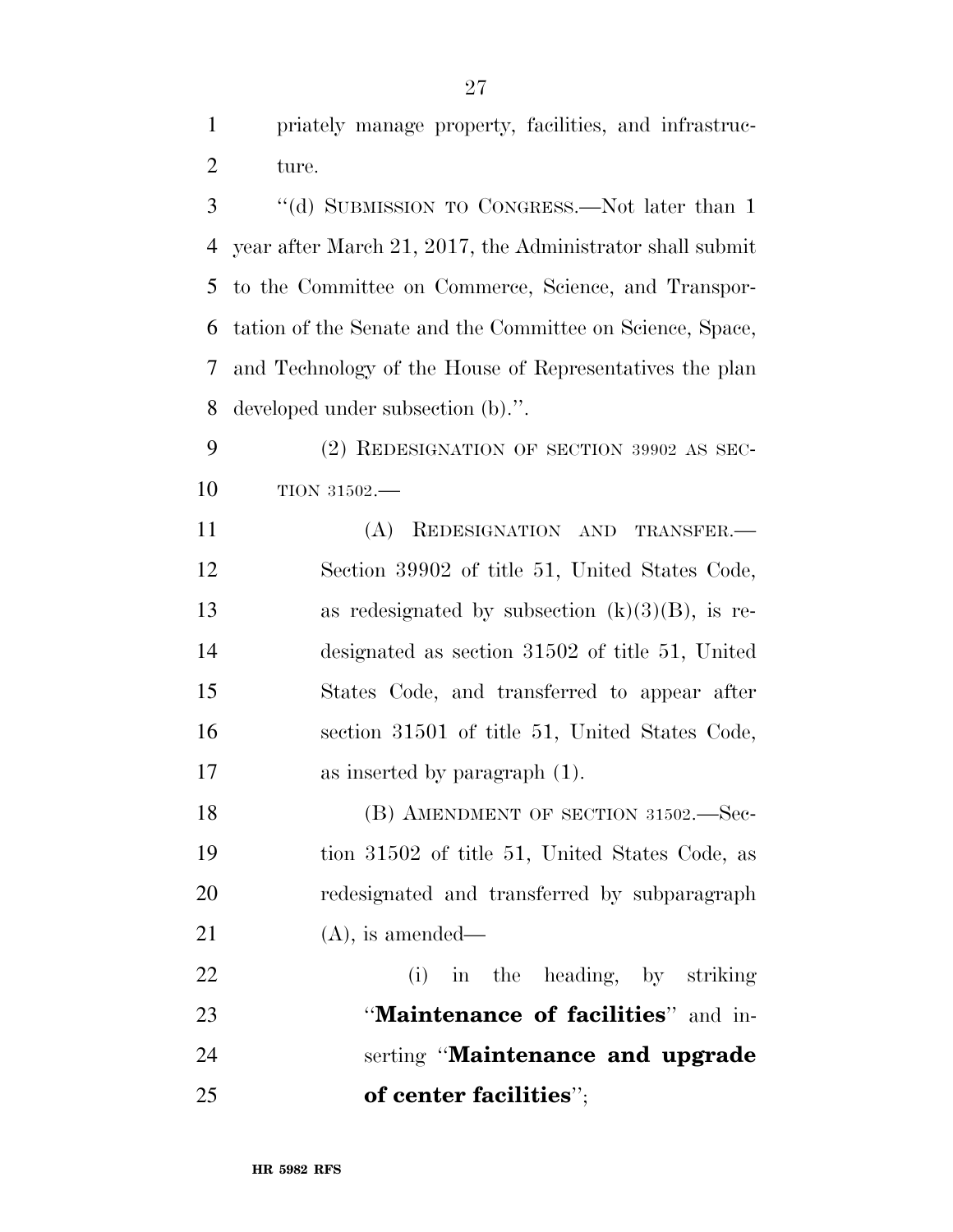1 (ii) by striking ''healthy Centers'' and 2 inserting "healthy centers"; and 3 (iii) by striking ''Center facilities'' and 4 inserting "center facilities". 5 (C) CONFORMING AMENDMENTS TO CHAP-6 TER 399.—Chapter 399 of title 51, United 7 States Code, as redesignated and amended by 8 subsections (k) and  $(l)(2)(A)$ , is amended— 9 (i) in the chapter table of contents— 10 (I) by striking the item relating 11 to section 39902; and 12 (II) by redesignating the items 13 relating to sections 39903, 39904, 14 and 39905 as items relating to sec-15 tions 39902, 39903, and 39904, re-16 spectively; and 17 (ii) by redesignating sections 39903, 18 39904, and 39905 as sections 39902, 19 39903, and 39904, respectively. 20 (m) REVISION OF SECTION 39901.—Section 39901 21 of title 51, United States Code (as redesignated by sub-22 section  $(k)(3)$ , is amended— 23 (1) by redesignating the existing text as sub-24 section (a) and inserting the subsection heading 25 ''TECHNOLOGIES TO DECREASE RISK.—''; and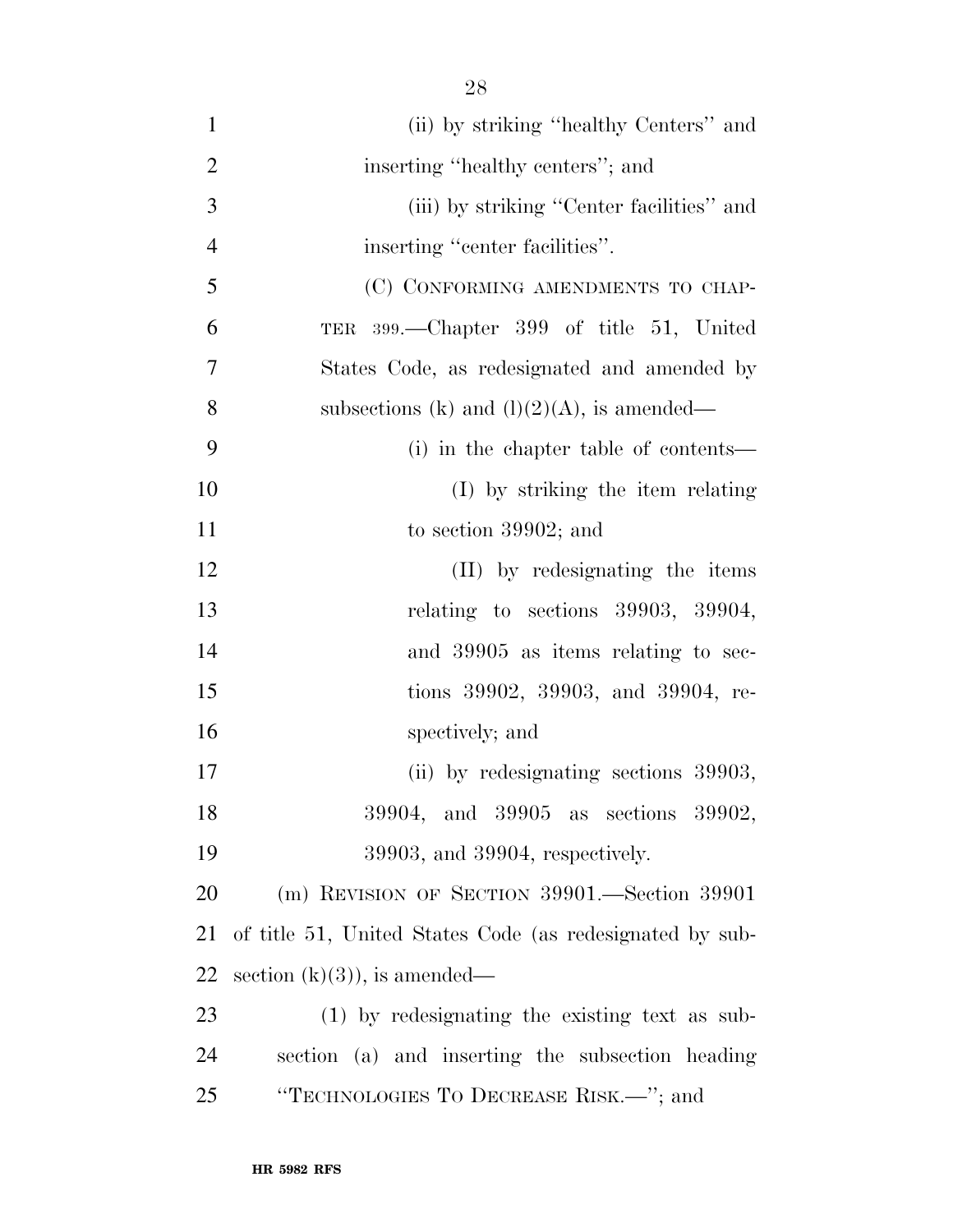| $(2)$ by adding at the end the following: |
|-------------------------------------------|
| "(b) INTERNATIONAL DISCUSSION.—           |

 ''(1) IN GENERAL.—The Administrator shall, in consultation with such other departments and agen- cies of the Federal Government as the Administrator considers appropriate, continue and strengthen dis- cussions with the representatives of other space- faring countries, within the Inter-Agency Space De- bris Coordination Committee and elsewhere, to deal with orbital debris mitigation.

11 "(2) INTERAGENCY EFFORT.—For purposes of carrying out this subsection, the Director of the Of- fice of Science and Technology Policy, in coordina- tion with the Director of the National Security Council and using the President's Council of Advi- sors on Science and Technology coordinating mecha- nism, shall develop an overall strategy for review by the President, with recommendations for proposed international collaborative efforts to address the challenge of orbital debris mitigation.''.

 (n) REVISION OF SECTION 40308.—Section 40308(a) of title 51, United States Code, is amended by striking ''(5 App. U.S.C.).'' and inserting ''(5 U.S.C. App.).''.

 (o) REDESIGNATION OF CHAPTER 409 AS CHAPTER 499.—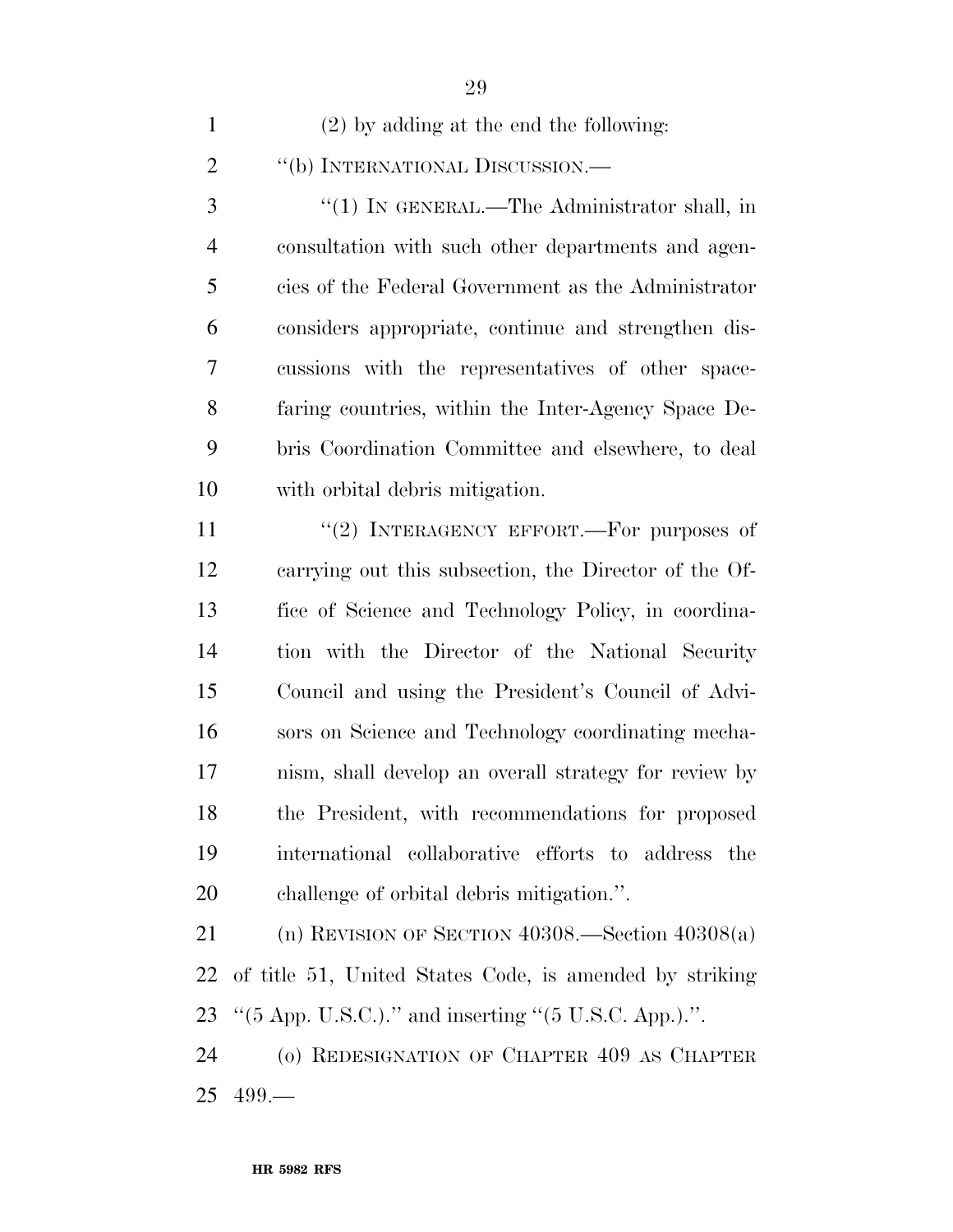(1) RESERVED CHAPTERS.—Title 51, United States Code, is amended by inserting after section 40704 the following: ''**CHAPTERS 411 THROUGH 497—RE- SERVED**''. (2) REDESIGNATION OF CHAPTER.—Title 51, United States Code, is amended by redesignating chapter 409 as chapter 499. (3) REDESIGNATION OF SECTIONS.—Chapter 499 of title 51, United States Code (as redesignated by paragraph (2)), is amended— (A) in the chapter table of contents, by re- designating the items for sections 40901 through 40909 as items for sections 49901 15 through 49909, respectively; and (B) by redesignating sections 40901 through 40909 as sections 49901 through 18 49909, respectively. (p) ENACTMENT OF CHAPTER 409.—Title 51, United States Code, is amended by inserting after chapter 407 (and before ''CHAPTERS 411 THROUGH 497—RE-22 SERVED" as inserted by subsection  $(o)(1)$  the following: **''Chapter 409—AERONAUTICS AND SPACE TECHNOLOGY** 

''Sec.

''40901. Aeronautics research goals.

''40902. Research collaboration.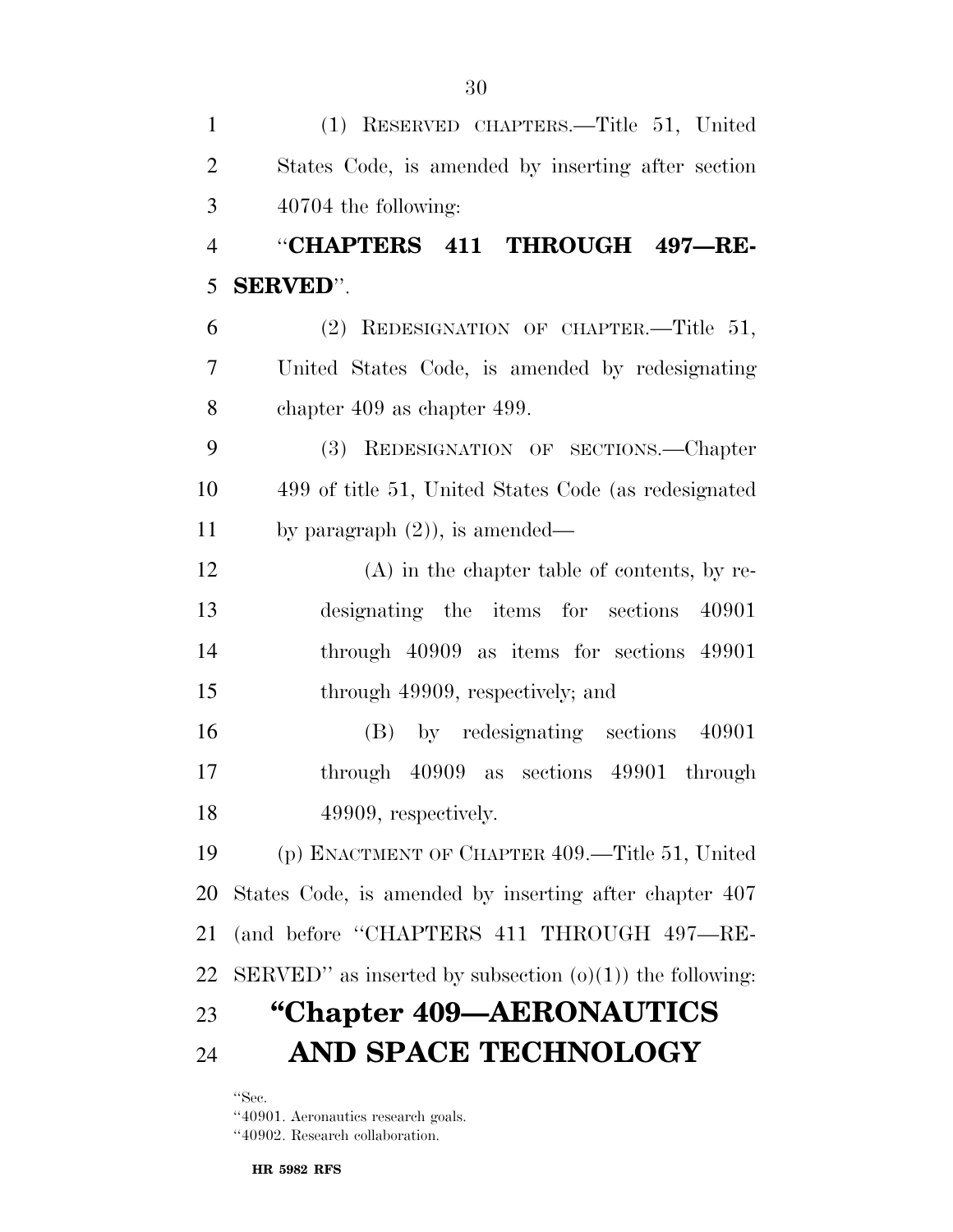''40903. Goal for Administration space technology.

''40904. National space technology policy.

''40905. Commercial Reusable Suborbital Research Program.

#### **''§ 40901. Aeronautics research goals**

**''The Administrator should ensure that the Adminis-** tration maintains a strong aeronautics research portfolio ranging from fundamental research through systems re- search with specific research goals, including the following: ''(1) AIRSPACE CAPACITY.—The Administra- tion's Aeronautics Research Mission Directorate shall address research needs of the Next Generation Air Transportation System, including the ability of the National Airspace System to handle up to 3 11 times the current travel demand by 2025. 12 "(2) ENVIRONMENTAL SUSTAINABILITY.—The Directorate shall—  $\langle (A) \rangle$  consider and pursue concepts to re- duce noise, emissions, and fuel consumption while maintaining high safety standards; and 17 ''(B) pursue research relating to alter- native fuels. 19 "(3) AVIATION SAFETY.—The Directorate shall proactively address safety challenges with new and current air vehicles and with operations in the Na-

tion's current and future air transportation system.

####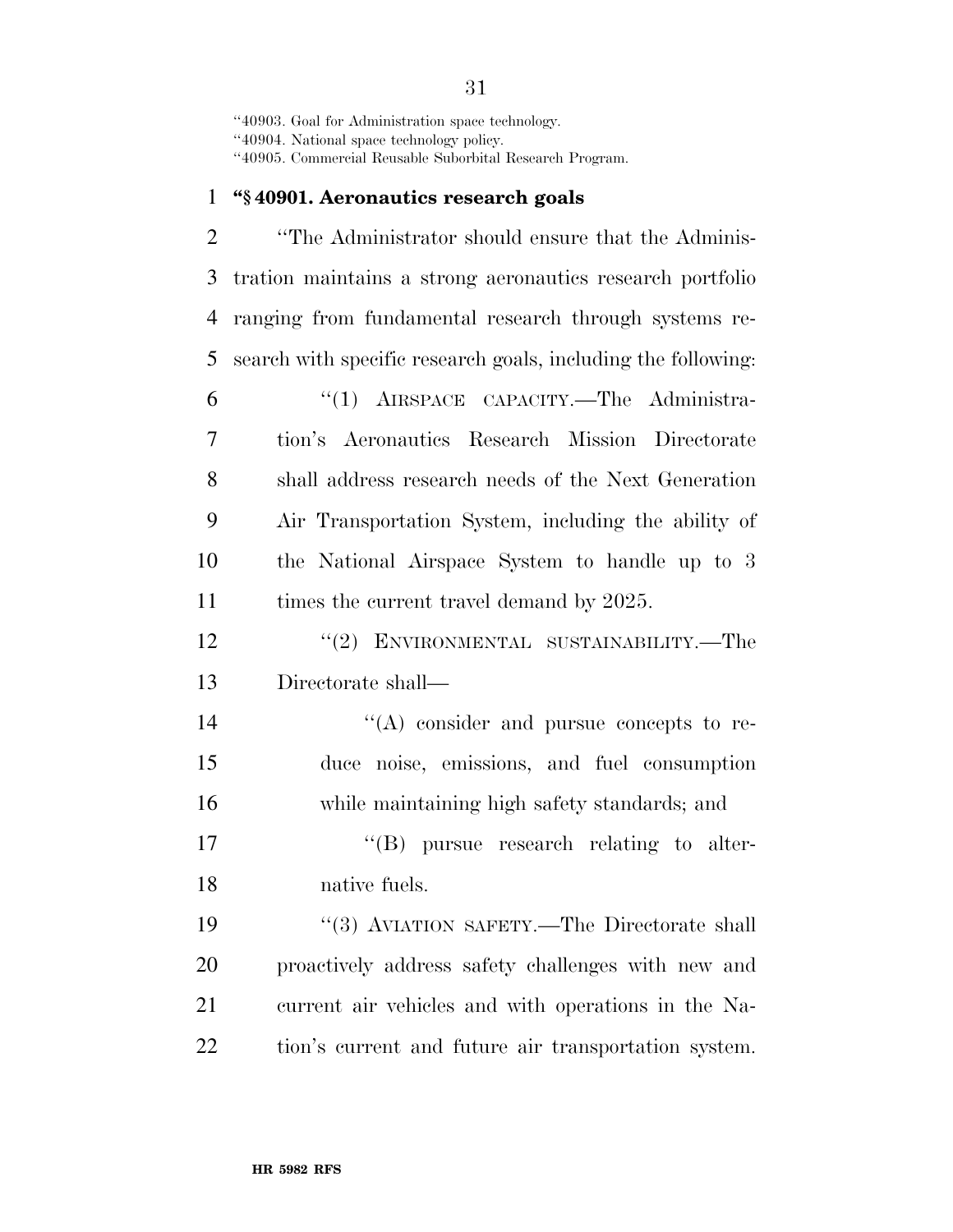**''§ 40902. Research collaboration** 

2 "(a) DEPARTMENT OF DEFENSE.—The Adminis- trator shall continue to coordinate with the Secretary of Defense, through the National Partnership for Aero- nautics Testing, to develop and implement joint plans for those elements of the Nation's research, development, test- ing, and engineering infrastructure that are of common interest and use.

 ''(b) FEDERAL AVIATION ADMINISTRATION.—The Administrator shall continue to coordinate with, and work closely with, the Administrator of the Federal Aviation Administration, under the framework of the Senior Policy Council, in the development of the Next Generation Air Transportation Program. The Administrator shall encour- age the Council to explore areas for greater collaboration, including areas in which the Administration can help to accelerate the development and demonstration of NextGen technologies.

#### **''§ 40903. Goal for Administration space technology**

 ''Building on its Innovative Partnerships Program and other partnering approaches, it is critical that the Ad- ministration maintain an Administration space technology base that helps align mission directorate investments and supports long term needs—

25  $\frac{1}{25}$  (1) to complement mission-directorate funded research; and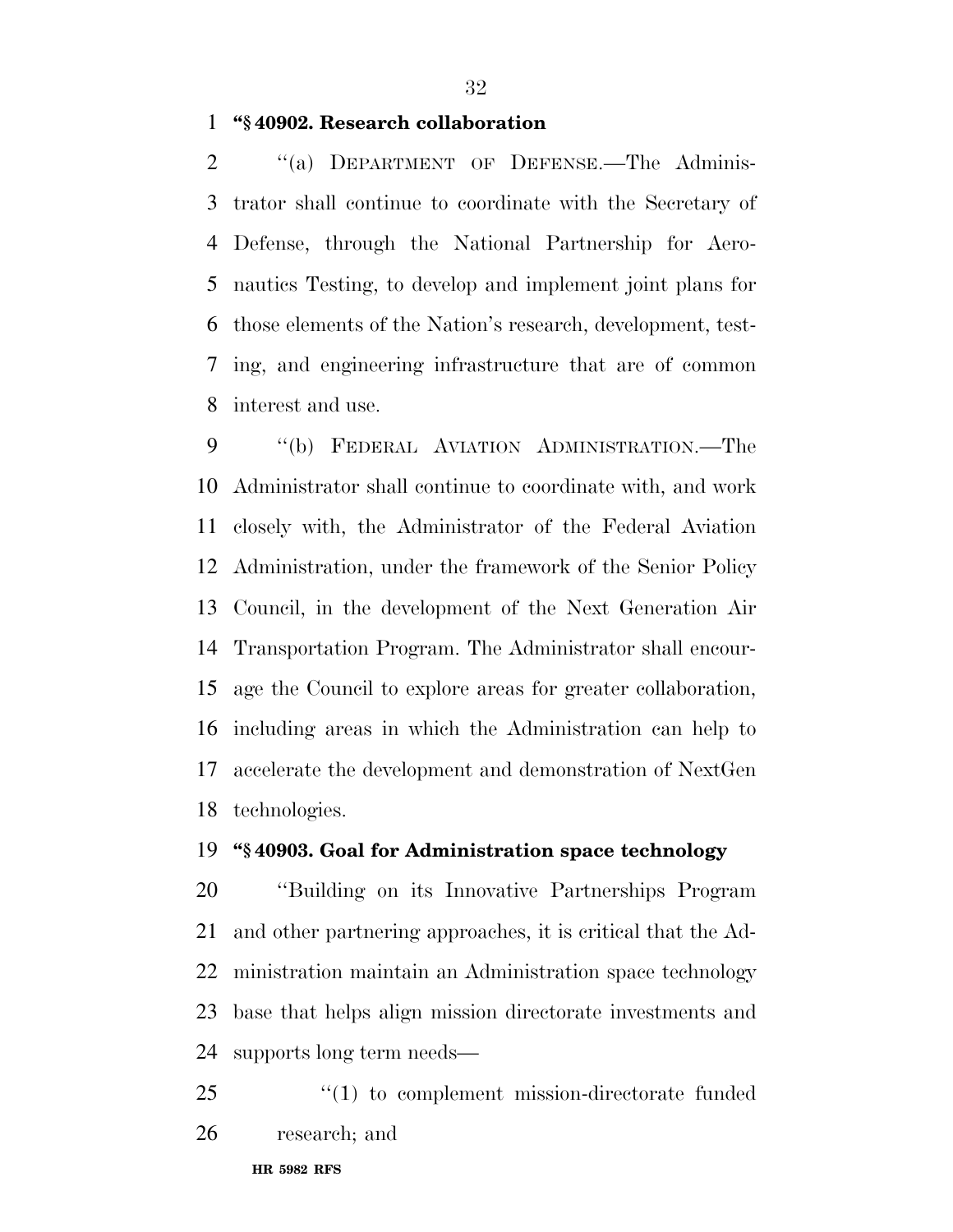$\mathcal{L}(2)$  where appropriate, to support multiple users.

#### **''§ 40904. National space technology policy**

 ''(a) IN GENERAL.—The President, in consultation with appropriate Federal agencies, shall develop a national policy to guide the space technology development pro- grams of the United States through 2020. The policy shall include national goals for technology development and shall describe the role and responsibilities of each Federal agency that will carry out the policy. In developing the policy, the President shall utilize external studies that have been conducted on the state of United States tech- nology development and have suggested policies to ensure continued competitiveness.

 ''(b) CONTENT.—At a minimum, the national space technology development policy shall describe for the Ad-ministration—

18 ''(1) the priority areas of research for tech-nology investment;

 ''(2) the basis on which and the process by which priorities for ensuing fiscal years will be se-lected;

23  $\frac{1}{2}$  (3) the facilities and personnel needed to carry out the technology development program; and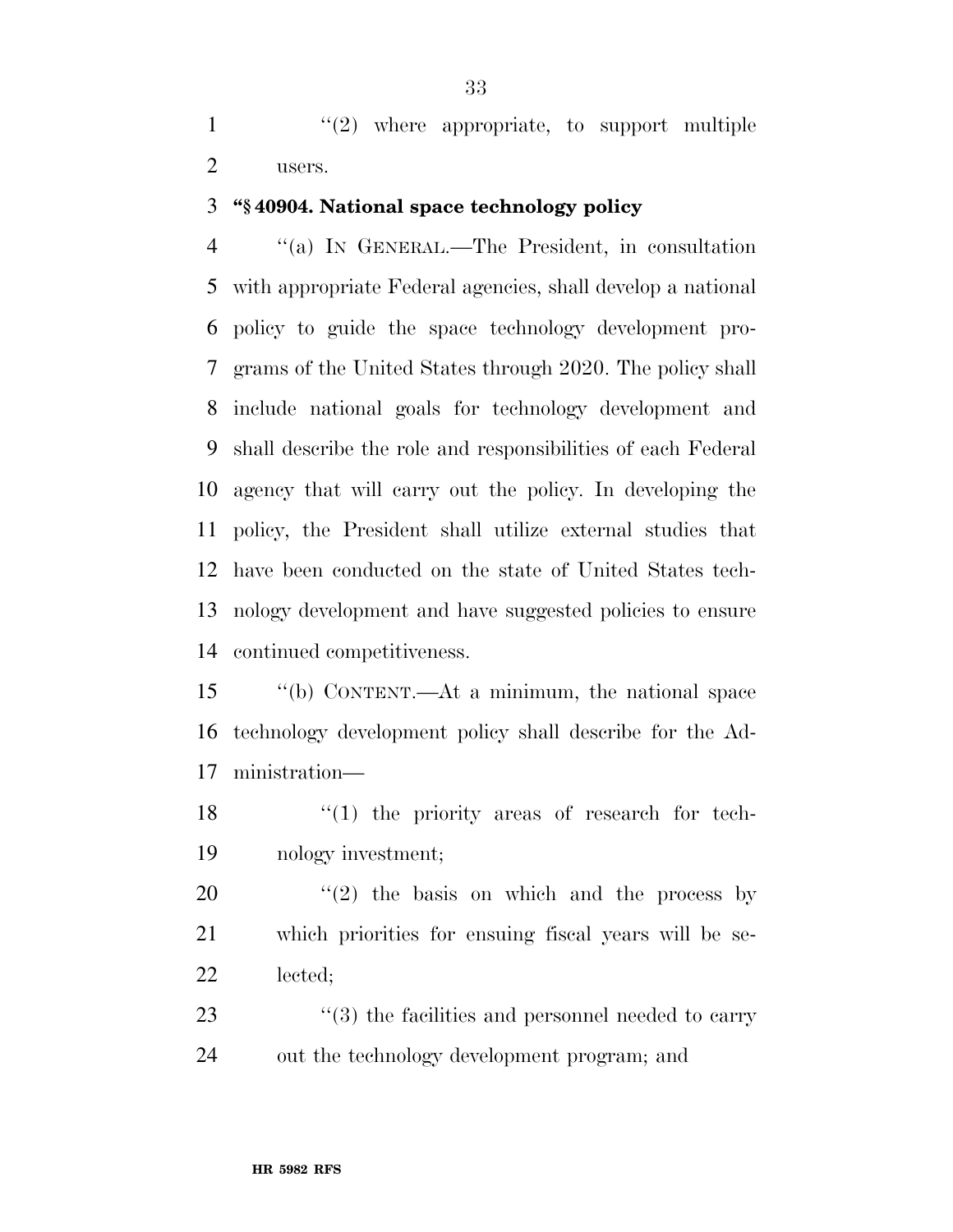1 ''(4) the budget assumptions on which the pol- icy is based, which for fiscal years 2011, 2012, and 2013 shall be the authorized level for the Adminis- tration's technology program authorized by the Na- tional Aeronautics and Space Administration Au- thorization Act of 2010 (Public Law 111–267, 124 Stat. 2805).

 ''(c) POLICY PREMISE.—The policy shall be based on the premise that the Federal Government has an estab- lished interest in conducting research and development programs that help preserve the role of the United States as a global leader in space technologies and their applica-tion.

 ''(d) CONSIDERATIONS.—In developing the national space technology development policy, the President shall consider the following issues:

17 <sup>"</sup>(1) LONG TERM AND INCREMENTAL DEVELOP- MENT.—The extent to which the Administration should focus on long term, high-risk research or more incremental technology development, and the expected impact of that decision on the United States economy.

23 "(2) MILITARY AND COMMERCIAL NEEDS.—The extent to which the Administration should address military and commercial needs.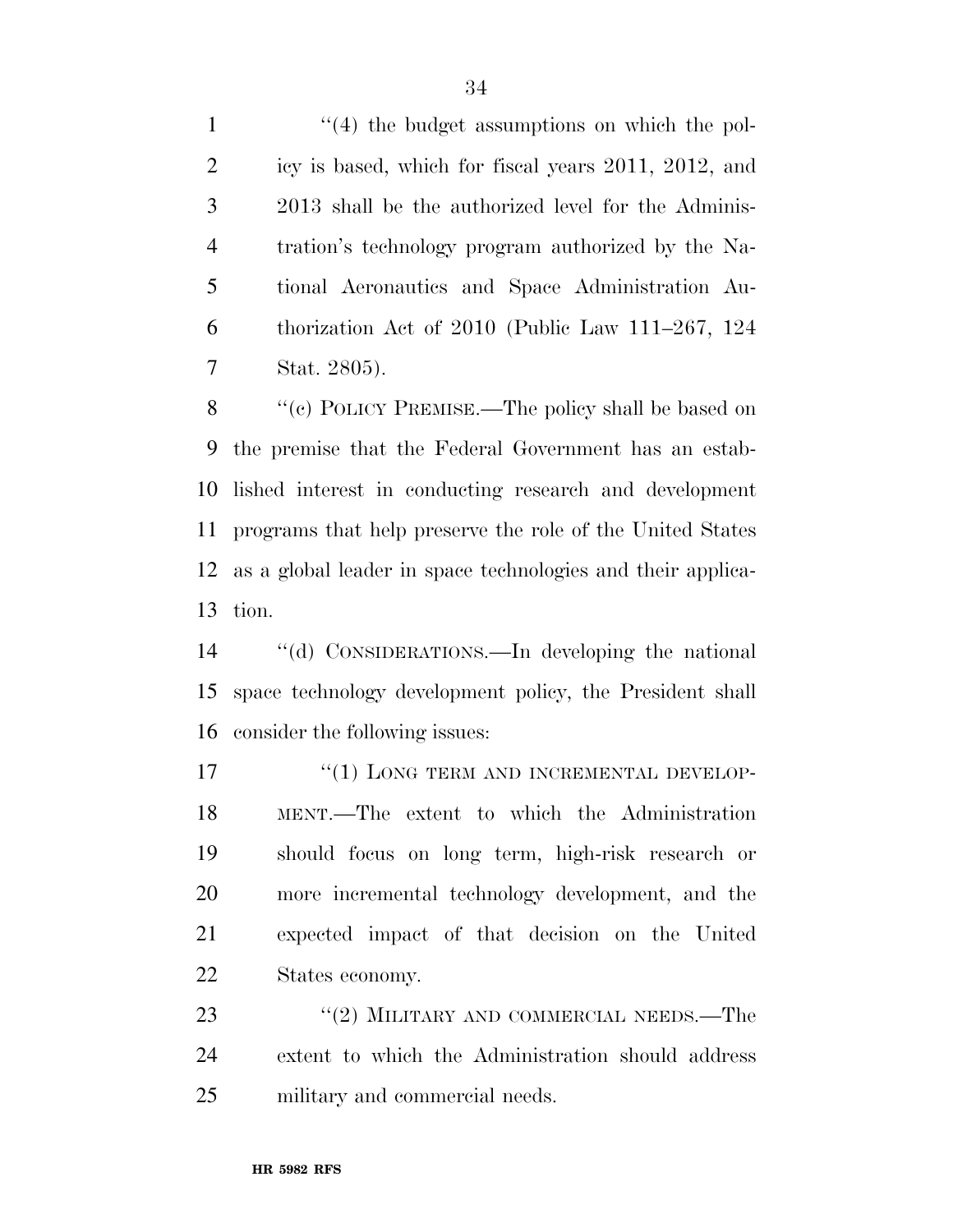1 "(3) COORDINATION WITH FEDERAL AGEN- CIES.—How the Administration will coordinate its technology program with other Federal agencies.

4 "(4) ADMINISTRATION, UNIVERSITY, AND IN- DUSTRY RESEARCH.—The extent to which the Ad- ministration will conduct research in-house, fund university research, and collaborate on industry re- search and the expected impact of that mix of fund- ing on the supply of United States workers for in-dustry.

 $\cdot$  "(e) CONSULTATION.—In the development of the na- tional space technology development policy, the President shall consult widely with academic and industry experts and with Federal agencies. The Administrator may enter into an arrangement with the National Academy of Sciences to help develop the policy.

# **''§ 40905. Commercial Reusable Suborbital Research Program**

 ''(a) FINDING THAT SUBORBITAL SCIENCE MISSIONS ARE CRITICAL.—The report entitled Revitalizing NASA's Suborbital Program: Advancing Science, Driving Innova- tion, and Developing a Workforce (prepared by the Com- mittee on NASA's Suborbital Research Capabilities, Space Studies Board, Division on Engineering and Physical Sciences, National Research Council of the National Acad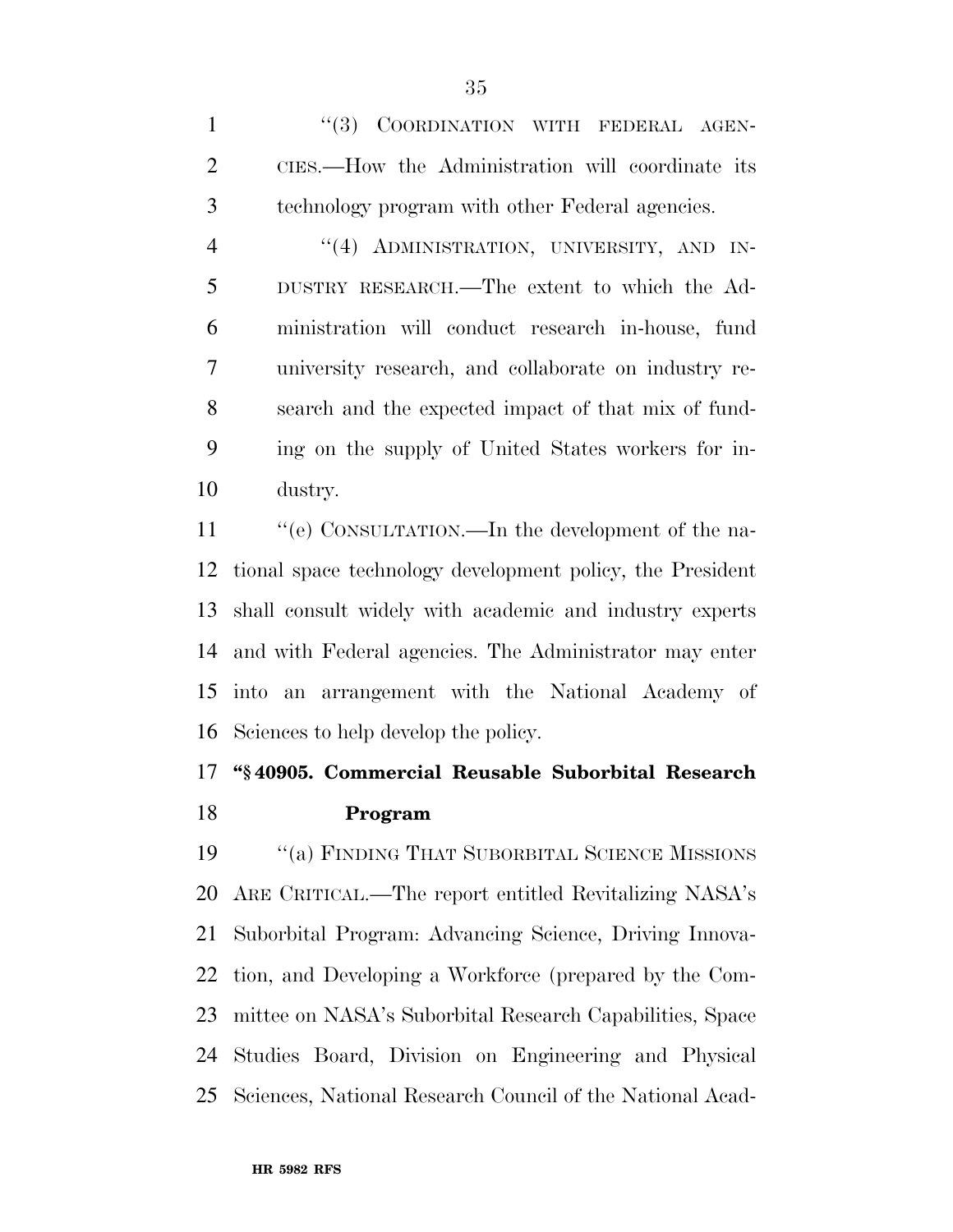emies) found that suborbital science missions are abso- lutely critical to building an aerospace workforce capable of meeting the needs of current and future human and robotic space exploration.

 ''(b) ESTABLISHMENT.—The Administrator shall es- tablish a Commercial Reusable Suborbital Research Pro-gram within the Space Technology Program.

8 "(c) MANAGEMENT.—The Administrator shall des- ignate an officer or employee of the Space Technology Program to act as the responsible official for the Commer- cial Reusable Suborbital Research Program. The designee shall be responsible for the development of short- and long-term strategic plans for maintaining, renewing, and extending suborbital facilities and capabilities.

 ''(d) ACTIVITIES.—The Commercial Reusable Sub-orbital Research Program—

17 ''(1) shall fund the development of payloads for scientific research, technology development, and edu-cation;

20  $\qquad$  ''(2) shall provide flight opportunities to micro- gravity environments and suborbital altitudes for the 22 payloads referred to in paragraph  $(1)$ ;

23 ''(3) may fund engineering and integration demonstrations, proofs of concept, or educational ex-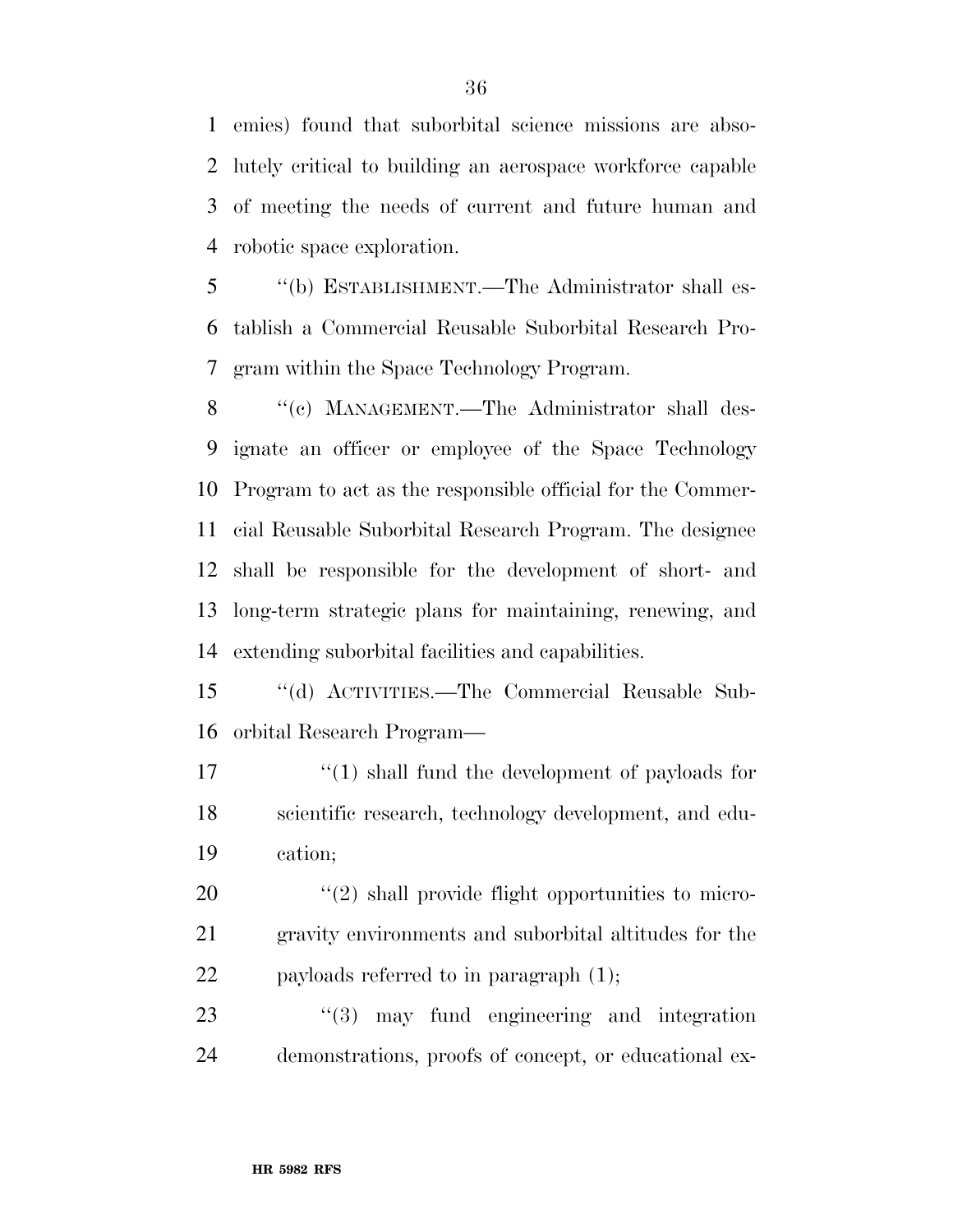periments for commercial reusable vehicle flights; and

3 "(4) shall endeavor to work with the Adminis- tration's mission directorates to help achieve the Ad- ministration's research, technology, and education goals.

 ''(e) REPORT.—The Administrator shall annually submit to the Committee on Commerce, Science, and Transportation of the Senate and the Committee on Science, Space, and Technology of the House of Rep- resentatives a report describing progress in carrying out the Commercial Reusable Suborbital Research program, including the number and type of suborbital missions planned in each fiscal year.''.

 (q) ENACTMENT OF SECTIONS 49910 THROUGH 49912.—

 (1) CHAPTER TABLE OF CONTENTS.—The chapter table of contents of chapter 499 of title 51, United States Code (as redesignated and amended by subsection (o)), is amended by adding at the end the following:

''49910. Programs to support STEM education.

''49912. Internship and fellowship opportunities.''.

 (2) ENACTMENT OF SECTIONS.—Chapter 499 of title 51, United States Code (as redesignated and

<sup>&#</sup>x27;'49911. Supporting women's involvement in the fields of aerospace and space exploration.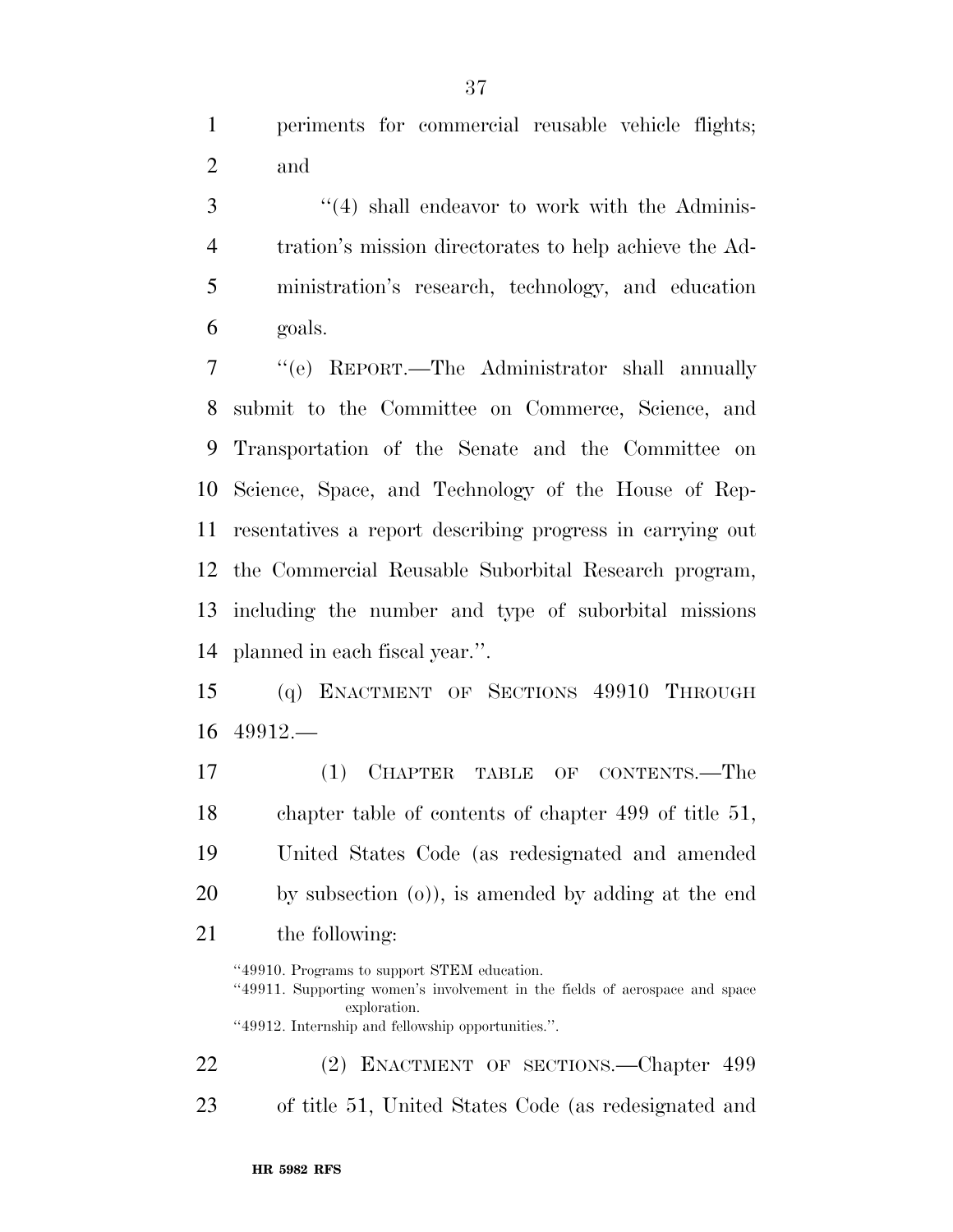amended by subsection (o)), is amended by adding at the end the following:

### **''§ 49910. Programs to support STEM education**

 ''(a) DEFINITION OF STEM.—In this section, the term 'STEM' means the academic and professional dis- ciplines of science, technology, engineering, and mathe-matics.

8 "(b) EDUCATIONAL PROGRAM GOALS.—The Admin- istration shall develop and maintain educational programs to—

 $\frac{u(1)}{2}$  carry out and support research-based pro- grams and activities designed to increase student in- terest and participation in STEM, including stu- dents from minority and underrepresented groups;  $\frac{15}{2}$  improve public literacy in STEM; ''(3) employ proven strategies and methods for improving student learning and teaching in STEM; 18 ''(4) provide curriculum support materials and 19 other resources that— 20 "'(A) are designed to be integrated with

21 comprehensive STEM education;

22  $\langle (B) \rangle$  are aligned with national science edu-cation standards; and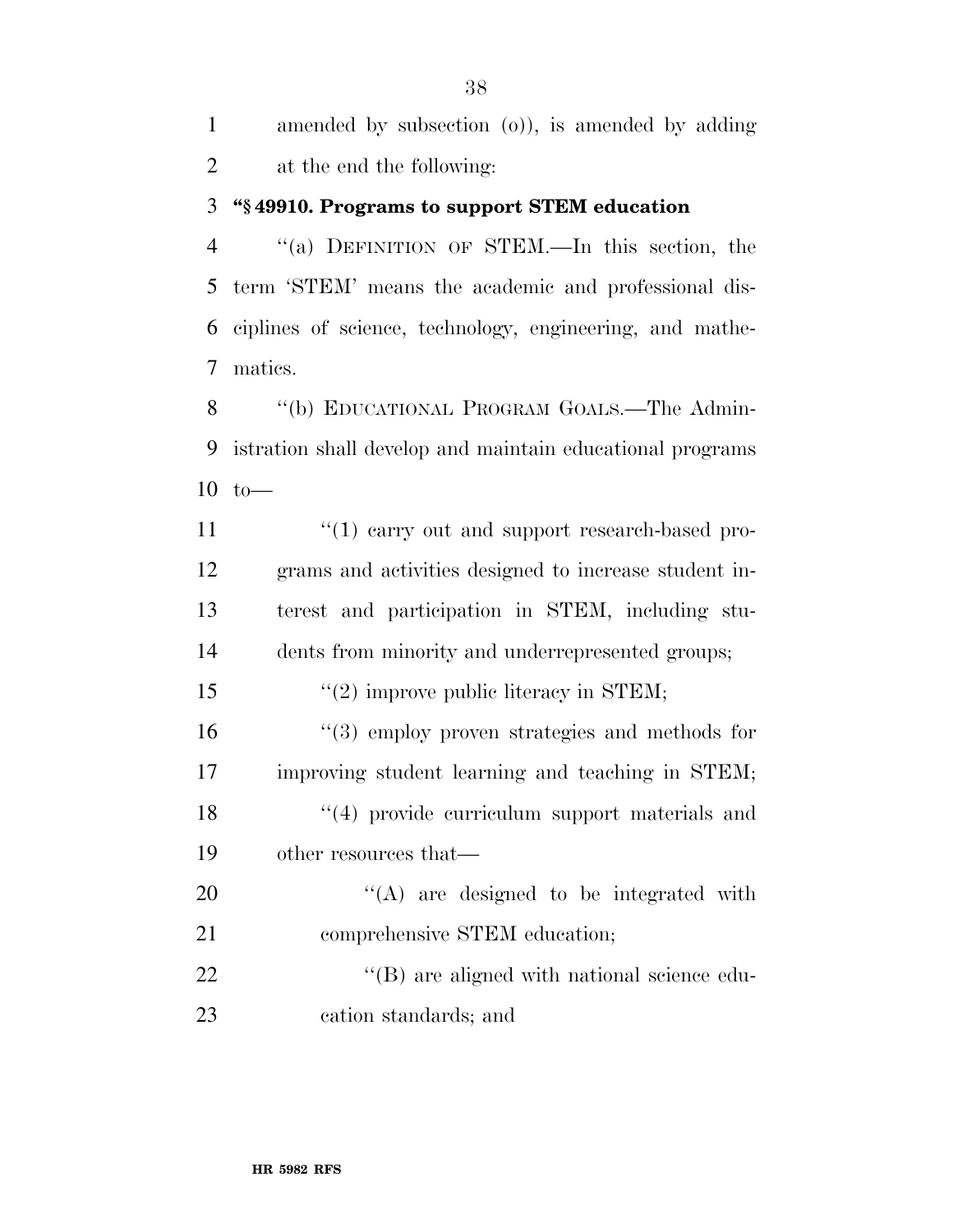$\lq(0)$  promote the adoption and implemen- tation of high-quality education practices that build toward college and career-readiness; and  $(5)$  create and support opportunities for en- hanced and ongoing professional development for teachers using best practices that improve the STEM content and knowledge of the teachers, in- cluding through programs linking STEM teachers with STEM educators at the higher education level. 10 ''(c) CYBERSECURITY IN STEM PROGRAMS.—In car- rying out any STEM education program of the Adminis- tration, including a program of the Office of STEM En- gagement, the Administrator shall, to the maximum extent practicable, encourage the inclusion of cybersecurity edu- cation opportunities in the program. **''§ 49911. Supporting women's involvement in the** 

 **fields of aerospace and space exploration**  ''The Administrator shall encourage women and girls to study science, technology, engineering, and mathe- matics, pursue careers in aerospace, and further advance the Nation's space science and exploration efforts through support of the following initiatives:

- 23 "(1) NASA GIRLS and NASA BOYS.
- 24  $"(2)$  Aspire to Inspire.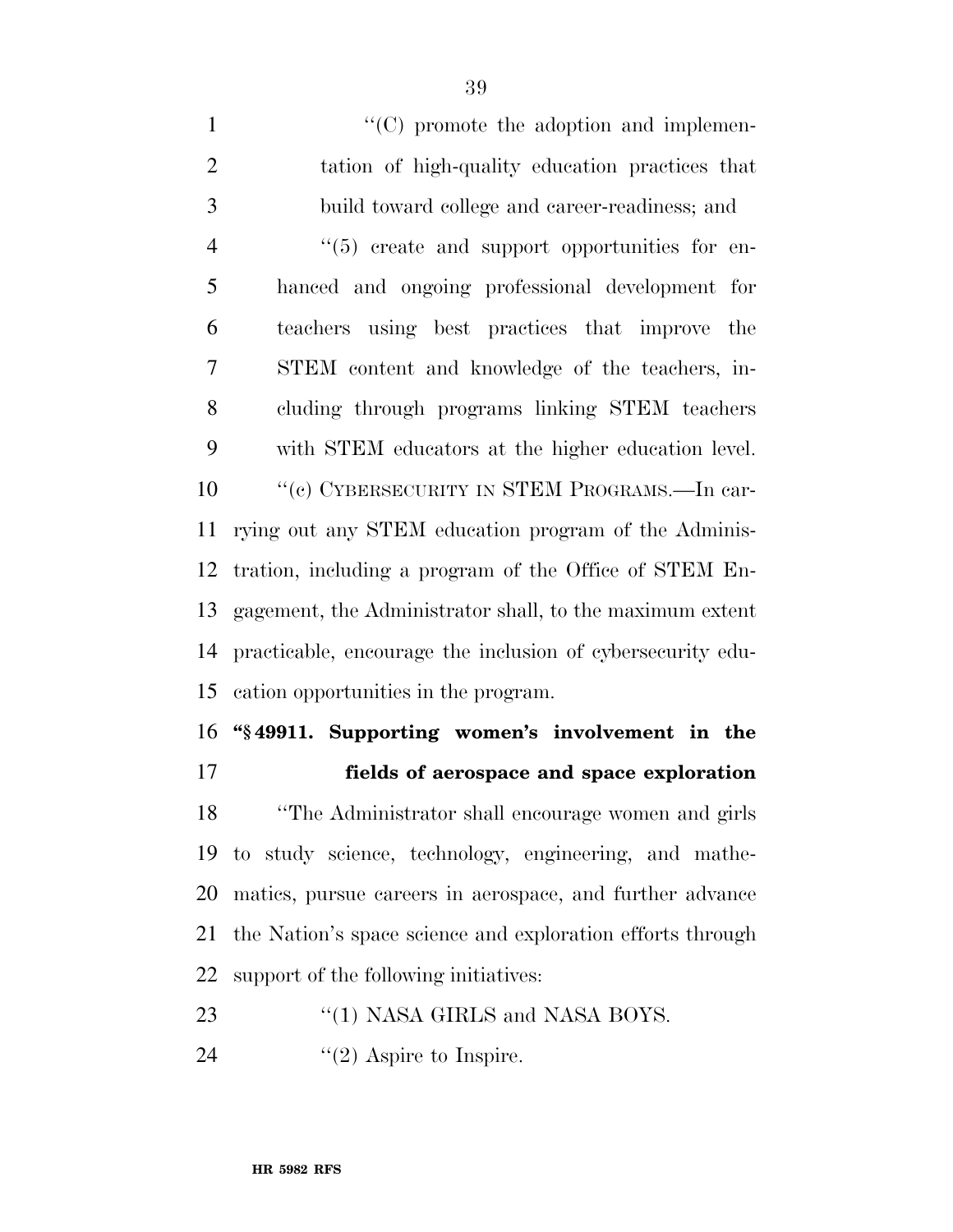1 ''(3) Summer Institute in Science, Technology, Engineering, and Research.

#### **''§ 49912. Internship and fellowship opportunities**

 ''Not later than October 1, 2018, the Administrator shall institute a process to encourage the recruitment of qualified candidates who are women or individuals who are underrepresented in the fields of science, technology, engi- neering, and mathematics (STEM) and computer science for internships and fellowships at the Administration with relevance to the aerospace sector and related fields.''.

 (r) REVISION OF SECTION 50905.—Section 50905 of title 51, United States Code, is amended—

13 (1) in the 2d sentence of subsection  $(a)(1)$ , by 14 striking "subsection  $(b)(2)(D)$ " and inserting "sub-15 section (b) $(2)(E)$ ";

16 (2) in the 3d sentence of subsection (a)(1), by 17 striking "subsection  $(b)(2)(D)$ " and inserting "sub-18 section (b) $(2)(E)$ ";

19 (3) in the last sentence of subsection  $(a)(1)$ , by striking ''Committee on Science'' and inserting ''Committee on Science, Space, and Technology'';

22 (4) in subsection  $(b)(4)(B)$ , by striking "the date of enactment of the Commercial Space Launch Amendments Act of 2004'' and inserting ''December 23, 2004'';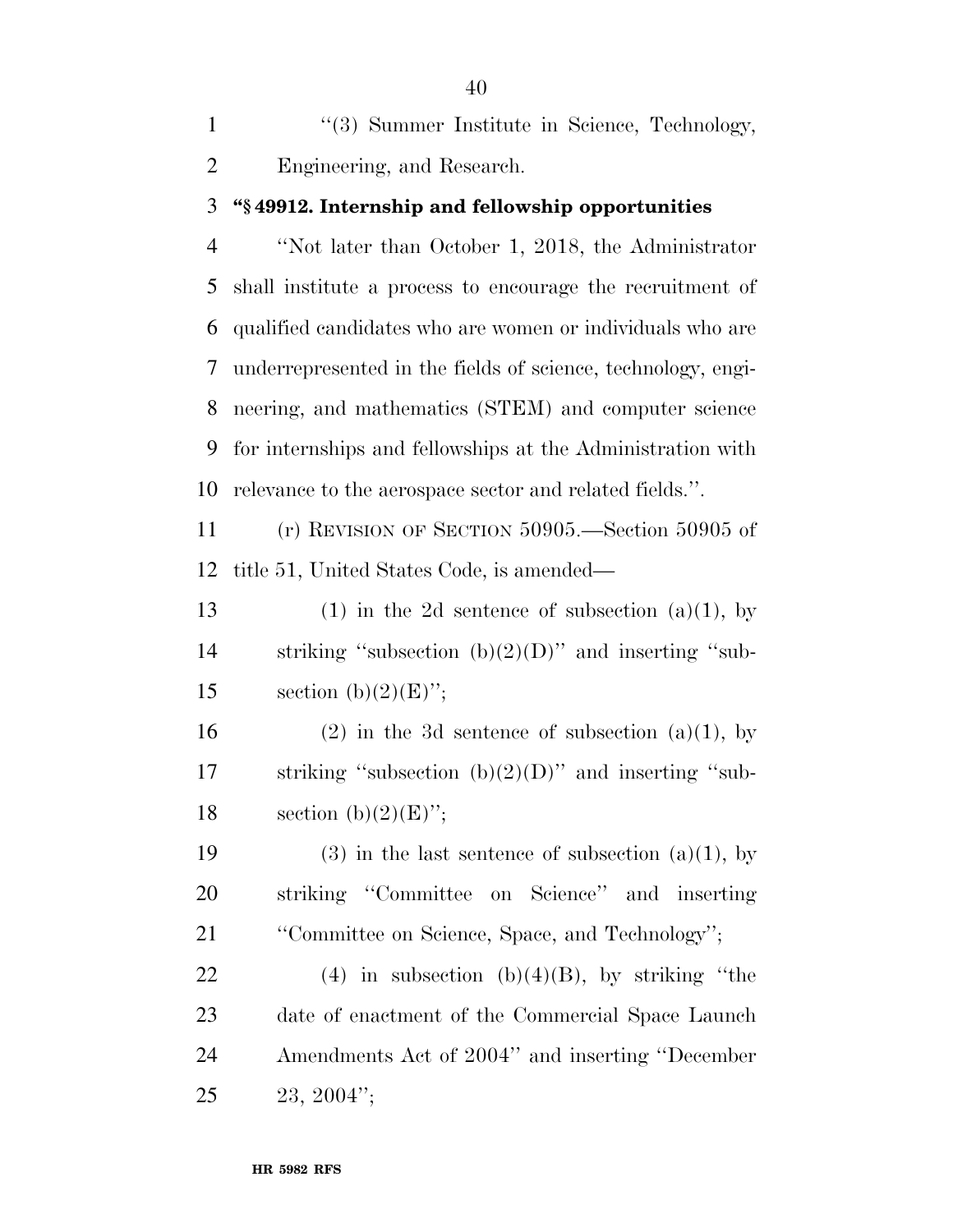| $\mathbf{1}$   | $(5)$ in subsection $(b)(6)(A)$ , by striking "the     |
|----------------|--------------------------------------------------------|
| $\overline{c}$ | date of enactment of the Commercial Space Launch       |
| 3              | Amendments Act of 2004" and inserting "December        |
| $\overline{4}$ | $23, 2004$ "; and                                      |
| 5              | $(6)$ in subsection $(b)(6)(B)$ , by striking "the     |
| 6              | date of enactment of the Commercial Space Launch       |
| 7              | Amendments Act of 2004" and inserting "December        |
| 8              | $23, 2004$ ".                                          |
| 9              | (s) REVISION OF SECTION $50922$ . Section $50922$ of   |
| 10             | title 51, United States Code, is amended—              |
| 11             | (1) in subsection (a) (matter before paragraph         |
| 12             | $(1)$ , by striking "the date of the enactment of this |
| 13             | section," and inserting "October 28, 1998,";           |
| 14             | (2) in subsection (b) (matter before paragraph         |
| 15             | $(1)$ , by striking "the date of the enactment of this |
| 16             | section," and inserting "October 28, 1998,";           |
| 17             | $(3)$ in subsection $(e)(1)$ —                         |
| 18             | (A) by striking "the date of enactment of              |
| 19             | the Commercial Space Launch Amendments                 |
| 20             | Act of 2004," and inserting "December 23,              |
| 21             | $2004,$ ";                                             |
| 22             | (B) by striking "that Act," and inserting              |
| 23             | "the Commercial Space Launch Amendments                |
| 24             | Act of $2004$ ,"; and                                  |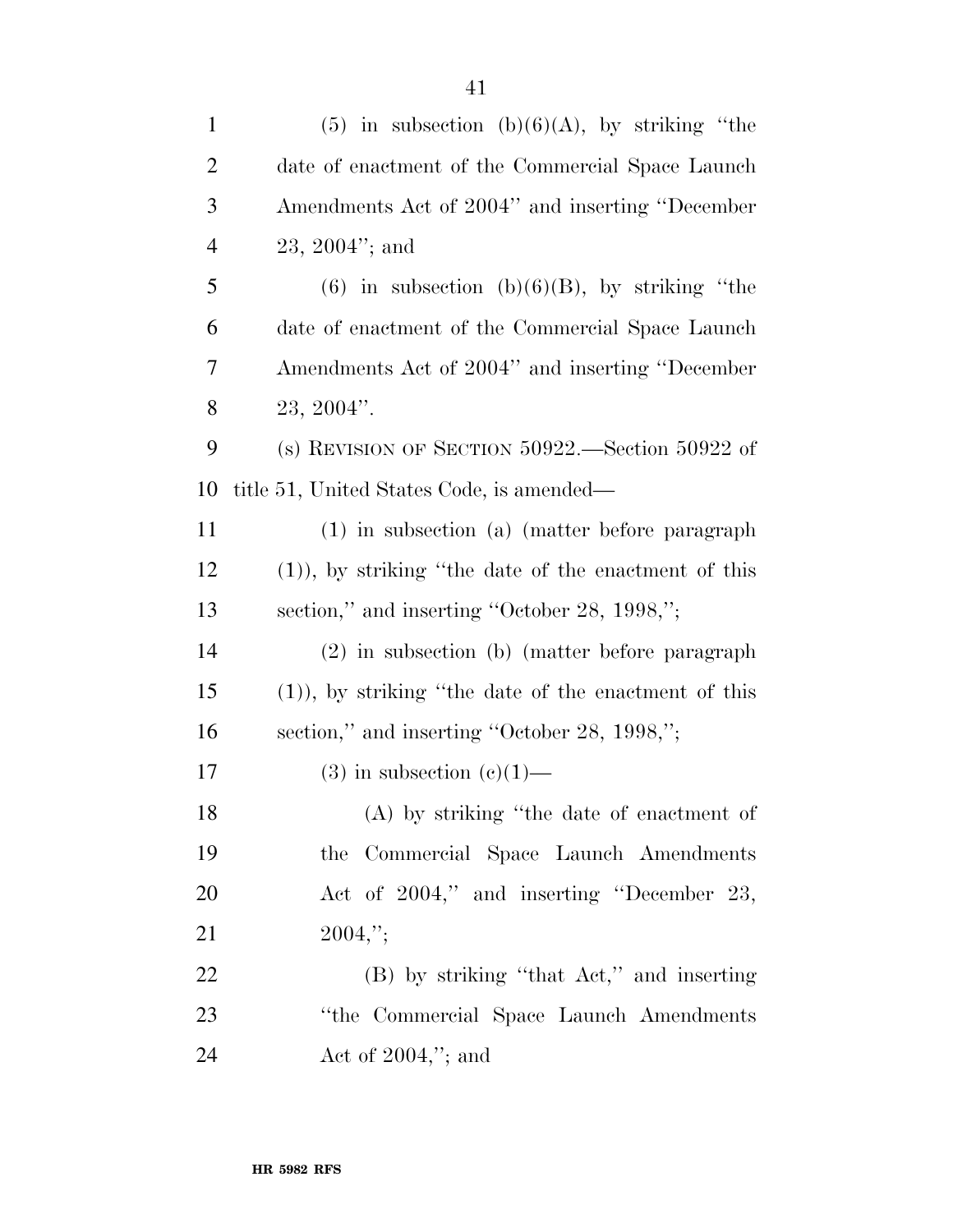| $\mathbf{1}$   | (C) by striking "such date of enactment,"                 |
|----------------|-----------------------------------------------------------|
| $\overline{2}$ | and inserting "December 23, 2004,";                       |
| 3              | (4) in subsection (c)(2)(A), by striking "the             |
| $\overline{4}$ | date of enactment of the Commercial Space Launch          |
| 5              | Amendments Act of 2004," and inserting "Decem-            |
| 6              | ber 23, 2004,";                                           |
| 7              | $(5)$ in subsection $(d)(2)$ —                            |
| 8              | (A) by striking "the date of enactment of                 |
| 9              | Commercial Space Launch Amendments<br>the                 |
| 10             | Act of 2004," and inserting "December 23,                 |
| 11             | $2004$ ,"; and                                            |
| 12             | (B) by striking "that Act" and inserting                  |
| 13             | "the Commercial Space Launch Amendments"                  |
| 14             | Act of $2004$ "; and                                      |
| 15             | $(6)$ in subsection $(d)(3)$ , by striking "the date      |
| 16             | enactment of the Commercial Space Launch<br>оf            |
| 17             | Amendments Act of 2004" and inserting "December           |
| 18             | $23, 2004,$ ".                                            |
| 19             | (t) REVISION OF CHAPTER $515$ .                           |
| 20             | (1) TABLE OF CONTENTS.—Chapter $515$ of                   |
| 21             | title 51, United States Code, is amended by insert-       |
| 22             | ing after the chapter heading the following:              |
|                | "Sec.<br>"51501. Establishment of Office of Spaceports.". |
| 23             | (2)<br>REVISION OF SECTION 51501.—Section                 |
| 24             | 51501 of title 51, United States Code, is amended—        |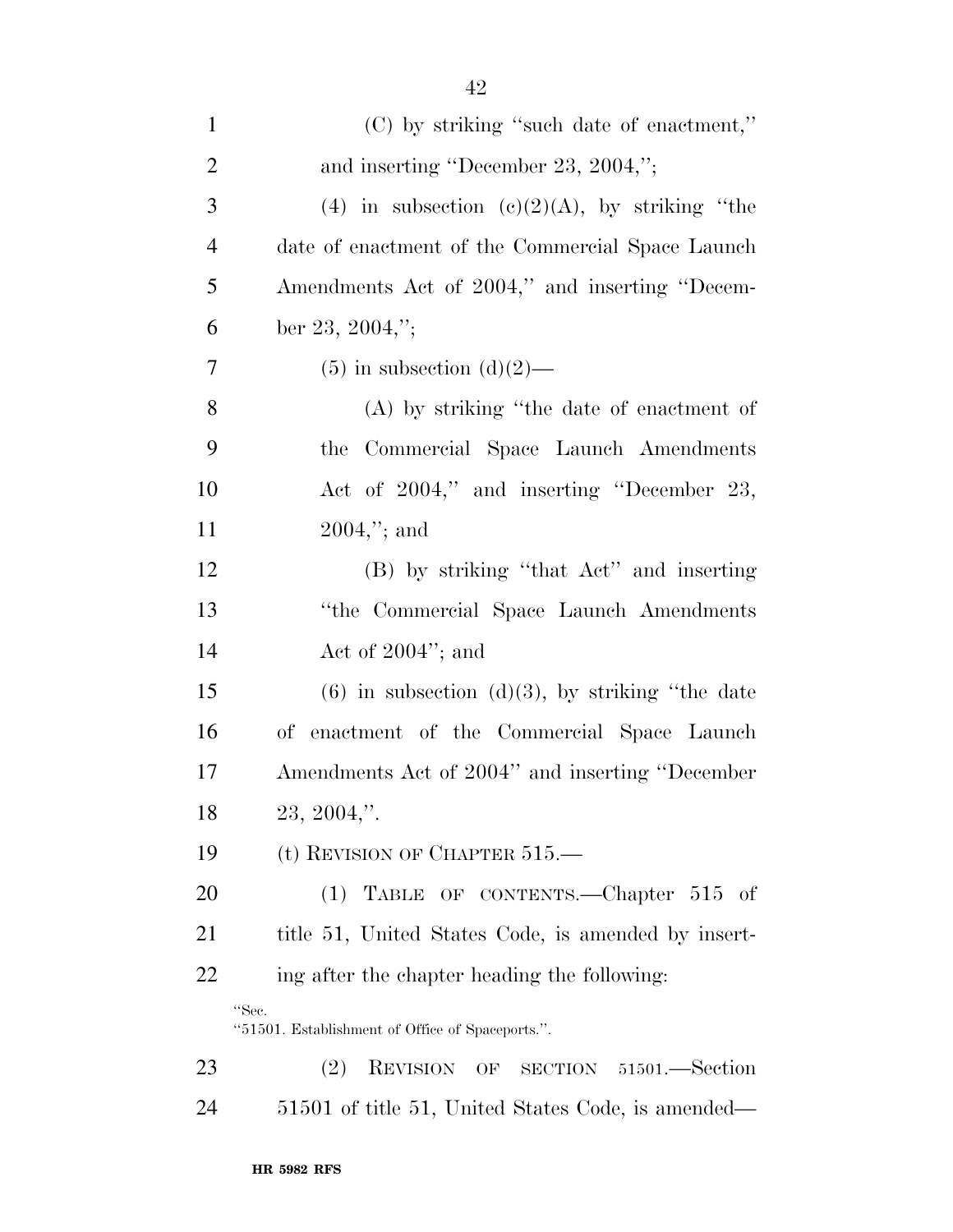| $\mathbf{1}$   | $(A)$ by redesignating subsections $(a)$ , $(b)$ ,                       |
|----------------|--------------------------------------------------------------------------|
| $\overline{2}$ | $(e)$ , $(d)$ , and $(e)$ as subsections $(b)$ , $(e)$ , $(d)$ , $(e)$ , |
| 3              | and (a), respectively, and transferring sub-                             |
| $\overline{4}$ | section (a), as redesignated, to appear at the                           |
| 5              | beginning of the section;                                                |
| 6              | $(B)$ in the heading for subsection $(a)$ , as                           |
| 7              | redesignated, by striking "DEFINITION" and in-                           |
| 8              | serting "DEFINITION OF SPACEPORT";                                       |
| 9              | (C) in subsection (a), as redesignated, by                               |
| 10             | inserting a comma after "In this section";                               |
| 11             | (D) in subsection (b), as redesignated, by                               |
| 12             | striking "the date of enactment of this section,"                        |
| 13             | and inserting "October 5, 2018,"; and                                    |
| 14             | $(E)$ in subsection (d), as redesignated—                                |
| 15             | (i) by striking "functions assigned in                                   |
| 16             | subsection $(b)$ ," and inserting "functions"                            |
| 17             | assigned in subsection $(e,$ "; and                                      |
| 18             | (ii) by striking "host" from the end of                                  |
| 19             | the matter before paragraph (1) and in-                                  |
| 20             | serting "host" at the beginning of para-                                 |
| 21             | $graph(1)$ .                                                             |
| 22             | (u) ENACTMENT OF CHAPTER $517$ —Title 51,                                |
| 23             | United States Code, is amended by inserting after chapter                |
| 24             | 515 the following:                                                       |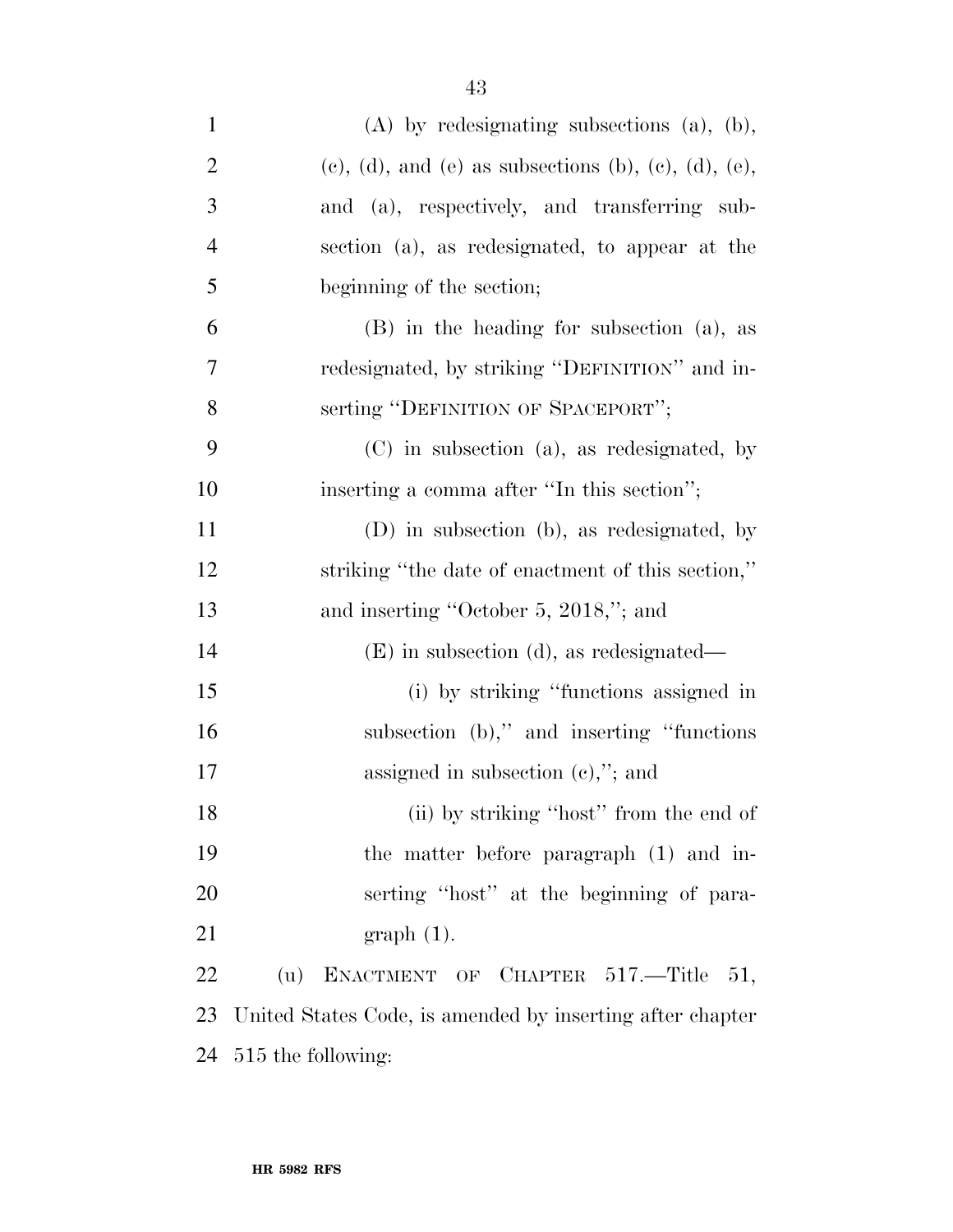# **''Chapter 517—DEVELOPMENT AND USE OF COMMERCIAL CARGO AND CREW TRANS-PORTATION CAPABILITIES**

#### ''Sec.

''51701. Commercial development of cargo transportation capabilities.

''51702. Commercial development of crew transportation capabilities.

''51703. Commercial Crew Program.

''51704. Policy regarding fair and open competition for space transportation services.

''51705. Transparency.

### **''§ 51701. Commercial development of cargo transpor-**

### **tation capabilities**

 ''The Administrator shall continue to support the ex- isting Commercial Resupply Services program, aimed at enabling the commercial space industry in support of the Administration to develop reliable means of launching cargo and supplies to the International Space Station throughout the duration of the facility's operation. The Administrator may apply funds toward the reduction of risk to the timely start of the services, specifically—

''(1) efforts to conduct a flight test;

''(2) the acceleration of development; and

17  $\frac{1}{3}$  the development of the ground infrastruc-ture needed for commercial cargo capability.

**''§ 51702. Commercial development of crew transpor-**

**tation capabilities** 

**HR 5982 RFS** ''For the duration of the commercial crew develop-ment program, the Administrator may support follow-on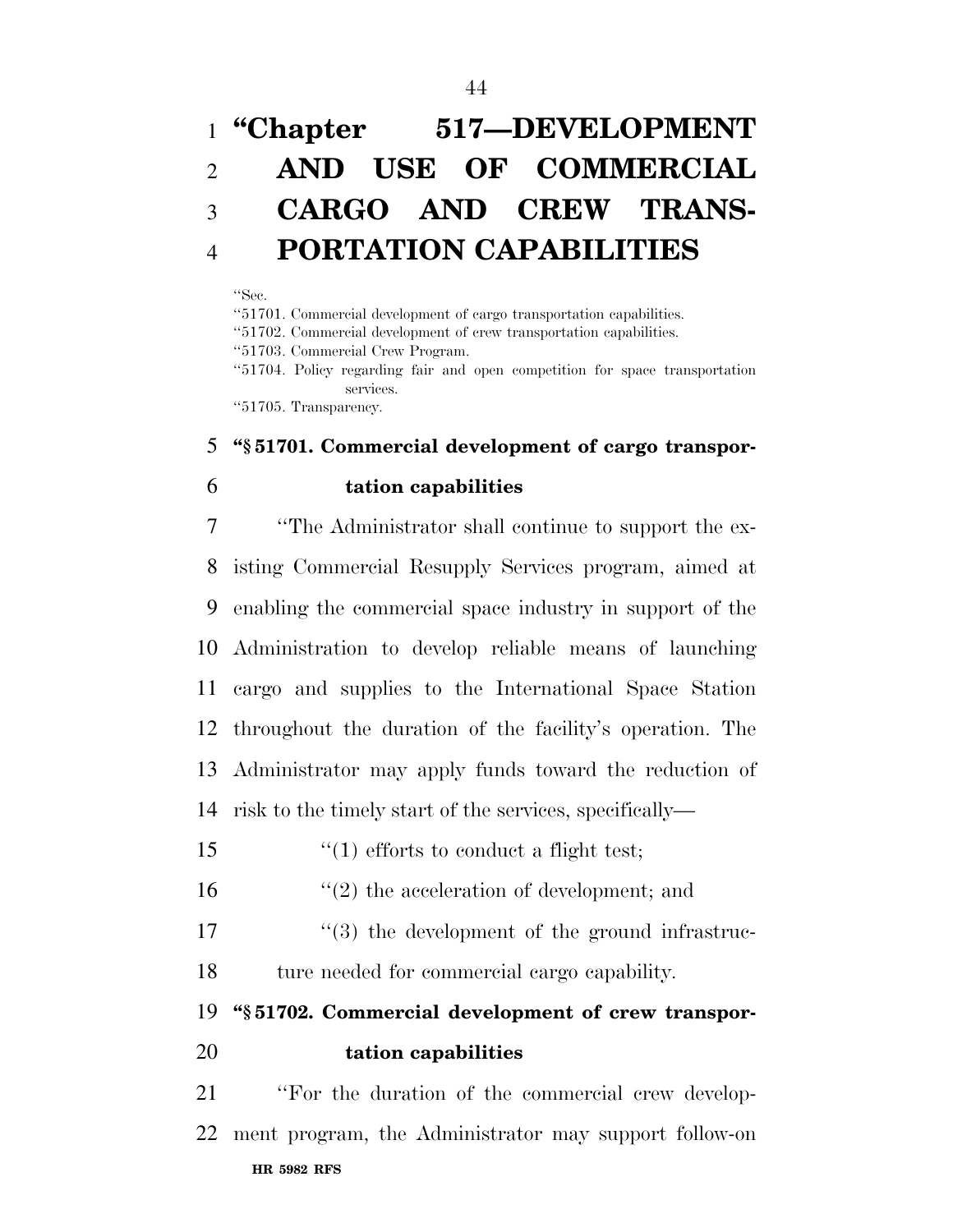commercially developed crew transportation systems de-pendent on the completion of each of the following:

3 "(1) HUMAN RATING REQUIREMENTS.—The Administrator shall develop and make available to the public detailed human rating processes and re- quirements to guide the design of commercially de- veloped crew transportation capabilities, which re- quirements shall be at least equivalent to proven re- quirements for crew transportation in use as of Oc-tober 11, 2010.

11 "(2) PROCUREMENT SYSTEM REVIEW.—

12 "(A) REVIEW OF CURRENT PRACTICES AND PROCESSES.—The Administrator shall re- view current Government procurement and ac- quisition practices and processes, including agreement authorities under chapter 201 of this 17 title, to determine the most cost-effective means of procuring commercial crew transportation ca- pabilities and related services in a manner that ensures appropriate accountability, trans- parency, and maximum efficiency in the pro- curement of the capabilities and services. The review shall include identification of proposed measures to address—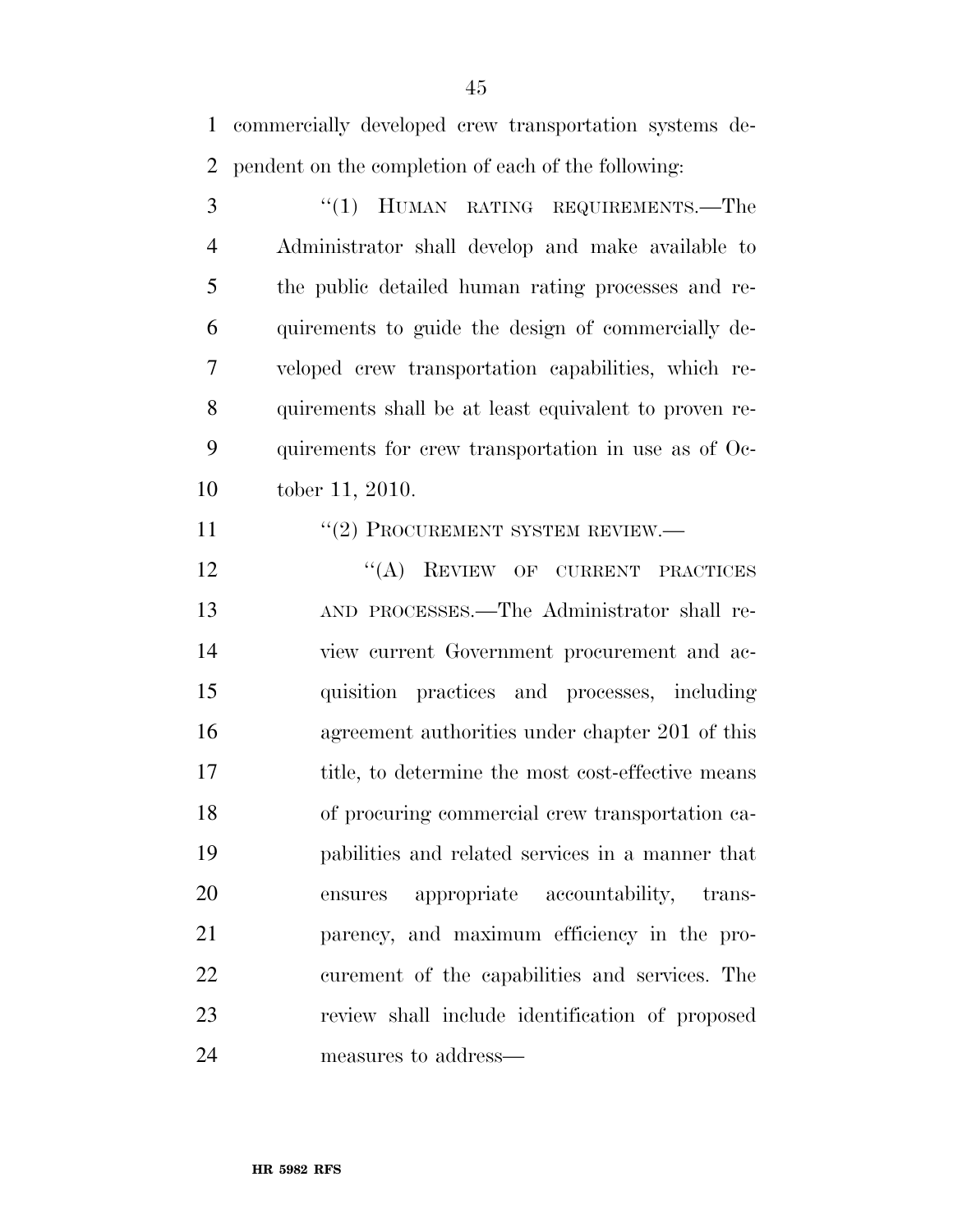1 ''(i) risk management and means of indemnification of commercial providers of the capabilities and services;  $''(ii)$  quality control; ''(iii) safety oversight; and ''(iv) the application of Federal over- sight processes within the jurisdiction of 8 other Federal agencies. 9 "(B) REVIEW OF PROPOSED PROCURE- MENT.—A description of the proposed procure- ment process and justification of the proposed procurement for its selection shall be included in any proposed initiation of procurement activ- ity for commercially developed crew transpor- tation capabilities and services and shall be sub- ject to review by the Committee on Commerce, Science, and Transportation of the Senate and the Committee on Science, Space, and Tech- nology of the House of Representatives before the initiation of any competitive process to pro- cure the capabilities or services. In support of 22 the review by the committees, the Comptroller General shall undertake an assessment of the proposed procurement process and provide a re-port to the committees not later than 90 days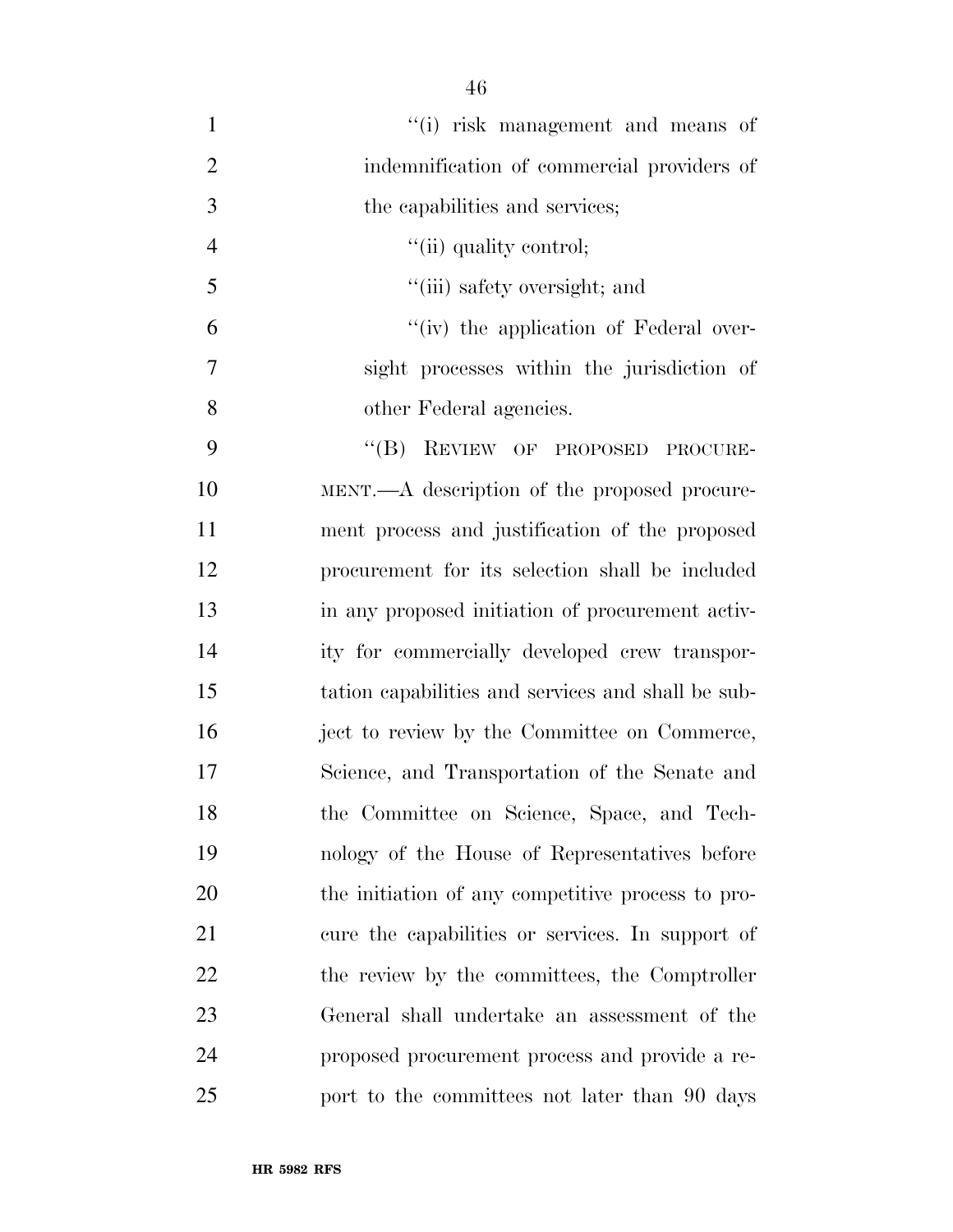after the date on which the Administrator pro- vides the description and justification to the committees.

4 "(3) USE OF GOVERNMENT-SUPPLIED CAPA- BILITIES AND INFRASTRUCTURE.—In evaluating any proposed development activity for commercially de- veloped crew or cargo launch capabilities, the Ad- ministrator shall identify the anticipated contribu- tion of Government personnel, expertise, tech- nologies, and infrastructure to be utilized in support of design, development, or operations of the capabili- ties. This assessment shall include a clear delinea- tion of the full requirements for the commercial crew service (including the contingency for crew rescue). The Administrator shall include details and associ- ated costs of such support as part of any proposed development initiative for the procurement of com- mercially developed crew or cargo launch capabilities or services.

20 "(4) FLIGHT DEMONSTRATION AND READINESS REQUIREMENTS.—The Administrator shall establish appropriate milestones and minimum performance objectives to be achieved before authority is granted to proceed to the procurement of commercially devel-oped crew transportation capabilities or services.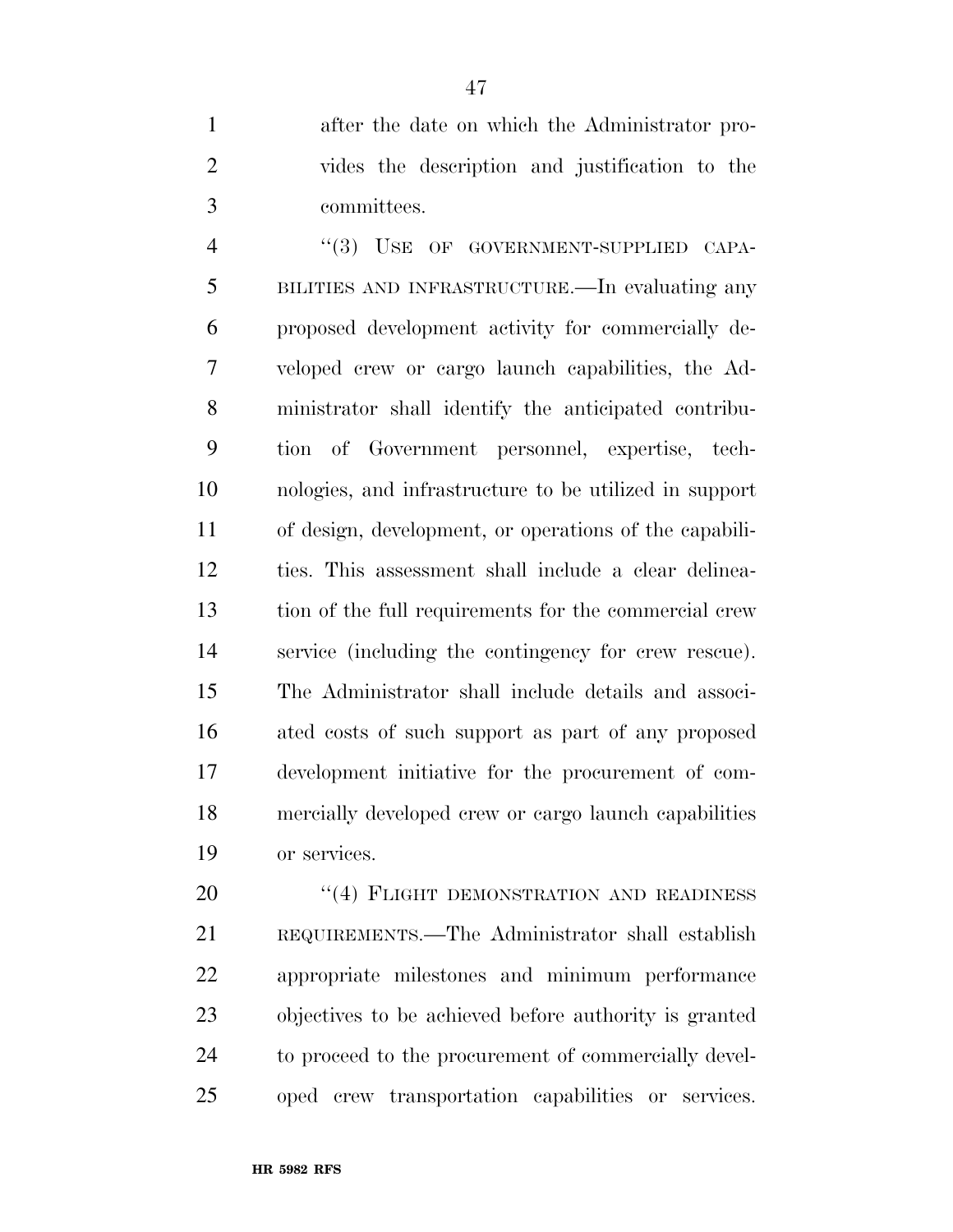The guidelines shall include a procedure to provide independent assurance of flight safety and flight readiness before the authorization of United States government personnel to participate as crew onboard any commercial launch vehicle developed pursuant to this section.

7 "(5) COMMERCIAL CREW RESCUE CAPABILI- TIES.—The provision of a commercial capability to provide International Space Station crew services shall include crew rescue requirements, and shall be undertaken through the procurement process initi- ated in conformance with this section. In the event such development is initiated, the Administrator shall make available any relevant government-owned intellectual property deriving from the development of a multipurpose crew vehicle authorized by this section and sections 71522 and 71523 of this title to commercial entities involved with such crew res- cue capability development which shall be relevant to the design of a crew rescue capability. In addition, 21 the Administrator shall seek to ensure that contracts for development of the multipurpose crew vehicle contain provisions for the licensing of relevant intel- lectual property to participating commercial pro-viders of any crew rescue capability development un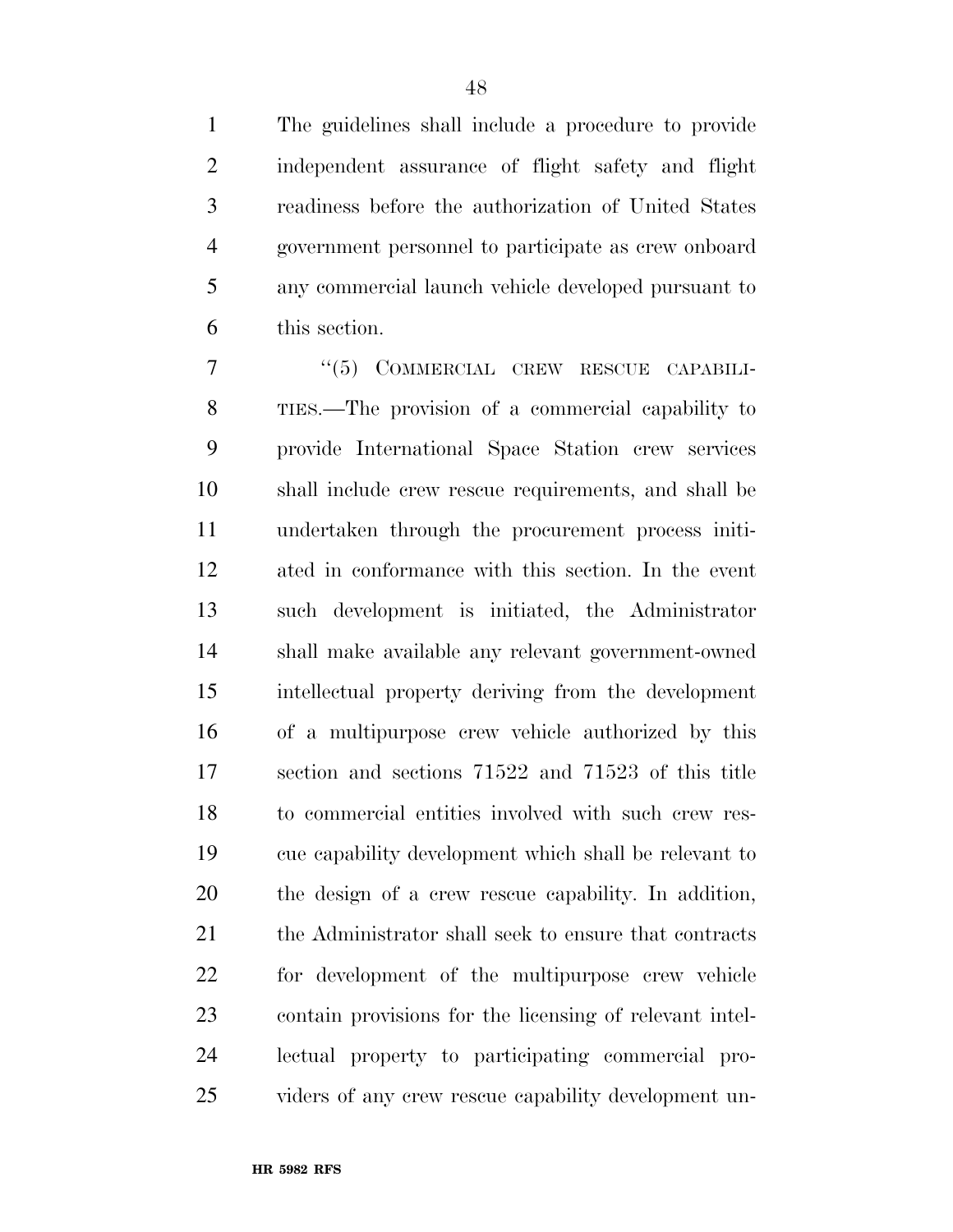dertaken pursuant to this section. If 1 or more con- tractors involved with development of the multipur- pose crew vehicle seek to compete in development of a commercial crew service with crew rescue capa- bility, separate legislative authority must be enacted to enable the Administrator to provide funding for any modifications of the multipurpose crew vehicle necessary to fulfill the International Space Station crew rescue function.

### **''§ 51703. Commercial Crew Program**

 ''(a) OBJECTIVE.—The objective of the Commercial Crew Program shall be to assist in the development and certification of commercially provided transportation that—

15 ''(1) can carry United States government astro- nauts (meaning a government astronaut as defined in section 50902 of this title) safely, reliably, and affordably to and from the International Space Sta-tion;

''(2) can serve as a crew rescue vehicle; and

 ''(3) can accomplish the goals stated in para-graphs (1) and (2) as soon as practicable.

 ''(b) PRIMARY CONSIDERATION.—The objective de-scribed in subsection (a) shall be the primary consider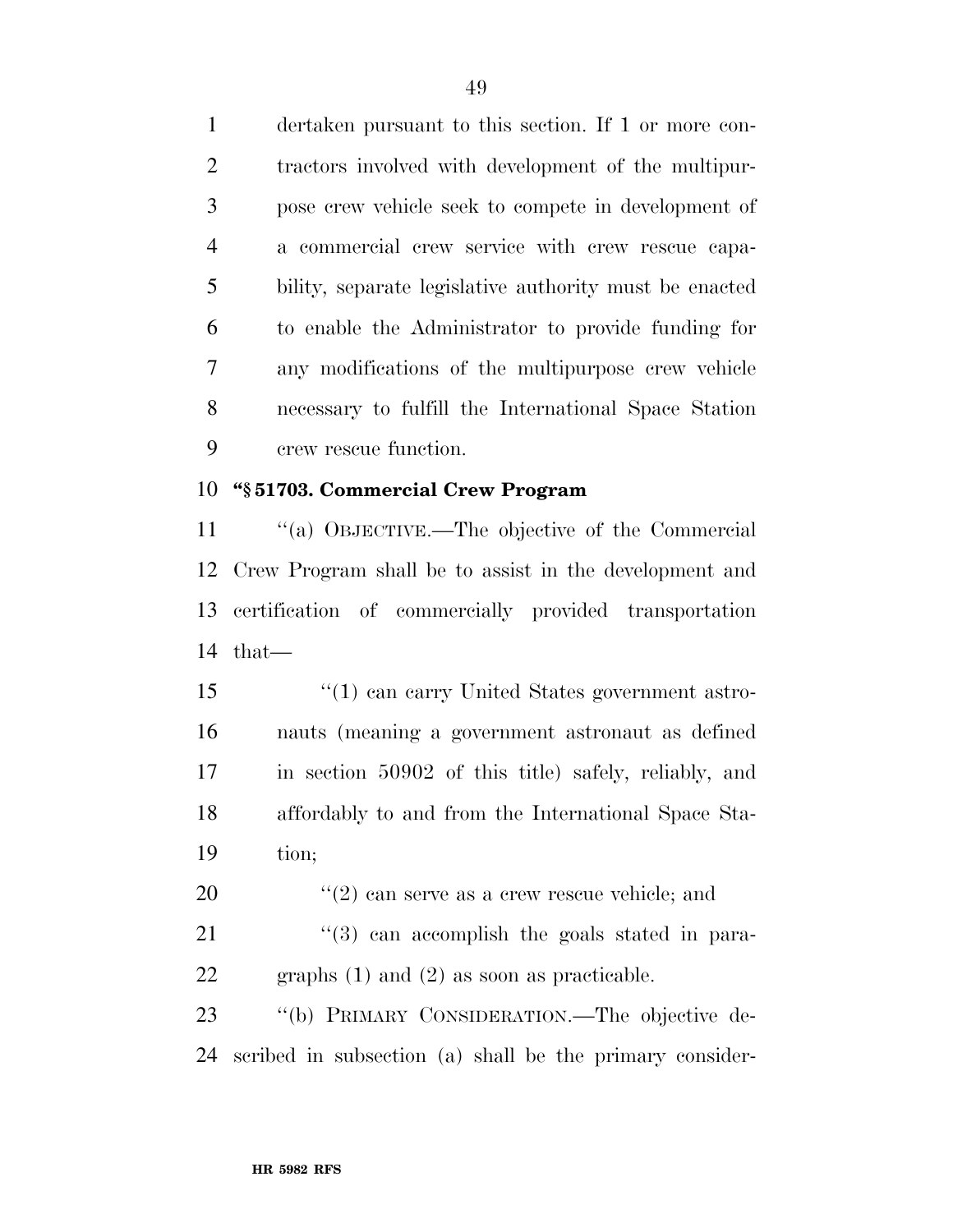ation in the acquisition strategy for the Commercial Crew Program.

"(c) SAFETY.—

4 "(1) IN GENERAL.—The Administrator shall protect the safety of government astronauts (as de- fined in section 50902 of this title) by ensuring that each commercially provided transportation system under this section meets all applicable human rating requirements in accordance with section 51702(1) of this title.

11 "(2) LESSONS LEARNED. Consistent with the findings and recommendations of the Columbia Acci- dent Investigation Board, the Administration shall ensure that safety and the minimization of the prob- ability of loss of crew are the critical priorities of the Commercial Crew Program.

 ''(d) COST MINIMIZATION.—The Administrator shall strive through the competitive selection process to mini- mize the life cycle cost to the Administration through the planned period of commercially provided crew transpor-tation services.

### **''§ 51704. Policy regarding fair and open competition for space transportation services**

 ''It is the policy of the United States that, to foster the competitive development, operation, improvement, and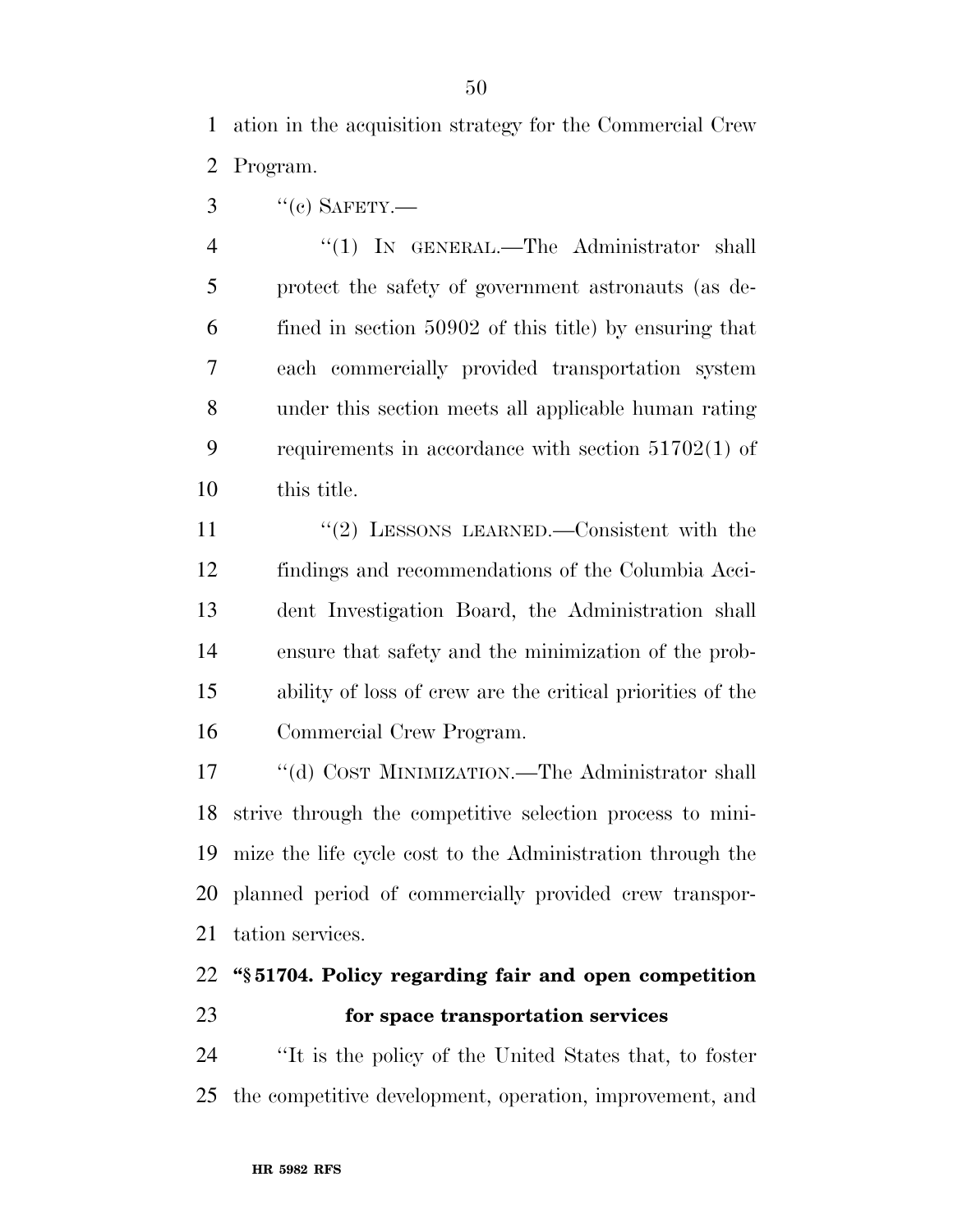commercial availability of space transportation services, and to minimize the life cycle cost to the Administration, the Administrator shall procure services for Federal Gov- ernment access to and return from the International Space Station, whenever practicable, via fair and open competition for well-defined, milestone-based, Federal Ac- quisition Regulation-based contracts under section 71511(a) of this title.

### **''§ 51705. Transparency**

 ''The Administrator shall, to the greatest extent prac- ticable and in a manner that does not add costs or sched- ule delays to the program, ensure all Commercial Crew Program and Commercial Resupply Services Program pro- viders provide evidence-based support for their costs and schedules.''.

(v) REVISION OF SECTION 60304.—

 (1) REVISION OF SECTION.—Section 60304 of 18 title 51, United States Code, is amended—

 (A) in the section heading, by striking ''**Program evaluation**'' and inserting ''**Ad- visory committee**''; (B) in subsection (a)—

 (i) by striking the subsection designa-24 tion  $\lq( a )'$  and the subsection heading 25 "ADVISORY COMMITTEE.—"; and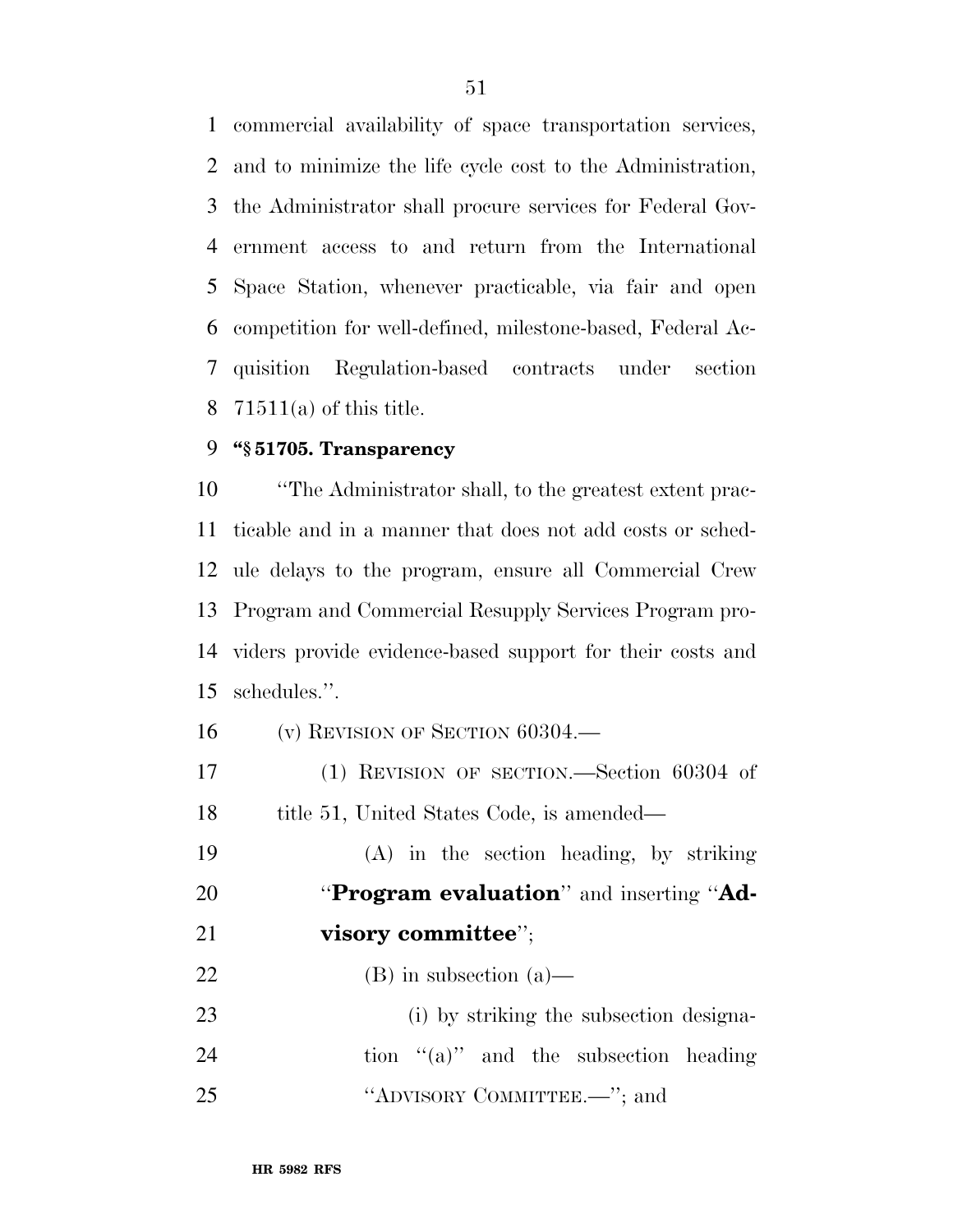| $\mathbf{1}$   | (ii) by striking " $(5$ App. U.S.C.),"                                                                                                                                                                                                                         |
|----------------|----------------------------------------------------------------------------------------------------------------------------------------------------------------------------------------------------------------------------------------------------------------|
| $\overline{2}$ | and inserting "(5 U.S.C. App.),"; and                                                                                                                                                                                                                          |
| 3              | $(C)$ by striking subsection (b).                                                                                                                                                                                                                              |
| 4              | CONFORMING AMENDMENT.—The chapter<br>(2)                                                                                                                                                                                                                       |
| 5              | table of contents of chapter 603 of title 51, United                                                                                                                                                                                                           |
| 6              | States Code, is amended by striking the item relat-                                                                                                                                                                                                            |
| 7              | ing to section 60304 and inserting the following:                                                                                                                                                                                                              |
|                | "60304. Advisory committee.".                                                                                                                                                                                                                                  |
| 8              | (w) ENACTMENT OF SECTIONS 60507 THROUGH                                                                                                                                                                                                                        |
| 9              | $60510 -$                                                                                                                                                                                                                                                      |
| 10             | CHAPTER TABLE OF CONTENTS.-The<br>(1)                                                                                                                                                                                                                          |
| 11             | chapter table of contents of chapter $605$ of title $51$ ,                                                                                                                                                                                                     |
| 12             | United States Code, is amended by adding at the                                                                                                                                                                                                                |
| 13             | end the following:                                                                                                                                                                                                                                             |
|                | "60507. Interagency collaboration implementation approach.<br>"60508. Transitioning experimental research to operations.<br>"60509. Decadal Survey missions implementation for Earth observation.<br>"60510. Instrument testbeds and venture class missions.". |
| 14             | (2) ENACTMENT OF SECTIONS.—Chapter 605                                                                                                                                                                                                                         |
| 15             | of title 51, United States Code, is amended by add-                                                                                                                                                                                                            |
| 16             | ing at the end the following:                                                                                                                                                                                                                                  |
| 17             | "§60507. Interagency collaboration implementation                                                                                                                                                                                                              |
| 18             | approach                                                                                                                                                                                                                                                       |
| 19             | "The Director of the Office of Science and Tech-                                                                                                                                                                                                               |
| 20             | nology Policy shall establish a mechanism to ensure great-                                                                                                                                                                                                     |
| 21             | er coordination of the research, operations, and activities                                                                                                                                                                                                    |
| 22             | relating to civilian Earth observation of Federal agencies,                                                                                                                                                                                                    |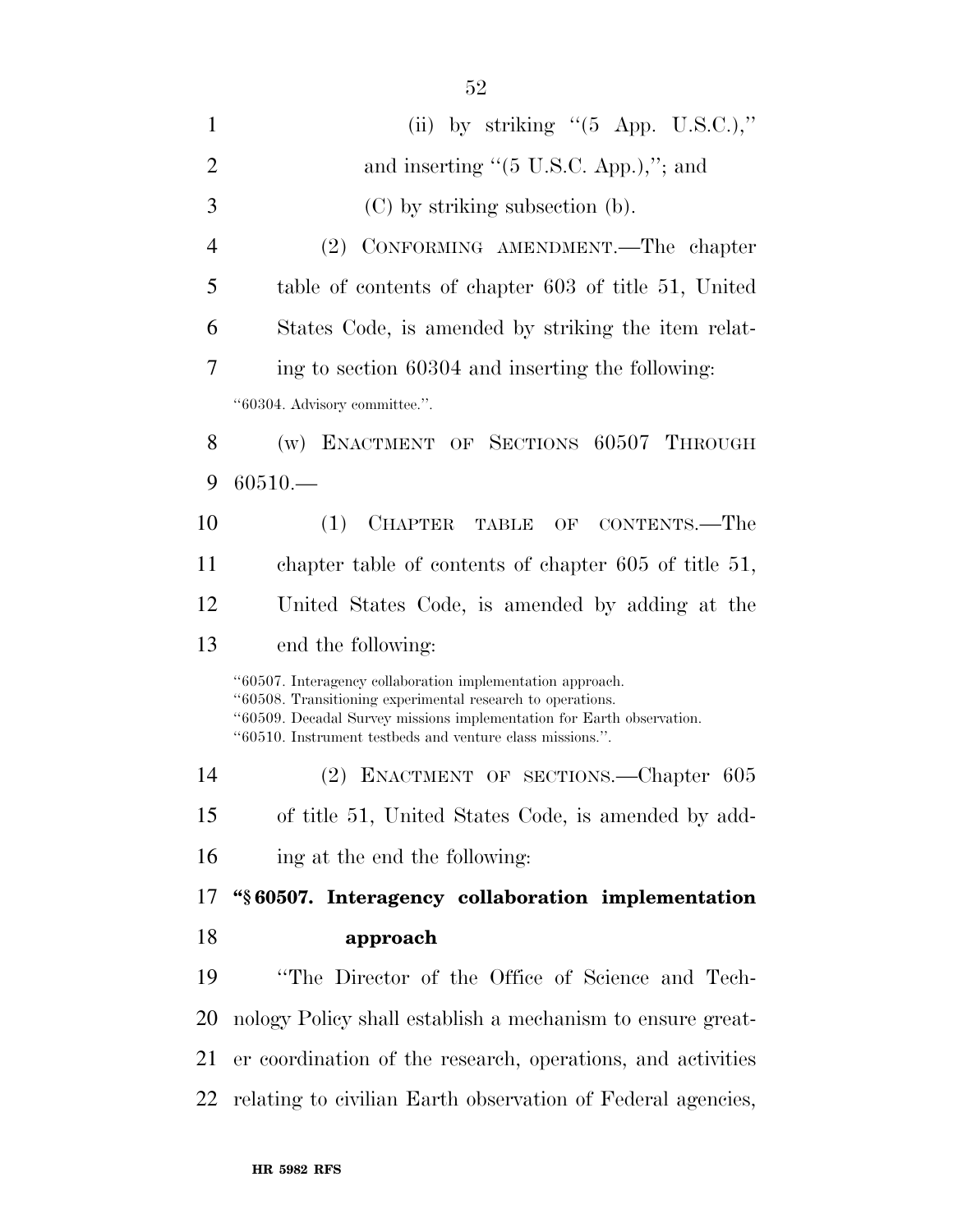including the Administration, that have active programs that contribute either directly or indirectly to those areas. The mechanism should include the development of a stra- tegic implementation plan that is updated at least every 3 years with a process for external independent advisory input. The strategic implementation plan should include— ''(1) a description of the responsibilities of the various Federal agency roles in Earth observations; 9 "(2) recommended cost-sharing and procure- ment arrangements between Federal agencies and other entities, including international arrangements; and 13 ''(3) a plan for ensuring the provision of sus- tained, long-term space-based climate observations. **''§ 60508. Transitioning experimental research to op- erations**  ''Based on the implementation plan provided to Con- gress in March 2011, the Administrator shall coordinate with the Administrator of the National Oceanic and At- mospheric Administration and the Director of the United States Geological Survey to establish a formal mechanism that plans, coordinates, and supports the transitioning of the research findings, assets, and capabilities of the Ad- ministration to the operations of the National Oceanic and Atmospheric Administration and the United States Geo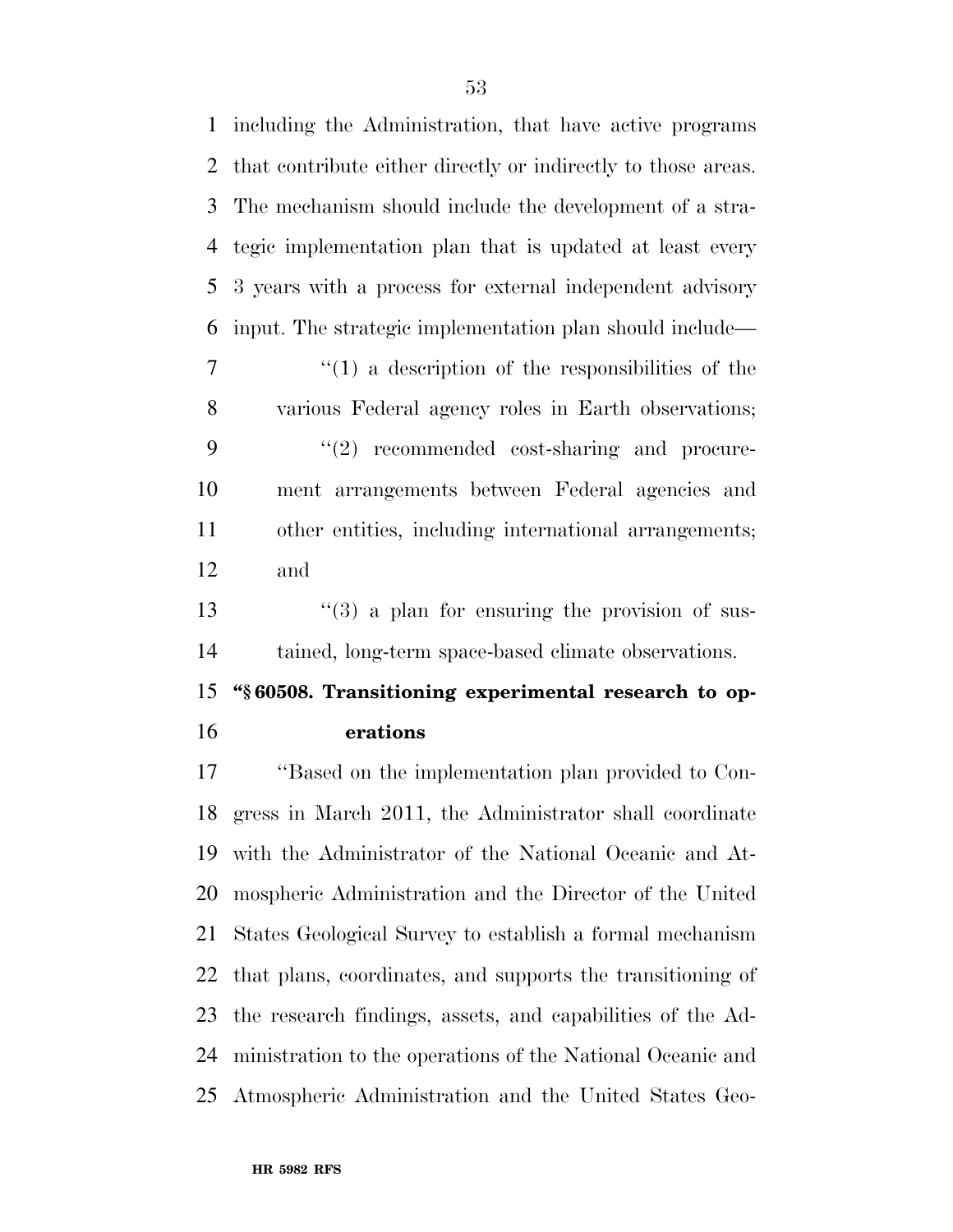logical Survey. In defining the mechanism, the Adminis- tration should consider the establishment of a formal or informal interagency transition office.

### **''§ 60509. Decadal Survey missions implementation for Earth observation**

 ''The Administrator shall undertake to implement, as appropriate, missions identified in the National Research Council's Earth Science Decadal Survey within the scope of the funds authorized for the Earth Science Mission Di-rectorate.

### **''§ 60510. Instrument testbeds and venture class mis-sions**

 ''The Administrator shall pursue innovative ways to fly instrument-level payloads for early demonstration or as co-manifested payloads. Congress encourages the use of the International Space Station as an accessible plat- form for the conduct of such activities. Additionally, in order to address the cost and schedule challenges associ- ated with large flight systems, the Administrator should pursue smaller systems to the extent practicable and war-ranted.''.

22 (x) REVISION OF CHAPTER 709.—

23 (1) CHAPTER TABLE OF CONTENTS.—The chapter table of contents of chapter 709 of title 51,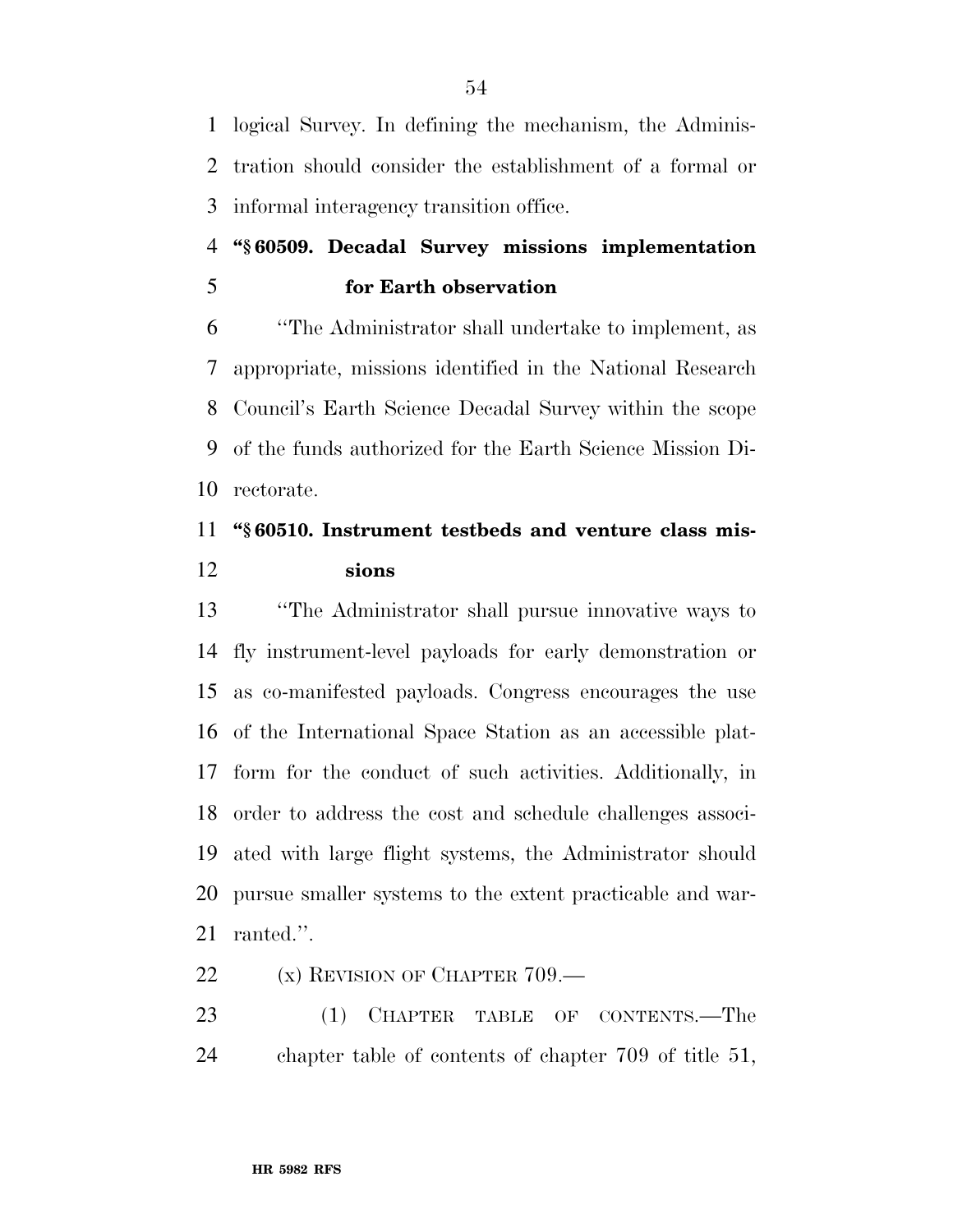| 1              | United States Code, is amended by adding at the                                                                                                                                                                                                                                                                                             |
|----------------|---------------------------------------------------------------------------------------------------------------------------------------------------------------------------------------------------------------------------------------------------------------------------------------------------------------------------------------------|
| $\overline{2}$ | end the following:                                                                                                                                                                                                                                                                                                                          |
|                | "70908. Continuation of the International Space Station.<br>"70909. Maximum utilization of the International Space Station.<br>"70910. Operation, maintenance, and maximum utilization of United States seg-<br>ment.<br>"70911. Management of national laboratory.<br>"70912. Primary objectives of International Space Station program.". |
| 3              | (2)<br>TECHNICAL AMENDMENT<br>TO<br><b>SECTION</b>                                                                                                                                                                                                                                                                                          |
| 4              | 70902.—Section 70902 of title 51, United States                                                                                                                                                                                                                                                                                             |
| 5              | Code, is amended by striking "section 40904" and                                                                                                                                                                                                                                                                                            |
| 6              | inserting "section 49904".                                                                                                                                                                                                                                                                                                                  |
| 7              | TECHNICAL AMENDMENT TO<br><b>(3)</b><br><b>SECTION</b>                                                                                                                                                                                                                                                                                      |
| 8              | $70903$ . Section $70903(1)$ of title 51, United States                                                                                                                                                                                                                                                                                     |
| 9              | Code, is amended by striking "section 40904" and                                                                                                                                                                                                                                                                                            |
| 10             | inserting "section 49904".                                                                                                                                                                                                                                                                                                                  |
| 11             | (4) TECHNICAL AMENDMENTS TO SECTION                                                                                                                                                                                                                                                                                                         |
| 12             | 70904.—Section 70904 of title 51, United States                                                                                                                                                                                                                                                                                             |
| 13             | Code, is amended—                                                                                                                                                                                                                                                                                                                           |
| 14             | (A) in subsection (b)(2), by striking "sec-                                                                                                                                                                                                                                                                                                 |
| 15             | tion $40904$ " and inserting "section $49904$ ";                                                                                                                                                                                                                                                                                            |
| 16             | $(B)$ in subsection $(b)(3)$ , by striking "Com-                                                                                                                                                                                                                                                                                            |
| 17             | mittee on Science and Technology" and insert-                                                                                                                                                                                                                                                                                               |
| 18             | ing "Committee on Science, Space, and Tech-                                                                                                                                                                                                                                                                                                 |
| 19             | nology"; and                                                                                                                                                                                                                                                                                                                                |
| 20             | (C) in subsection (c)(2), by striking "Com-                                                                                                                                                                                                                                                                                                 |
| 21             | mittee on Science and Technology" and insert-                                                                                                                                                                                                                                                                                               |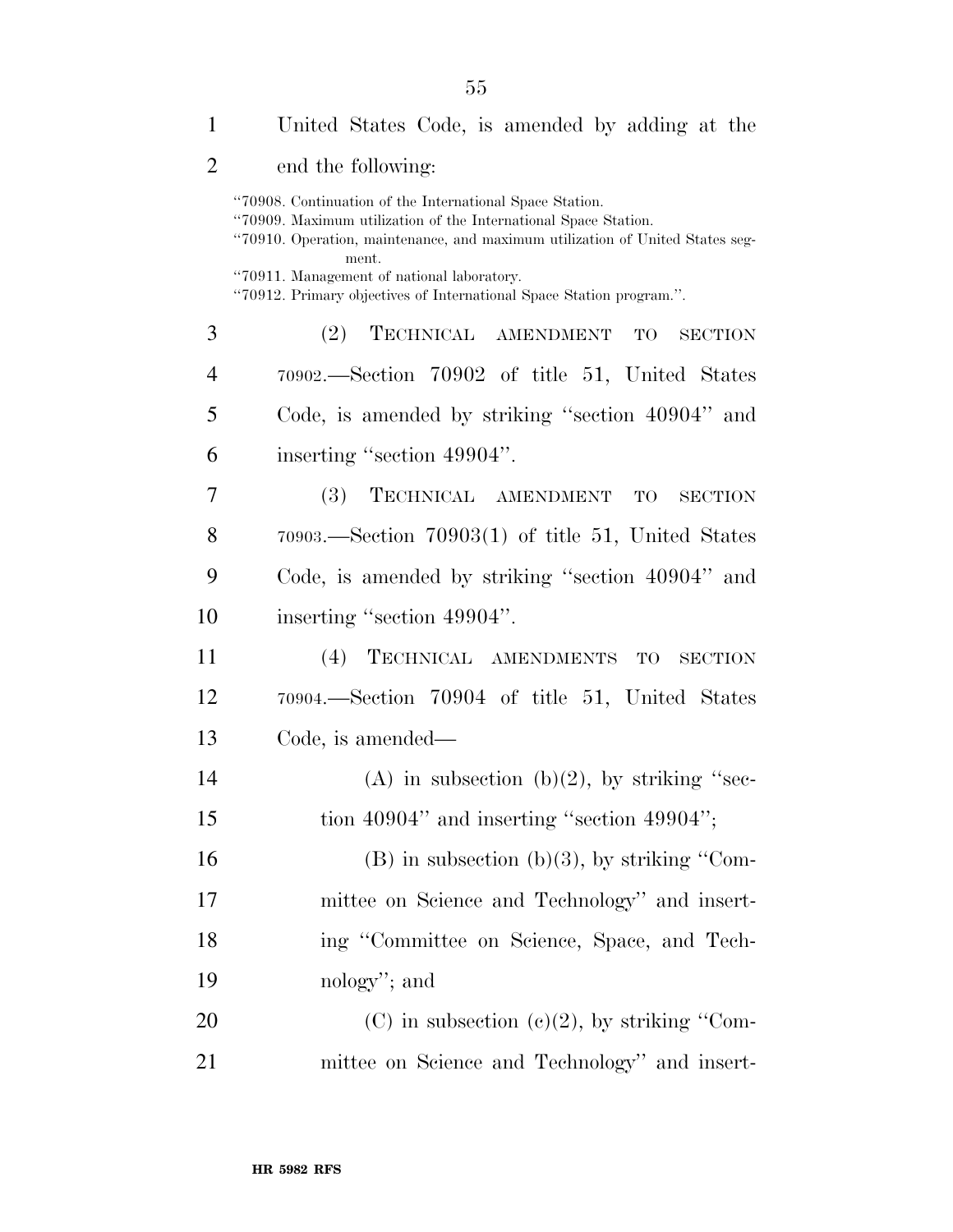ing ''Committee on Science, Space, and Tech-2 nology".

 (5) ENACTMENT OF SECTIONS 70908 THROUGH 70912.—Chapter 709 of title 51, United States Code, is amended by adding at the end the following:

 **''§ 70908. Continuation of the International Space Station** 

 ''(a) POLICY.—It shall be the policy of the United States, in consultation with its international partners in the International Space Station program, to support full and complete utilization of the International Space Station through at least 2024.

 ''(b) ACTIONS.—In furtherance of the policy set forth in subsection (a), the Administration shall—

 ''(1) pursue international, commercial, and intragovernmental means to maximize International Space Station logistics supply, maintenance, and operational capabilities, reduce risks to International Space Station systems sustainability, and offset and minimize United States operations costs relating to 21 the International Space Station;

22  $\langle \langle 2 \rangle$  utilize, to the extent practicable, the Inter- national Space Station for the development of capa-bilities and technologies needed for the future of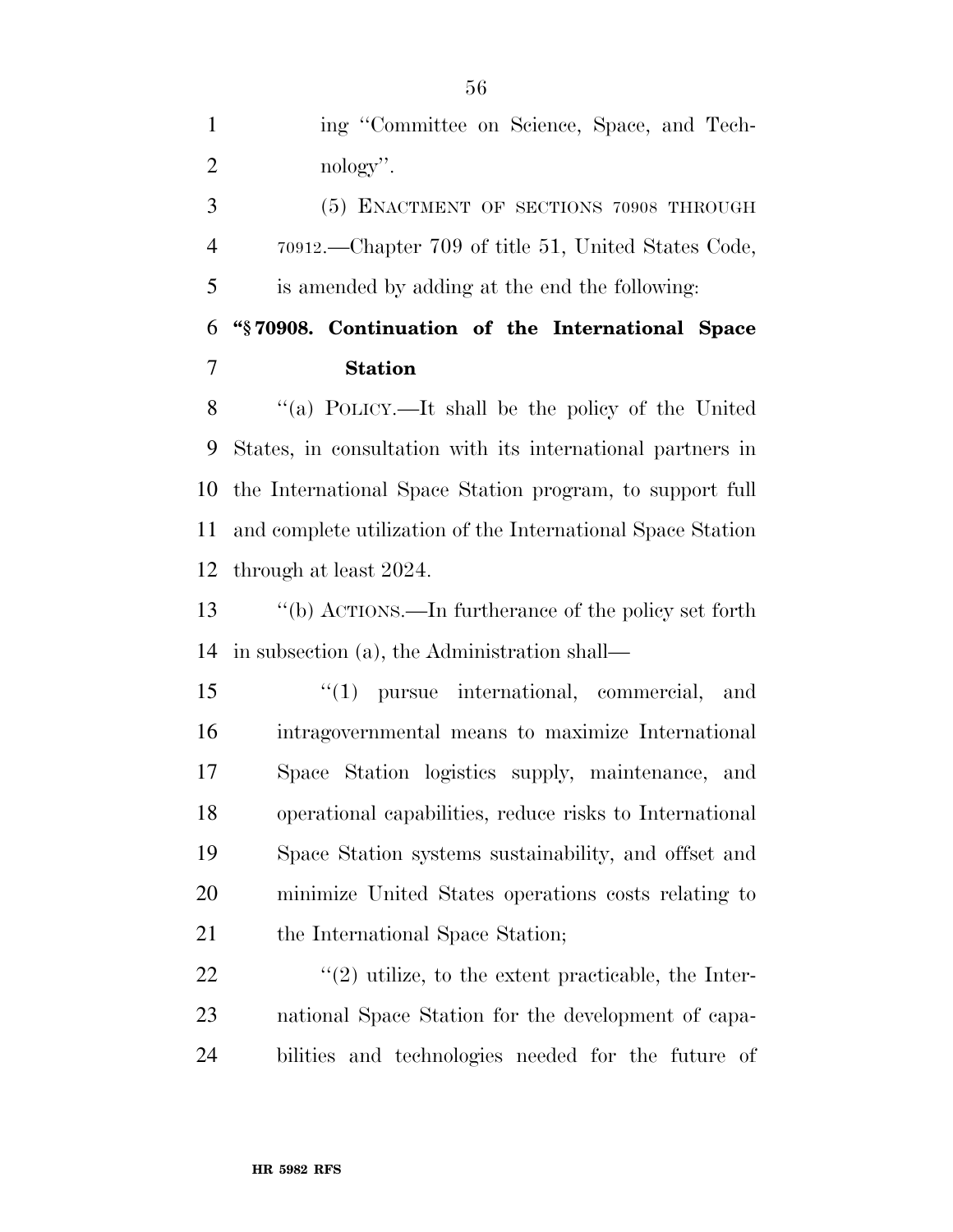human space exploration beyond low-Earth orbit; and

 ''(3) utilize, if practical and cost effective, the International Space Station for Science Mission Di-rectorate missions in low-Earth orbit.

### **''§ 70909. Maximum utilization of the International Space Station**

8 "(a) IN GENERAL.—With assembly of the Inter- national Space Station complete, the Administration shall take steps to maximize the productivity and use of the International Space Station with respect to scientific and technological research and development, advancement of space exploration, and international collaboration.

 ''(b) ACTIONS.—In carrying out subsection (a), the Administration shall, at a minimum, undertake the fol-lowing:

17 <sup>"</sup>(1) INNOVATIVE USE OF U.S. SEGMENT.—The United States segment of the International Space Station, which has been designated as a national laboratory, shall be developed, managed, and utilized 21 in a manner that enables the effective and innovative use of the facility, as provided in section 70911 of this title.

24 "(2) INTERNATIONAL COOPERATION.—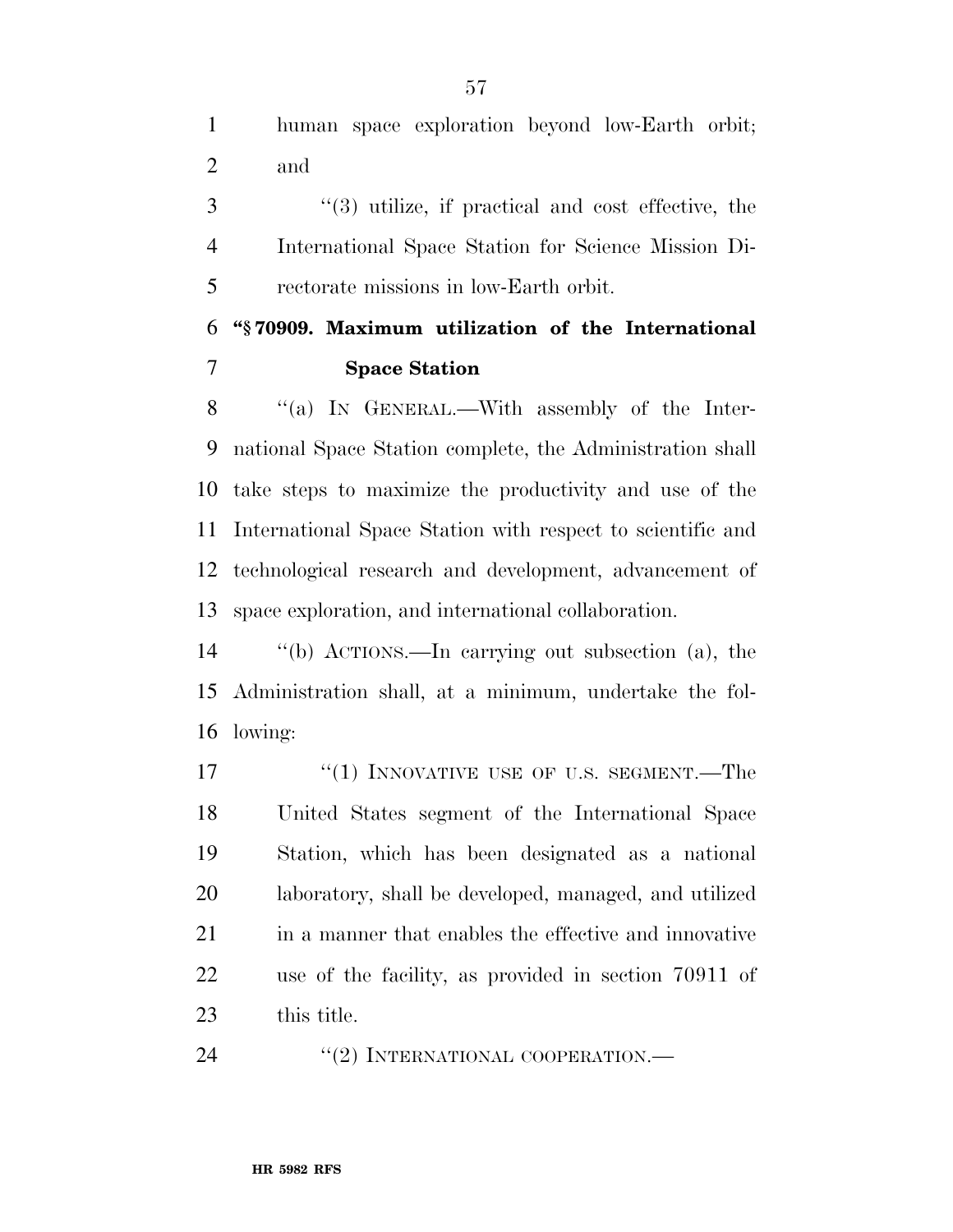| $\mathbf{1}$   | ``(A)<br>DEFINITION OF<br>NEAR-EARTH              |
|----------------|---------------------------------------------------|
| $\overline{2}$ | space.—In this paragraph, the term 'near-         |
| 3              | Earth space' means the region of space that in-   |
| $\overline{4}$ | cludes low-Earth orbit and extends out to and     |
| 5              | includes geo-synchronous orbit.                   |
| 6              | "(B) USE OF INTERNATIONAL SPACE STA-              |
| $\overline{7}$ | TION.—The International Space Station shall       |
| 8              | continue to be utilized as a key component of     |
| 9              | international efforts to build missions and capa- |
| 10             | bilities that further the development of a        |
| 11             | human presence beyond near-Earth space and        |
| 12             | advance United States security and economic       |
| 13             | goals. The Administrator shall actively seek      |
| 14             | ways to encourage and enable the use of Inter-    |
| 15             | national Space Station capabilities to support    |
| 16             | those efforts.                                    |
| 17             | "(3) DOMESTIC COLLABORATION. The oper-            |
| 18             | ations, management, and utilization of the Inter- |

 ations, management, and utilization of the Inter- national Space Station shall be conducted in a man- ner that provides opportunities for collaboration with other research programs and objectives of the United States Government in cooperation with com-mercial suppliers, users, and developers.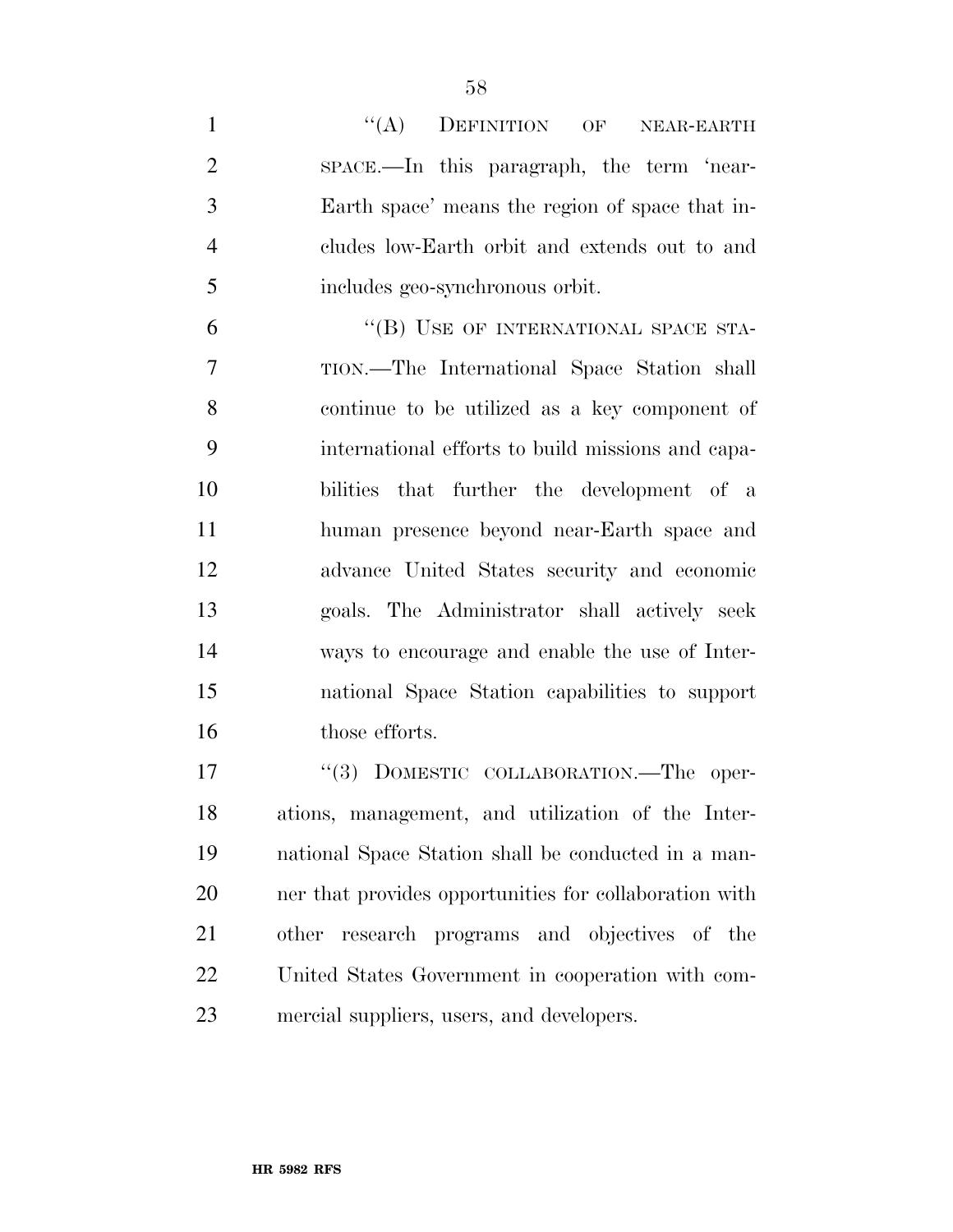''(a) IN GENERAL.—The Administrator shall take all actions necessary to ensure the safe and effective oper- ation, maintenance, and maximum utilization of the United States segment of the International Space Station through at least September 30, 2024.

8 "(b) PLANNING, MANAGEMENT, AND SUPPORT.— Utilization of research facilities and capabilities aboard the International Space Station (other than exploration- related research and technology development facilities and capabilities, and associated ground support and logistics) shall be planned, managed, and supported as provided in section 70911 of this title. Exploration-related research and technology development facilities, capabilities, and as- sociated ground support and logistics shall be planned, managed, and supported by the appropriate Administra- tion organizations and officials in a manner that does not interfere with other activities under section 70911 of this title.

### **''§ 70911. Management of national laboratory**

22 "(a) COOPERATIVE AGREEMENT WITH NOT-FOR- PROFIT ORGANIZATION FOR MANAGEMENT OF NATIONAL LABORATORY.—

**HR 5982 RFS** 25 "(1) IN GENERAL.—The Administrator shall provide initial financial assistance and enter into a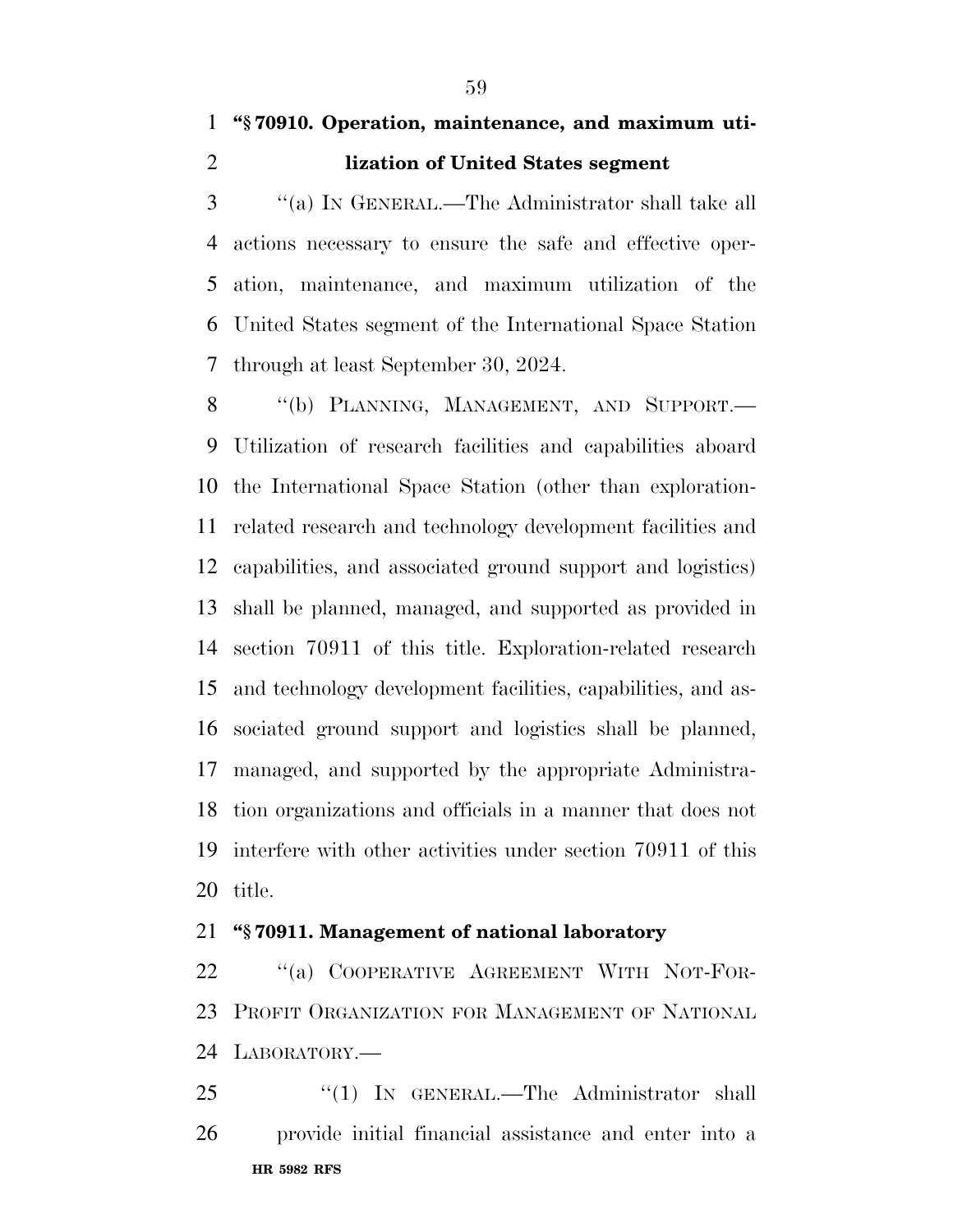cooperative agreement with an appropriate organiza- tion that is exempt from taxation under section  $3 \qquad 501(c)(3)$  of the Internal Revenue Code of 1986 (26) U.S.C. 501(c)(3)) to manage the activities of the International Space Station national laboratory in accordance with this section.

7 "'(2) QUALIFICATIONS.—The organization with which the Administrator enters into the cooperative agreement shall develop the capabilities to imple- ment research and development projects utilizing the International Space Station national laboratory and to otherwise manage the activities of the Inter-national Space Station national laboratory.

14 "(3) PROHIBITION ON OTHER ACTIVITIES. The cooperative agreement shall require the organi- zation entering into the agreement to engage exclu- sively in activities relating to the management of the International Space Station national laboratory and activities that promote its long-term research and development mission as required by this section, without any other organizational objectives or re- sponsibilities on behalf of the organization or any parent organization or other entity.

24 "(b) ADMINISTRATION LIAISON.—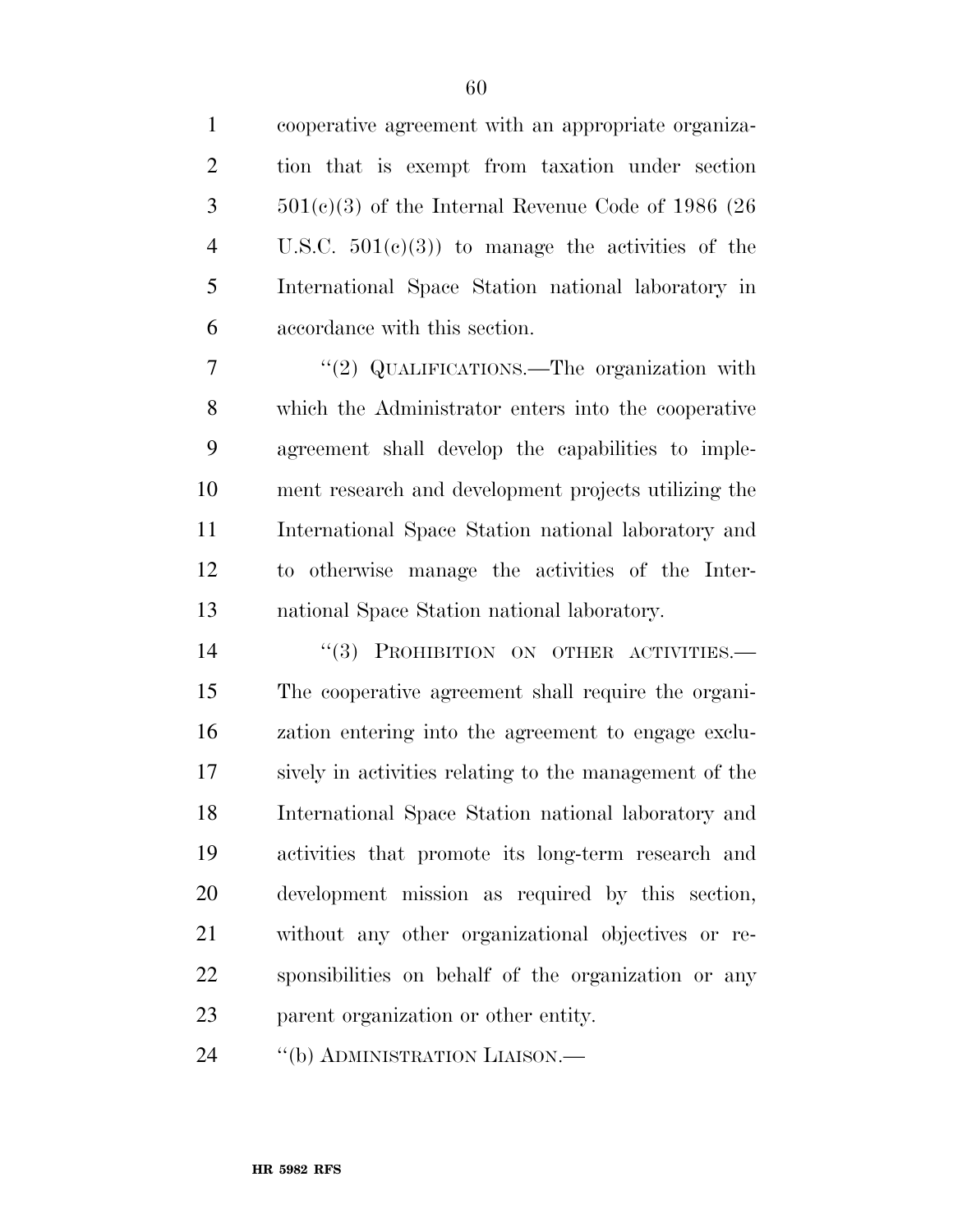1 "(1) DESIGNATION.—The Administrator shall designate an official or employee of the Space Oper- ations Mission Directorate of the Administration to act as liaison between the Administration and the organization with which the Administrator enters into a cooperative agreement under subsection (a) with regard to the management of the International Space Station national laboratory.

9 "(2) CONSULTATION WITH LIAISON.—The coop- erative agreement shall require the organization en- tering into the agreement to carry out its respon- sibilities under the agreement in cooperation and consultation with the official or employee designated under paragraph (1).

15 "(c) PLANNING AND COORDINATION OF NATIONAL LABORATORY RESEARCH ACTIVITIES.—The Adminis- trator shall provide initial financial assistance to the orga- nization with which the Administrator enters into a coop- erative agreement under subsection (a), in order for the organization to initiate the following:

21  $\frac{1}{2}$  (1) Planning and coordination of the Inter- national Space Station national laboratory research activities.

24  $(2)$  Development and implementation of guide-lines, selection criteria, and flight support require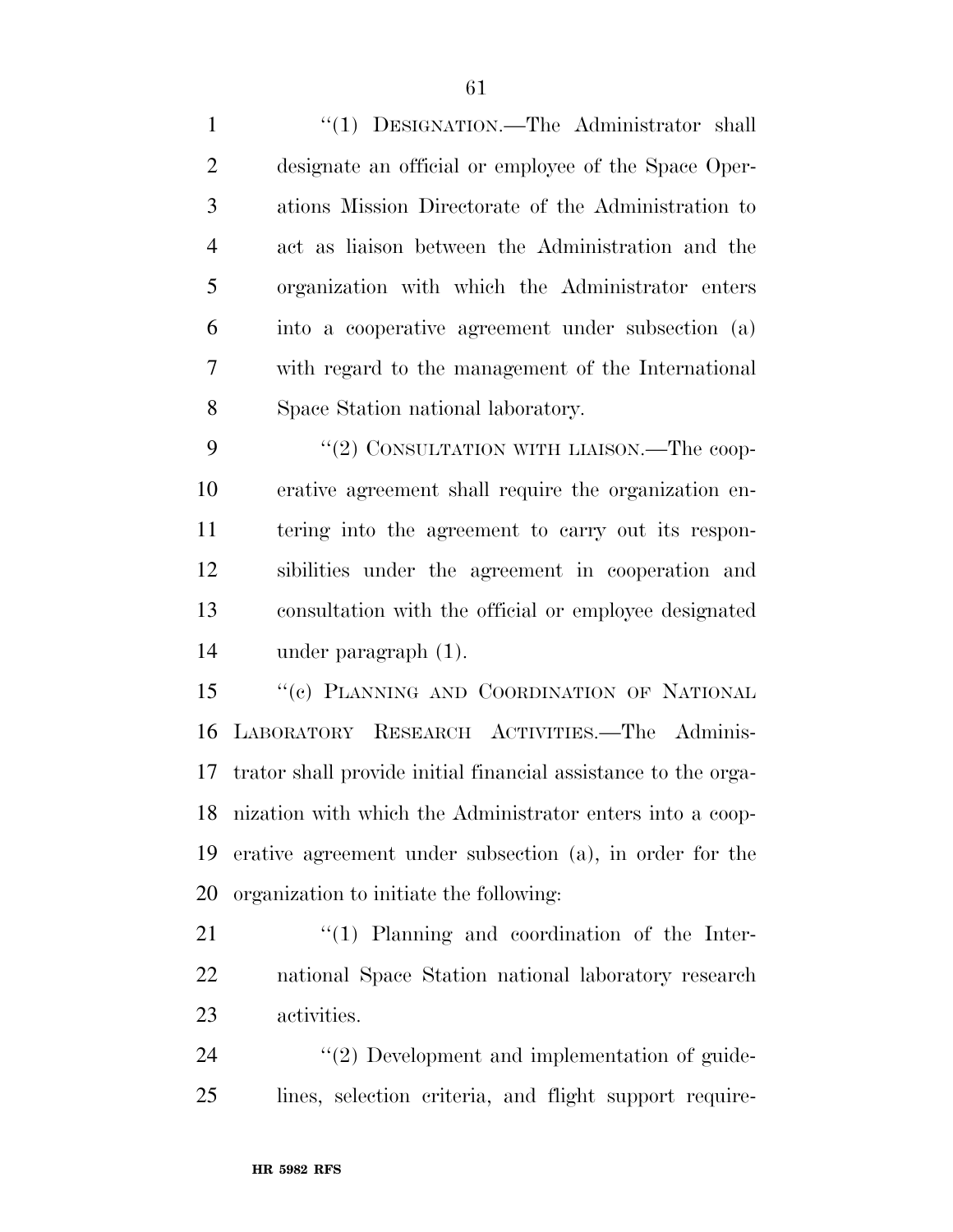ments for non-Administration scientific utilization of International Space Station research capabilities and facilities available in United States-owned modules of the International Space Station or in partner- owned facilities of the International Space Station allocated to United States utilization by inter-national agreement.

8 "(3) Interaction with and integration of the International Space Station National Laboratory Advisory Committee established under section 70906 of this title with the governance of the organization, and review of recommendations provided by that Committee regarding agreements with non-Adminis- tration departments and agencies of the United States Government, academic institutions and con- sortia, and commercial entities leading to the utiliza- tion of the International Space Station national lab-oratory facilities.

 $\frac{1}{2}$  Coordination of transportation require- ments in support of the International Space Station national laboratory research and development objec-22 tives, including provision for delivery of instruments, logistics support, and related experiment materials, and provision for return to Earth of collected sam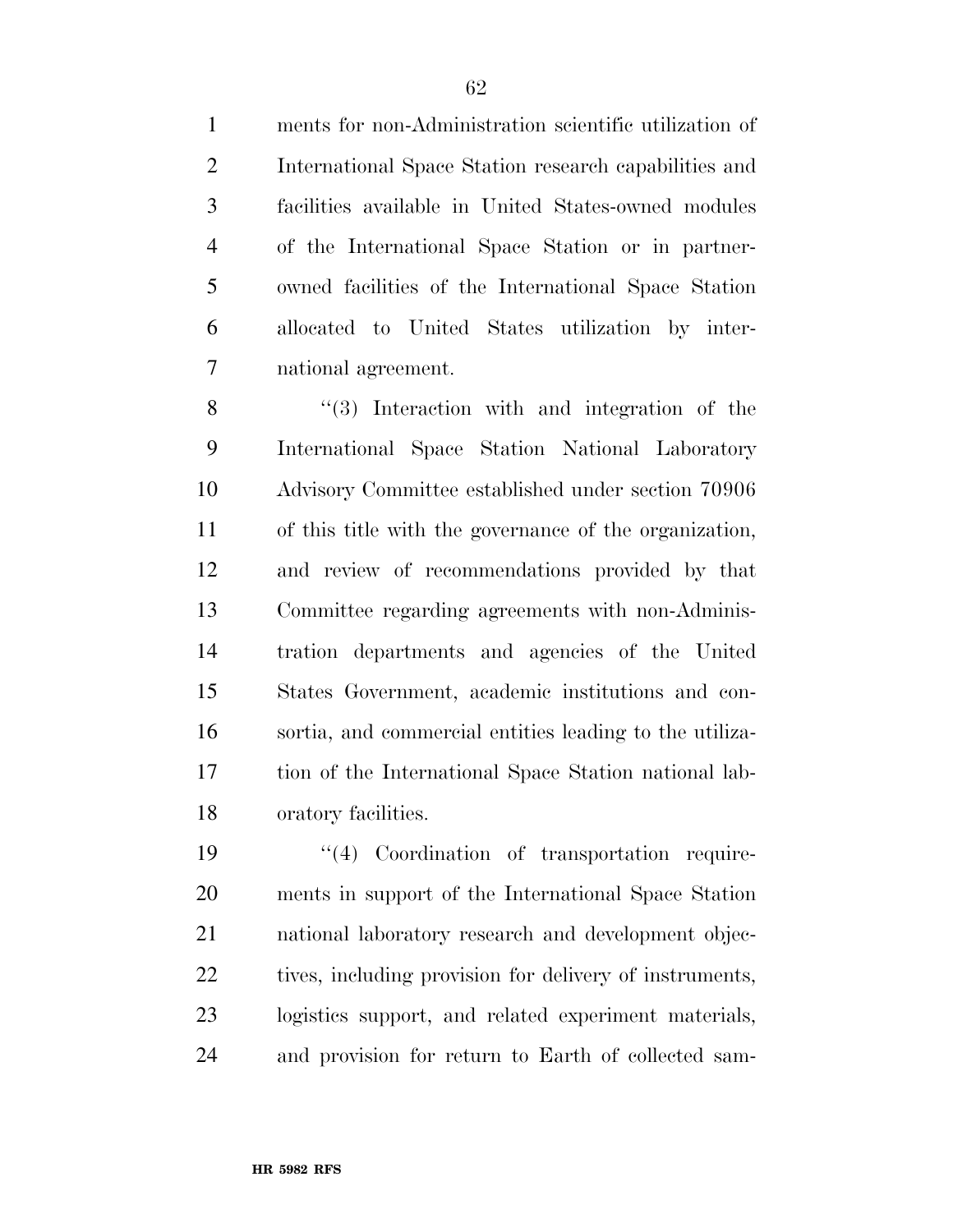ples, materials, and scientific instruments in need of replacement or upgrade.

3 ''(5) Cooperation with the Administration, other departments and agencies of the United States Gov- ernment, the States, and commercial entities in en- suring the enhancement and sustained operations of non-exploration-related research payload ground support facilities for the International Space Sta- tion, including the Space Life Sciences Laboratory, the Space Station Processing Facility, and the Pay-11 load Operations Integration Center.

12 ''(6) Development and implementation of sci- entific outreach and education activities designed to ensure effective utilization of International Space Station research capabilities, including the conduct of scientific assemblies, conferences, and other fora for the presentation of research findings, methods, and mechanisms for the dissemination of non-re- stricted research findings and the development of educational programs, course supplements, and interaction with educational programs at all grade levels, including student-focused research opportuni- ties for conduct of research in the International Space Station national laboratory facilities.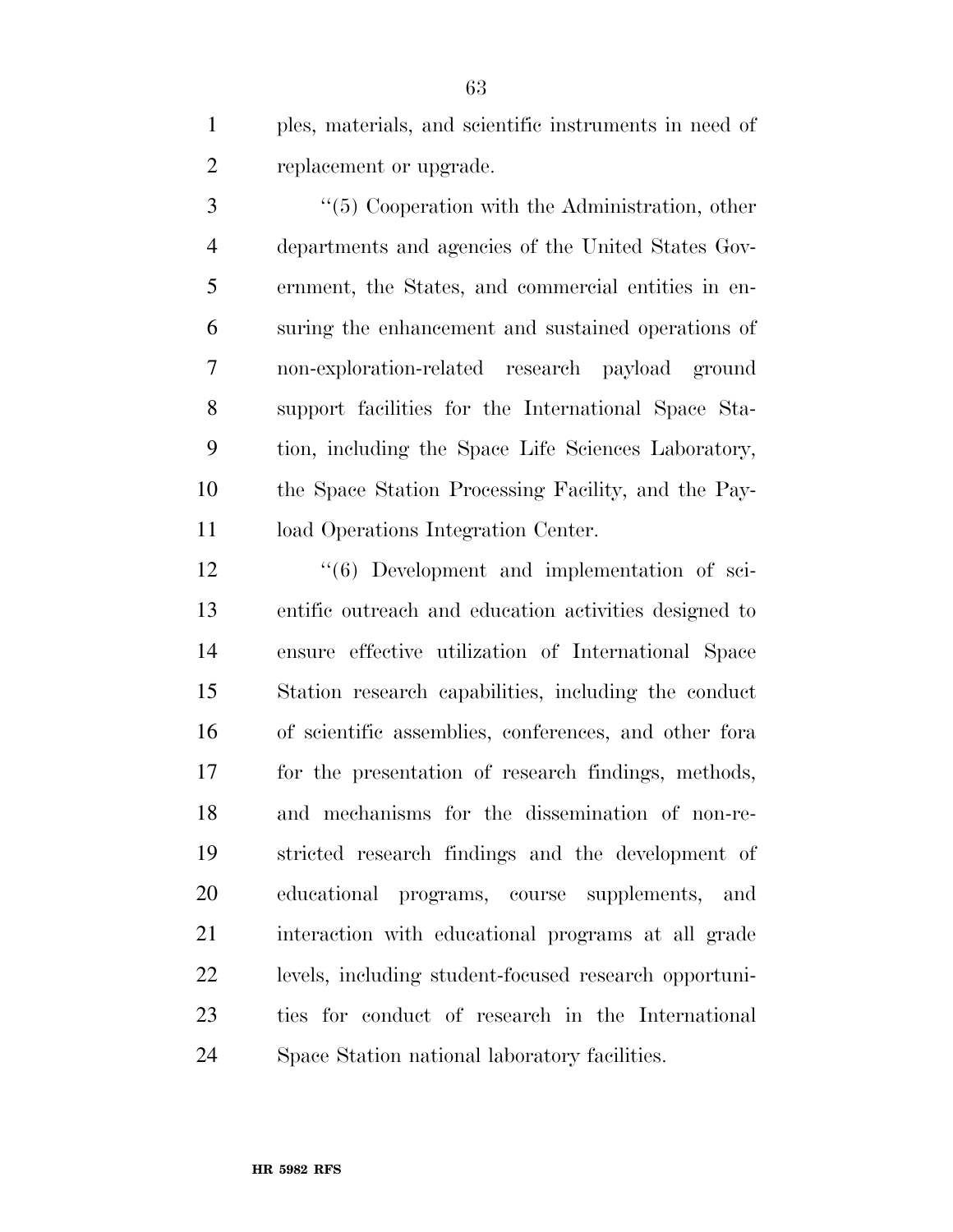1 ''(7) Other matters relating to the utilization of the International Space Station national laboratory facilities for research and development as the Ad-ministrator considers appropriate.

 ''(d) RESEARCH CAPACITY ALLOCATION AND INTE-GRATION OF RESEARCH PAYLOADS.—

7 "(1) ALLOCATION OF INTERNATIONAL SPACE STATION RESEARCH CAPACITY.—International Space Station national laboratory managed experiments shall be guaranteed access to, and utilization of, not less than 50 percent of the United States research capacity allocation, including power, cold stowage, and requisite crew time onboard the International Space Station through at least September 30, 2024. Access to the International Space Station research capacity includes provision for the adequate upmass and downmass capabilities to utilize the Inter- national Space Station research capacity, as avail- able. The Administrator may allocate additional ca- pacity to the International Space Station national laboratory should such capacity be in excess of Ad-ministration research requirements.

23 "(2) ADDITIONAL RESEARCH CAPABILITIES.—If any Administration research plan is determined to require research capacity onboard the International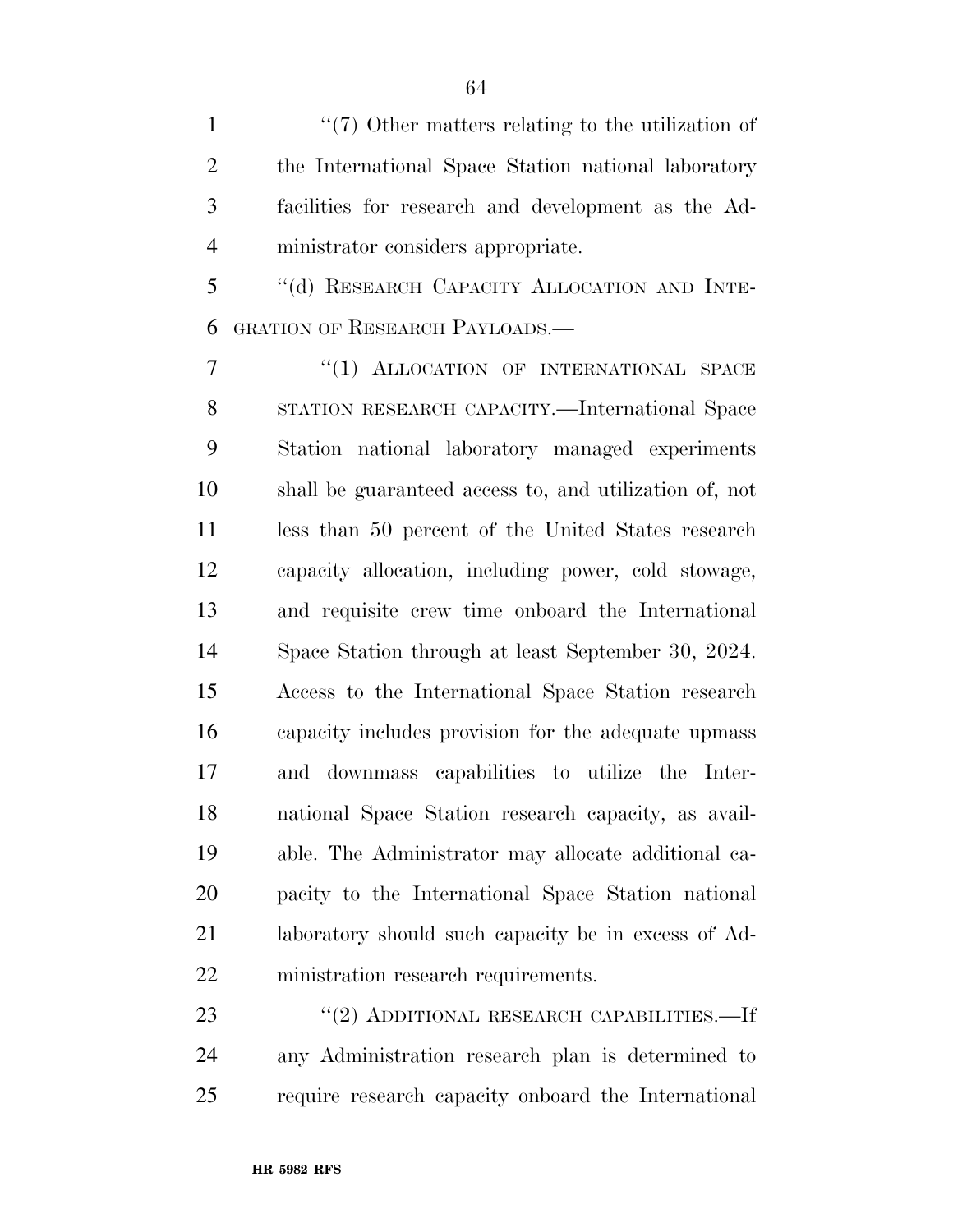Space Station beyond the percentage allocated under paragraph (1), the research plan shall be prepared in the form of a requested research opportunity to be submitted to the process established under this section for the consideration of proposed research within the capacity allocated to the International Space Station national laboratory. A proposal for such a research plan may include the establishment of partnerships with non-Administration institutions eligible to propose research to be conducted within the International Space Station national laboratory capacity. Until at least September 30, 2024, the of- ficial or employee designated under subsection (b) may grant an exception to this requirement in the case of a proposed experiment considered essential for purposes of preparing for exploration beyond low-Earth orbit, as determined by joint agreement between the organization with which the Adminis- trator enters into a cooperative agreement under subsection (a) and the official or employee des-ignated under subsection (b).

22 "(3) RESEARCH PRIORITIES AND ENHANCED CAPACITY.—The organization with which the Admin- istrator enters into the cooperative agreement shall consider recommendations of the National Acad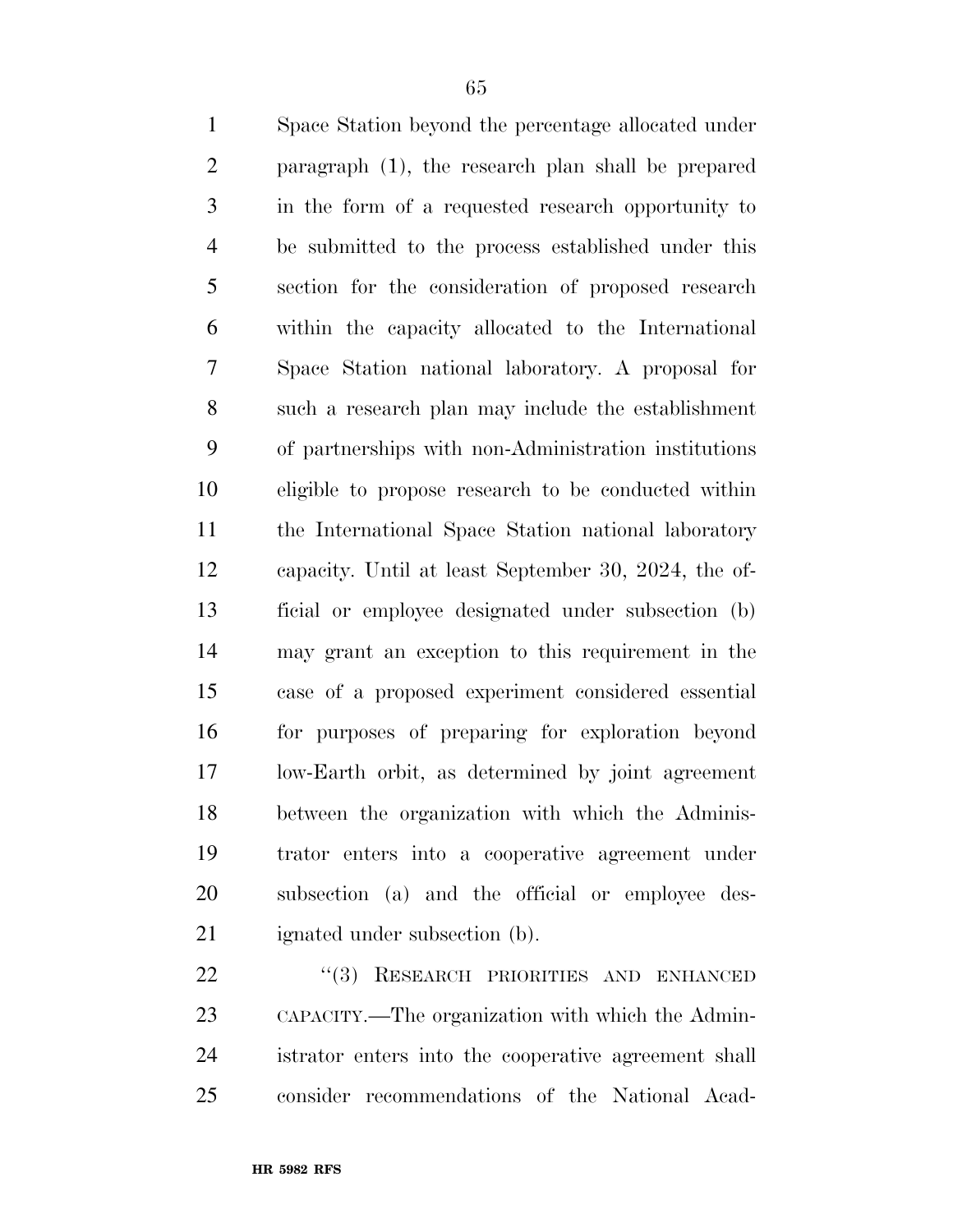emies Decadal Survey on Biological and Physical Sciences in Space in establishing research priorities and in developing proposed enhancements of re- search capacity and opportunities for the Inter-national Space Station national laboratory.

 ''(4) RESPONSIBILITY FOR RESEARCH PAY- LOAD.—The Administration shall retain its roles and responsibilities in providing research payload phys- ical, analytical, and operations integration during pre-flight, post-flight, transportation, and orbital phases essential to ensure safe and effective flight readiness and vehicle integration of research activi- ties approved and prioritized by the organization with which the Administrator enters into the cooper- ative agreement and the official or employee des-ignated under subsection (b).

# **''§ 70912. Primary objectives of International Space**

### **Station program**

 ''The primary objectives of the International Space Station program shall be—

 ''(1) to achieve the long term goal and objec-22 tives under section 71512 of this title; and

23  $(2)$  to pursue a research program that ad- vances knowledge and provides other benefits to the Nation.''.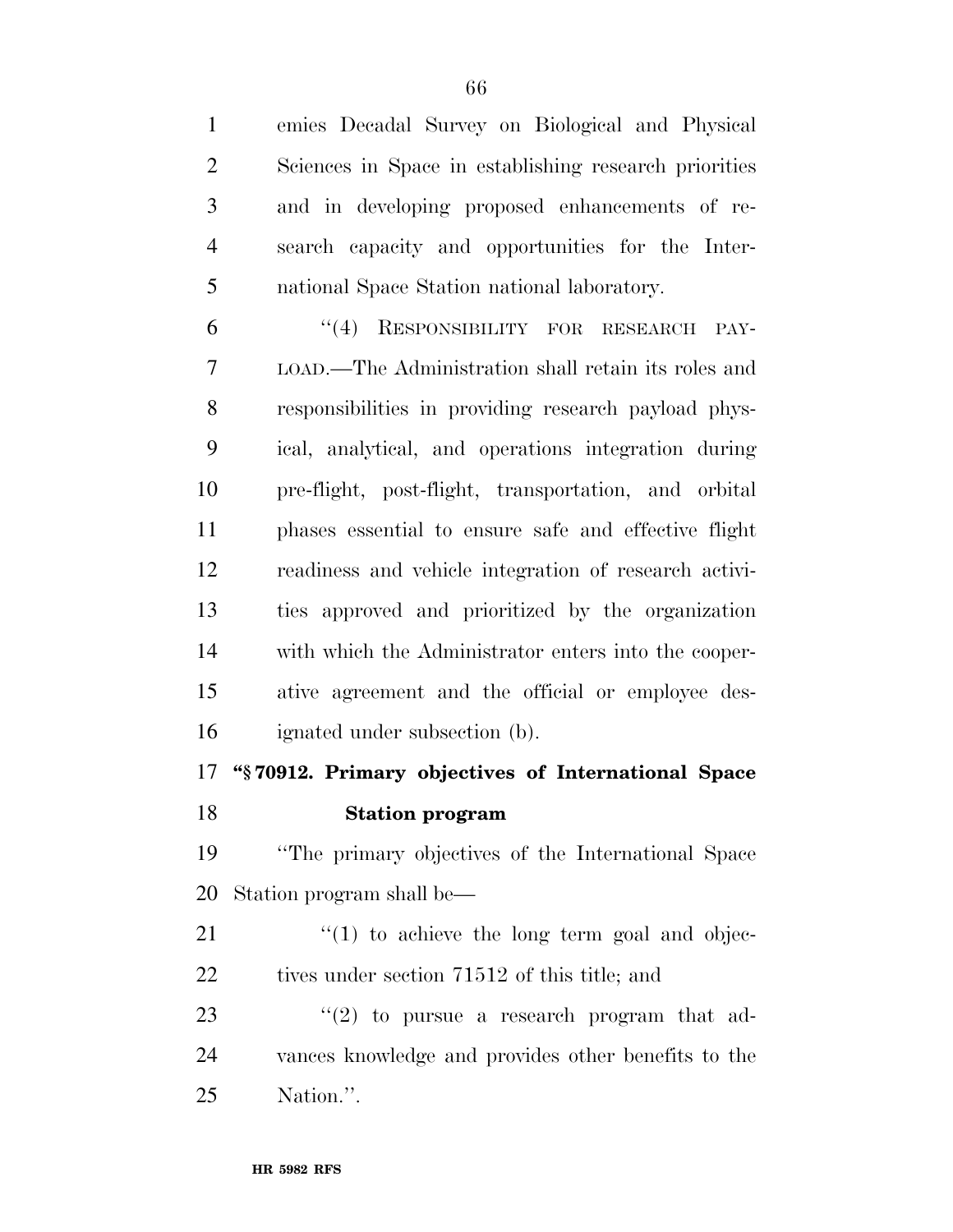(y) REVISION OF SECTION 71102.—Section 71102(1) of title 51, United States Code, is amended by striking ''attaching a tracking device,'' and inserting ''attaching a tracking device to,''.

5 (z) ENACTMENT OF CHAPTER 715.—Title 51, United

6 States Code, is amended by adding after chapter 713 the

7 following:

# 8 **''Chapter 715—HUMAN SPACE**

## 9 **FLIGHT AND EXPLORATION**

### **''SUBCHAPTER I—GENERAL PROVISIONS**

''Sec.

''71501. Definitions.

### **''SUBCHAPTER II—POLICY, GOALS, AND OBJECTIVES**

''71511. Human space flight policy.

''71512. Goals and objectives.

#### **''SUBCHAPTER III—EXPANSION OF HUMAN SPACE FLIGHT BEYOND THE INTERNATIONAL SPACE STA-TION AND LOW-EARTH ORBIT**

- ''71521. Space Launch System as follow-on launch vehicle to the space shuttle.
- ''71522. Multipurpose crew vehicle.
- ''71523. Utilization of existing workforce and assets in development of Space Launch System and multipurpose crew vehicle.
- ''71524. Launch support and infrastructure modernization program.
- ''71525. Development of technologies and in-space capabilities for beyond near-Earth space missions.

### **''SUBCHAPTER IV—SPACE SCIENCE**

''71541. Technology development.

''71542. Suborbital research activities.

- ''71543. In-space servicing.
- ''71544. Ongoing restoration of radioisotope thermoelectric generator material production.
- ''71545. Coordinated approach for robotic missions.
- ''71546. Near-Earth object survey and policy with respect to threats posed.

# 10 **''Subchapter I—GENERAL**

## 11 **PROVISIONS**

### 12 **''§ 71501. Definitions**

13 ''In this chapter: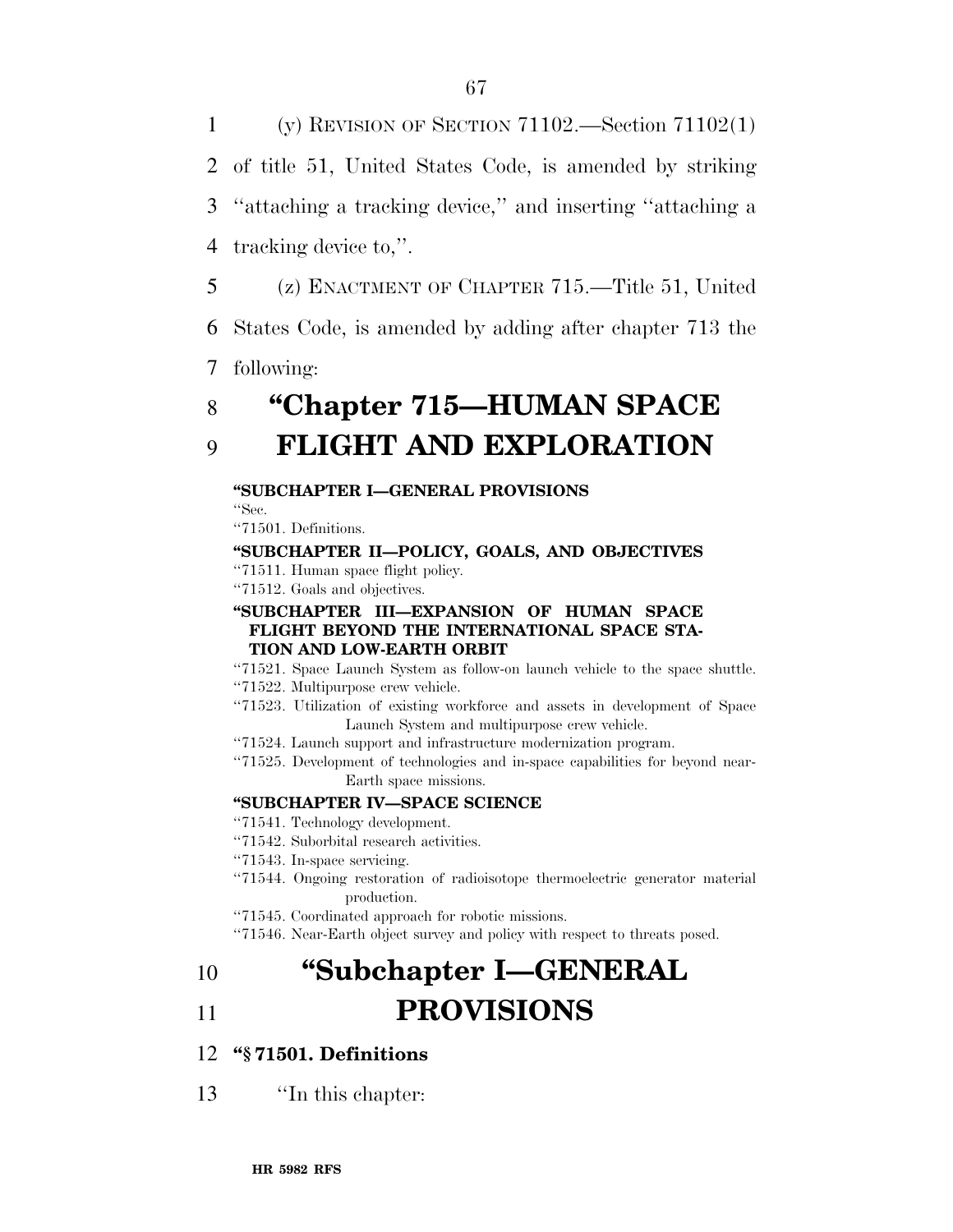| $\mathbf{1}$   | "(1) $C$ IS-LUNAR SPACE.—The term 'cis-lunar         |
|----------------|------------------------------------------------------|
| $\overline{2}$ | space' means the region of space from the Earth out  |
| 3              | to and including the region around the surface of    |
| $\overline{4}$ | the Moon.                                            |
| 5              | DEEP SPACE.—The term 'deep space'<br>(2)             |
| 6              | means the region of space beyond cis-lunar space.    |
| 7              | "(3) NEAR-EARTH SPACE.—The term 'near-               |
| 8              | Earth space' means the region of space that includes |
| 9              | low-Earth orbit and extends out to and includes geo- |
| 10             | synchronous orbit.                                   |
| 11             | $(4)$ Space<br>LAUNCH SYSTEM.—The<br>term            |
| 12             | 'Space Launch System' means the follow-on Govern-    |
| 13             | ment-owned civil launch system developed, managed,   |
| 14             | and operated by the Administration to serve as a     |
| 15             | key component to expand human presence beyond        |
| 16             | low-Earth orbit.                                     |
| 17             | "Subchapter II—POLICY, GOALS,                        |
| 18             | <b>AND OBJECTIVES</b>                                |
| 19             | "§71511. Human space flight policy                   |
| 20             | "(a) USE OF NON-UNITED STATES HUMAN SPACE            |
| 21             | FLIGHT TRANSPORTATION SERVICES.                      |
| 22             | $\cdot\cdot(1)$ DEFINITIONS.—In this subsection:     |
| 23             | "(A) COMMERCIAL PROVIDER.—The term                   |
| 24             | 'commercial provider' means any person pro-          |
| 25             | viding human space flight transportation serv-       |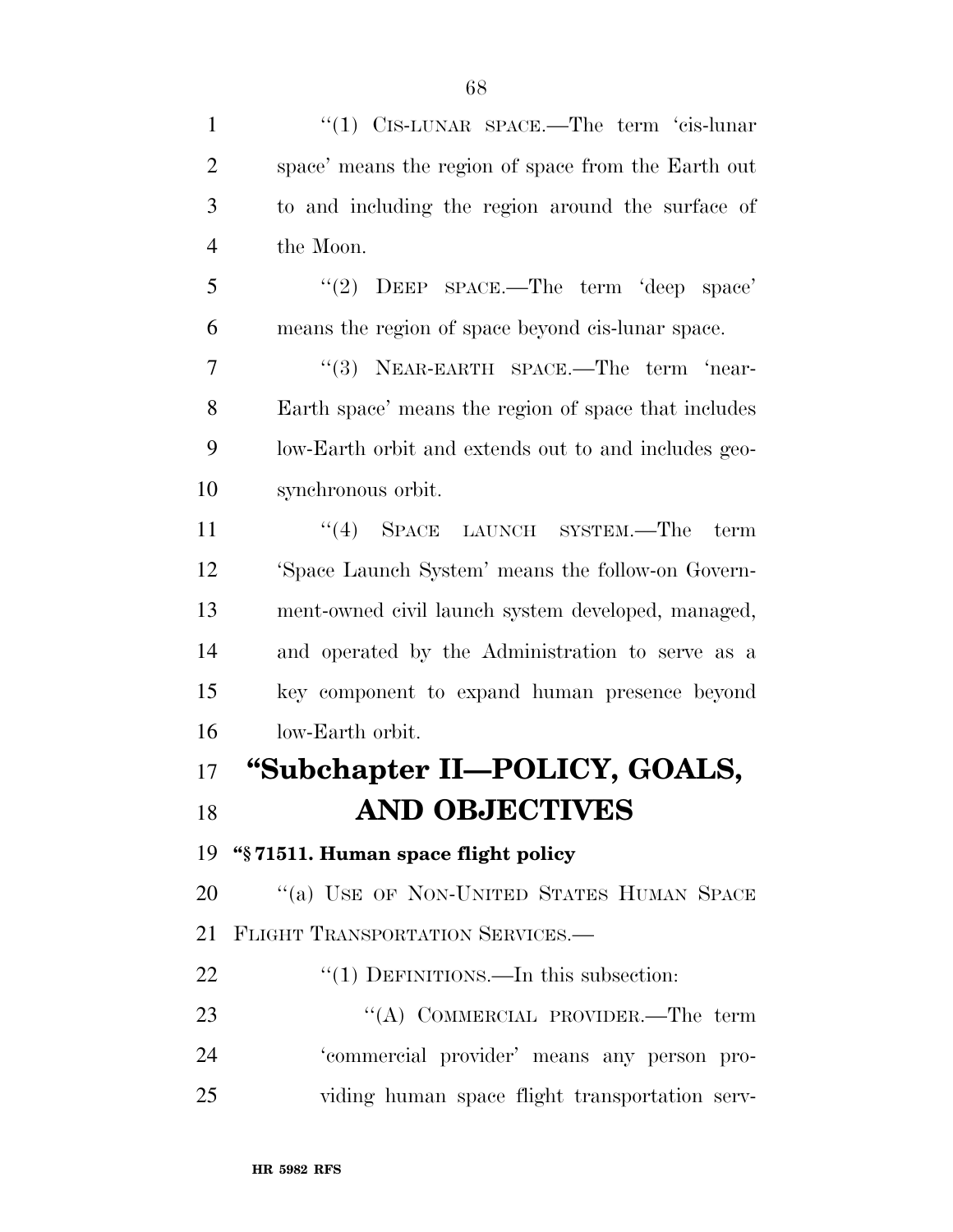| $\mathbf{1}$   | ices, primary control of which is held by persons           |
|----------------|-------------------------------------------------------------|
| $\overline{2}$ | other than the Federal Government, a State or               |
| 3              | local government, or a foreign government.                  |
| $\overline{4}$ | "(B) QUALIFIED FOREIGN ENTITY.—The                          |
| 5              | term 'qualified foreign entity' means a foreign             |
| 6              | entity that is in compliance with all applicable            |
| 7              | safety standards and is not prohibited from                 |
| 8              | providing space transportation services under               |
| 9              | other law.                                                  |
| 10             | "(C) UNITED STATES COMMERCIAL PRO-                          |
| 11             | VIDER.—The term 'United States commercial                   |
| 12             | provider' means a commercial provider, orga-                |
| 13             | nized under the laws of the United States or of             |
| 14             | a State, that is more than 50 percent owned by              |
| 15             | United States nationals.                                    |
| 16             | "(2) IN GENERAL.—The Federal Government                     |
| 17             | may not acquire human space flight transportation           |
| 18             | services from a foreign entity unless—                      |
| 19             | "(A) no United States Government-oper-                      |
| 20             | ated human space flight capability is available;            |
| 21             | "(B) no United States commercial provider                   |
| 22             | is available; and                                           |
| 23             | $\lq\lq$ <sup>c</sup> (C) it is a qualified foreign entity. |
| 24             | "(3) ARRANGEMENTS WITH FOREIGN<br>ENTI-                     |
| 25             | TIES.—Nothing in this subsection shall prevent the          |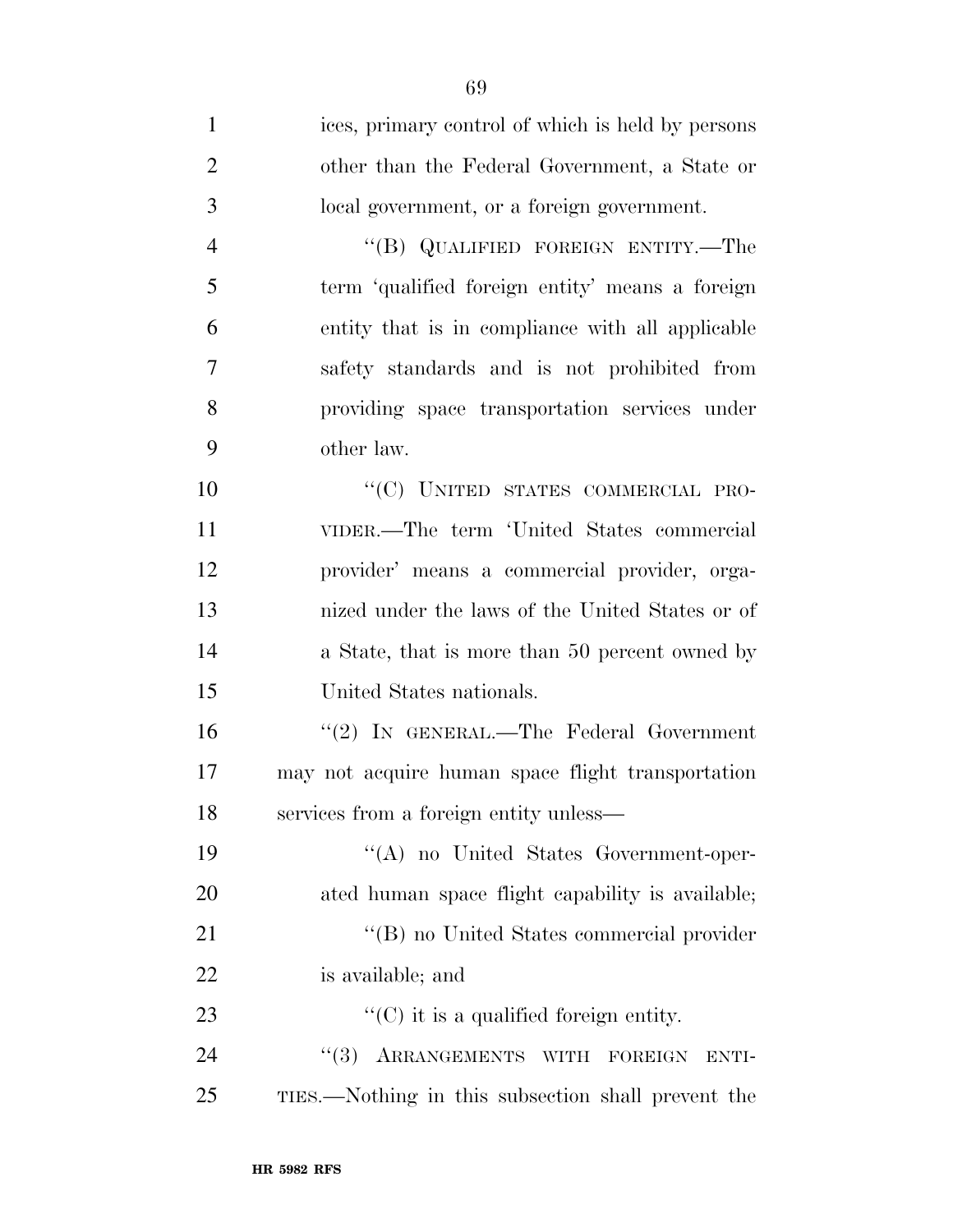Administrator from negotiating or entering into human space flight transportation arrangements with foreign entities to ensure safety of flight and continued International Space Station operations.

 ''(b) UNITED STATES HUMAN SPACE FLIGHT CAPA- BILITIES.—Congress reaffirms the policy stated in section 70501(a) of this title that the United States shall main- tain an uninterrupted capability for human space flight and operations in low-Earth orbit, and beyond, as an es- sential instrument of national security and of the capacity to ensure continued United States participation and lead-ership in the exploration and utilization of space.

### **''§ 71512. Goals and objectives**

 ''(a) LONG-TERM GOALS.—The long-term goals of the human space flight and exploration efforts of the Ad-ministration shall be—

 $\frac{17}{2}$  ''(1) to expand permanent human presence be- yond low-Earth orbit and to do so, where practical, in a manner involving international, academic, and industry partners;

21 "(2) crewed missions and progress toward achieving the goal in paragraph (1) to enable the po- tential for subsequent human exploration and the ex- tension of human presence throughout the solar sys-tem; and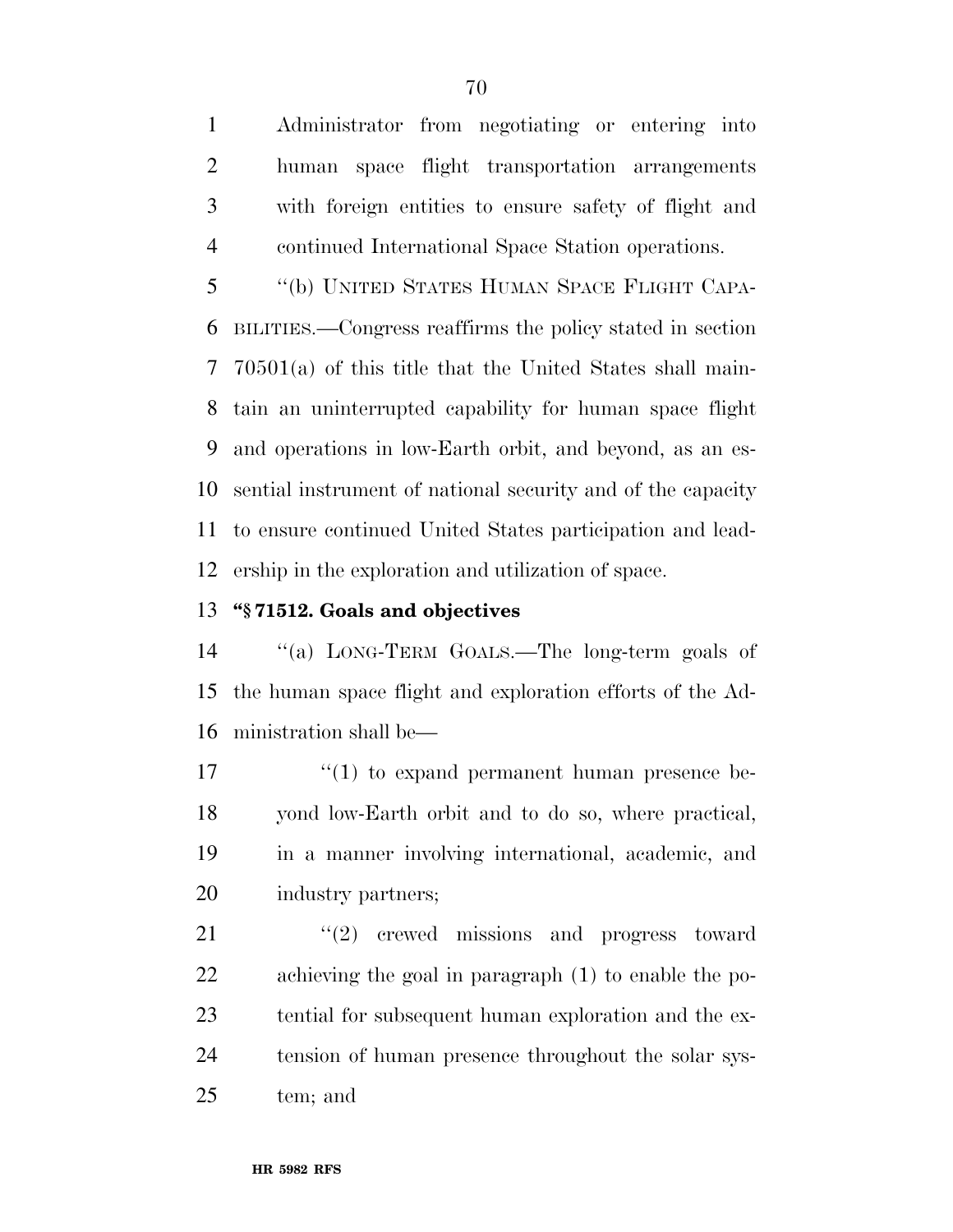$\frac{1}{3}$  to enable a capability to extend human presence, including potential human habitation on another celestial body and a thriving space economy in the 21st century.

 ''(b) KEY OBJECTIVES.—The key objectives of the United States for human expansion into space shall be—

 $7 \t$  (1) to sustain the capability for long-duration presence in low-Earth orbit, initially through con- tinuation of the International Space Station and full utilization of the United States segment of the 11 International Space Station as a national laboratory, and through assisting and enabling an expanded commercial presence in, and access to, low-Earth orbit, as elements of a low-Earth orbit infrastruc-ture;

 $\frac{16}{2}$  to determine whether humans can live for extended periods in space with decreasing reliance on Earth, starting with utilization of low-Earth orbit infrastructure, to—

20  $\langle (A) \rangle$  identify potential roles that space re- sources such as energy and materials can play; 22 ''(B) meet national and global needs and challenges such as potential cataclysmic threats; and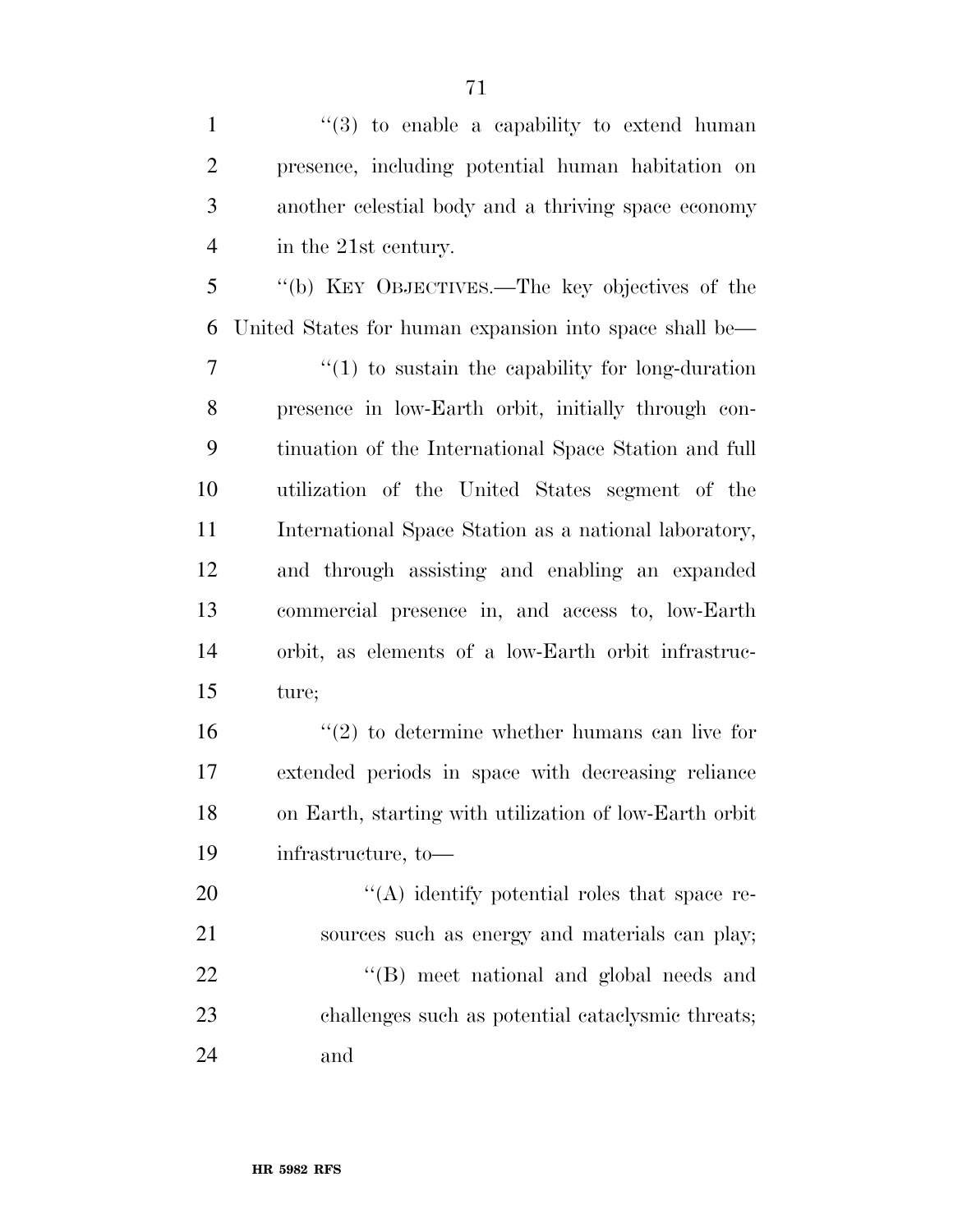| $\mathbf{1}$   | "(C) explore the viability of and lay the             |
|----------------|-------------------------------------------------------|
| $\overline{2}$ | foundation for sustainable economic activities in     |
| 3              | space;                                                |
| $\overline{4}$ | $(3)$ to maximize the role that human explo-          |
| 5              | ration of space can play in—                          |
| 6              | "(A) advancing overall knowledge of the               |
| 7              | universe;                                             |
| 8              | "(B) supporting United States national                |
| 9              | and economic security and the United States           |
| 10             | global competitive posture; and                       |
| 11             | "(C) inspiring young people in their edu-             |
| 12             | cational pursuits;                                    |
| 13             | $\cdot$ (4) to build on the cooperative and mutually  |
| 14             | beneficial framework established by the International |
| 15             | Space Station partnership agreements and experi-      |
| 16             | ence in developing and undertaking programs and       |
| 17             | meeting objectives designed to realize the goal of    |
| 18             | human space flight set forth in subsection (a); and   |
| 19             | $\lq(5)$ to achieve human exploration of Mars and     |
| 20             | beyond through the prioritization of those tech-      |
| 21             | nologies and capabilities best suited for such a mis- |
| <u>22</u>      | sion in accordance with the stepping stone approach   |
| 23             | to exploration under section 70504 of this title.     |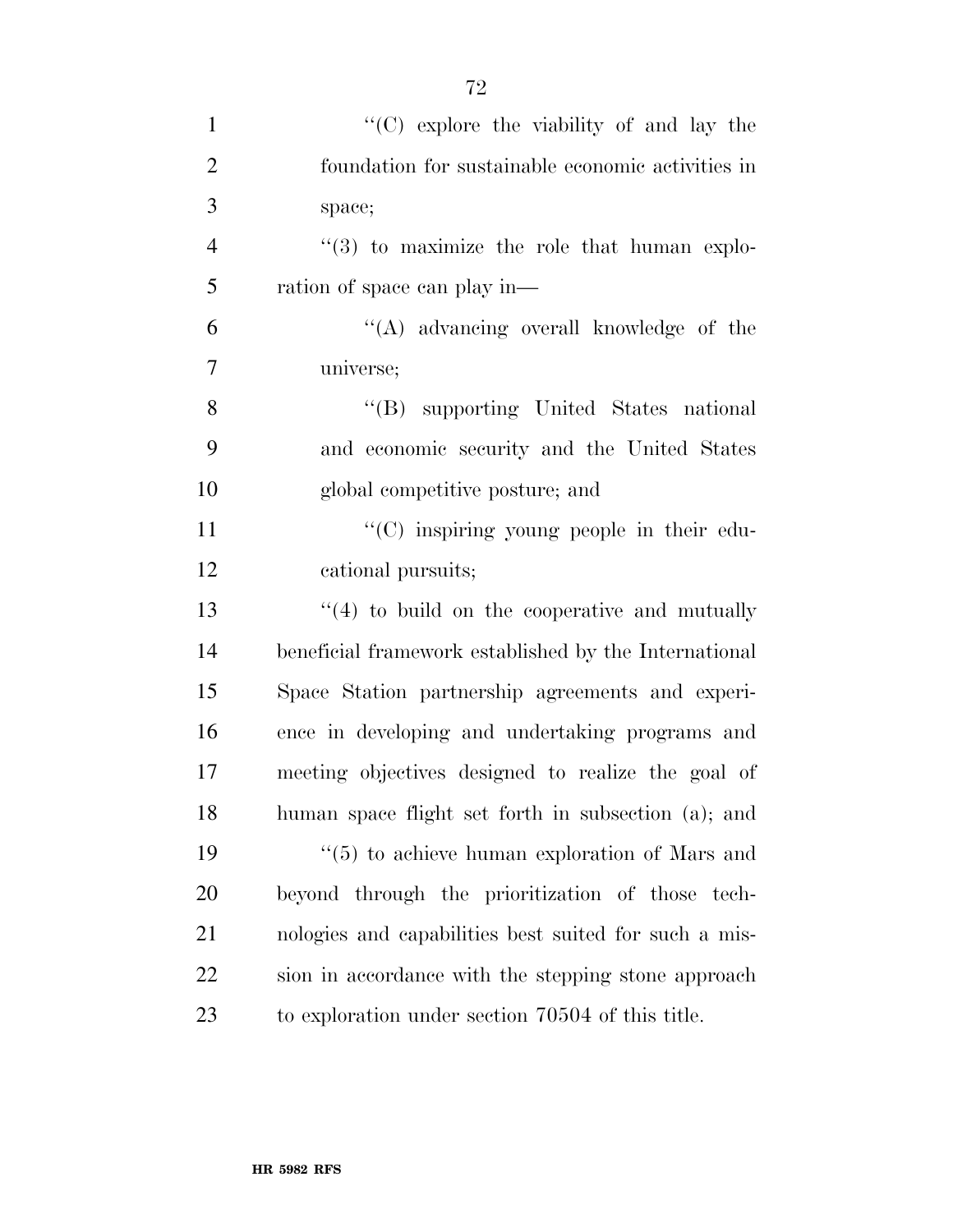# **''Subchapter III—EXPANSION OF HUMAN SPACE FLIGHT BE- YOND THE INTERNATIONAL SPACE STATION AND LOW-EARTH ORBIT**

# **''§ 71521. Space Launch System as follow-on launch vehicle to the space shuttle**

 ''(a) POLICY.—It is the policy of the United States that the Administration develop a Space Launch System as a follow-on to the space shuttle that can access cis- lunar space and the regions of space beyond low-Earth orbit in order to enable the United States to participate in global efforts to access and develop that increasingly strategic region.

## 15 "(b) INITIATION OF DEVELOPMENT.—

 ''(1) IN GENERAL.—As soon as practicable after October 11, 2010, the Administrator shall ini- tiate development of a Space Launch System meet- ing the minimum capability requirements specified in subsection (c).

21 "(2) MODIFICATION OF CURRENT CON- TRACTS.—In order to limit the Administration's ter- mination liability costs and support critical capabili- ties, the Administrator shall, to the extent prac-ticable, extend or modify existing (as of October 11,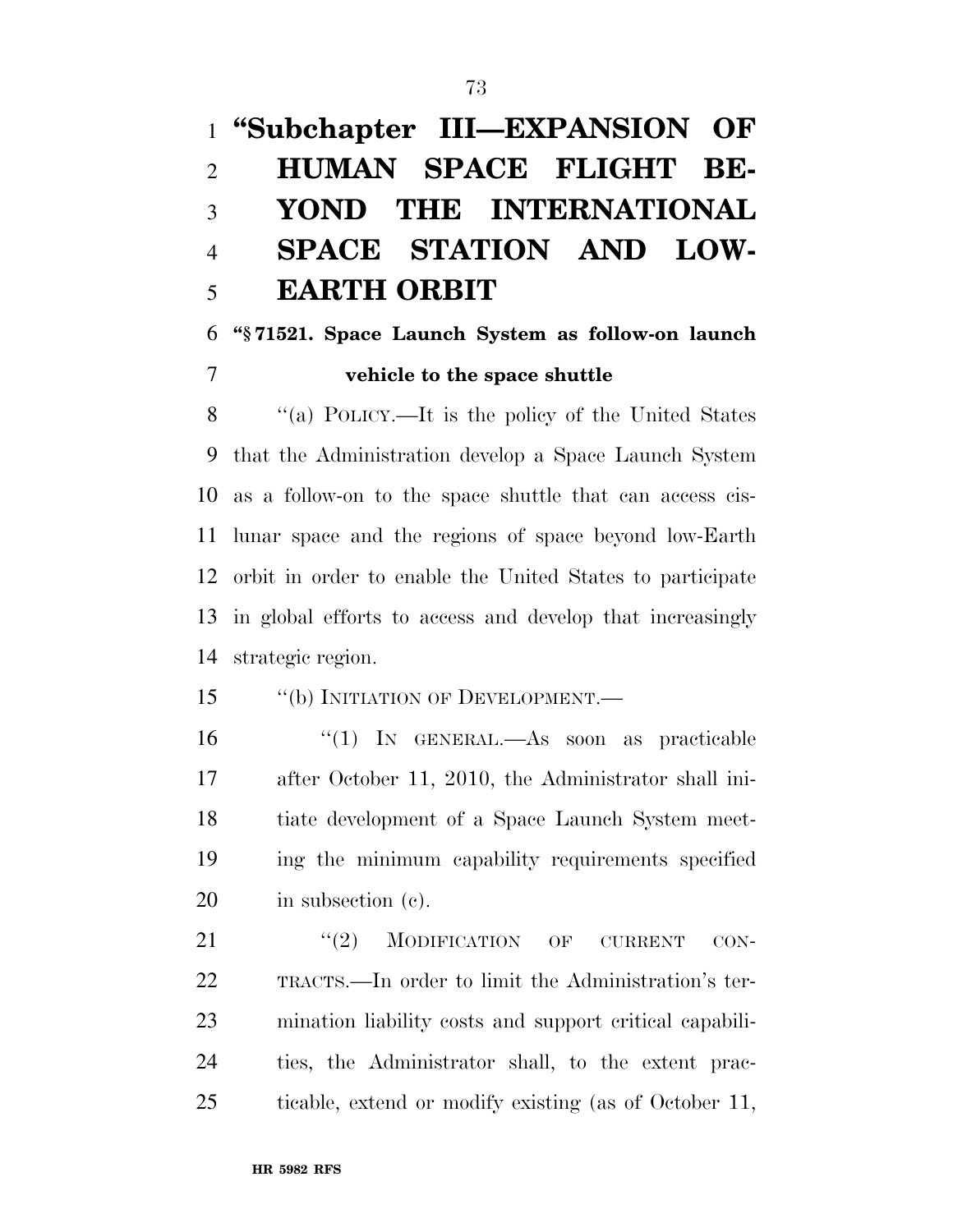| $\mathbf{1}$   | 2010) vehicle development and associated contracts     |
|----------------|--------------------------------------------------------|
| $\overline{2}$ | necessary to meet the requirement in paragraph (1),    |
| 3              | including contracts for ground testing of solid rocket |
| $\overline{4}$ | motors, if necessary, to ensure their availability for |
| 5              | development of the Space Launch System.                |
| 6              | "(c) MINIMUM CAPABILITY REQUIREMENTS.-                 |
| $\overline{7}$ | "(1) IN GENERAL.—The Space Launch System               |
| 8              | developed pursuant to subsection (b) shall be de-      |
| 9              | signed to have, at a minimum, the following:           |
| 10             | "(A) The initial capability of the core ele-           |
| 11             | ments, without an upper stage, of lifting pay-         |
| 12             | loads weighing between 70 and 100 tons into            |
| 13             | low-Earth orbit in preparation for transit for         |
| 14             | missions beyond low-Earth orbit.                       |
| 15             | "(B) The capability to carry an integrated             |
| 16             | upper Earth departure stage bringing the total         |
| 17             | lift capability of the Space Launch System to          |
| 18             | 130 tons or more.                                      |
| 19             | "(C) The capability to lift the multipur-              |
| 20             | pose crew vehicle.                                     |
| 21             | "(D) The capability to serve as a backup               |
| 22             | system for supplying and supporting Inter-             |
| 23             | national Space Station cargo delivery require-         |
| 24             | ments or crew delivery requirements not other-         |
|                |                                                        |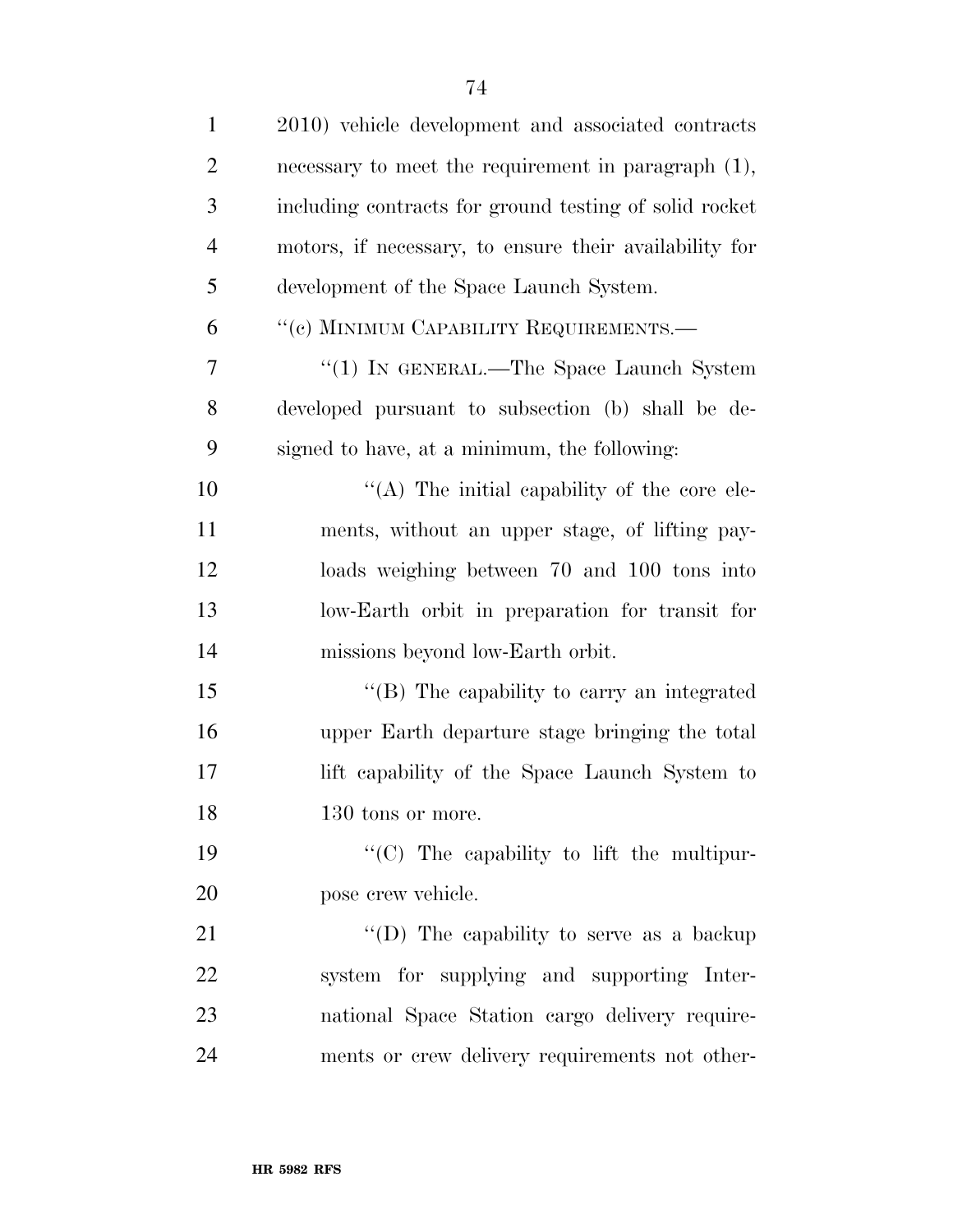|   | wise met by available commercial or partner-  |
|---|-----------------------------------------------|
|   | supplied vehicles.                            |
| 3 | " $(E)$ The capacity for efficient and timely |

 evolution, including the incorporation of new technologies, competition of sub-elements, and commercial operations.

7 "(2) FLEXIBILITY.—The Space Launch System shall be designed from inception as a fully integrated vehicle capable of carrying a total payload of 130 tons or more into low-Earth orbit in preparation for transit for missions beyond low-Earth orbit. The Space Launch System shall, to the extent prac- ticable, incorporate capabilities for evolutionary growth to carry heavier payloads. Developmental work and testing of the core elements and the upper stage should proceed in parallel subject to appropria- tions. Priority should be placed on the core elements with the goal for operational capability for the core elements not later than December 31, 2016.

20 "(3) TRANSITION NEEDS.—The Administrator shall ensure that critical skills and capabilities are retained, modified, and developed, as appropriate, in areas relating to solid and liquid engines, large di-ameter fuel tanks, rocket propulsion, and other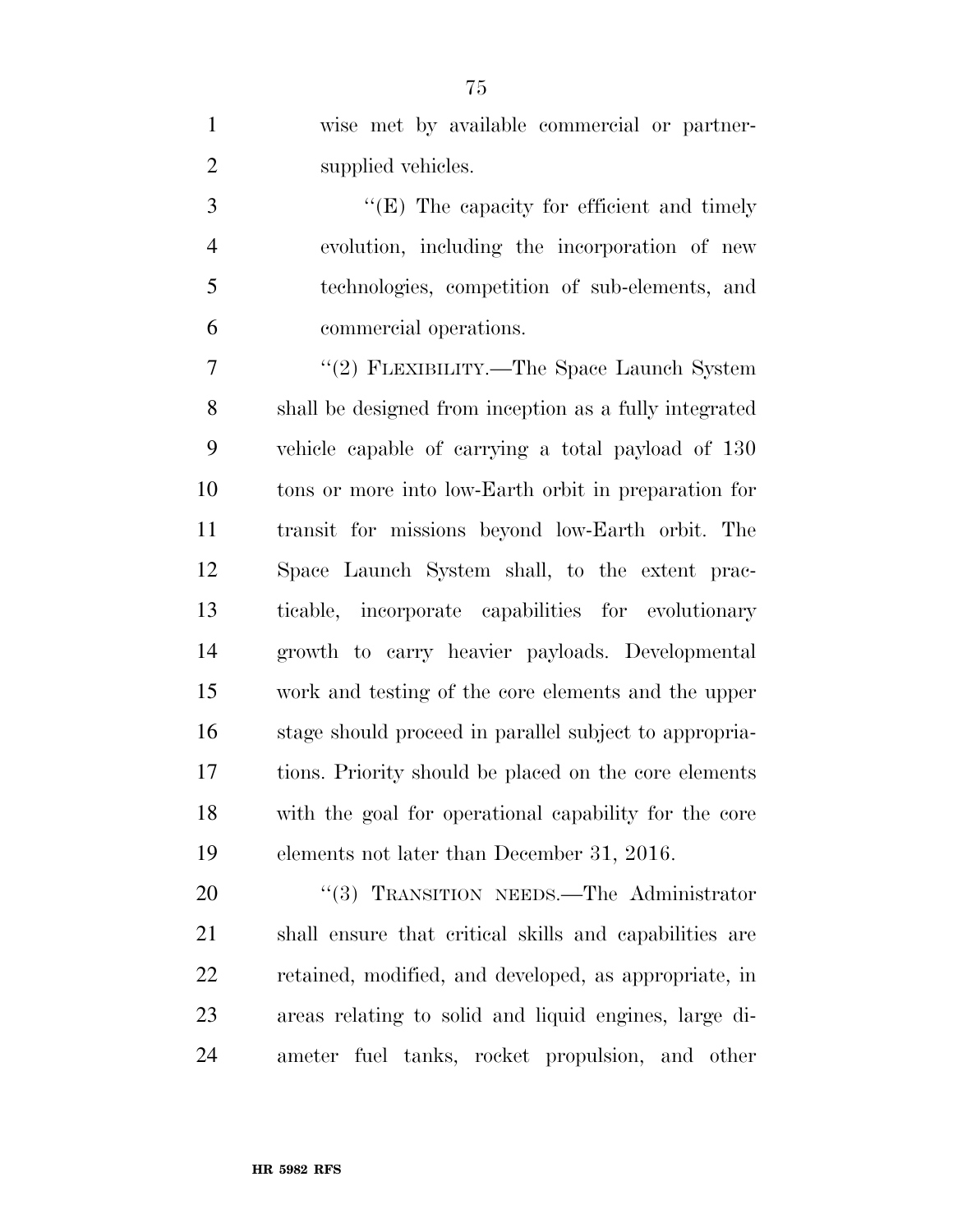| $\mathbf{1}$   | ground test capabilities for an effective transition to  |
|----------------|----------------------------------------------------------|
| $\overline{2}$ | the follow-on Space Launch System.                       |
| 3              | "§71522. Multipurpose crew vehicle                       |
| $\overline{4}$ | "(a) INITIATION OF DEVELOPMENT.-                         |
| 5              | "(1) IN GENERAL.—The Administrator shall                 |
| 6              | continue the development of a multipurpose crew ve-      |
| 7              | hicle to be available as soon as practicable, and no     |
| 8              | later than for use with the Space Launch System.         |
| 9              | The vehicle shall continue to advance development of     |
| 10             | the human safety features, designs, and systems in       |
| 11             | the Orion project.                                       |
| 12             | "(2) GOAL FOR OPERATIONAL CAPABILITY.—It                 |
| 13             | shall be the goal to achieve full operational capa-      |
| 14             | bility for the transportation vehicle developed pursu-   |
| 15             | ant to this subsection by not later than December        |
| 16             | 31, 2016. For purposes of meeting such goal, the         |
| 17             | Administrator may undertake a test of the transpor-      |
| 18             | tation vehicle at the International Space Station be-    |
| 19             | fore that date.                                          |
| 20             | "(b) MINIMUM CAPABILITY REQUIREMENTS.—The                |
| 21             | multipurpose crew vehicle developed pursuant to sub-     |
| 22             | section (a) shall be designed to have, at a minimum, the |
| 23             | following:                                               |
| 24             | " $(1)$ The capability to serve as the primary           |
| 25             | crew vehicle for missions beyond low-Earth orbit.        |
|                |                                                          |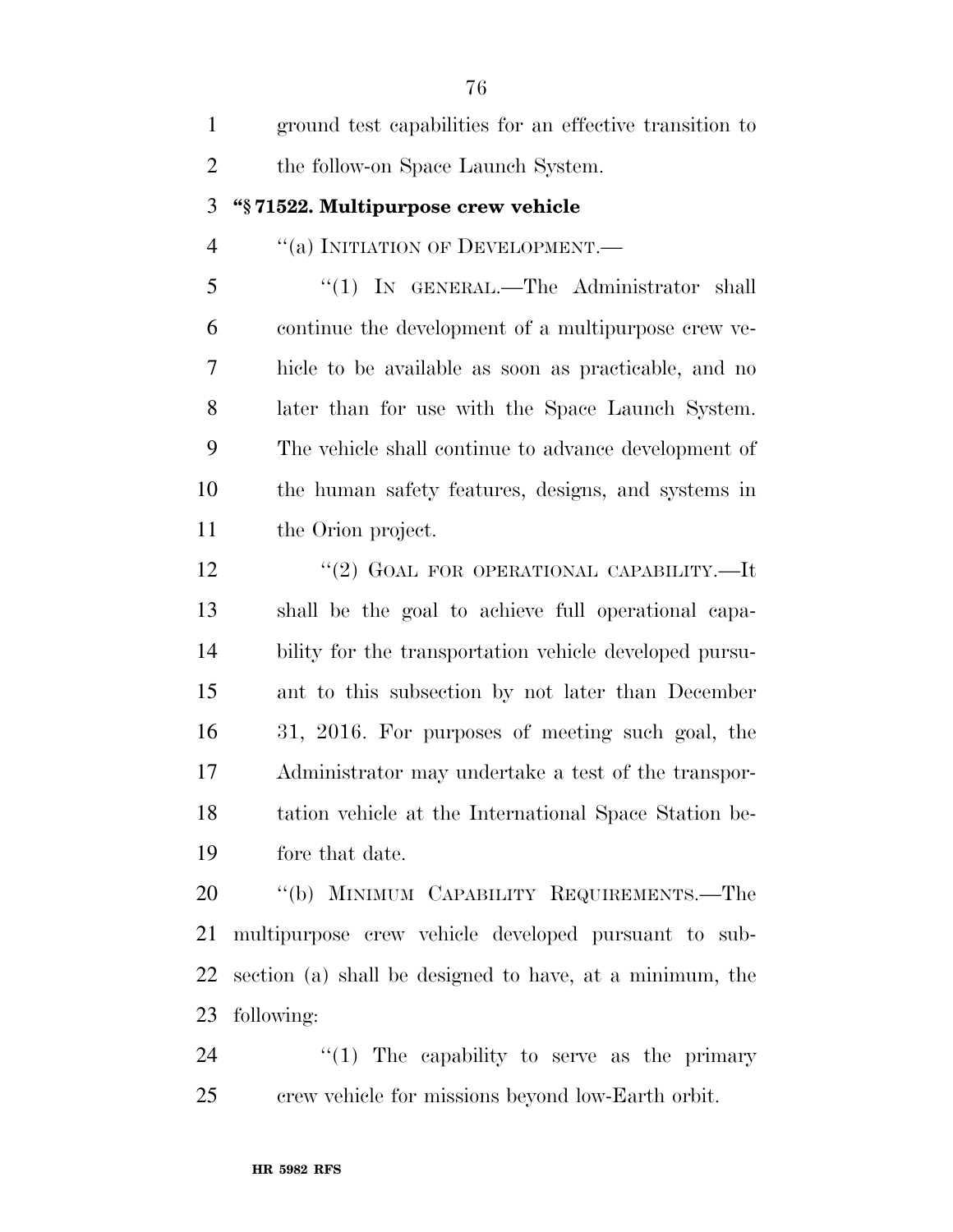1 ''(2) The capability to conduct regular in-space operations, such as rendezvous, docking, and extra- vehicular activities, in conjunction with payloads de- livered by the Space Launch System developed pur- suant to section 71521 of this title, or other vehicles, in preparation for missions beyond low-Earth orbit or servicing of assets described in section 71543 of this title, or other assets in cis-lunar space. ''(3) The capability to provide an alternative means of delivery of crew and cargo to the Inter- national Space Station, in the event other vehicles, whether commercial vehicles or partner-supplied ve- hicles, are unable to perform that function.  $\frac{1}{4}$  The capacity for efficient and timely evo- lution, including the incorporation of new tech- nologies, competition of sub-elements, and commer- cial operations. **''§ 71523. Utilization of existing workforce and assets in development of Space Launch System and multipurpose crew vehicle**  21 "(a) IN GENERAL.—In developing the Space Launch System pursuant to section 71521 of this title and the multipurpose crew vehicle pursuant to section 71522 of this title, the Administrator shall, to the extent prac-ticable, utilize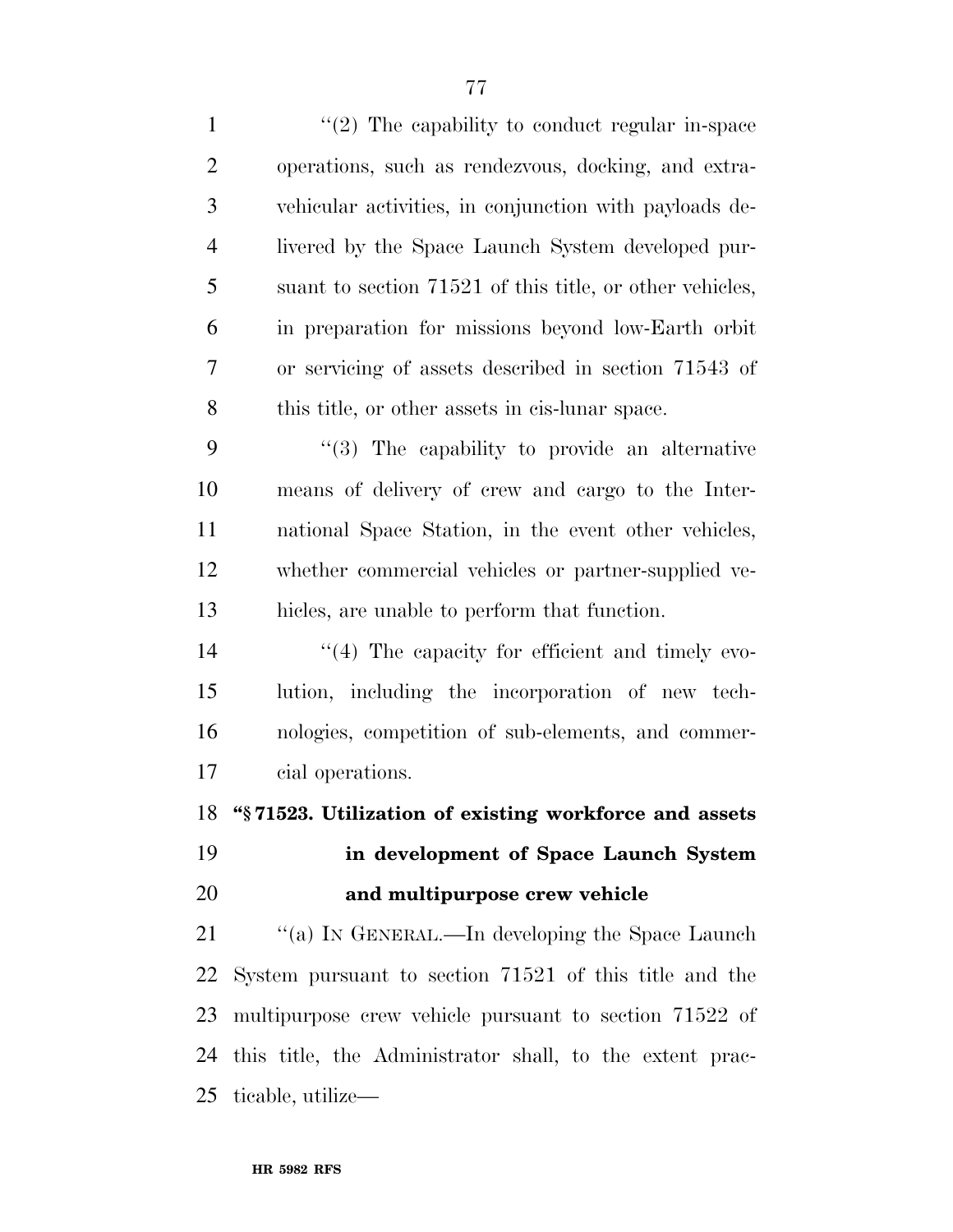$\frac{1}{2}$   $\frac{1}{2}$   $\frac{1}{2}$  existing (as of October 11, 2010) con- tracts, investments, workforce, industrial base, and capabilities from the space shuttle and Orion and Ares 1 projects, including—

 ''(A) spacesuit development activities for application to, and coordinated development of, a multipurpose crew vehicle suit and associated life-support requirements with potential devel- opment of standard Administration-certified suit and life support systems for use in alter- native commercially developed crew transpor-tation systems; and

 ''(B) space shuttle-derived components and Ares 1 components that use existing (as of Oc- tober 11, 2010) United States propulsion sys- tems, including liquid fuel engines, external tank or tank-related capability, and solid rocket motor engines; and

 ''(2) associated testing facilities in existence or under construction as of October 11, 2010.

 ''(b) DISCHARGE OF REQUIREMENTS.—In meeting the requirements of subsection (a), the Administrator— 23 ''(1) shall, to the extent practicable, utilize ground-based manufacturing capability, ground test-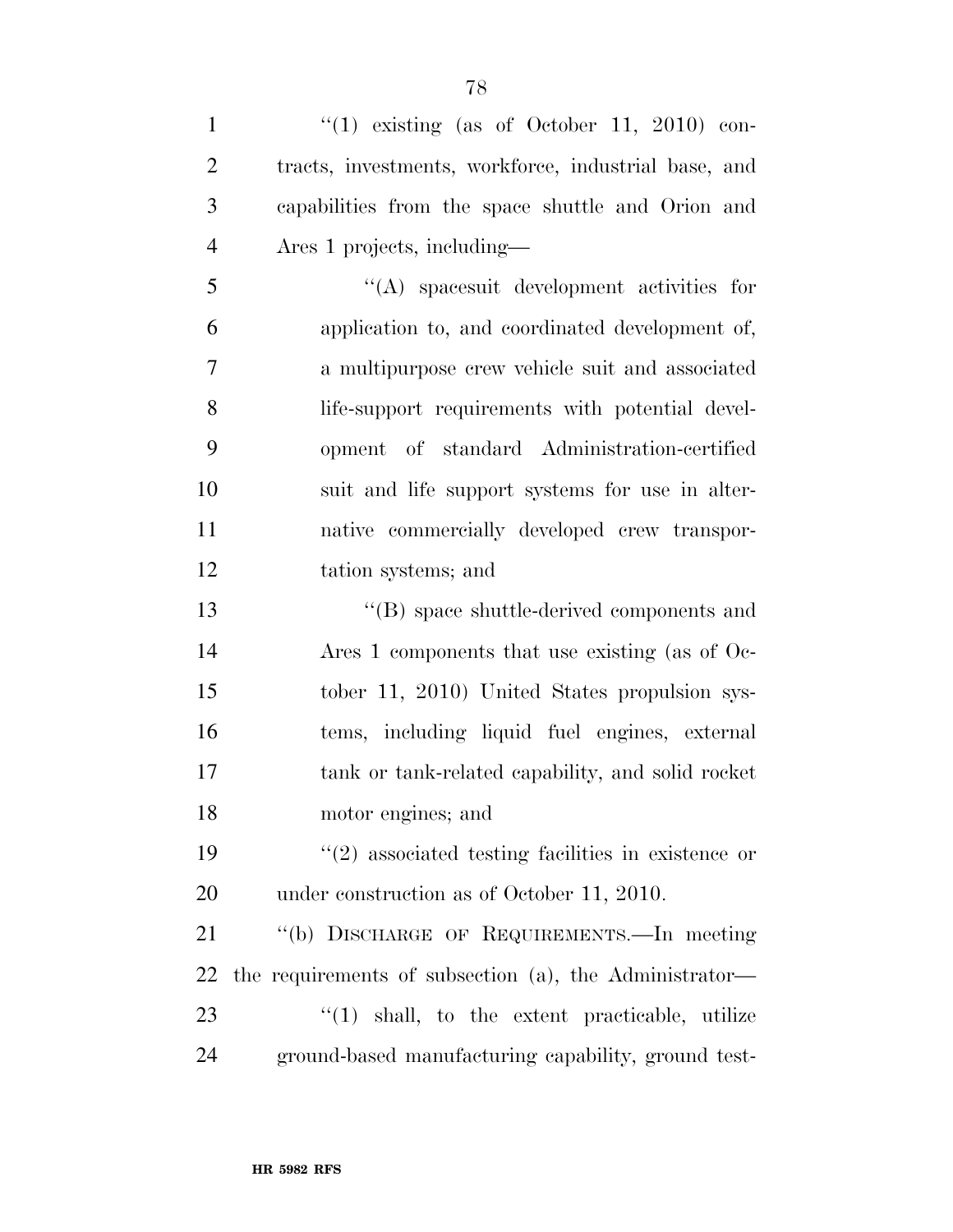| $\mathbf{1}$   | ing activities, launch and operations infrastructure,           |
|----------------|-----------------------------------------------------------------|
| $\overline{2}$ | and workforce expertise;                                        |
| 3              | $\lq(2)$ shall, to the extent practicable, minimize             |
| $\overline{4}$ | the modification and development of ground infra-               |
| 5              | structure and maximize the utilization of existing (as          |
| 6              | of October 11, 2010) software, vehicle, and mission             |
| 7              | operations processes;                                           |
| 8              | $\cdot\cdot\cdot(3)$ shall complete construction and activation |
| 9              | of the A–3 test stand with a completion goal of Sep-            |
| 10             | tember 30, 2013;                                                |
| 11             | $\cdot$ (4) may procure, develop, and flight test appli-        |
| 12             | cable components; and                                           |
| 13             | $\cdot\cdot$ (5) shall take appropriate actions to ensure       |
| 14             | timely and cost-effective development of the Space              |
| 15             | Launch System and the multipurpose crew vehicle,                |
| 16             | including the use of a procurement approach that in-            |
| 17             | corporates adequate and effective oversight, the fa-            |
| 18             | cilitation of contractor efficiencies, and the stream-          |
| 19             | lining of contract and procurement requirements.                |
| 20             | "(c) CONTINUATION OF CONTRACTOR SUPPORT.-                       |
| 21             | The Administrator may not terminate any contract that           |
| 22             | provides the system transitions necessary for shuttle-de-       |
| 23             | rived hardware to be used on the Space Launch System            |
| 24             | described in section 71521 of this title or the multipurpose    |
| 25             | crew vehicle described in section 71522 of this title.          |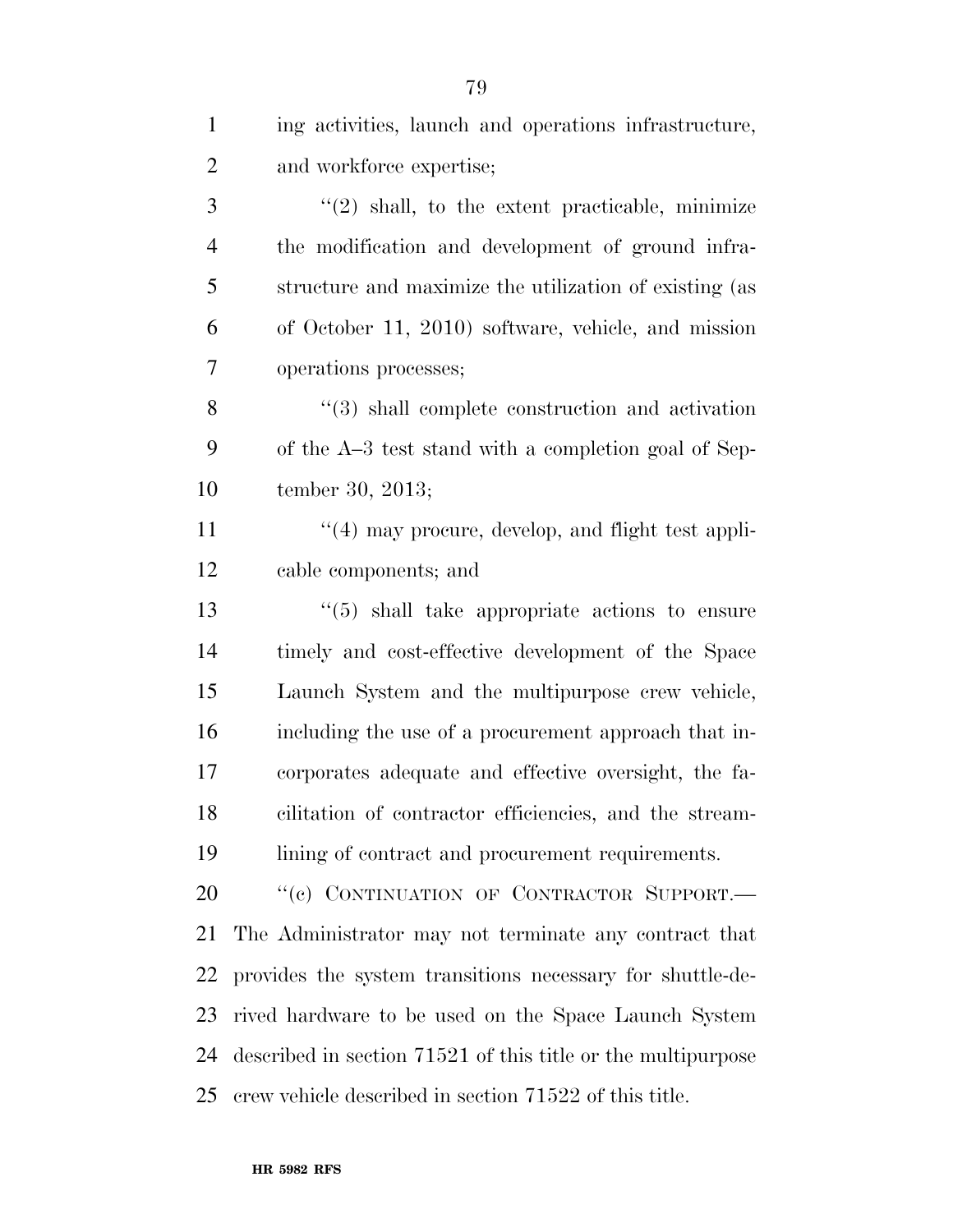# **''§ 71524. Launch support and infrastructure mod-ernization program**

 ''(a) IN GENERAL.—The Administrator shall carry out a program the primary purpose of which is to prepare infrastructure at the Kennedy Space Center that is needed to enable processing and launch of the Space Launch Sys- tem. Vehicle interfaces and other ground processing and payload integration areas should be simplified to minimize overall costs, enhance safety, and complement the purpose of this section.

 ''(b) ELEMENTS.—The program required by this sec-tion shall include—

13 ''(1) investments to improve civil and national security operations at the Kennedy Space Center, to enhance the overall capabilities of the Center, and to reduce the long-term cost of operations and mainte-nance;

18 ''(2) measures to provide multi-vehicle support, improvements in payload processing, and partnering at the Kennedy Space Center; and

21 ''(3) other measures that the Administrator considers appropriate, including investments to im- prove launch infrastructure at Administration flight facilities scheduled to launch cargo to the Inter- national Space Station under the program to develop commercial cargo transportation capabilities.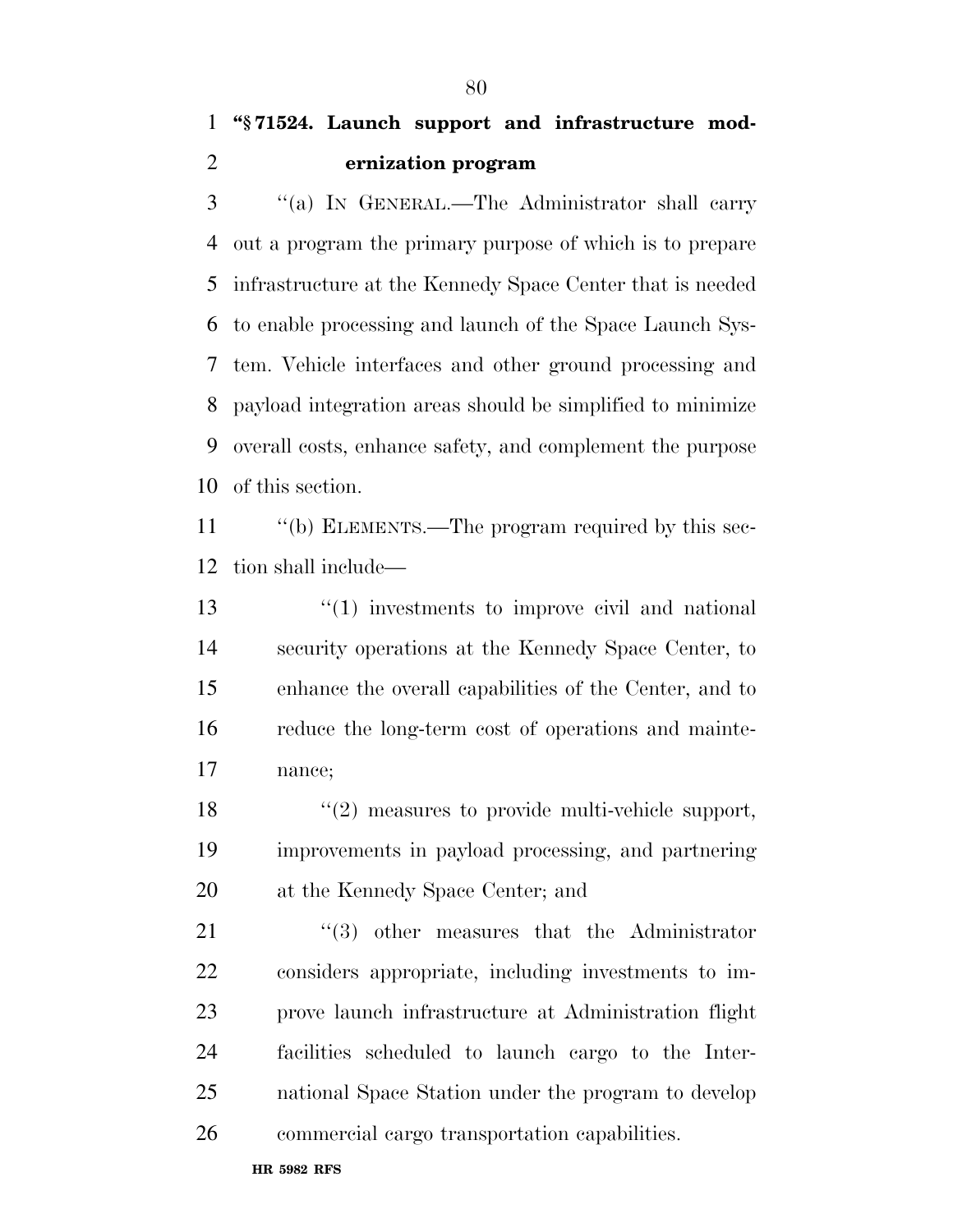| $\mathbf{1}$   | "§71525. Development of technologies and in-space        |
|----------------|----------------------------------------------------------|
| $\overline{2}$ | capabilities for beyond near-Earth space                 |
| 3              | missions                                                 |
| $\overline{4}$ | "(a) DEVELOPMENT AUTHORIZED. The Adminis-                |
| 5              | trator may initiate activities to develop the following: |
| 6              | "(1) Technologies identified as necessary ele-           |
| $\overline{7}$ | ments of missions beyond low-Earth orbit.                |
| 8              | $\lq(2)$ In-space capabilities such as refueling and     |
| 9              | storage technology, orbital transfer stages, innova-     |
| 10             | tive in-space propulsion technology, communications,     |
| 11             | and data management that facilitate a broad range        |
| 12             | of users (including military and commercial).            |
| 13             | $\cdot$ (3) Applications defining the architecture and   |
| 14             | design of missions beyond low-Earth orbit.               |
| 15             | "(4) Spacesuit development and associated life           |
| 16             | support technology.                                      |
| 17             | $\lq(5)$ Flagship missions.                              |
| 18             | "(b) INVESTMENTS.—In developing technologies and         |
| 19             | capabilities under subsection (a), the Administrator may |
| 20             | make investments in—                                     |
| 21             | $\lq(1)$ space technologies such as advanced pro-        |
| 22             | pulsion, propellant depots, in situ resource utiliza-    |
| 23             | tion, and robotic payloads or capabilities that enable   |
| 24             | human missions beyond low-Earth orbit ultimately         |
| 25             | leading to Mars;                                         |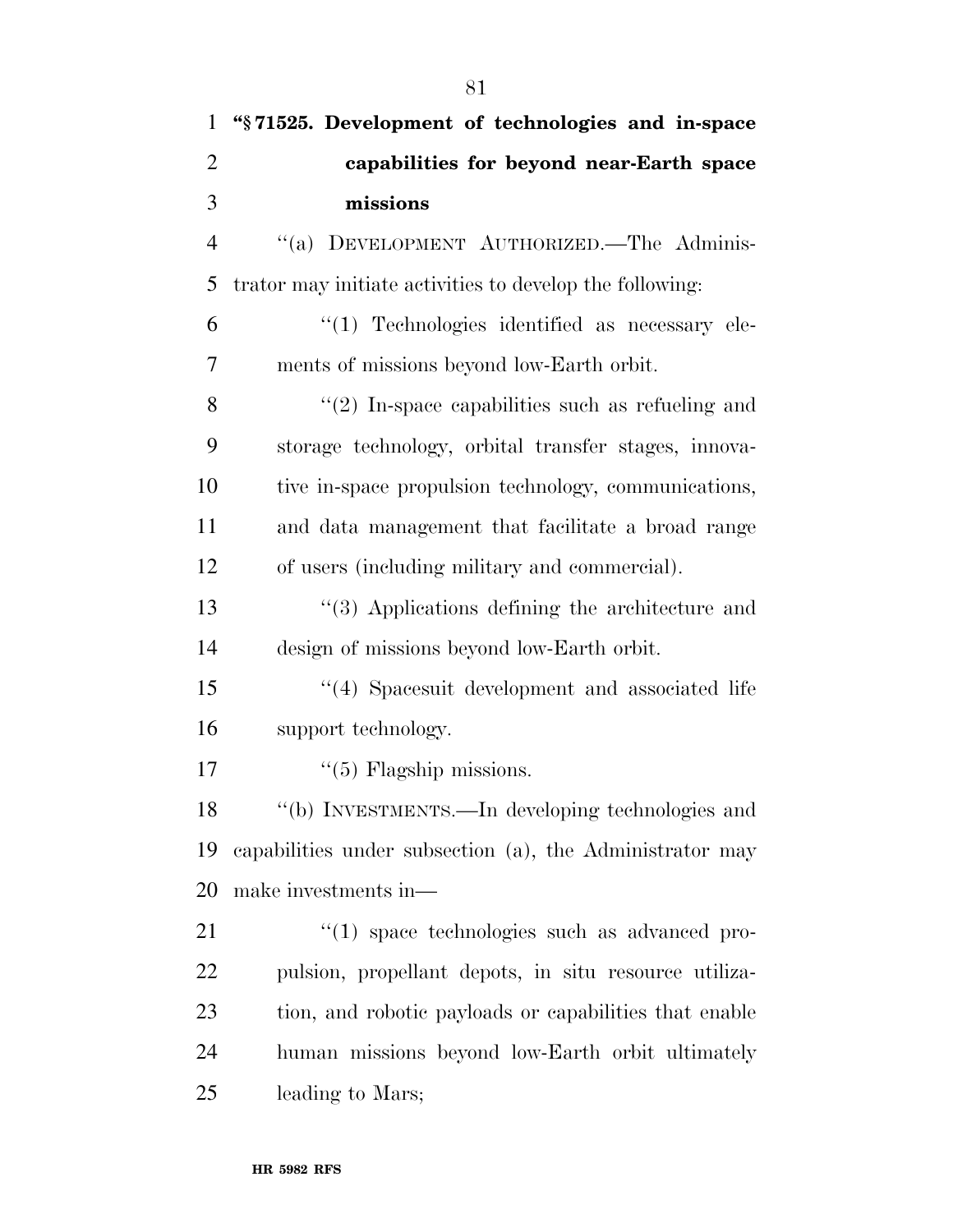| $\mathbf{1}$   | $\lq(2)$ a space-based transfer vehicle including                  |
|----------------|--------------------------------------------------------------------|
| $\overline{2}$ | technologies described in paragraph (1) with an abil-              |
| 3              | ity to conduct space-based operations that provide                 |
| $\overline{4}$ | capabilities—                                                      |
| 5              | "(A) to integrate with the Space Launch                            |
| 6              | System and other space-based systems;                              |
| 7              | "(B) to provide opportunities for in-space                         |
| 8              | servicing of and delivery to multiple space-based                  |
| 9              | platforms; and                                                     |
| 10             | $\lq\lq$ (C) to facilitate international efforts to                |
| 11             | expand human presence to deep space destina-                       |
| 12             | tions;                                                             |
| 13             | "(3) advanced life support technologies and ca-                    |
| 14             | pabilities;                                                        |
| 15             | $\lq(4)$ technologies and capabilities relating to in-             |
| 16             | space power, propulsion, and energy systems;                       |
| 17             | "(5) technologies and capabilities relating to in-                 |
| 18             | space propellant transfer and storage;                             |
| 19             | $\cdot\cdot\cdot$ (6) technologies and capabilities relating to in |
| 20             | situ resource utilization; and                                     |
| 21             | $\lq(7)$ expanded research to understand the                       |
| 22             | greatest biological impediments to human deep space                |
| 23             | missions, especially the radiation challenge.                      |
| 24             | "(c) UTILIZATION OF INTERNATIONAL SPACE STA-                       |
| 25             | TION AS TESTBED.—The Administrator may utilize the                 |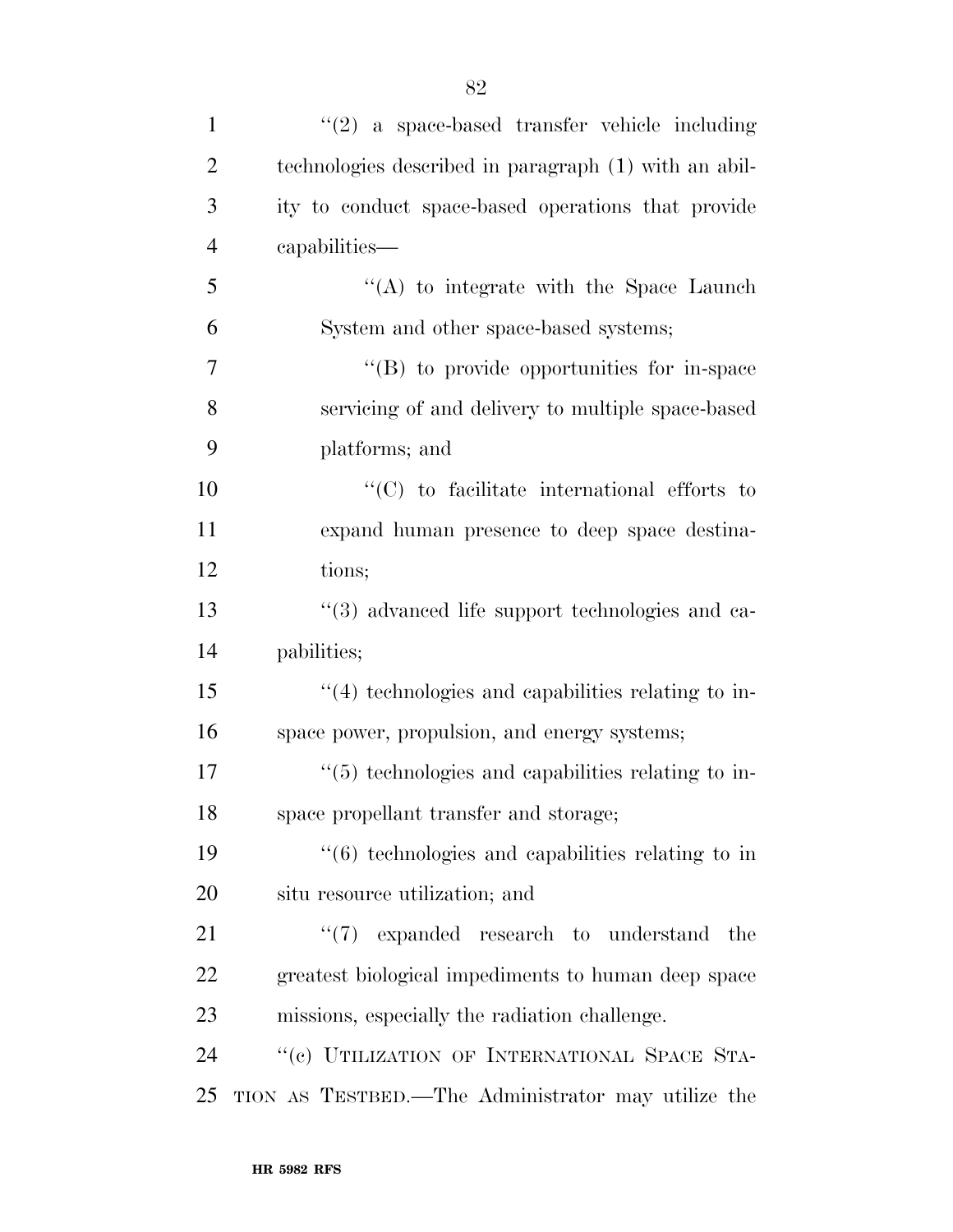International Space Station as a testbed for any tech- nology or capability developed under subsection (a) in a manner consistent with sections 70908 through 70911 of this title.

 ''(d) COORDINATION.—The Administrator shall co- ordinate development of technologies and capabilities under this section through an overall Administration tech- nology approach consistent with the plan required by sec- tion 905 of the National Aeronautics and Space Adminis- tration Authorization Act of 2010 (Public Law 111–267, 124 Stat. 2836), which outlines how the Administration's space technology program will meet the goal described in section 40903 of this title, including an explanation of how the plan will link to other mission-directorate technology efforts.

# **''Subchapter IV—SPACE SCIENCE**

# **''§ 71541. Technology development**

 ''The Administrator shall ensure that the Science Mission Directorate maintains a long-term technology de- velopment program for space and Earth science. That ef- fort should be coordinated with an overall Administration technology investment approach consistent with the plan required by section 905 of the National Aeronautics and Space Administration Authorization Act of 2010 (Public Law 111–267, 124 Stat. 2836), which outlines how the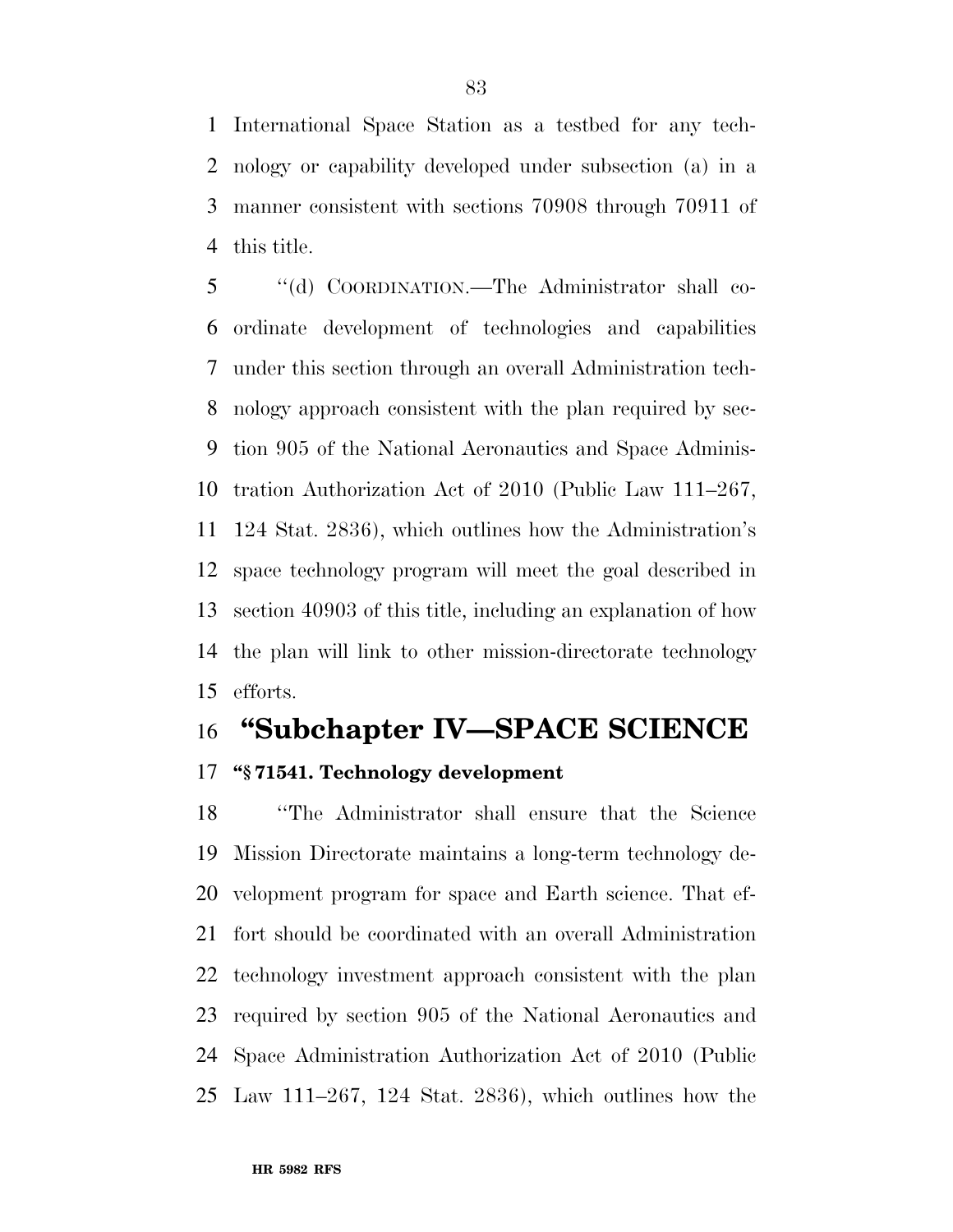Administration's space technology program will meet the goal described in section 40903 of this title, including an explanation of how the plan will link to other mission-di-rectorate technology efforts.

### **''§ 71542. Suborbital research activities**

 ''(a) MANAGEMENT.—The Administrator shall des- ignate an officer or employee of the Science Mission Direc- torate to act as the responsible official for all Suborbital Research in the Science Mission Directorate. The designee shall be responsible for—

- 11  $\frac{1}{1}$  the development of short- and long-term strategic plans for maintaining, renewing, and ex-tending suborbital facilities and capabilities;
- ''(2) monitoring progress toward goals in the plans; and

 ''(3) integration of suborbital activities and workforce development within the Administration, thereby ensuring the long-term recognition of their combined value to the Directorate, to the Adminis-tration, and to the Nation.

 ''(b) ESTABLISHMENT OF SUBORBITAL RESEARCH PROGRAM.—The Administrator shall establish a Sub- orbital Research Program within the Science Mission Di- rectorate that shall include the use of sounding rockets, aircraft, high altitude balloons, suborbital reusable launch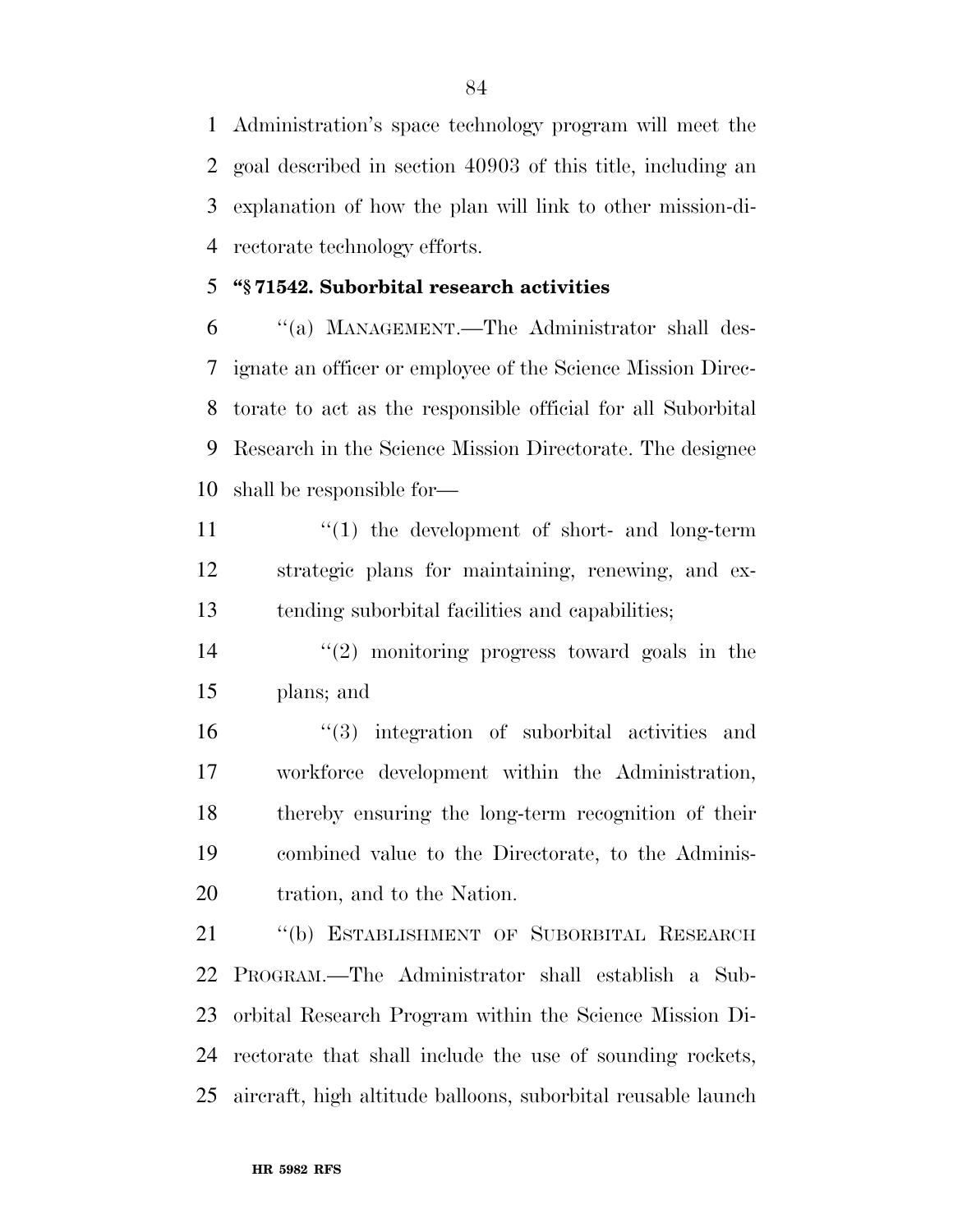vehicles, and commercial launch vehicles to advance science and train the next generation of scientists and en- gineers in systems engineering and systems integration, which are vital to maintaining critical skills in the aero- space workforce. The program shall integrate existing (as of October 11, 2010) suborbital research programs with orbital missions at the discretion of the designated officer or employee and shall emphasize the participation of un- dergraduate and graduate students and post-doctoral re- searchers when formulating announcements of oppor-tunity.

12 "(c) ANNUAL REPORT.—The Administrator shall re- port annually to the Committee on Commerce, Science, and Transportation of the Senate and the Committee on Science, Space, and Technology of the House of Rep- resentatives on the number and type of suborbital missions conducted in each fiscal year and the number of under- graduate and graduate students that participated in the missions.

## **''§ 71543. In-space servicing**

 ''The Administrator shall continue to take all nec- essary steps to ensure that provisions are made for robotic or human in-space servicing and repair of all future ob- servatory-class scientific spacecraft intended to be de-ployed in Earth-orbit or at a Lagrangian point to the ex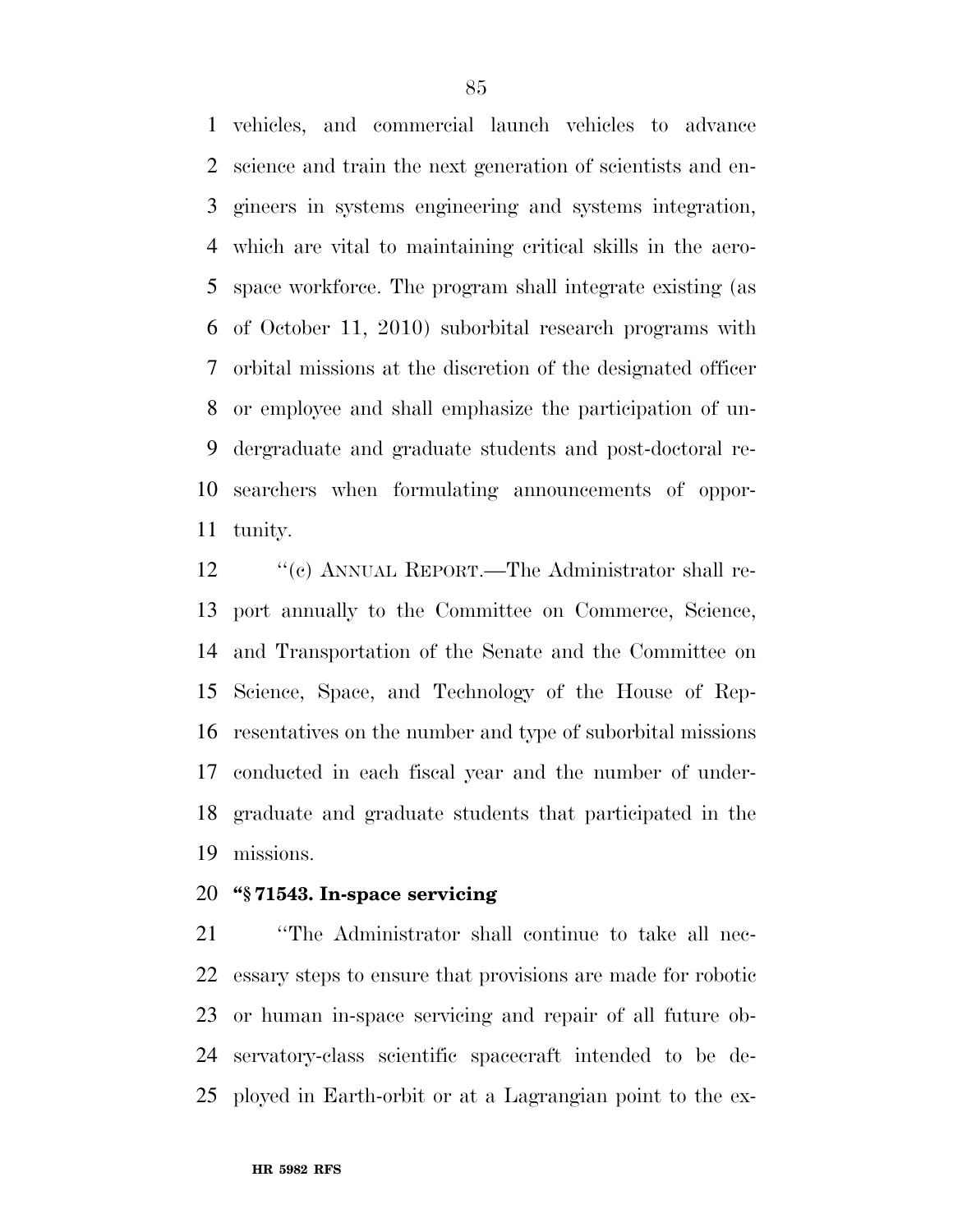tent practicable and appropriate. The Administrator should ensure that Administration investments and future capabilities for space technology, robotics, and human space flight take the ability to service and repair observ- atory-class scientific spacecraft into account, as appro- priate, and incorporate those capabilities into design and operational plans.

# **''§ 71544. Ongoing restoration of radioisotope thermo-electric generator material production**

 ''The Administrator shall, in coordination with the Secretary of Energy, pursue a joint approach beginning in fiscal year 2011 toward restarting and sustaining the domestic production of radioisotope thermoelectric gener- ator material for deep space and other science and explo- ration missions. Funds authorized by the National Aero- nautics and Space Administration Authorization Act of 2010 for the Administration shall be made available under a reimbursable agreement with the Department of Energy for the purpose of reestablishing facilities to produce fuel required for radioisotope thermoelectric generators to en-able future missions.

## **''§ 71545. Coordinated approach for robotic missions**

 ''The Administrator shall ensure that the Exploration Systems Mission Directorate and the Space Operations Mission Directorate coordinate with the Science Mission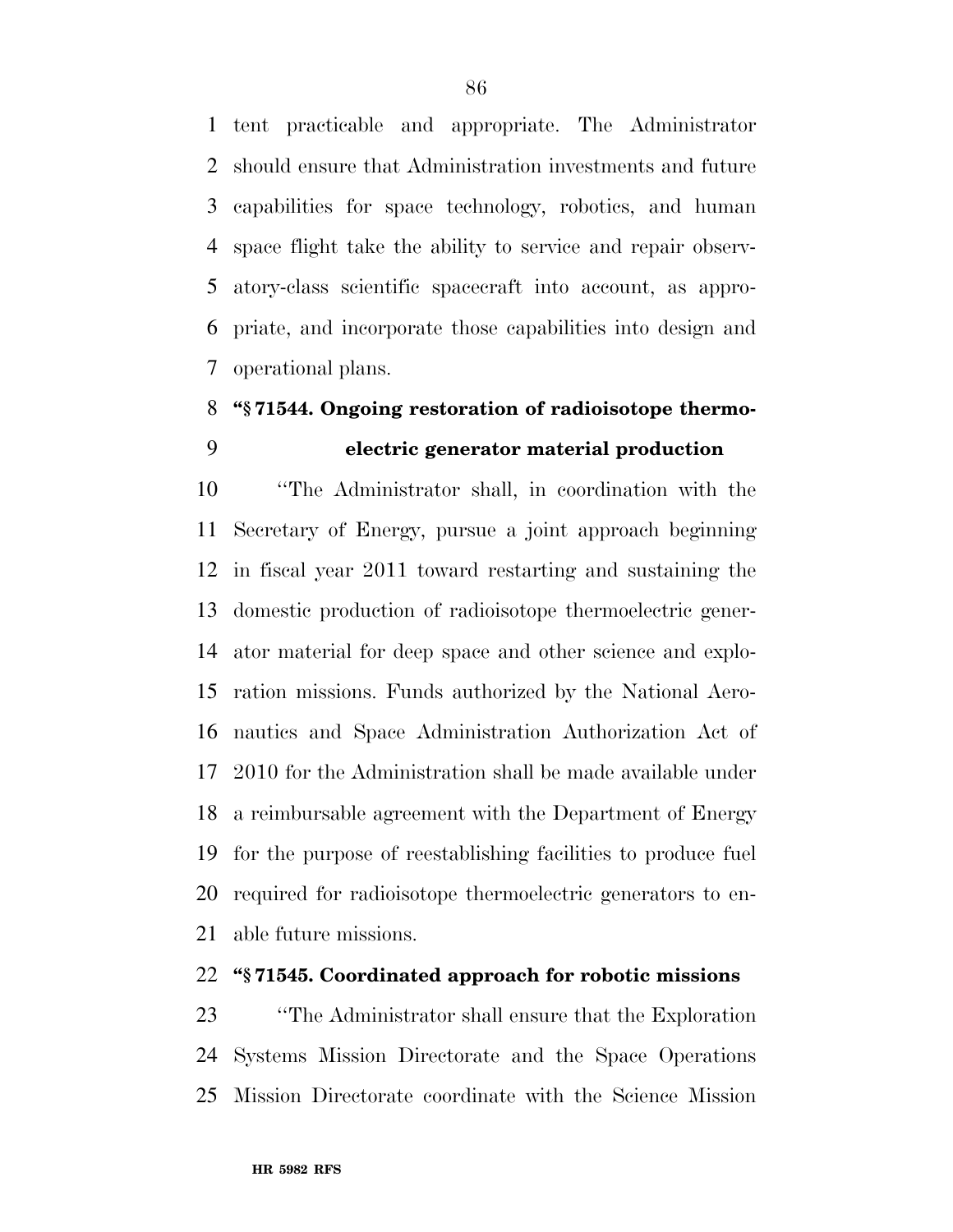Directorate on an overall approach and plan for inter- agency and international collaboration on robotic missions that are developed by the Administration or internation- ally developed, including lunar, Lagrangian, near-Earth orbit, and Mars spacecraft, such as the International Lunar Network.

# **''§ 71546. Near-Earth object survey and policy with respect to threats posed**

9 "(a) POLICY REAFFIRMATION.—Congress reaffirms 10 the policy set forth in section  $20102(g)$  of this title relat-ing to surveying near-Earth asteroids and comets.

 ''(b) IMPLEMENTATION.—Consistent with section 71103 of this title, the Director of the Office of Science and Technology Policy shall implement, before September 30, 2012, a policy for notifying Federal agencies and rel- evant emergency response institutions of an impending near-Earth object threat if near-term public safety is at risk, and assign a Federal agency or agencies to be respon- sible for protecting the United States and working with the international community on such threats.''.

 (aa) ENACTMENT OF CHAPTER 717.—Title 51, United States Code, as amended by subsection (z), is amended by adding after chapter 715 the following: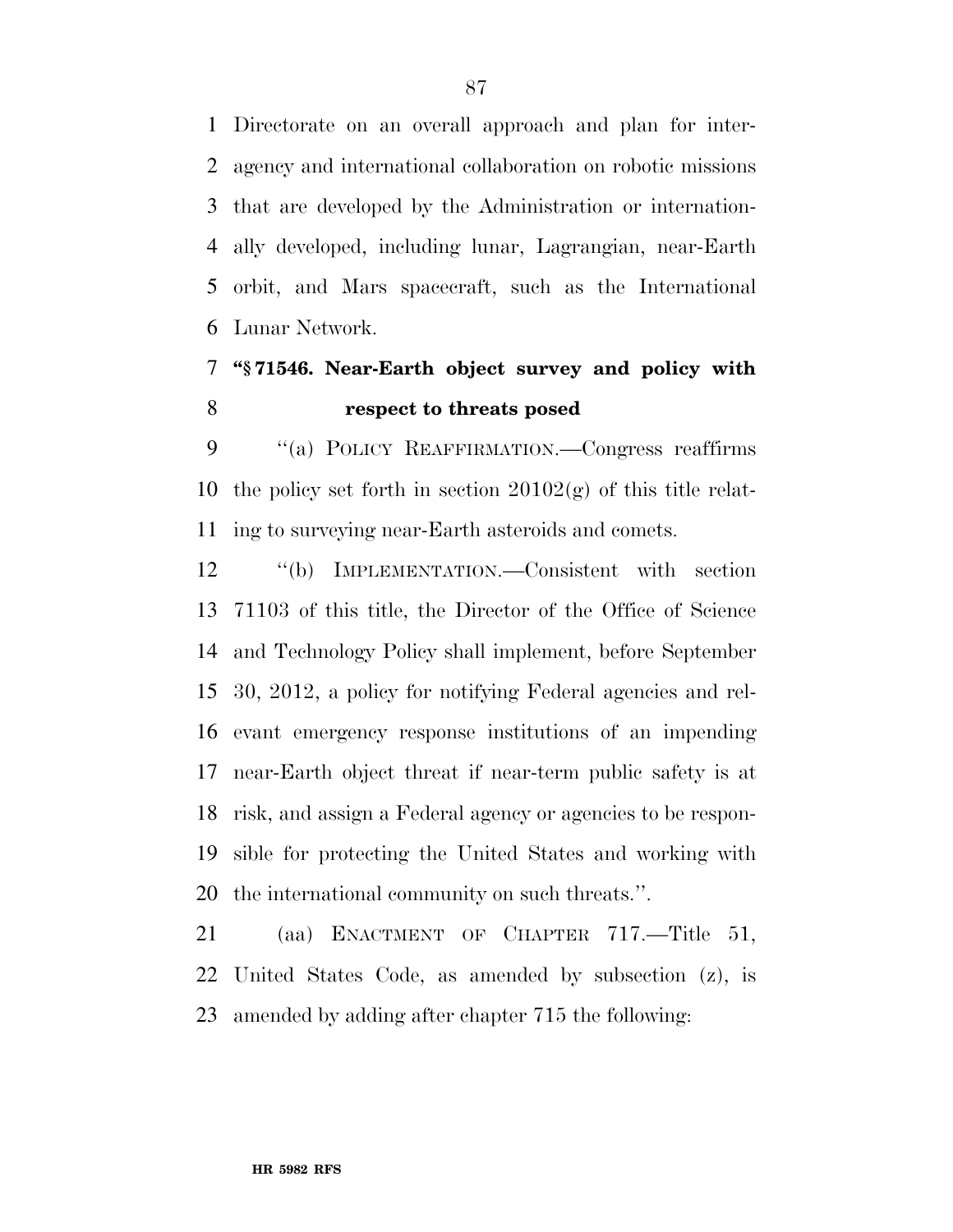1 **''Chapter 717—ADVANCING**  2 **HUMAN SPACE EXPLORATION** 

#### **''SUBCHAPTER I—GENERAL PROVISIONS**

''Sec.

''71701. Definitions.

#### **''SUBCHAPTER II—ADVANCING HUMAN DEEP SPACE EXPLORATION**

#### **''PART A—ASSURING CORE CAPABILITIES FOR EXPLORATION**

''71711. Space launch system, Orion, and exploration ground systems.

#### **''PART B—JOURNEY TO MARS**

''71721. Human exploration roadmap.

#### **''SUBCHAPTER III—ADVANCING SPACE SCIENCE**

- ''71731. Policy on maintaining balanced space science portfolio.
- ''71732. Mission priorities for planetary science.
- ''71733. Extrasolar planet exploration strategy.
- ''71734. Astrobiology strategy.
- ''71735. Collaboration.

#### **''SUBCHAPTER IV—SPACE TECHNOLOGY**

- ''71741. Space technology infusion.
- ''71742. Space technology program.

#### **''SUBCHAPTER V—MAXIMIZING EFFICIENCY**

#### **''PART A—ADMINISTRATION INFORMATION TECHNOLOGY AND CYBERSECURITY**

- ''71751. Information technology governance.
- ''71752. Information technology strategic plan.
- ''71753. Information security plan for cybersecurity.

#### **''PART B—COLLABORATION AMONG MISSION DIRECTORATES AND OTHER MATTERS**

- ''71761. Collaboration among mission directorates.
- ''71762. Administration launch capabilities collaboration.
- ''71763. Education and outreach.
- ''71764. Leveraging commercial satellite servicing capabilities across mission directorates.
- ''71765. Flight opportunities.
- ''71766. Space Act Agreements.

# 3 **''Subchapter I—GENERAL**  4 **PROVISIONS**

#### 5 **''§ 71701. Definitions**

6 ''In this chapter: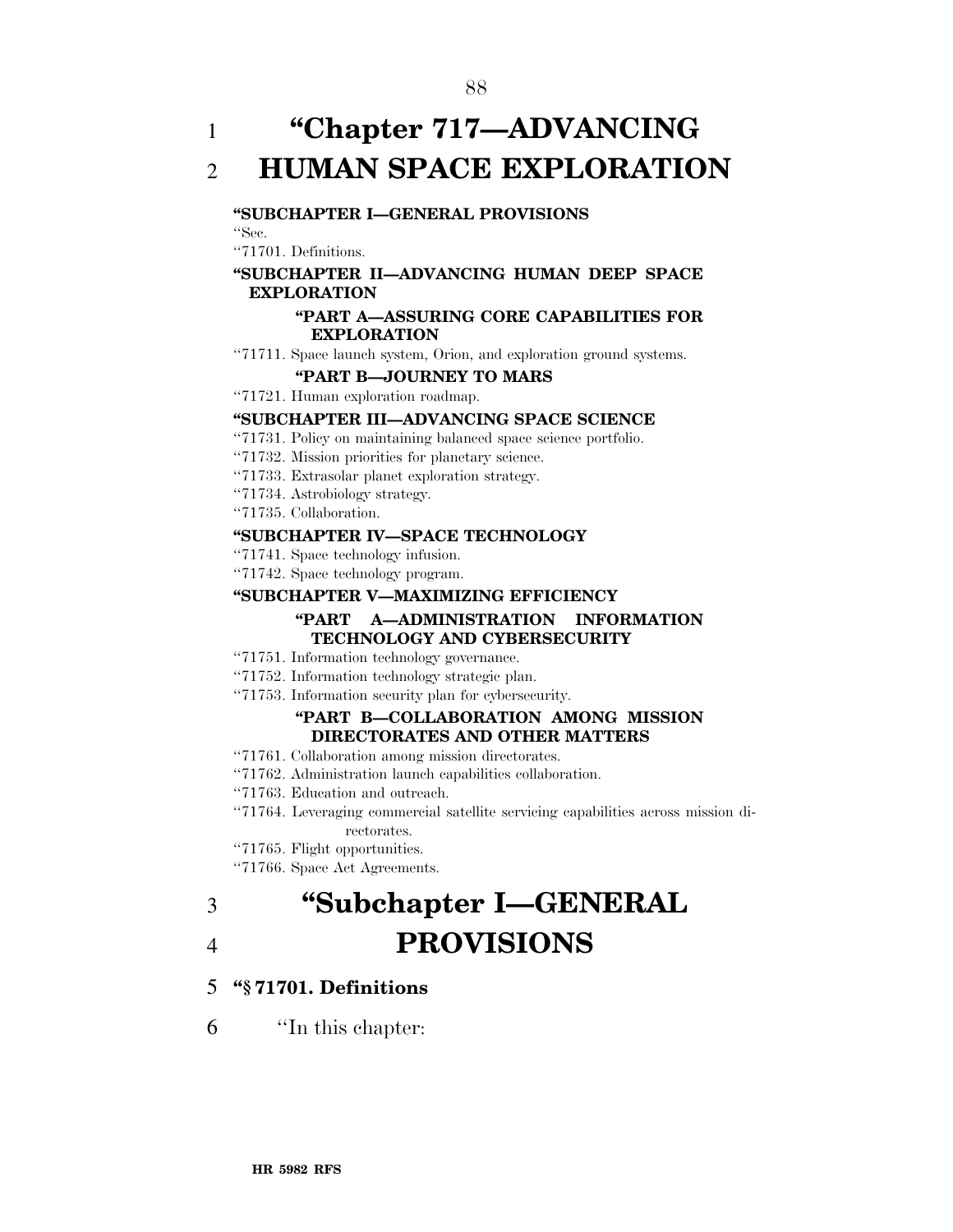| $\mathbf{1}$   | $(1)$ APPROPRIATE COMMITTEES OF<br>CON-               |
|----------------|-------------------------------------------------------|
| $\overline{2}$ | GRESS.—The term 'appropriate committees of Con-       |
| 3              | gress' means—                                         |
| $\overline{4}$ | $\lq\lq$ the Committee on<br>Commerce,                |
| 5              | Science, and Transportation of the Senate; and        |
| 6              | "(B) the Committee on Science, Space,                 |
| $\tau$         | and Technology of the House of Representa-            |
| 8              | tives.                                                |
| 9              | "(2) CIS-LUNAR SPACE.—The term 'cis-lunar             |
| 10             | space' means the region of space from the Earth out   |
| 11             | to and including the region around the surface of     |
| 12             | the Moon.                                             |
| 13             | "(3) DEEP SPACE.—The term 'deep space'                |
| 14             | means the region of space beyond low-Earth orbit,     |
| 15             | to include cis-lunar space.                           |
| 16             | "(4) $\text{ORION}$ .—The term 'Orion' means the mul- |
| 17             | tipurpose crew vehicle described under section 71522  |
| 18             | of this title.                                        |
| 19             | (5)<br>SPACE LAUNCH SYSTEM.-The<br>term               |
| 20             | 'Space Launch System' has the meaning given the       |
| 21             | term in section 71501 of this title.                  |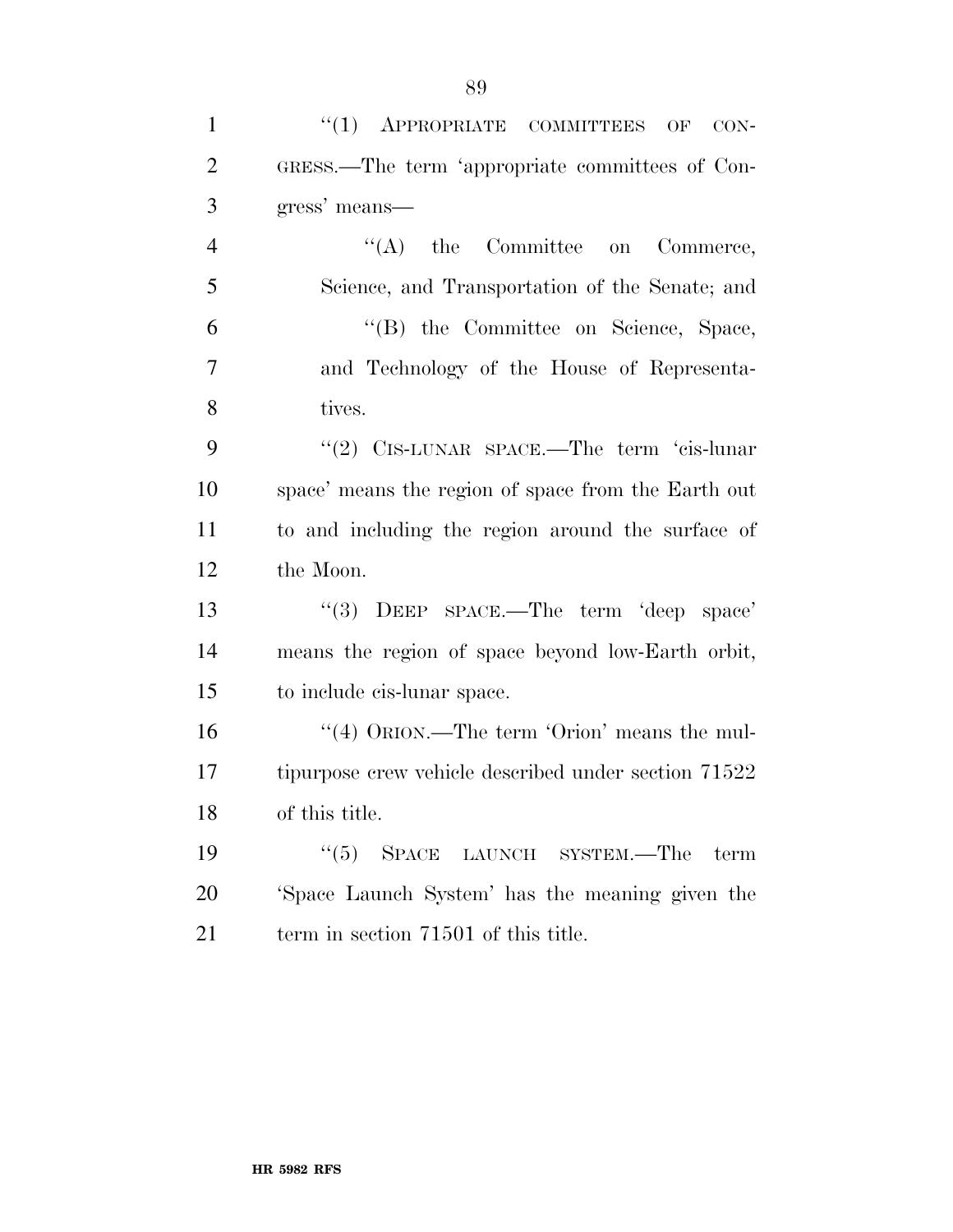# **''Subchapter II—ADVANCING HUMAN DEEP SPACE EXPLO- RATION ''Part A—ASSURING CORE CAPA- BILITIES FOR EXPLORATION ''§ 71711. Space launch system, Orion, and explo- ration ground systems**  ''(a) REAFFIRMATION.—Congress reaffirms the pol-

 icy and minimum capability requirements for the Space Launch System under section 71521 of this title.

 ''(b) CONTINUED DEVELOPMENT OF FULLY INTE- GRATED SPACE LAUNCH SYSTEM.—The Administrator shall continue the development of the fully integrated Space Launch System, including an upper stage needed to go beyond low-Earth orbit, in order to safely enable human space exploration of the Moon, Mars, and beyond over the course of the next century as required in section 71521(c) of this title.

 ''(c) EXPLORATION MISSIONS.—The Administrator shall continue development of—

 $\frac{1}{2}$  (1) an uncrewed exploration mission to dem- onstrate the capability of both the Space Launch System and Orion as an integrated system by 2018;  $(2)$  subject to applicable human rating proc-esses and requirements, a crewed exploration mis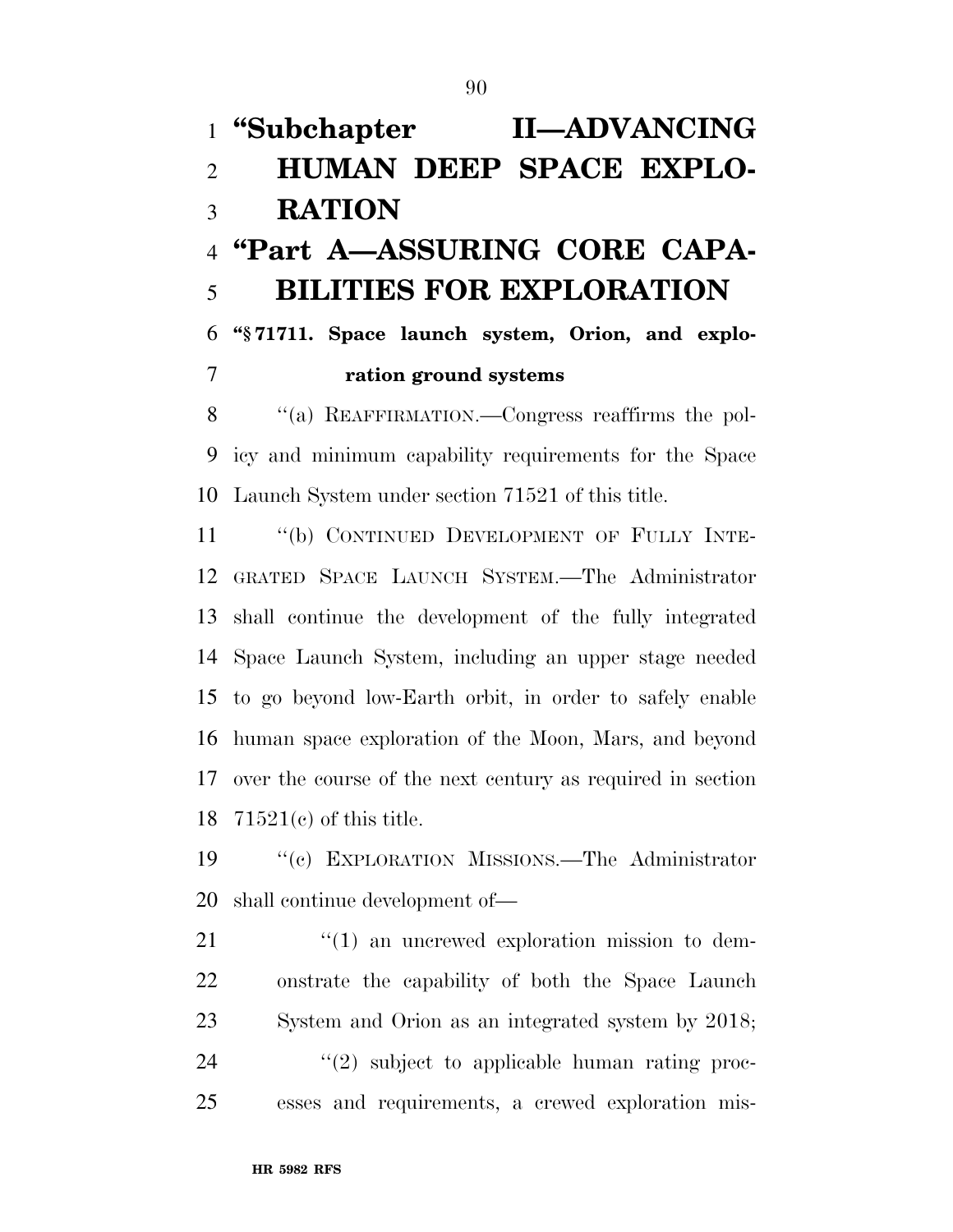sion to demonstrate the Space Launch System, in- cluding the Core Stage and Exploration Upper Stages, by 2021;

4 "(3) subsequent missions beginning with EM– 3 at operational flight rate sufficient to maintain safety and operational readiness using the Space Launch System and Orion to extend into cis-lunar space and eventually to Mars; and

 ''(4) a deep space habitat as a key element in a deep space exploration architecture along with the Space Launch System and Orion.

 ''(d) OTHER USES.—The Administrator shall assess the utility of the Space Launch System for use by the science community and for other Federal Government launch needs, including consideration of overall cost and schedule savings from reduced transit times and increased science returns enabled by the unique capabilities of the Space Launch System.

# **''Part B—JOURNEY TO MARS**

## **''§ 71721. Human exploration roadmap**

21 "(a) IN GENERAL.—The Administrator shall develop a human exploration roadmap, including a critical decision plan, to expand human presence beyond low-Earth orbit to the surface of Mars and beyond, considering potential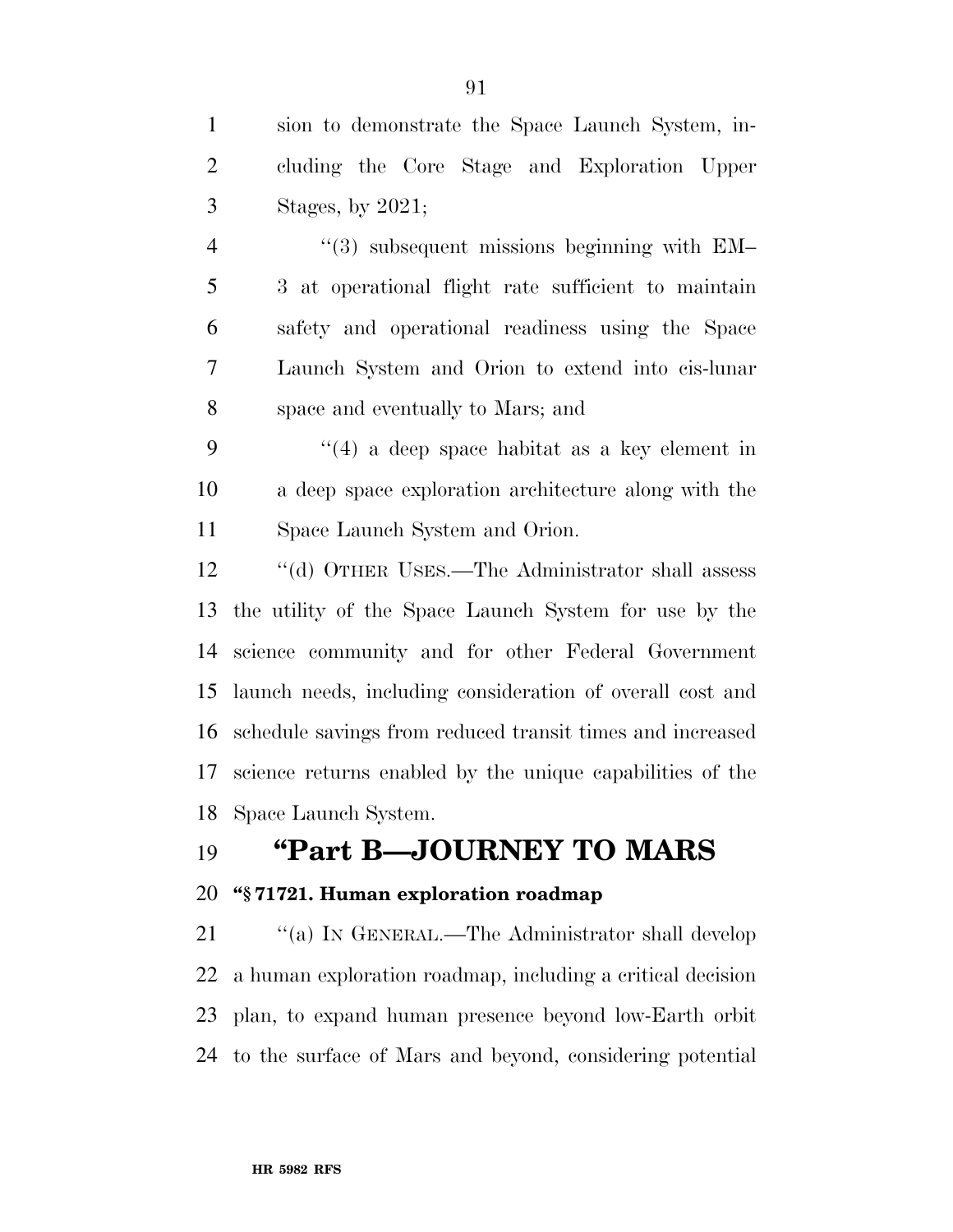interim destinations such as cis-lunar space and the moons of Mars.

 ''(b) SCOPE.—The human exploration roadmap shall include—

 ''(1) an integrated set of exploration, science, and other goals and objectives of a United States human space exploration program to achieve the long-term goal of human missions near or on the surface of Mars in the 2030s;

 $\frac{u(2)}{2}$  opportunities for international, academic, and industry partnerships for exploration-related systems, services, research, and technology if those opportunities provide cost-savings, accelerate pro- gram schedules, or otherwise benefit the goals and objectives developed under paragraph (1);

 ''(3) sets and sequences of precursor missions in cis-lunar space and other missions or activities necessary—

19  $"({\rm A})$  to demonstrate the proficiency of the capabilities and technologies identified under 21 paragraph (4); and

22 ''(B) to meet the goals and objectives de- veloped under paragraph (1), including antici- pated timelines and missions for the Space Launch System and Orion;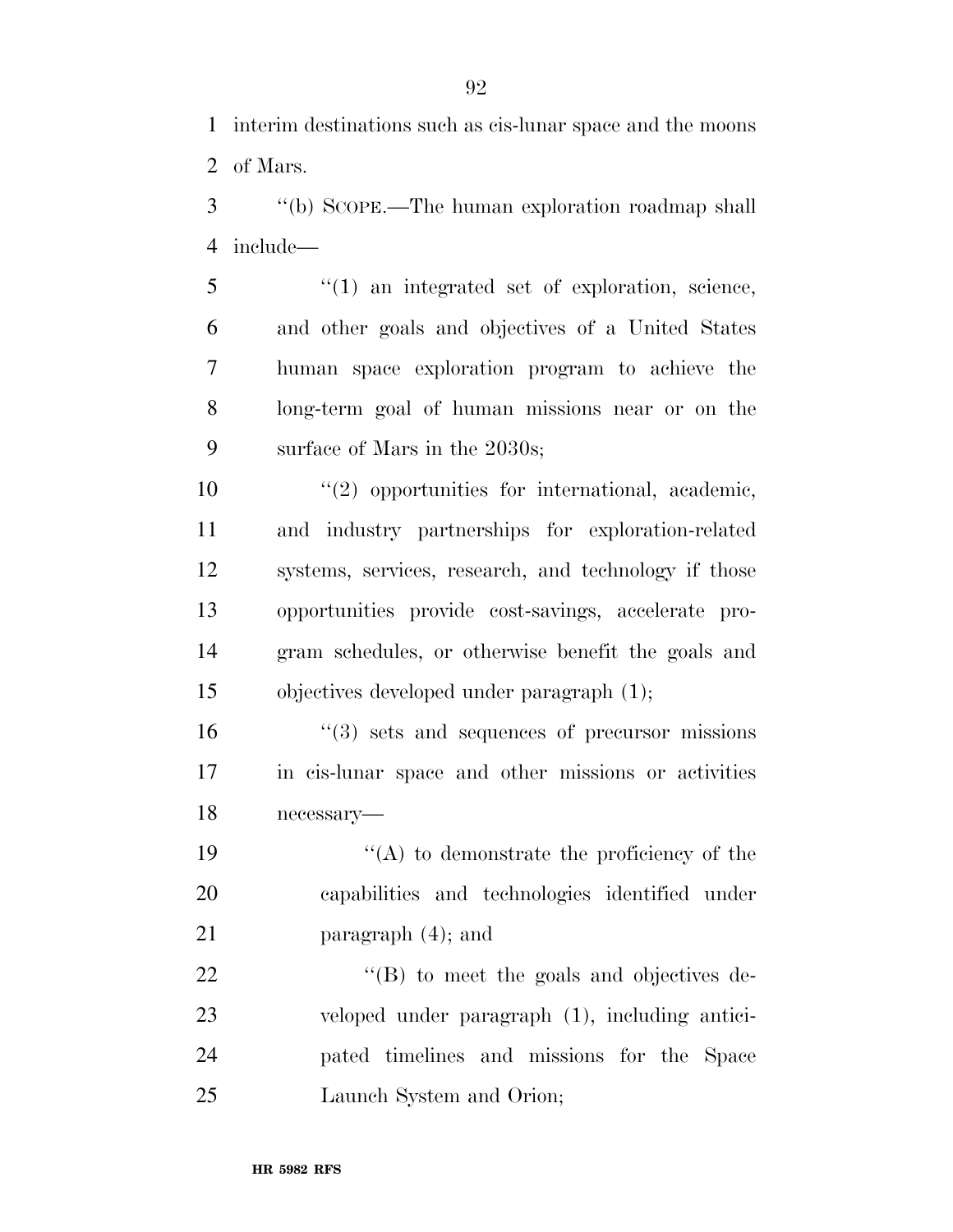| $\mathbf{1}$   | $\cdot$ (4) an identification of the specific capabilities       |
|----------------|------------------------------------------------------------------|
| $\overline{2}$ | and technologies, including the Space Launch Sys-                |
| 3              | tem, Orion, a deep space habitat, and other capabili-            |
| $\overline{4}$ | ties, that facilitate the goals and objectives developed         |
| 5              | under paragraph $(1)$ ;                                          |
| 6              | $\lq(5)$ a description of how cis-lunar elements,                |
| 7              | objectives, and activities advance the human explo-              |
| 8              | ration of Mars;                                                  |
| 9              | $\cdot\cdot$ (6) an assessment of potential human health         |
| 10             | and other risks, including radiation exposure;                   |
| 11             | $\lq(7)$ mitigation plans, whenever possible, to ad-             |
| 12             | dress the risks identified in paragraph (6);                     |
| 13             | $\cdot\cdot$ (8) a description of those technologies already     |
| 14             | under development across the Federal Government                  |
| 15             | or by other entities that facilitate the goals and ob-           |
| 16             | jectives developed under paragraph (1);                          |
| 17             | $\cdot\cdot\cdot(9)$ a specific process for the evolution of the |
| 18             | capabilities of the fully integrated Orion with the              |
| 19             | Space Launch System and a description of how                     |
| 20             | these systems facilitate the goals and objectives de-            |
| 21             | veloped under paragraph (1) and demonstrate the                  |
| 22             | capabilities and technologies described in paragraph             |
| 23             | (4);                                                             |
| 24             | $\lq(10)$ a description of the capabilities and tech-            |
| 25             | nologies that need to be demonstrated or research                |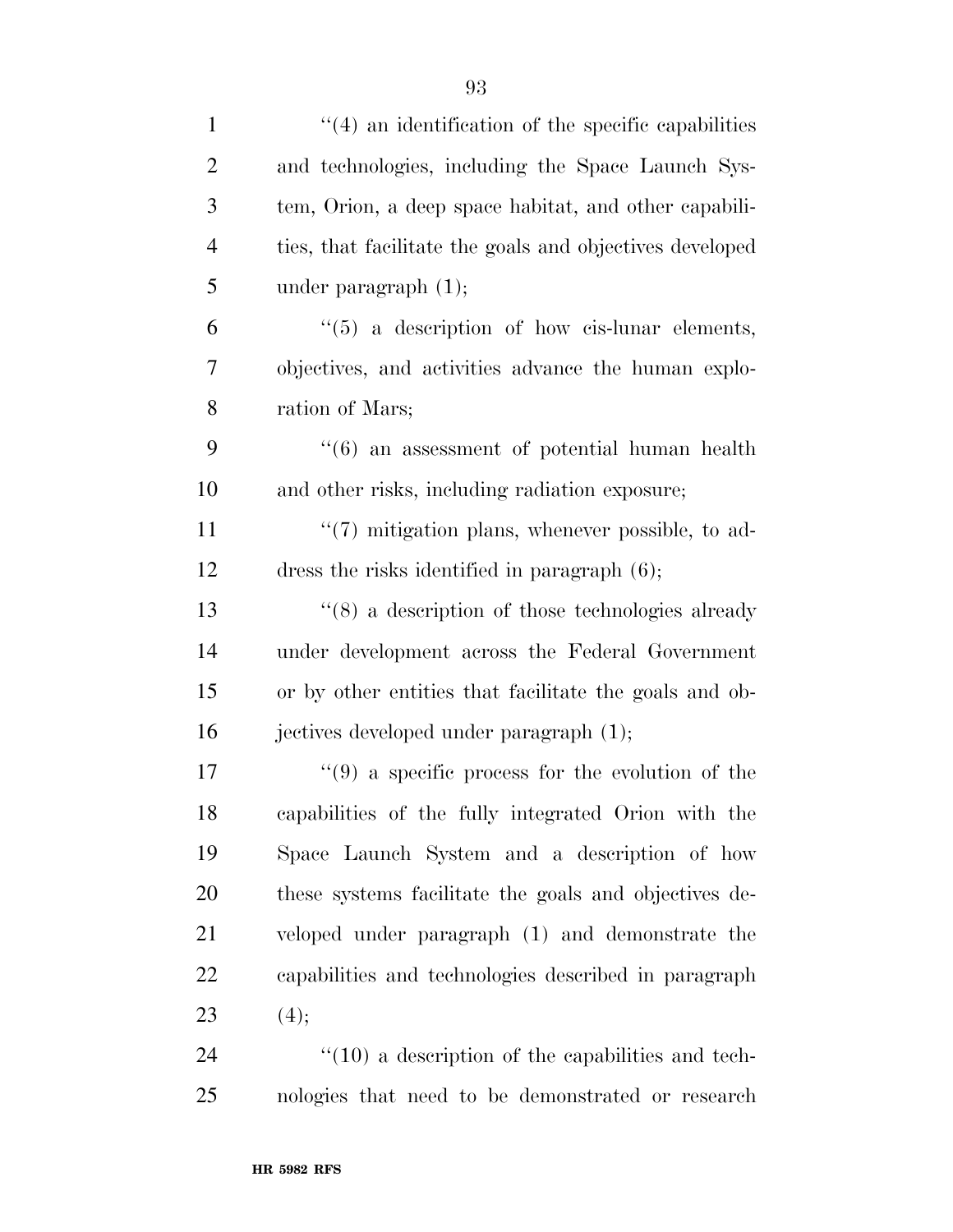data that could be gained through the utilization of the International Space Station and the status of the development of such capabilities and tech-nologies;

5 "(11) a framework for international cooperation in the development of all capabilities and tech- nologies identified under this section, including an assessment of the risks posed by relying on inter- national partners for capabilities and technologies on 10 the critical path of development;

 $\frac{11}{2}$  ''(12) a process for partnering with nongovern- mental entities using Space Act Agreements or other acquisition instruments for future human space ex-ploration; and

15 ''(13) information on the phasing of planned in- termediate destinations, Mars mission risk areas and potential risk mitigation approaches, technology re- quirements and phasing of required technology de- velopment activities, the management strategy to be followed, related International Space Station activi- ties, planned international collaborative activities, potential commercial contributions, and other activi- ties relevant to the achievement of the goal estab-lished in this section.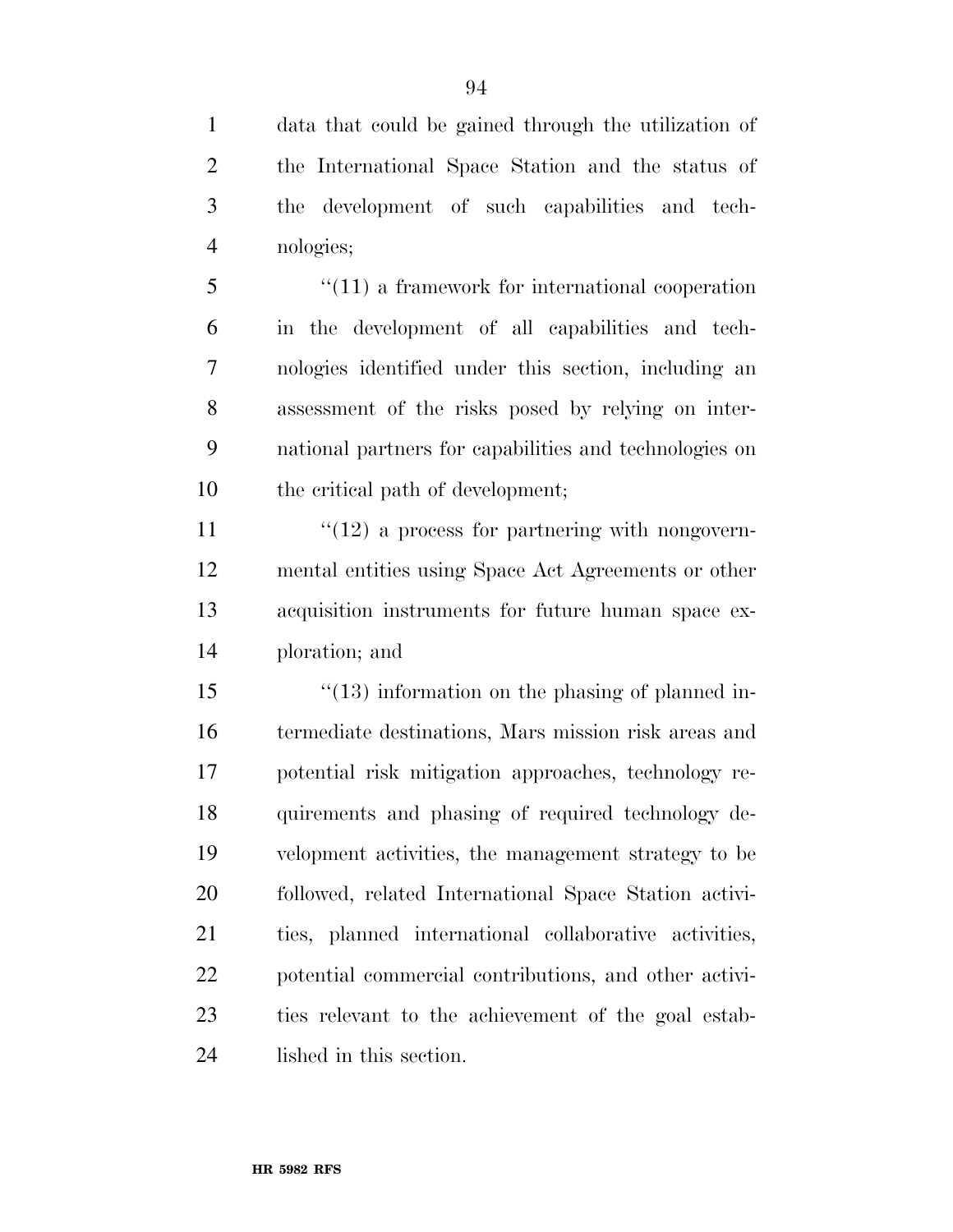1 ''(c) CONSIDERATIONS.—In developing the human ex-ploration roadmap, the Administrator shall consider—

3 "(1) using key exploration capabilities, namely the Space Launch System and Orion;

 ''(2) using existing commercially available tech- nologies and capabilities or those technologies and capabilities being developed by industry for commer-cial purposes;

 ''(3) establishing an organizational approach to ensure collaboration and coordination among the Ad- ministration's mission directorates under section 71761 of this title, when appropriate, including to collect and return to Earth a sample from the Mar-tian surface;

15 ''(4) building upon the initial uncrewed mission, EM–1, and first crewed mission, EM–2, of the Space Launch System and Orion to establish a sus- tainable cadence of missions extending human explo- ration missions into cis-lunar space, including antici-pated timelines and milestones;

 $\frac{1}{2}$  (5) developing the robotic and precursor mis- sions and activities that will demonstrate, test, and develop key technologies and capabilities essential for achieving human missions to Mars, including long-duration human operations beyond low-Earth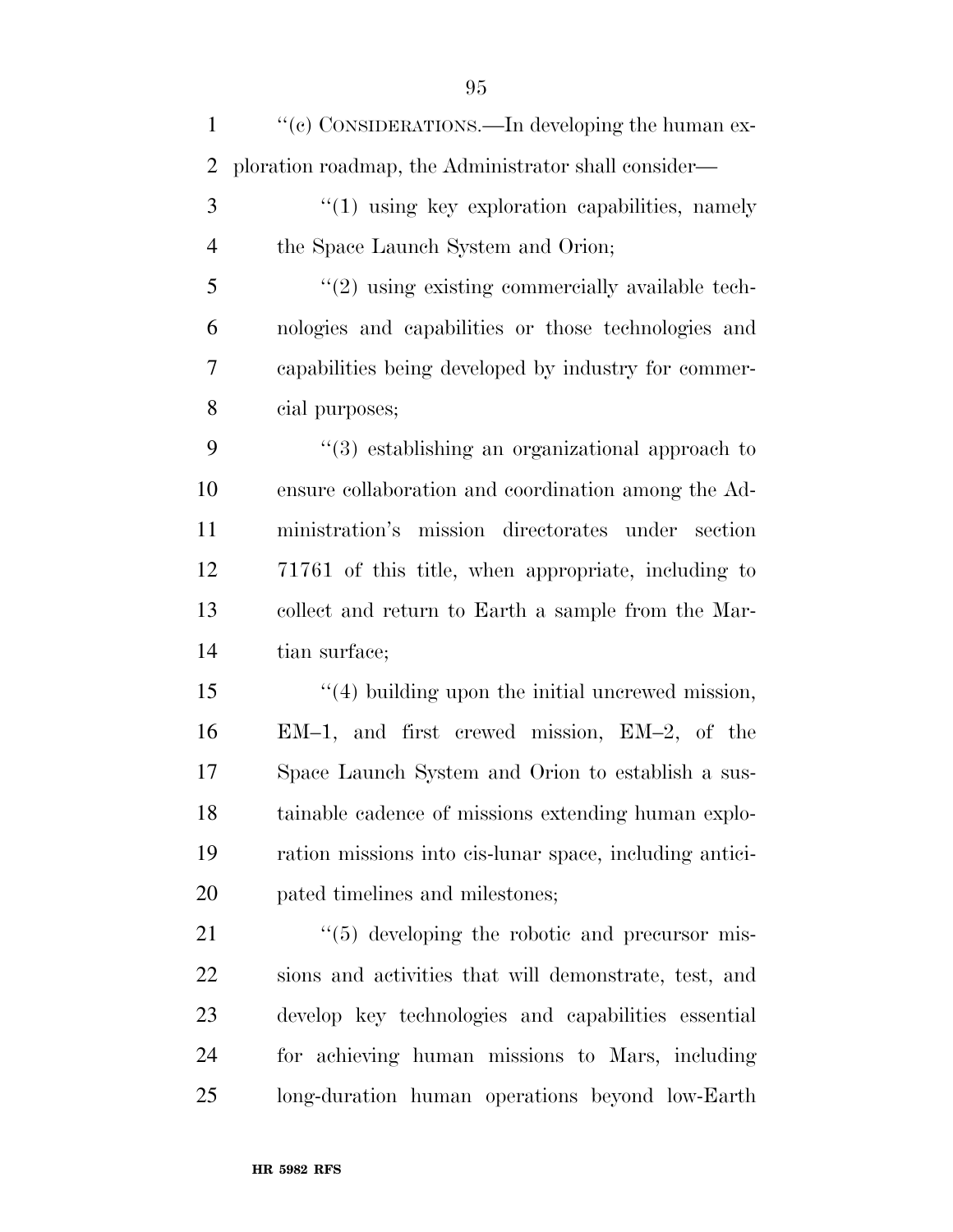| $\mathbf{1}$   | orbit, space suits, solar electric propulsion, deep            |
|----------------|----------------------------------------------------------------|
| $\overline{2}$ | space habitats, environmental control life support             |
| 3              | systems, Mars lander and ascent vehicle, entry, de-            |
| $\overline{4}$ | scent, landing, ascent, Mars surface systems, and in-          |
| 5              | situ resource utilization;                                     |
| 6              | $\cdot\cdot\cdot(6)$ demonstrating and testing 1 or more habi- |
| 7              | tat modules in cis-lunar space to prepare for Mars             |
| 8              | missions;                                                      |
| 9              | "(7) using public-private, firm fixed-price part-              |
| 10             | nerships, where practicable;                                   |
| 11             | "(8) collaborating with international, academic,               |
| 12             | and industry partners, when appropriate;                       |
| 13             | $\cdot$ (9) any risks to human health and sensitive            |
| 14             | onboard technologies, including radiation exposure;            |
| 15             | $"(10)$ any risks identified through research out-             |
| 16             | comes under the Administration Human Research                  |
| 17             | Program's Behavioral Health Element; and                       |
| 18             | $\cdot$ (11) the recommendations and ideas of several          |
| 19             | independently developed reports or concepts that de-           |
| 20             | scribe potential Mars architectures or concepts and            |
| 21             | identify Mars as the long-term goal for human space            |
| <u>22</u>      | exploration, including the reports described under             |
| 23             | section 431 of the National Aeronautics and Space              |
| 24             | Administration Transition Authorization Act of                 |
| 25             | 2017 (Public Law 115–10, 131 Stat. 38).                        |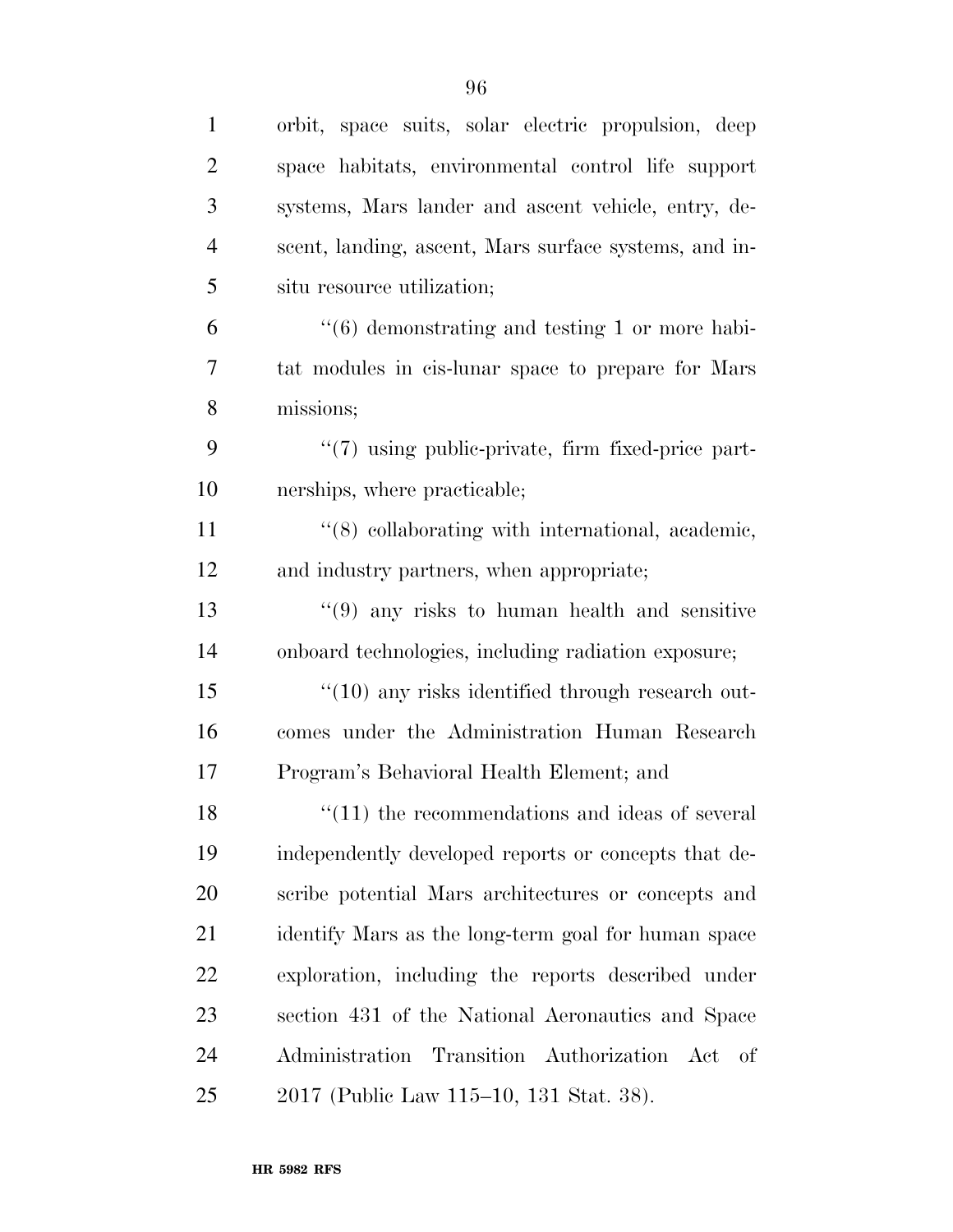1 "(d) CRITICAL DECISION PLAN ON HUMAN SPACE EXPLORATION.—As part of the human exploration road- map, the Administrator shall include a critical decision plan—

 ''(1) identifying and defining key decisions guiding human space exploration priorities and plans that need to be made before June 30, 2020, includ- ing decisions that may guide human space explo- ration capability development, precursor missions, long-term missions, and activities;

 $\frac{11}{2}$   $\frac{12}{2}$  defining decisions needed to maximize effi- ciencies and resources for reaching the near-, inter- mediate-, and long-term goals and objectives of human space exploration; and

 ''(3) identifying and defining timelines and milestones for a sustainable cadence of missions be- ginning with EM–3 for the Space Launch System and Orion to extend human exploration from cis-19 lunar space to the surface of Mars.

20 "(e) REPORTS.—

21 "(1) INITIAL HUMAN EXPLORATION ROAD- MAP.—The Administrator shall submit to the appro-priate committees of Congress—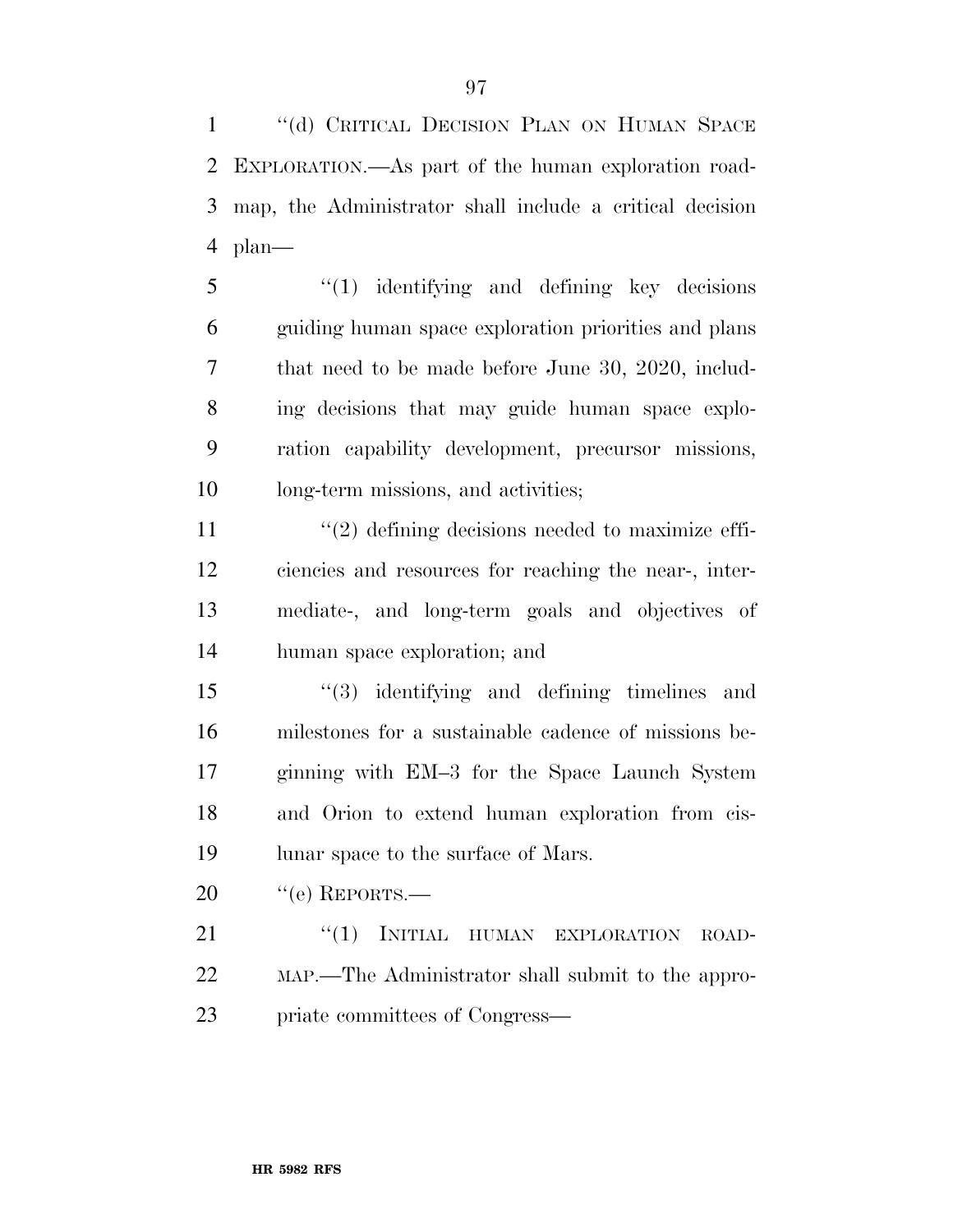| $\mathbf{1}$   | "(A) an initial human exploration road-               |
|----------------|-------------------------------------------------------|
| $\overline{2}$ | map, including a critical decision plan, before       |
| 3              | December 1, 2017; and                                 |
| $\overline{4}$ | "(B) an updated human exploration road-               |
| 5              | map periodically as the Administrator considers       |
| 6              | necessary but not less than biennially.               |
| 7              | CONTENTS.—Each human exploration<br>(2)               |
| 8              | roadmap under this subsection shall include a de-     |
| 9              | scription of-                                         |
| 10             | $\lq\lq$ the achievements and goals accom-            |
| 11             | plished in the process of developing capabilities     |
| 12             | and technologies described in this section dur-       |
| 13             | ing the 2-year period prior to the submission of      |
| 14             | the human exploration roadmap; and                    |
| 15             | $\lq\lq$ the expected goals and achievements          |
| 16             | in the following 2-year period.                       |
| 17             | $``(3)$ SUBMISSION WITH BUDGET.—Each human            |
| 18             | exploration roadmap under this section shall be in-   |
| 19             | eluded in the budget for that fiscal year transmitted |
| 20             | to Congress under section $1105(a)$ of title 31.      |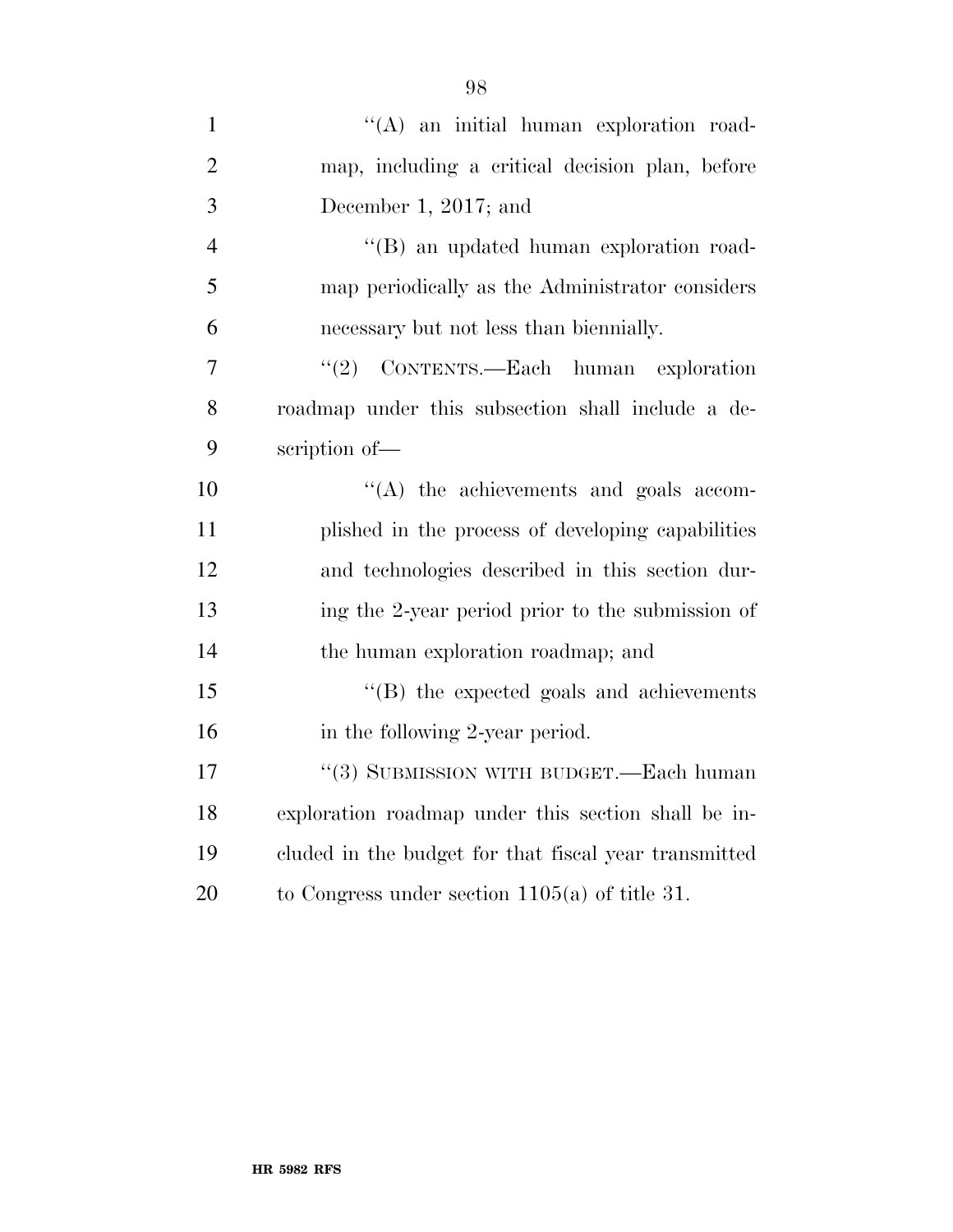# **''Subchapter III—ADVANCING SPACE SCIENCE**

 **''§ 71731. Policy on maintaining balanced space science portfolio** 

 ''It is the policy of the United States to ensure, to the extent practicable, a steady cadence of large, medium, and small science missions.

### **''§ 71732. Mission priorities for planetary science**

 ''(a) IN GENERAL.—In accordance with the priorities established in the most recent Planetary Science Decadal Survey, the Administrator shall ensure, to the greatest ex- tent practicable, the completion of a balanced set of Dis- covery, New Frontiers, and Flagship missions at the ca- dence recommended by the most recent Planetary Science Decadal Survey.

 ''(b) MISSION PRIORITY ADJUSTMENTS.—Consistent with the set of missions described in subsection (a), and while maintaining the continuity of scientific data and steady development of capabilities and technologies, the Administrator may seek, if necessary, adjustments to mis- sion priorities, schedule, and scope in light of changing budget projections.

## **''§ 71733. Extrasolar planet exploration strategy**

"(a) STRATEGY.—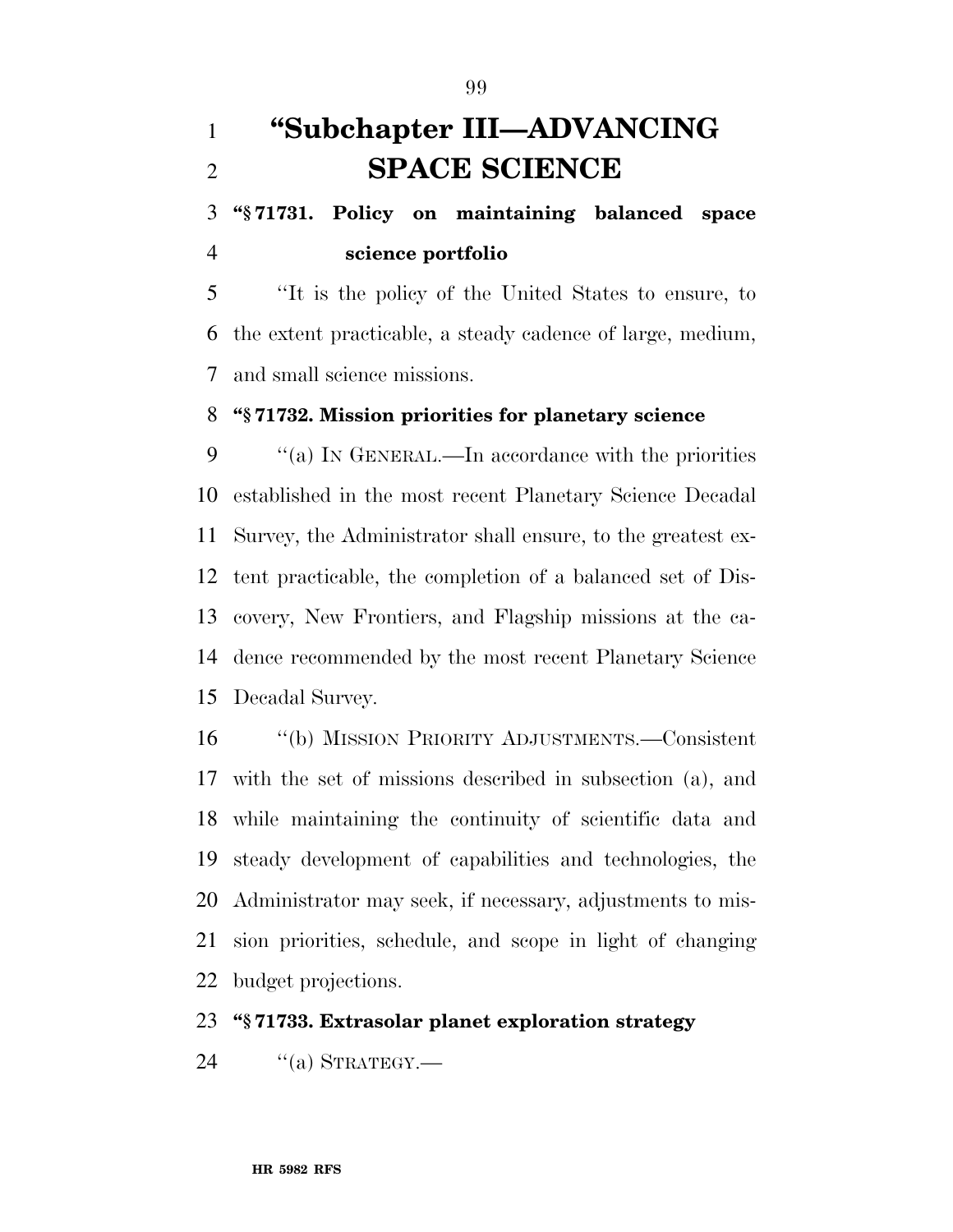| $\mathbf{1}$   | "(1) IN GENERAL.—The Administrator shall              |
|----------------|-------------------------------------------------------|
| $\overline{2}$ | enter into an arrangement with the National Acad-     |
| 3              | emies to develop a science strategy for the study and |
| 4              | exploration of extrasolar planets, including the use  |
| 5              | of the Transiting Exoplanet Survey Satellite, the     |
| 6              | James Webb Space Telescope, a potential Wide-         |
| 7              | Field Infrared Survey Telescope mission, or any       |
| 8              | other telescope, spacecraft, or instrument, as appro- |
| 9              | priate.                                               |
| 10             | "(2) REQUIREMENTS.—The strategy shall—                |
| 11             | $\lq\lq$ outline key scientific questions;            |
| 12             | $\lq\lq (B)$ identify the most promising research     |
| 13             | in the field;                                         |
| 14             | "(C) indicate the extent to which the mis-            |
| 15             | sion priorities in existing decadal surveys ad-       |
| 16             | dress the key extrasolar planet research and ex-      |
| 17             | ploration goals;                                      |
| 18             | $\lq\lq$ (D) identify opportunities for coordina-     |
| 19             | tion with international partners, commercial          |
| 20             | partners, and not-for-profit partners; and            |
| 21             | $\lq\lq$ (E) make recommendations regarding the       |
| 22             | activities under subparagraphs (A) through            |
| 23             | $(D)$ , as appropriate.                               |
| 24             | "(b) USE OF STRATEGY.—The Administrator shall         |
| 25             | use the strategy—                                     |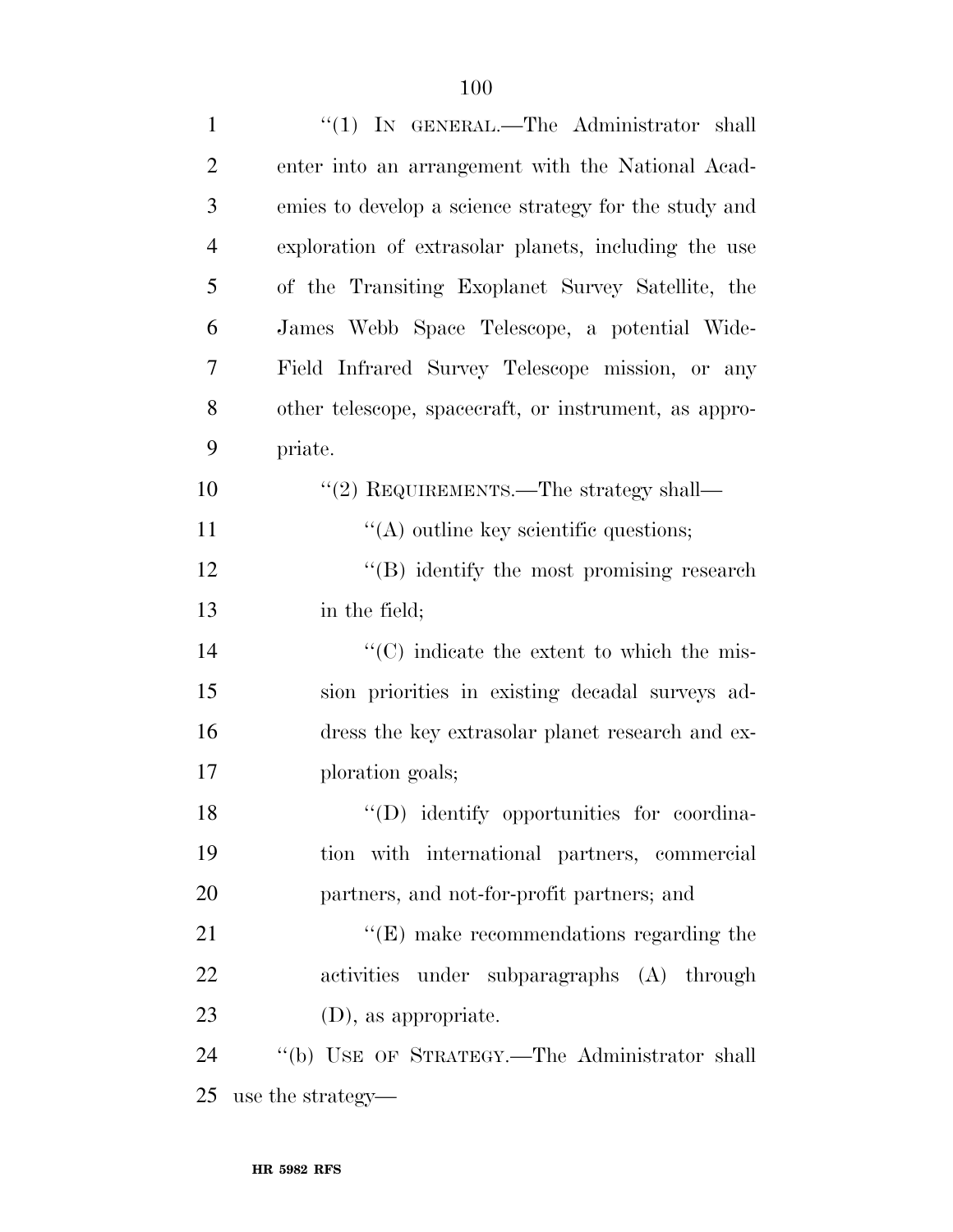1 ''(1) to inform roadmaps, strategic plans, and other activities of the Administration as they relate to extrasolar planet research and exploration; and

 $\frac{4}{2}$  ''(2) to provide a foundation for future activi- ties and initiatives related to extrasolar planet re-search and exploration.

 ''(c) REPORT TO CONGRESS.—Not later than 18 months after March 21, 2017, the National Academies shall submit to the Administrator and to the appropriate committees of Congress a report containing the strategy developed under subsection (a).

#### **''§ 71734. Astrobiology strategy**

13  $\frac{1}{2}$   $\frac{1}{2}$  STRATEGY.

14 "(1) IN GENERAL.—The Administrator shall enter into an arrangement with the National Acad- emies to develop a science strategy for astrobiology that would outline key scientific questions, identify the most promising research in the field, and indi- cate the extent to which the mission priorities in ex- isting decadal surveys address the search for life's origin, evolution, distribution, and future in the uni-verse.

23 "(2) RECOMMENDATIONS.—The strategy shall include recommendations for coordination with inter-national partners.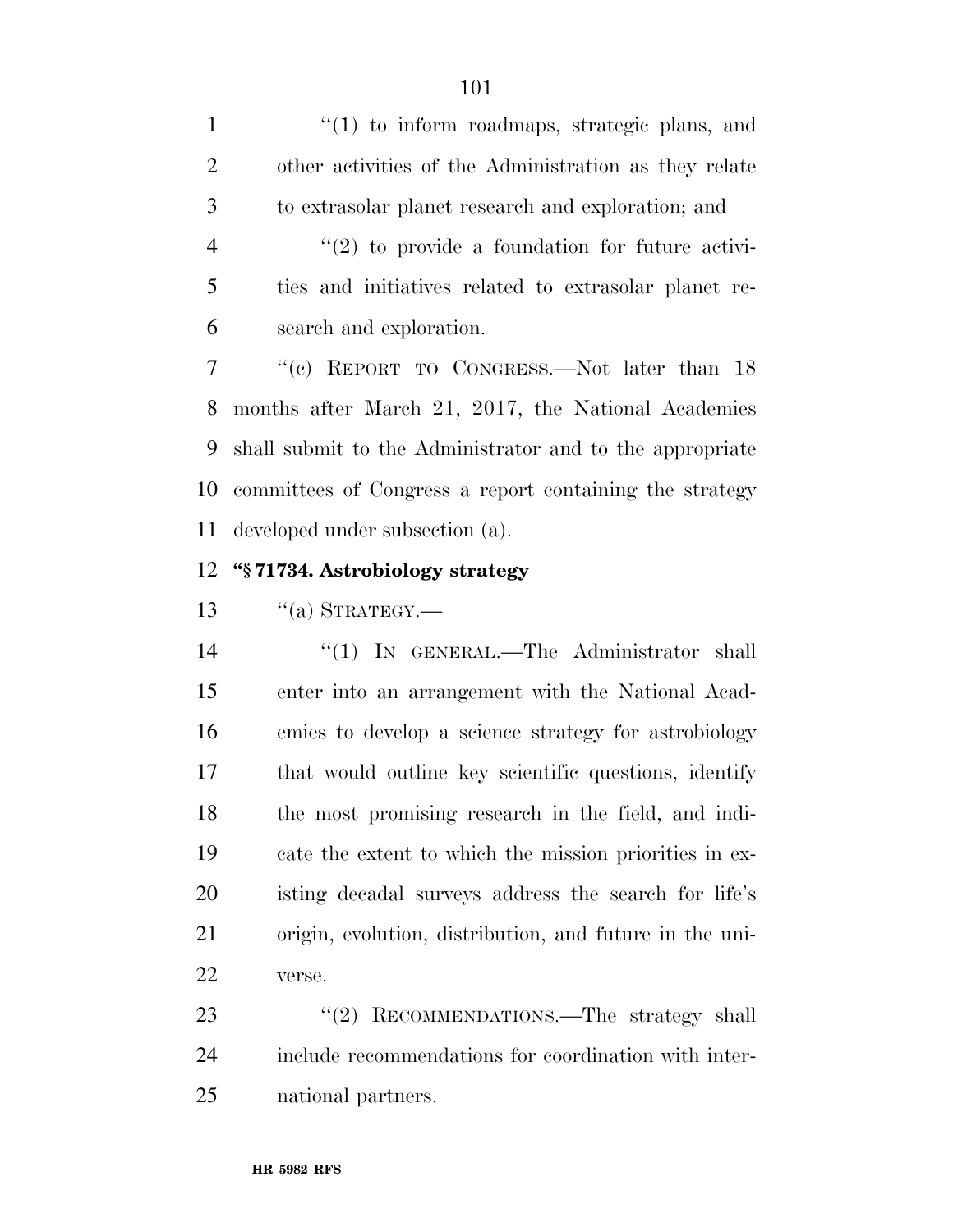''(b) USE OF STRATEGY.—The Administrator shall use the strategy developed under subsection (a) in plan- ning and funding research and other activities and initia-tives in the field of astrobiology.

 ''(c) REPORT TO CONGRESS.—Not later than 18 months after March 21, 2017, the National Academies shall submit to the Administrator and to the appropriate committees of Congress a report containing the strategy developed under subsection (a).

### **''§ 71735. Collaboration**

 ''The Administration shall continue to develop first- of-a-kind instruments that, once proved, can be transitioned to other agencies for operations. Whenever re- sponsibilities for the development of sensors or for meas- urements are transferred to the Administration from an- other agency, the Administration shall seek, to the extent possible, to be reimbursed for the assumption of such re-sponsibilities.

# **''Subchapter IV—SPACE TECHNOLOGY**

## **''§ 71741. Space technology infusion**

22 "(a) POLICY.—It is the policy of the United States that the Administrator shall develop technologies to sup- port the Administration's core missions, as described in section 2(3) of the National Aeronautics and Space Ad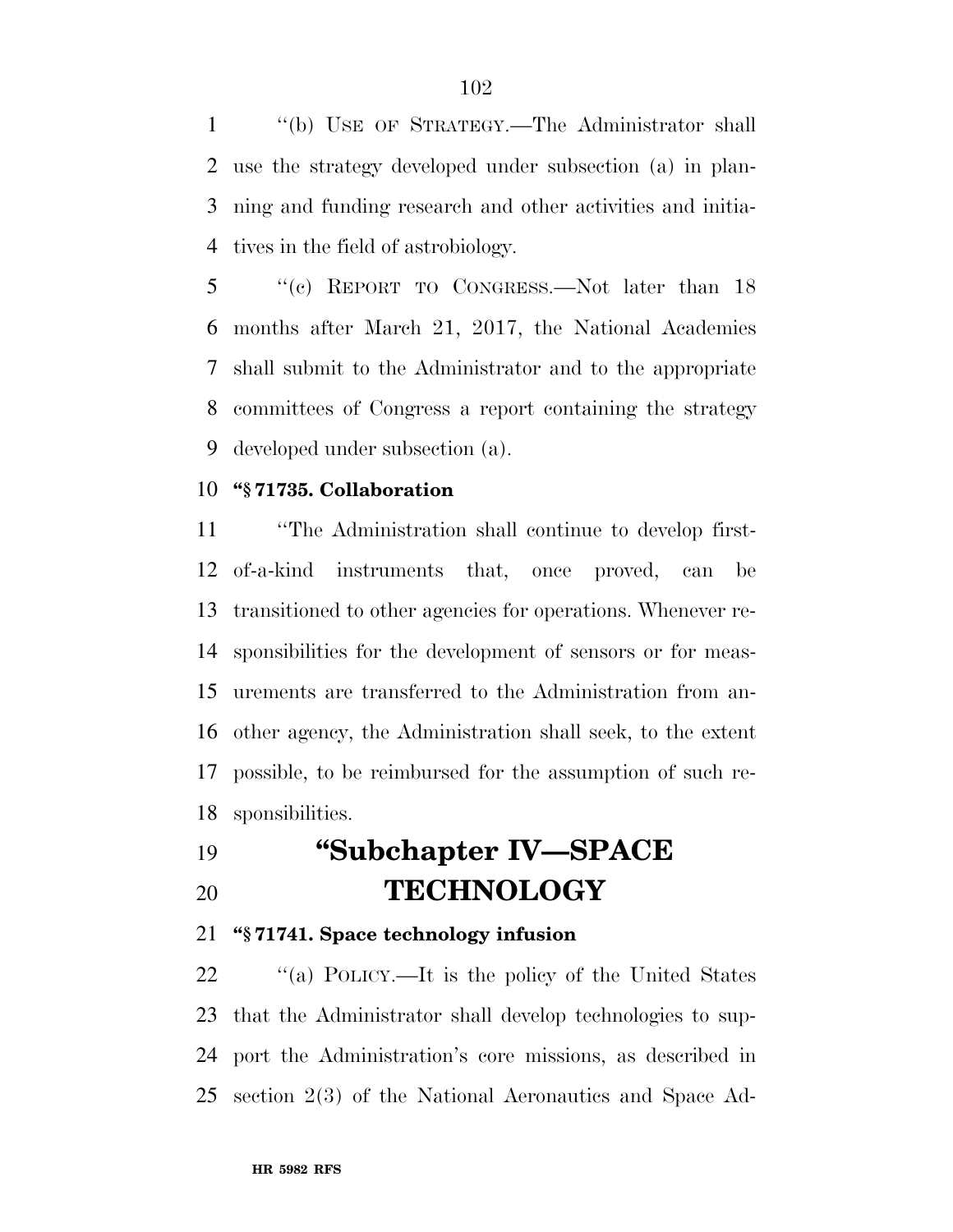ministration Authorization Act of 2010 (Public Law 111– 267, 124 Stat. 2807), and support sustained investments in early stage innovation, fundamental research, and tech- nologies to expand the boundaries of the national aero-space enterprise.

 ''(b) PROPULSION TECHNOLOGIES.—A goal of pro- pulsion technologies developed under subsection (a) shall be to significantly reduce human travel time to Mars.

## **''§ 71742. Space technology program**

10 "(a) SPACE TECHNOLOGY PROGRAM AUTHORIZED.— The Administrator shall conduct a space technology pro- gram (referred to in this section as the 'Program') to re- search and develop advanced space technologies that could deliver innovative solutions across the Administration's space exploration and science missions.

 ''(b) CONSIDERATIONS.—In conducting the Program, the Administrator shall consider—

18 ''(1) the recommendations of the National Academies' review of the Administration's Space Technology roadmaps and priorities; and

21  $\frac{1}{2}$  (2) the applicable enabling aspects of the step- ping stone approach to exploration under section 70504 of this title.

 ''(c) REQUIREMENTS.—In conducting the Program, the Administrator shall—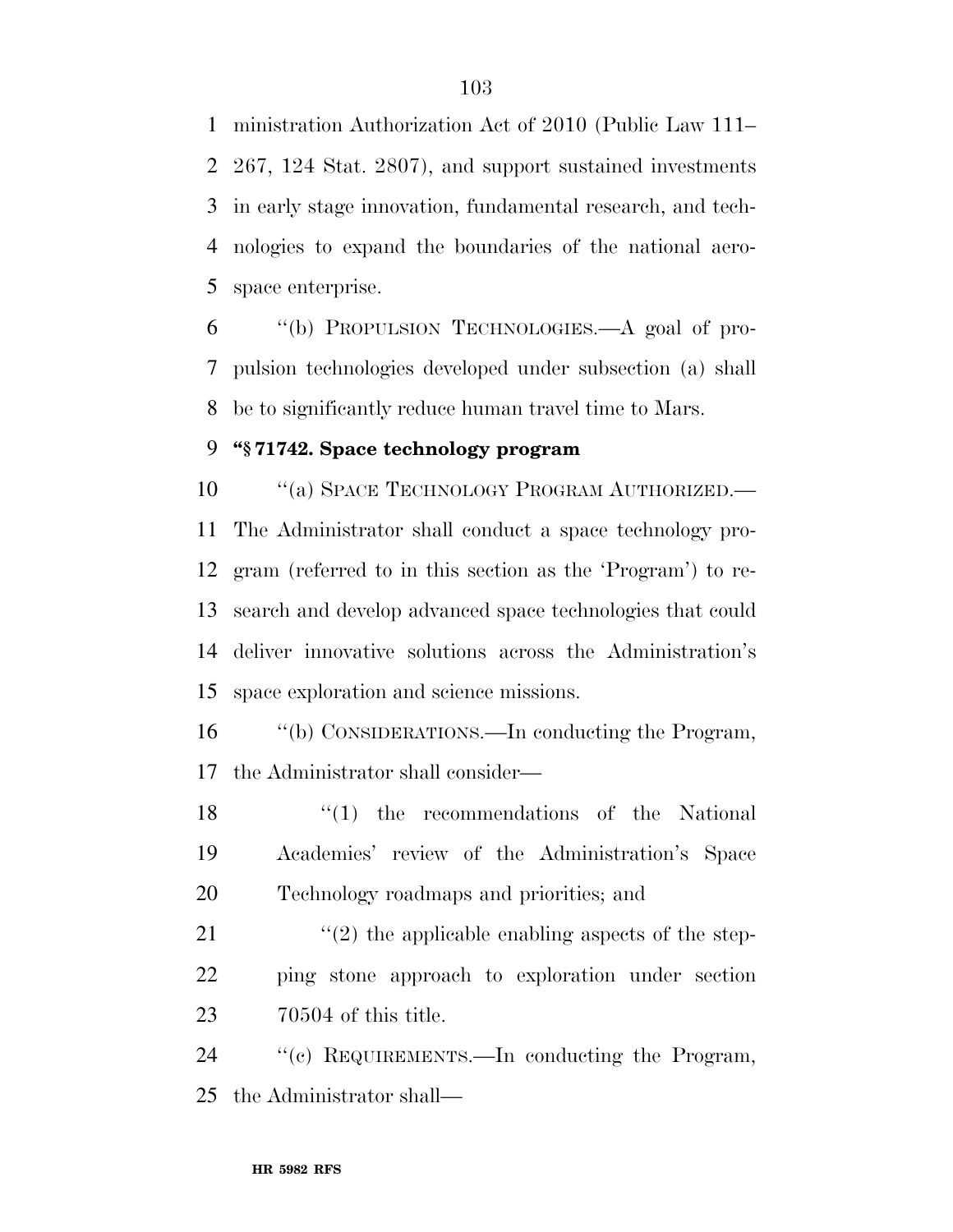| $\mathbf{1}$   | $\lq(1)$ to the extent practicable, use a competitive         |
|----------------|---------------------------------------------------------------|
| $\overline{2}$ | process to select research and development projects;          |
| 3              | $\lq(2)$ to the extent practicable and appropriate,           |
| $\overline{4}$ | use small satellites and the Administration's sub-            |
| 5              | orbital and ground-based platforms to demonstrate             |
| 6              | space technology concepts and developments; and               |
| 7              | $\cdot\cdot$ (3) as appropriate, partner with other Federal   |
| 8              | agencies, universities, private industry, and foreign         |
| 9              | countries.                                                    |
| 10             | "(d) SMALL BUSINESS PROGRAMS.—The Adminis-                    |
| 11             | trator shall organize and manage the Administration's         |
| 12             | Small Business Innovation Research Program and Small          |
| 13             | Business Technology Transfer Program within the Pro-          |
| 14             | gram.                                                         |
| 15             | "(e) NONDUPLICATION CERTIFICATION.—The Ad-                    |
| 16             | ministrator shall submit a budget for each fiscal year, as    |
| 17             | transmitted to Congress under section $1105(a)$ of title 31,  |
|                | 18 that avoids duplication of projects, programs, or missions |
| 19             | conducted by the Program with other projects, programs,       |
| 20             | or missions conducted by another office or directorate of     |
| 21             | the Administration.                                           |
| 22             | "(f) COLLABORATION COORDINATION AND ALIGN-                    |

22 "(f) COLLABORATION, COORDINATION, AND ALIGN MENT.—The Administrator shall—

24 ''(1) ensure that the Administration's projects, programs, and activities in support of technology re-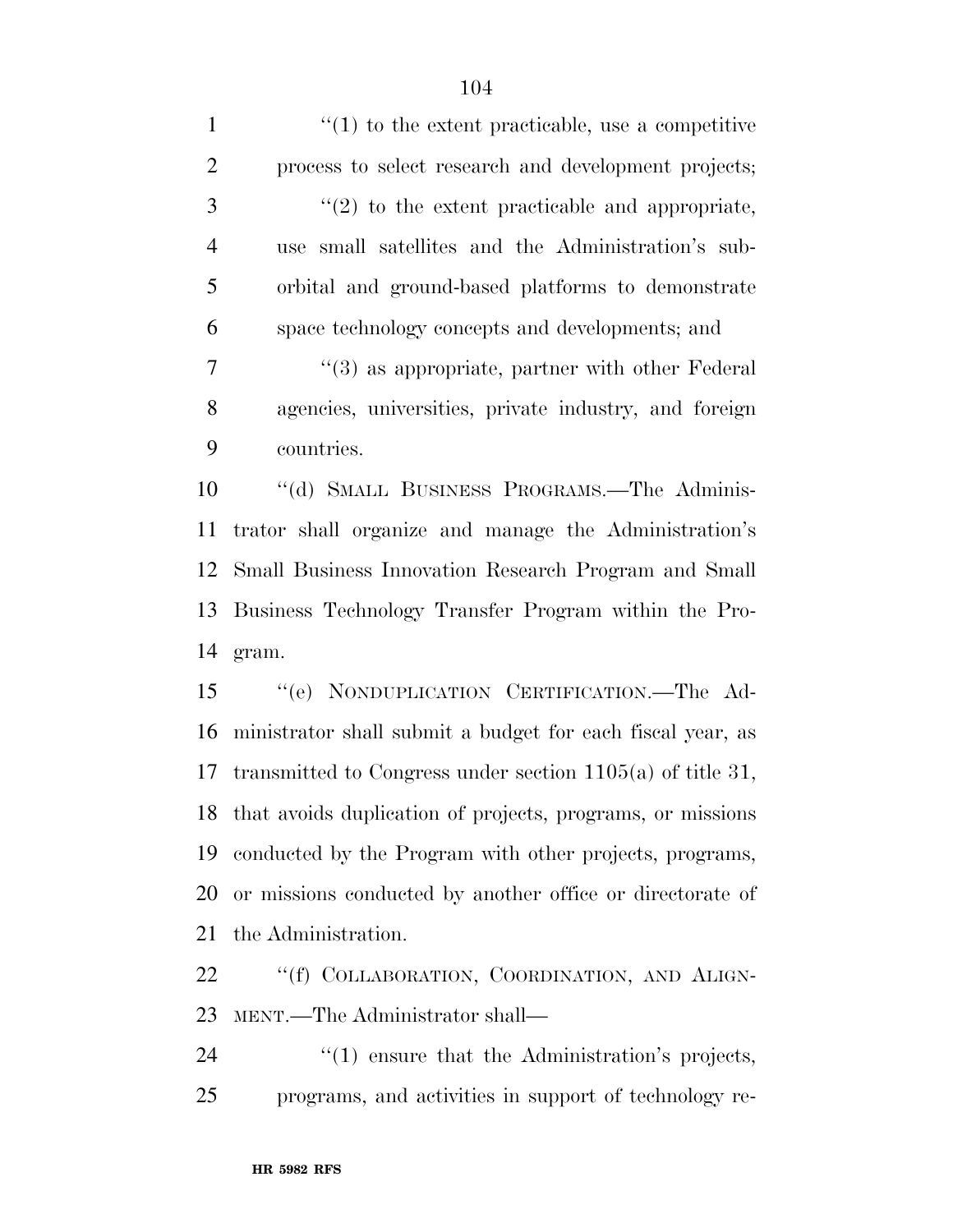| $\mathbf{1}$   | search and development of advanced space tech-                |
|----------------|---------------------------------------------------------------|
| $\overline{2}$ | nologies are fully coordinated and aligned;                   |
| 3              | $\lq(2)$ ensure that the results of the projects, pro-        |
| 4              | grams, and activities under paragraph (1) are                 |
| 5              | shared and leveraged within the Administration; and           |
| 6              | $\lq(3)$ ensure that the organizational responsi-             |
| 7              | bility for research and development activities in sup-        |
| 8              | port of human space exploration not initiated as of           |
| 9              | March 21, 2017, is established on the basis of a              |
| 10             | sound rationale.                                              |
| 11             | "(g) ANNUAL REPORT.—The Administrator shall in-               |
| 12             | clude in the Administration's annual budget request for       |
| 13             | each fiscal year the rationale for assigning organizational   |
| 14             | responsibility for, in the year prior to the budget fiscal    |
|                | 15 year, each initiated project, program, and mission focused |

 on research and development of advanced technologies for human space exploration.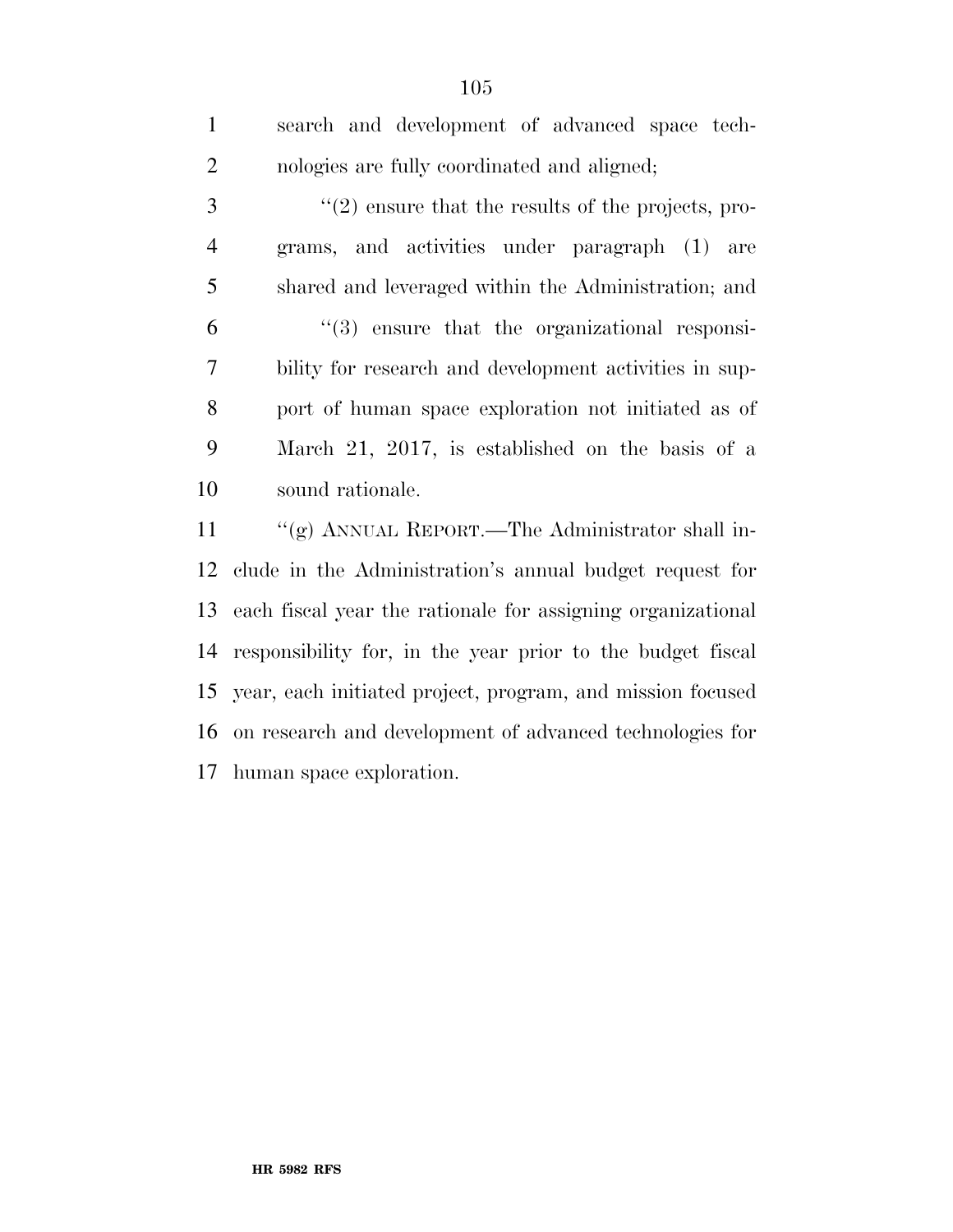# **''Subchapter V—MAXIMIZING EFFICIENCY ''Part A—ADMINISTRATION IN- FORMATION TECHNOLOGY AND CYBERSECURITY**

## **''§ 71751. Information technology governance**

 ''The Administrator shall, in a manner that reflects the unique nature of the Administration's mission and ex-pertise—

 ''(1) ensure the Administration Chief Informa- tion Officer, mission directorates, and centers have appropriate roles in the management, governance, and oversight processes related to information tech- nology operations and investments and information security programs for the protection of Administra-16 tion systems;

17 ''(2) ensure the Administration Chief Informa- tion Officer has the appropriate resources and in- sight to oversee Administration information tech- nology and information security operations and in-vestments;

22  $(3)$  provide an information technology program management framework to increase the efficiency and effectiveness of information technology invest-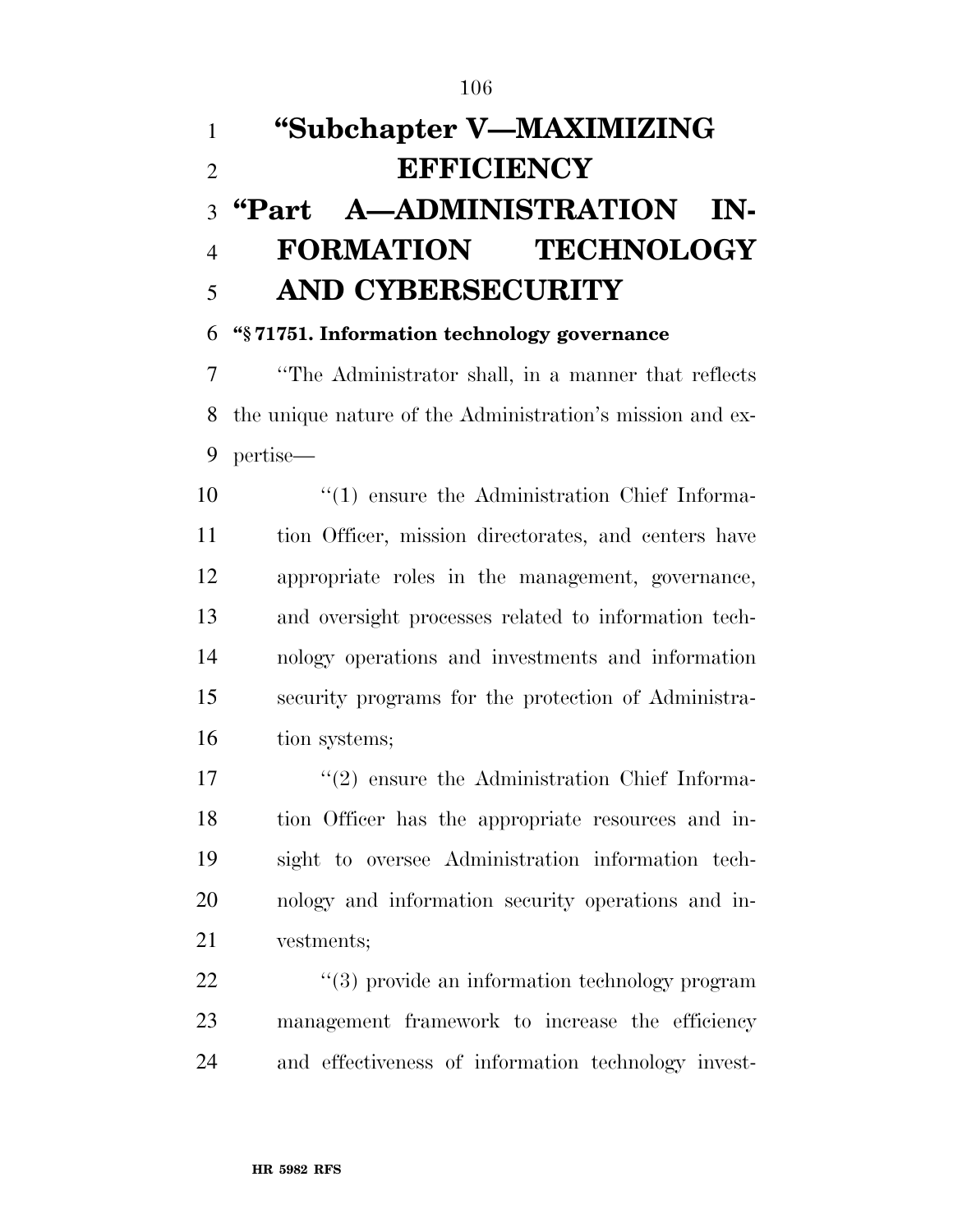| $\mathbf{1}$   | ments, including relying on metrics for identifying  |
|----------------|------------------------------------------------------|
| $\overline{2}$ | and reducing potential duplication, waste, and cost; |
| 3              | "(4) improve the operational linkage between         |
| $\overline{4}$ | the Administration Chief Information Officer and     |
| 5              | each Administration mission directorate, center, and |
| 6              | mission support office to ensure both Administration |
| 7              | and mission needs are considered in Administration-  |
| 8              | wide information technology and information secu-    |
| 9              | rity management and oversight;                       |
| 10             | $\lq(5)$ review the portfolio of information tech-   |
| 11             | nology investments and spending, including informa-  |
| 12             | tion technology-related investments included as part |
| 13             | of activities within Administration mission direc-   |
| 14             | torates that may not be considered information tech- |
| 15             | nology, to ensure investments are recognized and re- |
| 16             | ported appropriately based on guidance from the Of-  |
| 17             | fice of Management and Budget;                       |
| 18             | $\lq(6)$ consider appropriate revisions to the char- |
| 19             | ters of information technology boards and councils   |
| 20             | that inform information technology investment and    |

operation decisions; and

22 ''(7) consider whether the Administration Chief Information Officer should have a seat on any boards or councils described in paragraph (6).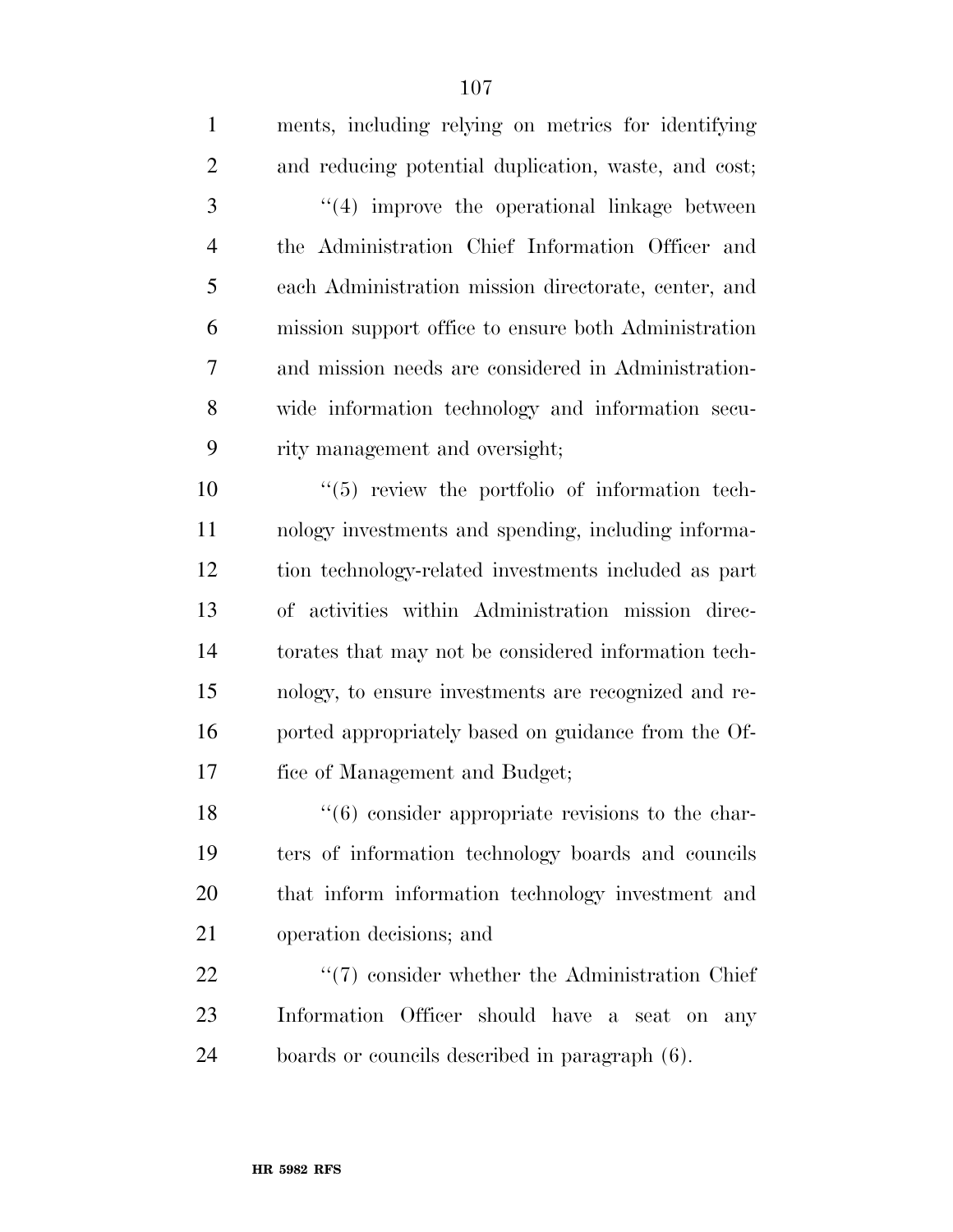### **''§ 71752. Information technology strategic plan**

 ''(a) IN GENERAL.—Subject to subsection (b), the Administrator shall develop an information technology strategic plan to guide Administration information tech-nology management and strategic objectives.

 ''(b) REQUIREMENTS.—In developing the strategic plan, the Administrator shall ensure that the strategic plan addresses—

9  $\frac{4}{1}$  the deadline under section 306(a) of title 5; and

11  $(2)$  the requirements under section 3506 of title 44.

 ''(c) CONTENTS.—The strategic plan shall address, in a manner that reflects the unique nature of the Admin-istration's mission and expertise—

 ''(1) near- and long-term goals and objectives for leveraging information technology;

18 ''(2) a plan for how the Administration will submit to Congress a list of information technology projects, including completion dates and risk levels 21 in accordance with guidance from the Office of Man-agement and Budget;

23 ''(3) an implementation overview for an Admin- istration-wide approach to information technology investments and operations, including reducing bar-

riers to cross-center collaboration;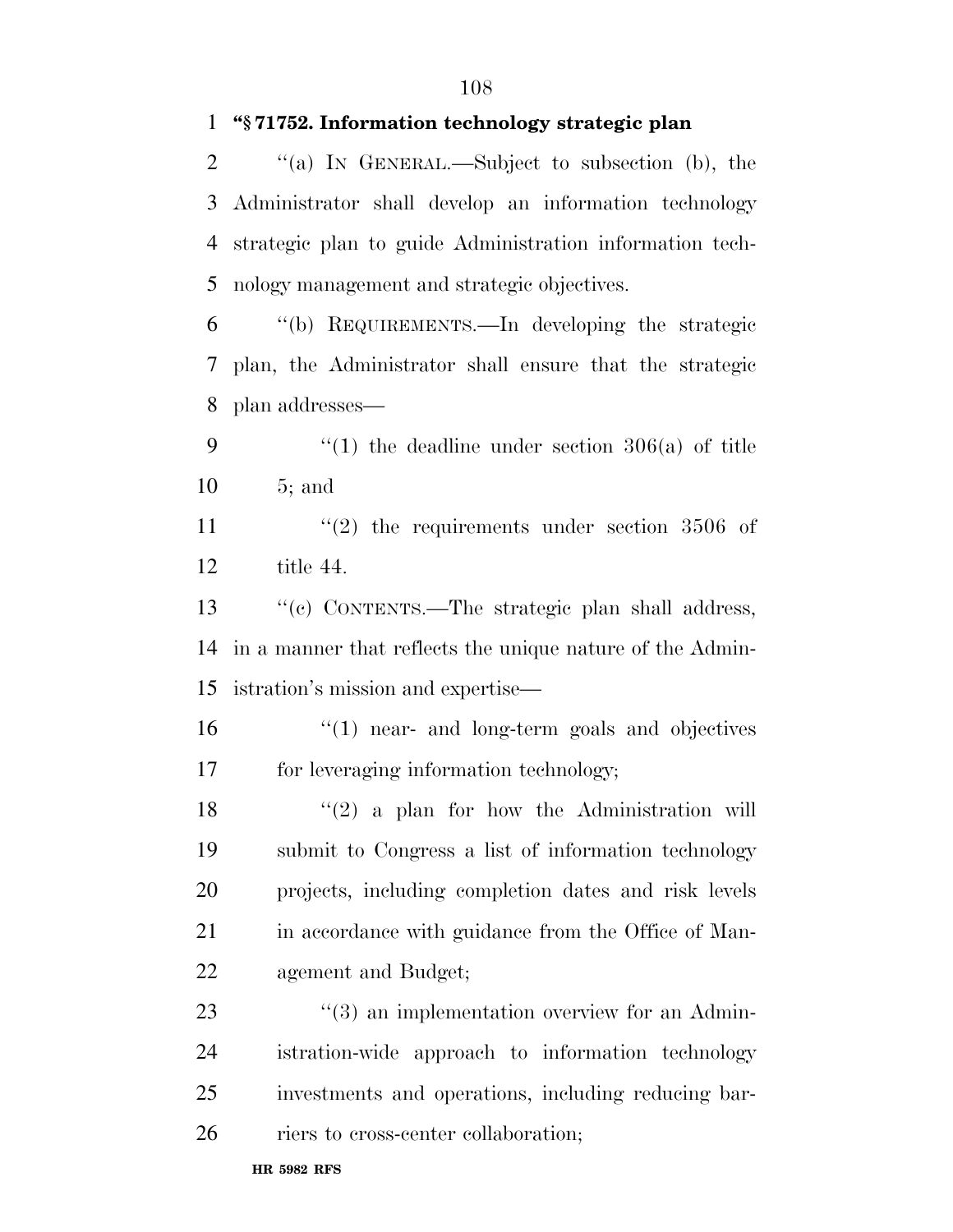| $\mathbf{1}$   | $\lq(4)$ coordination by the Administration Chief             |
|----------------|---------------------------------------------------------------|
| $\overline{2}$ | Information Officer with centers and mission direc-           |
| 3              | torates to ensure that information technology poli-           |
| $\overline{4}$ | are effectively and efficiently implemented<br>cies           |
| 5              | across the Administration;                                    |
| 6              | $\cdot\cdot$ (5) a plan to increase the efficiency and effec- |
| 7              | tiveness of information technology investments, in-           |
| 8              | cluding a description of how unnecessarily duplica-           |
| 9              | tive, wasteful, legacy, or outdated information tech-         |
| 10             | nology across the Administration will be identified           |
| 11             | and eliminated, and a schedule for the identification         |
| 12             | and elimination of such information technology;               |
| 13             | $\cdot\cdot$ (6) a plan for improving the information secu-   |
| 14             | rity of Administration information and Administra-            |
| 15             | tion information systems, including improving secu-           |
| 16             | rity control assessments and role-based security              |
| 17             | training of employees; and                                    |
| 18             | $\lq(7)$ submission by the Administration to Con-             |
| 19             | gress of information regarding high risk projects and         |
| 20             | cybersecurity risks.                                          |
| 21             | "(d) CONGRESSIONAL OVERSIGHT.—The Adminis-                    |
| 22             | trator shall submit to the appropriate committees of Con-     |
| 23             | gress the strategic plan under subsection (a) and any up-     |
| 24             | dates to the strategic plan.                                  |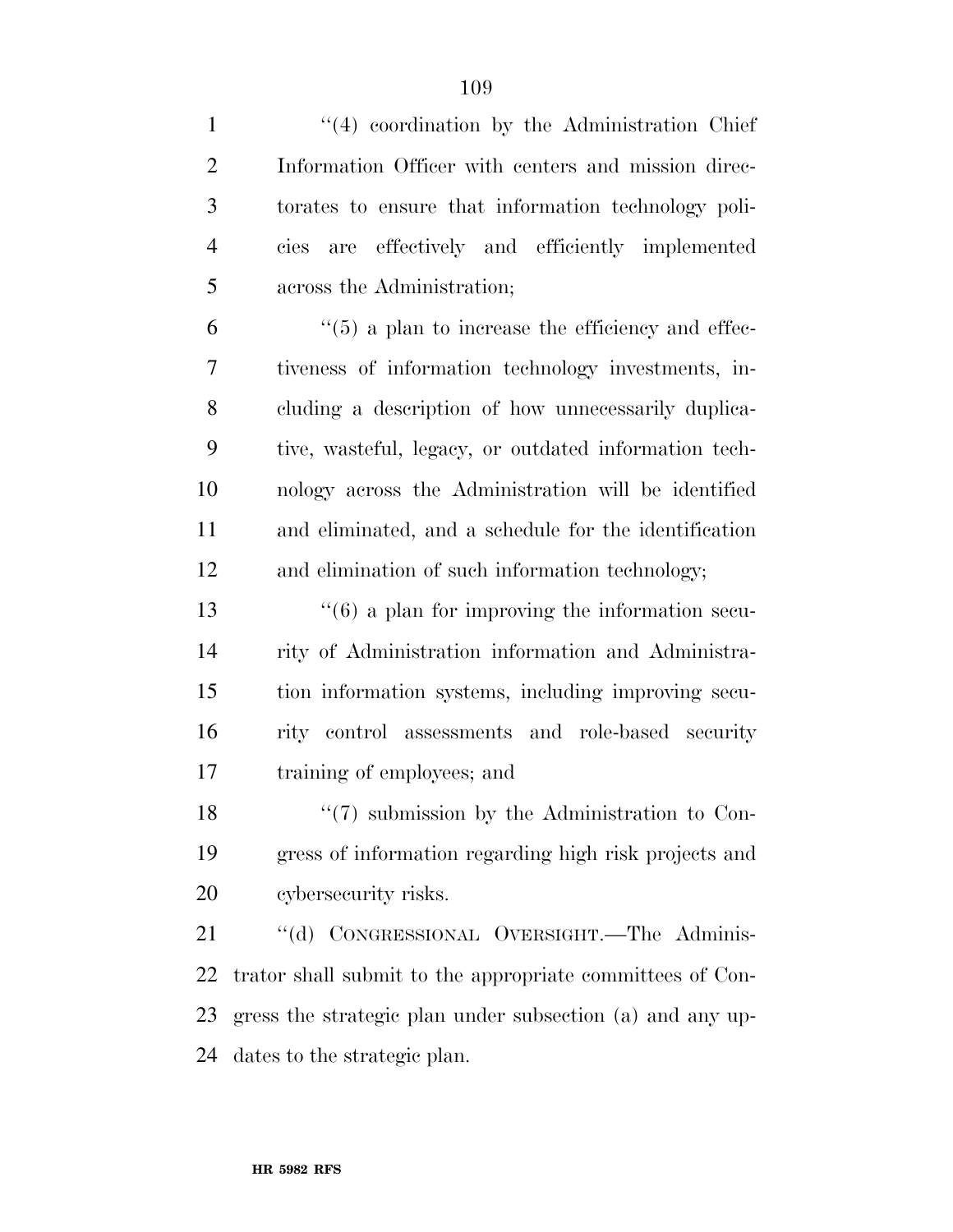### **''§ 71753. Information security plan for cybersecurity**

2 "(a) IN GENERAL.—Not later than 1 year after March 21, 2017, the Administrator shall implement the information security plan developed under subsection (b) and take such further actions as the Administrator con- siders necessary to improve the information security sys-tem in accordance with this section.

8 "(b) INFORMATION SECURITY PLAN.—Subject to subsections (c) and (d), the Administrator shall develop an Administration-wide information security plan to en- hance information security for Administration information and information infrastructure.

 ''(c) REQUIREMENTS.—In developing the plan under subsection (b), the Administrator shall ensure that the plan—

16 ''(1) reflects the unique nature of the Adminis-tration's mission and expertise;

 $\frac{18}{2}$  ''(2) is informed by policies, standards, guide- lines, and directives on information security required 20 for Federal agencies;

 ''(3) is consistent with the standards and guide-22 lines under section 11331 of title 40; and

23 ''(4) meets applicable National Institute of Standards and Technology information security standards and guidelines.

26 "(d) CONTENTS.—The plan shall address—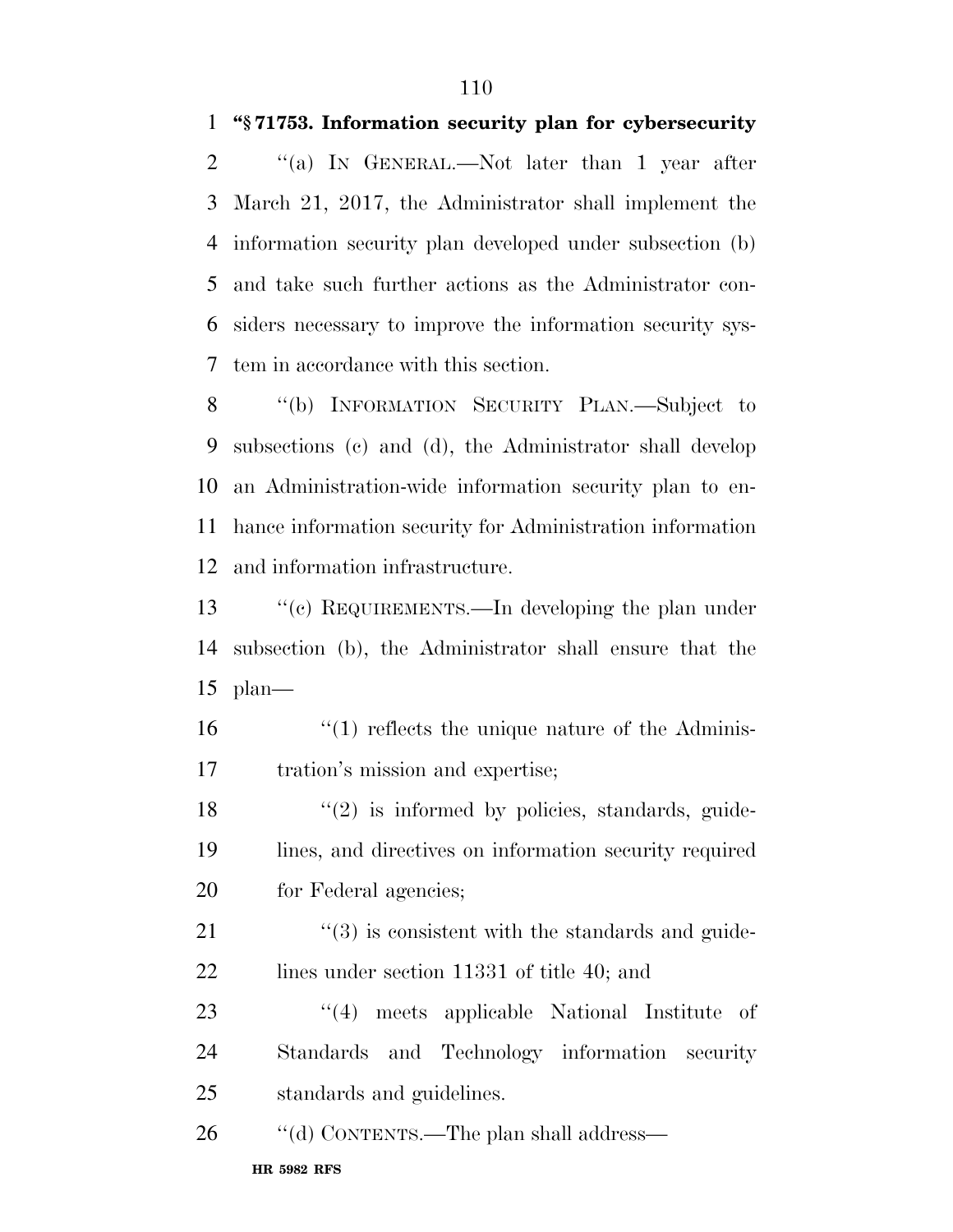| 1              | $\cdot\cdot\cdot(1)$ an overview of the requirements of the in- |
|----------------|-----------------------------------------------------------------|
| $\overline{2}$ | formation security system;                                      |
| 3              | "(2) an Administration-wide risk management                     |
| $\overline{4}$ | framework for information security;                             |
| 5              | $(3)$ a description of the information security                 |
| 6              | system management controls and common controls                  |
| 7              | that are necessary to ensure compliance with infor-             |
| 8              | mation security-related requirements;                           |
| 9              | $\cdot$ (4) an identification and assignment of roles,          |
| 10             | responsibilities, and management commitment for                 |
| 11             | information security at the Administration;                     |
| 12             | "(5) coordination among organizational entities,                |
| 13             | including between each center, facility, mission di-            |
| 14             | rectorate, and mission support office, and among                |
| 15             | Administration entities responsible for different as-           |
| 16             | pects of information security;                                  |
| 17             | $\cdot\cdot\cdot$ (6) the need to protect the information secu- |
| 18             | rity of mission-critical systems and activities and             |
| 19             | high-impact and moderate-impact information sys-                |
| 20             | tems; and                                                       |
| 21             | $\lq(7)$ a schedule of frequent reviews and up-                 |
| 22             | dates, as necessary, of the plan.                               |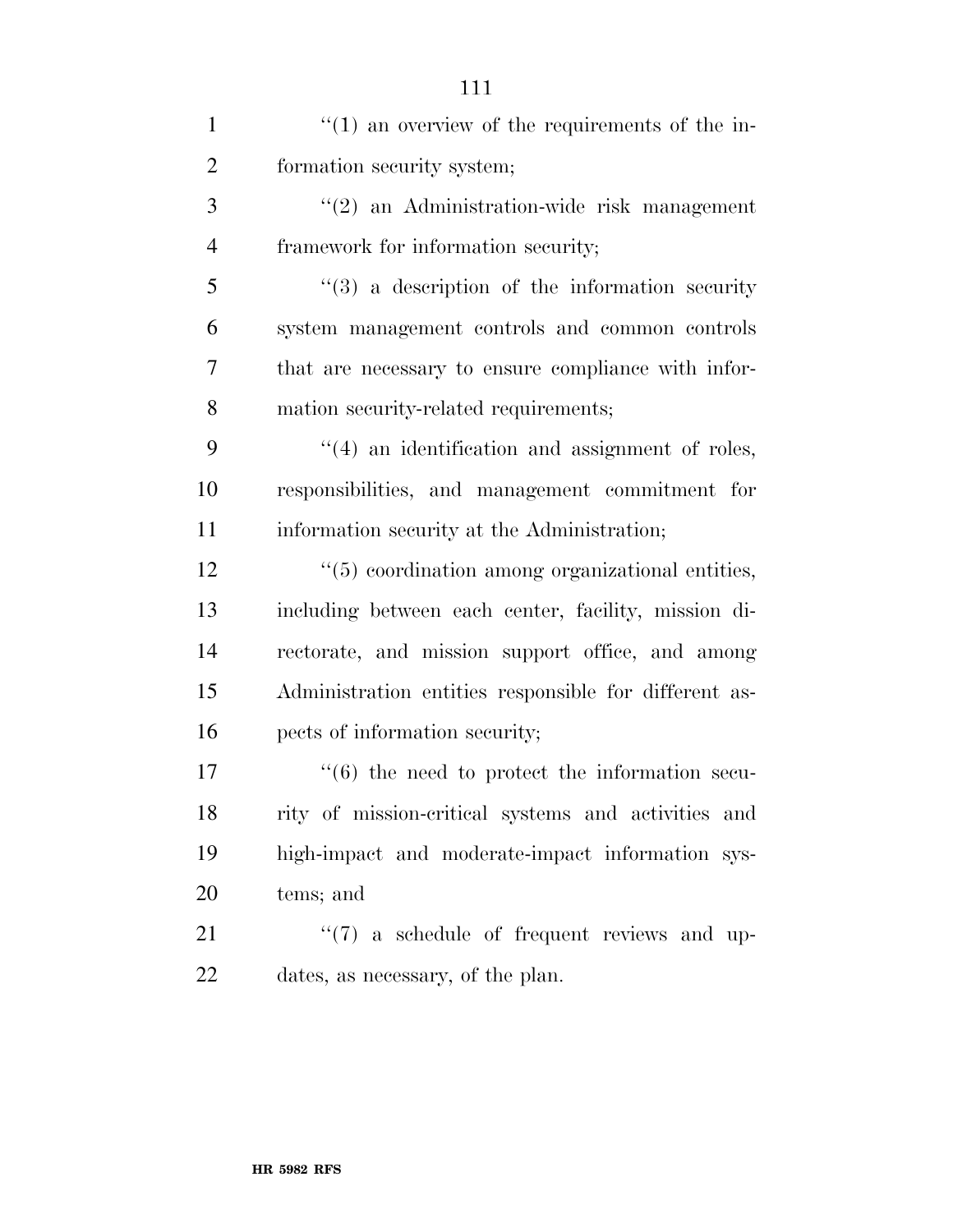# **''Part B—COLLABORATION AMONG MISSION DIREC- TORATES AND OTHER MAT-TERS**

### **''§ 71761. Collaboration among mission directorates**

 ''The Administrator shall encourage an interdiscipli- nary approach among all Administration mission direc- torates and divisions, whenever appropriate, for projects or missions—

10  $\frac{1}{2}$  (1) to improve coordination, and encourage collaboration and early planning on scope;

 $\frac{12}{2}$  ''(2) to determine areas of overlap or alignment;  $\frac{13}{13}$  ''(3) to find ways to leverage across divisional perspectives to maximize outcomes; and

 ''(4) to be more efficient with resources and funds.

## **''§ 71762. Administration launch capabilities collabo-ration**

 ''The Administrator shall pursue a strategy for acqui- sition of crewed transportation services and non-crewed launch services that continues to enhance communication, collaboration, and coordination between the Launch Serv-ices Program and the Commercial Crew Program.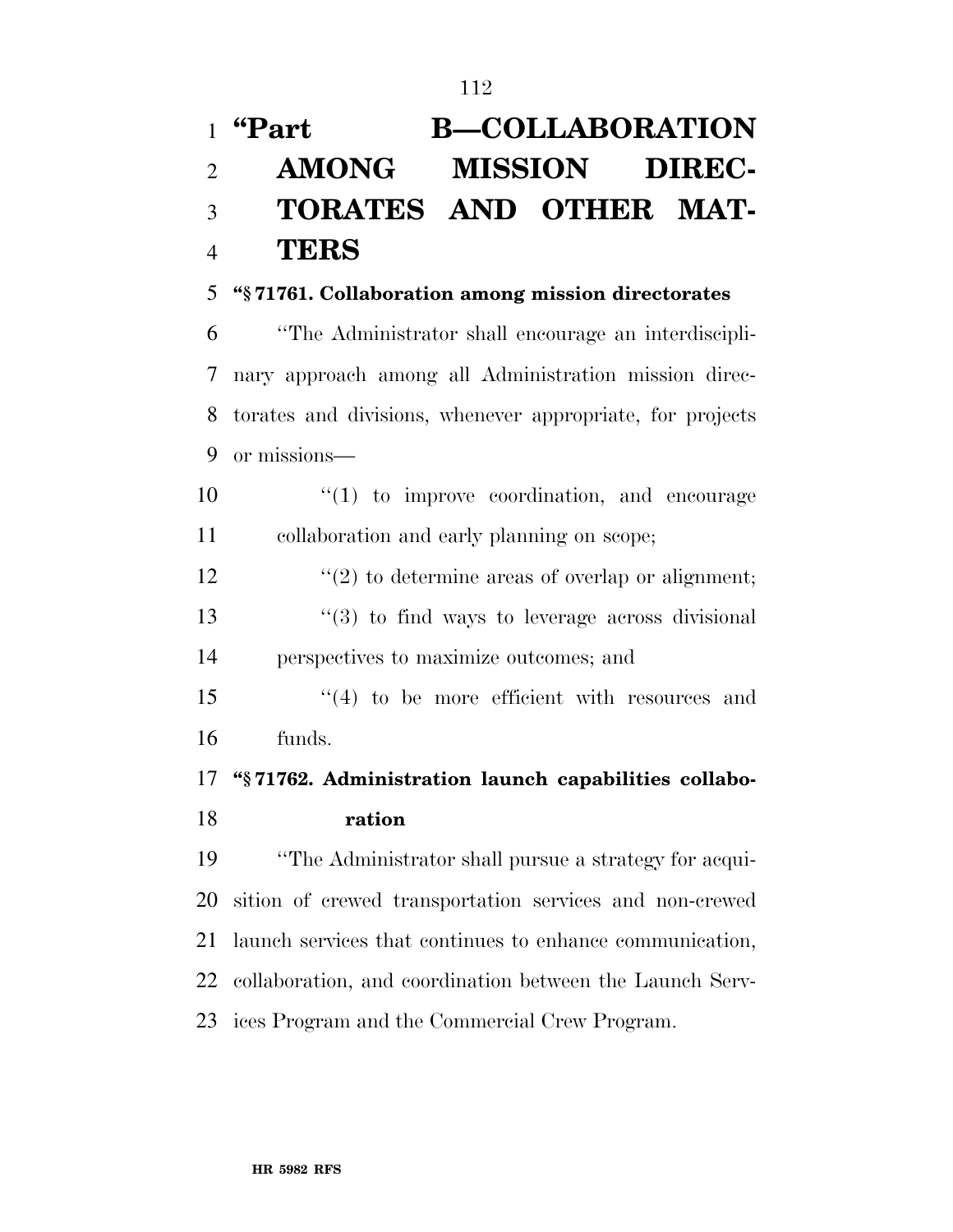### **''§ 71763. Education and outreach**

 ''The Administrator shall continue engagement with the public and education opportunities for students via all the Administration's mission directorates to the maximum extent practicable.

 **''§ 71764. Leveraging commercial satellite servicing capabilities across mission directorates** 

''The Administrator shall—

 ''(1) identify orbital assets in both the Science Mission Directorate and the Human Exploration and Operations Mission Directorate that could ben- efit from satellite servicing-related technologies; and ''(2) work across all Administration mission di- rectorates to evaluate opportunities for the private sector to perform such services or advance technical capabilities by leveraging the technologies and tech- niques developed by Administration programs and other industry programs.

#### **''§ 71765. Flight opportunities**

20 "(a) DEVELOPMENT OF PAYLOADS.—

21 "(1) IN GENERAL.—In order to conduct nec- essary research, the Administrator shall continue and, as the Administrator considers appropriate, ex- pand the development of technology payloads for—  $\mathcal{L}(\mathbf{A})$  scientific research; and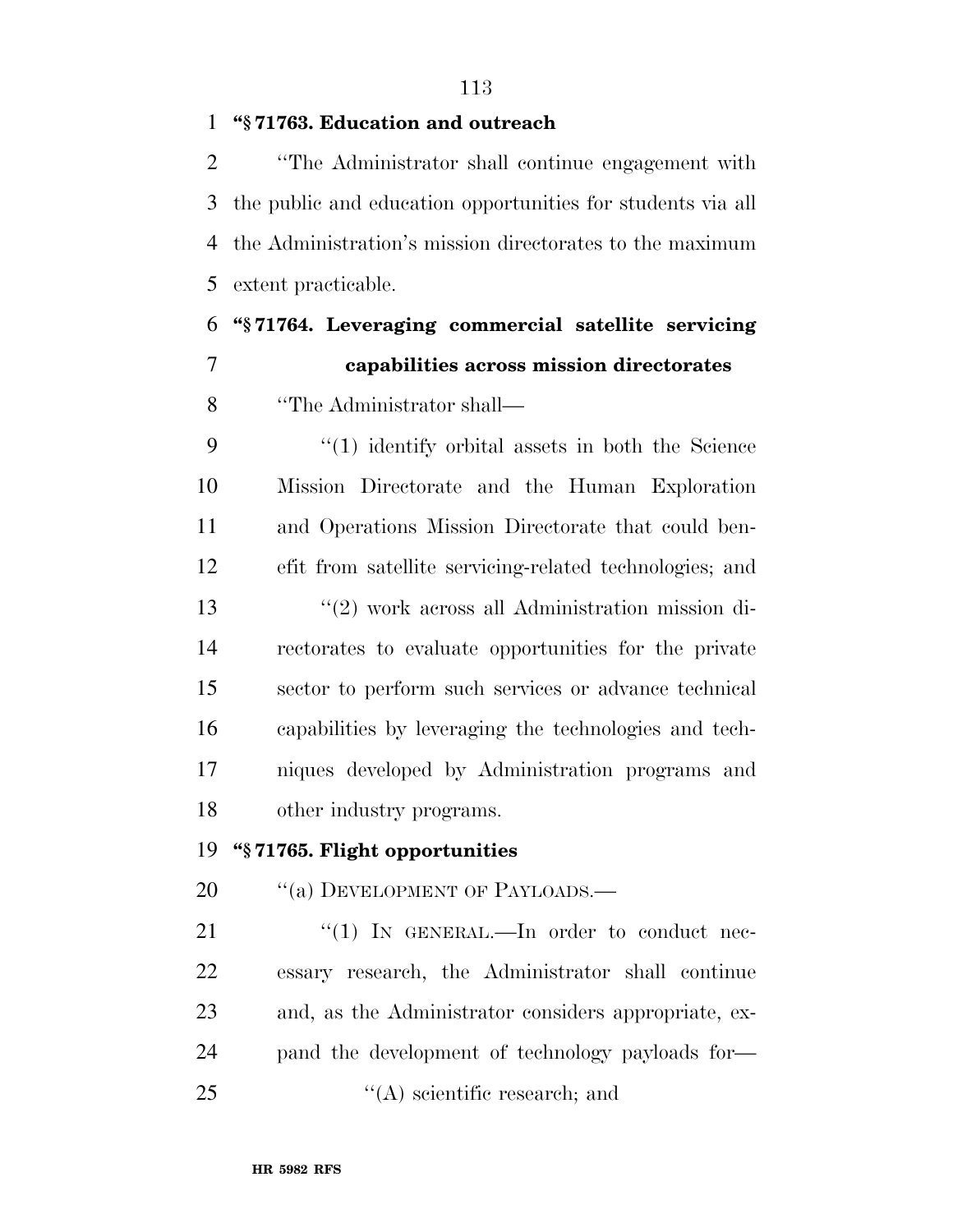| $\mathbf{1}$   | "(B) investigating new or improved capa-                      |
|----------------|---------------------------------------------------------------|
| $\overline{2}$ | bilities.                                                     |
| 3              | "(2) FUNDS.—For the purpose of carrying out                   |
| $\overline{4}$ | paragraph (1), the Administrator shall make funds             |
| 5              | available for—                                                |
| 6              | $\lq\lq$ flight testing;                                      |
| 7              | "(B) payload development; and                                 |
| 8              | $\cdot$ (C) hardware related to subparagraphs                 |
| 9              | $(A)$ and $(B)$ .                                             |
| 10             | "(b) REAFFIRMATION OF POLICY.—Congress reaf-                  |
| 11             | firms that the Administrator should provide flight oppor-     |
| 12             | tunities for payloads to microgravity environments and        |
| 13             | suborbital altitudes as authorized by section 40905 of this   |
| 14             | title.                                                        |
| 15             | "§71766. Space Act Agreements                                 |
| 16             | "(a) FUNDED SPACE ACT AGREEMENTS.—To the ex-                  |
|                | 17 tent appropriate, the Administrator shall seek to maximize |
| 18             | the value of contributions provided by other parties under    |
| 19             | a funded Space Act Agreement in order to advance the          |
| 20             | Administration's mission.                                     |
| 21             | "(b) NON-EXCLUSIVITY.—                                        |
| 22             | "(1) IN GENERAL.—The Administrator shall, to                  |
| 23             | the greatest extent practicable, issue each Space Act         |

Agreement—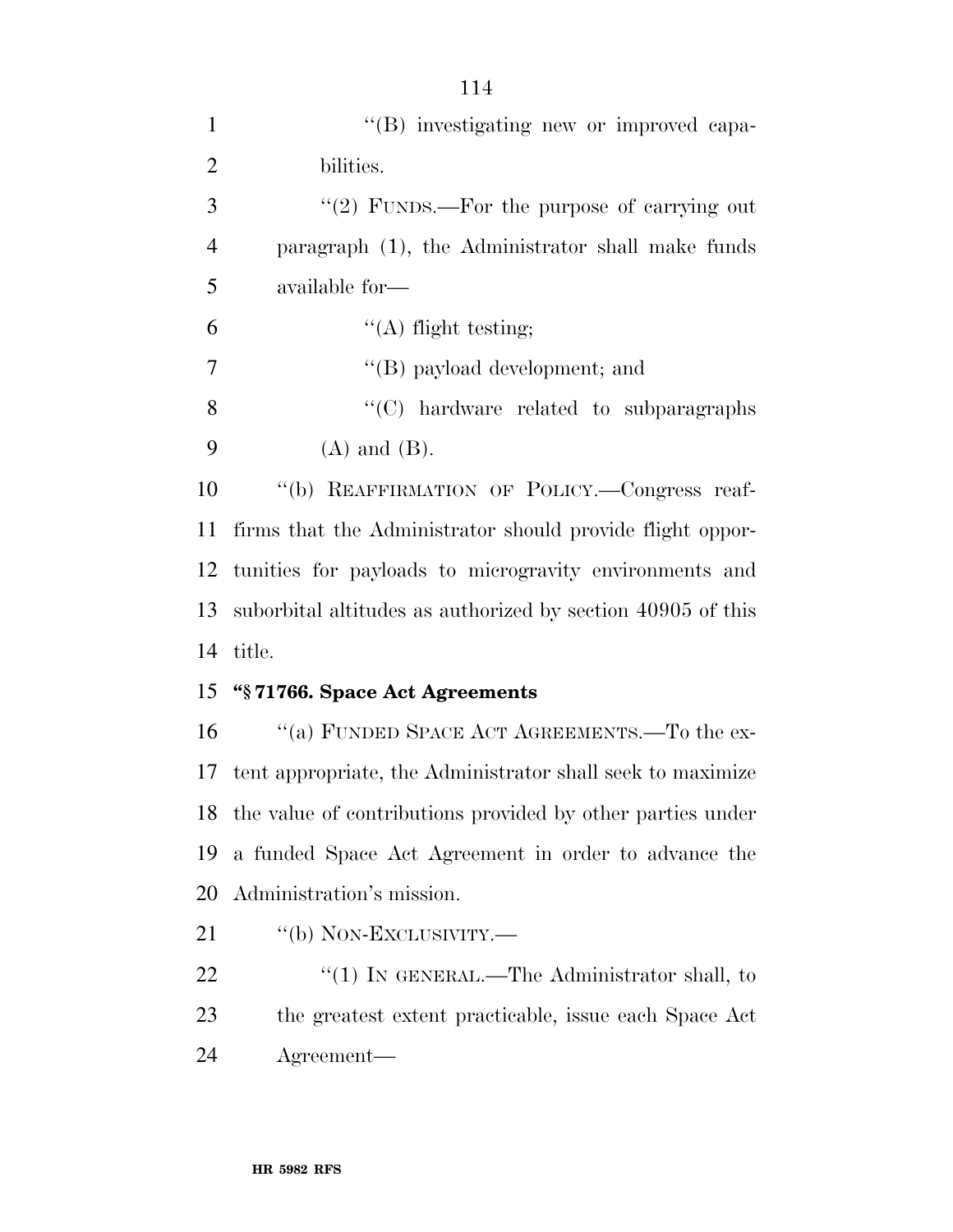| $\mathbf{1}$   | "(A) except as provided in paragraph $(2)$ ,                |
|----------------|-------------------------------------------------------------|
| $\overline{2}$ | on a nonexclusive basis;                                    |
| 3              | $\lq\lq (B)$ in a manner that ensures all non-gov-          |
| $\overline{4}$ | ernment parties have equal access to Adminis-               |
| 5              | tration resources; and                                      |
| 6              | $\lq\lq$ exercising reasonable care not to re-              |
| $\overline{7}$ | veal unique or proprietary information.                     |
| 8              | "(2) EXCLUSIVITY.—If the Administrator de-                  |
| 9              | termines an exclusive arrangement is necessary, the         |
| 10             | Administrator shall, to the greatest extent prac-           |
| 11             | ticable, issue the Space Act Agreement—                     |
| 12             | "(A) utilizing a competitive selection proc-                |
| 13             | ess when exclusive arrangements are necessary;              |
| 14             | and                                                         |
| 15             | $\lq\lq(B)$ pursuant to public announcements                |
| 16             | when exclusive arrangements are necessary.                  |
| 17             | "(c) TRANSPARENCY.—The Administrator shall pub-             |
|                | 18 licly disclose on the Administration's website and make  |
| 19             | available in a searchable format each Space Act Agree-      |
| 20             | ment, including an estimate of committed Administration     |
| 21             | resources and the expected benefits to Administration ob-   |
|                | 22 jectives for each agreement, with appropriate redactions |
| 23             | for proprietary, sensitive, or classified information, not  |
| 24             | later than 60 days after such agreement is signed by the    |
|                | 25 parties.                                                 |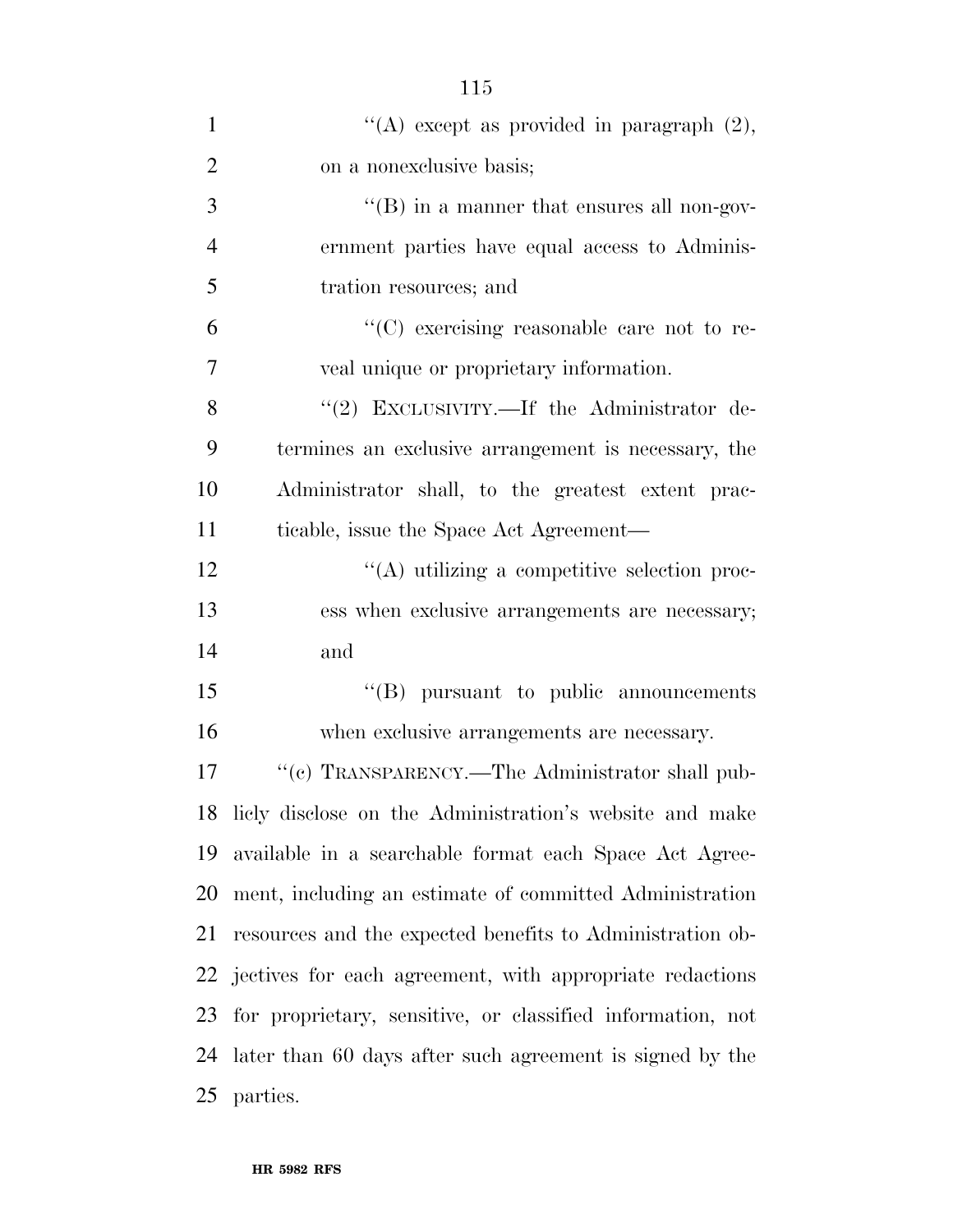| $\mathbf{1}$   | "(d) ANNUAL REPORTS.—                                |
|----------------|------------------------------------------------------|
| $\overline{2}$ | "(1) REQUIREMENT.—Not later than 90 days             |
| 3              | after the end of each fiscal year, the Administrator |
| $\overline{4}$ | shall submit to the appropriate committees of Con-   |
| 5              | gress a report on the use of Space Act Agreement     |
| 6              | authority by the Administration during the previous  |
| 7              | fiscal year.                                         |
| 8              | "(2) CONTENTS.—The report shall include for          |
| 9              | each Space Act Agreement in effect at the time of    |
| 10             | the report—                                          |
| 11             | $\lq\lq$ an indication of whether the agree-         |
| 12             | ment is a reimbursable, non-reimbursable, or         |
| 13             | funded Space Act Agreement;                          |
| 14             | "(B) a description of-                               |
| 15             | "(i) the subject and terms;                          |
| 16             | $\lq\lq$ (ii) the parties;                           |
| 17             | "(iii) the responsible—                              |
| 18             | $\lq\lq$ (I) mission directorate;                    |
| 19             | $\lq\lq$ (II) center; or                             |
| 20             | "(III) headquarters element;                         |
| 21             | "(iv) the value;                                     |
| 22             | $f'(v)$ the extent of the cost sharing               |
| 23             | among Federal Government and non-Fed-                |
| 24             | eral sources;                                        |
| 25             | "(vi) the time period or schedule; and               |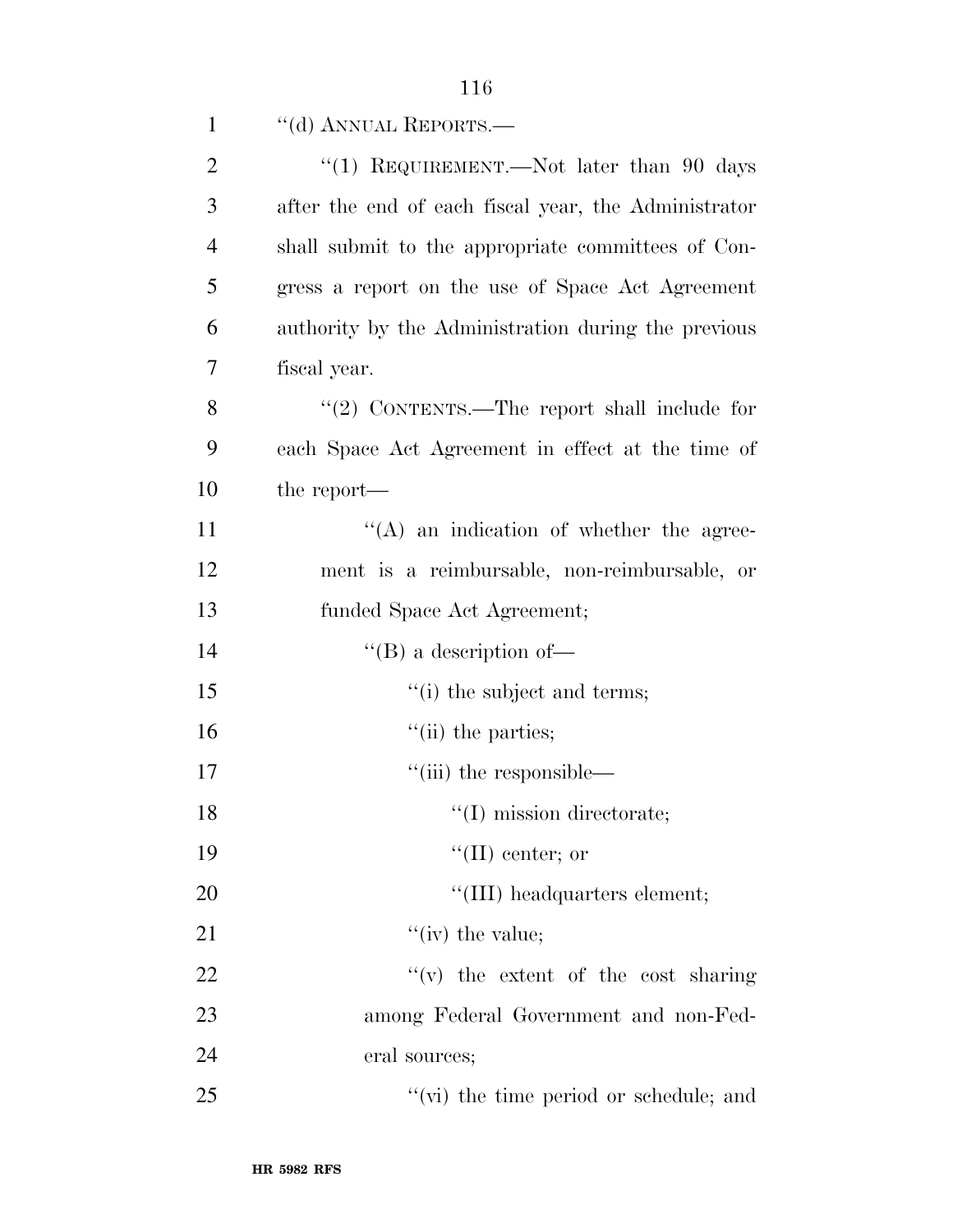| $\mathbf{1}$   | $``$ (vii) all milestones; and                        |
|----------------|-------------------------------------------------------|
| $\overline{2}$ | $\cdot$ (C) an indication of whether the agree-       |
| 3              | ment was renewed during the previous fiscal           |
| $\overline{4}$ | year.                                                 |
| 5              | "(3) ANTICIPATED AGREEMENTS.—The report               |
| 6              | shall include a list of all anticipated reimbursable, |
| $\overline{7}$ | non-reimbursable, and funded Space Act Agreements     |
| 8              | for the upcoming fiscal year.                         |
| 9              | "(4) CUMULATIVE PROGRAM BENEFITS.—The                 |
| 10             | report shall include, with respect to each Space Act  |
| 11             | Agreement covered by the report, a summary of—        |
| 12             | $\lq\lq$ the technology areas in which re-            |
| 13             | search projects were conducted under that             |
| 14             | agreement;                                            |
| 15             | $\lq\lq$ the extent to which the use of that          |
| 16             | agreement-                                            |
| 17             | "(i) has contributed to a broadening                  |
| 18             | of the technology and industrial base avail-          |
| 19             | able for meeting Administration needs; and            |
| 20             | "(ii) has fostered within the tech-                   |
| 21             | nology and industrial base new relation-              |
| 22             | ships and practices that support<br>the               |
| 23             | United States; and                                    |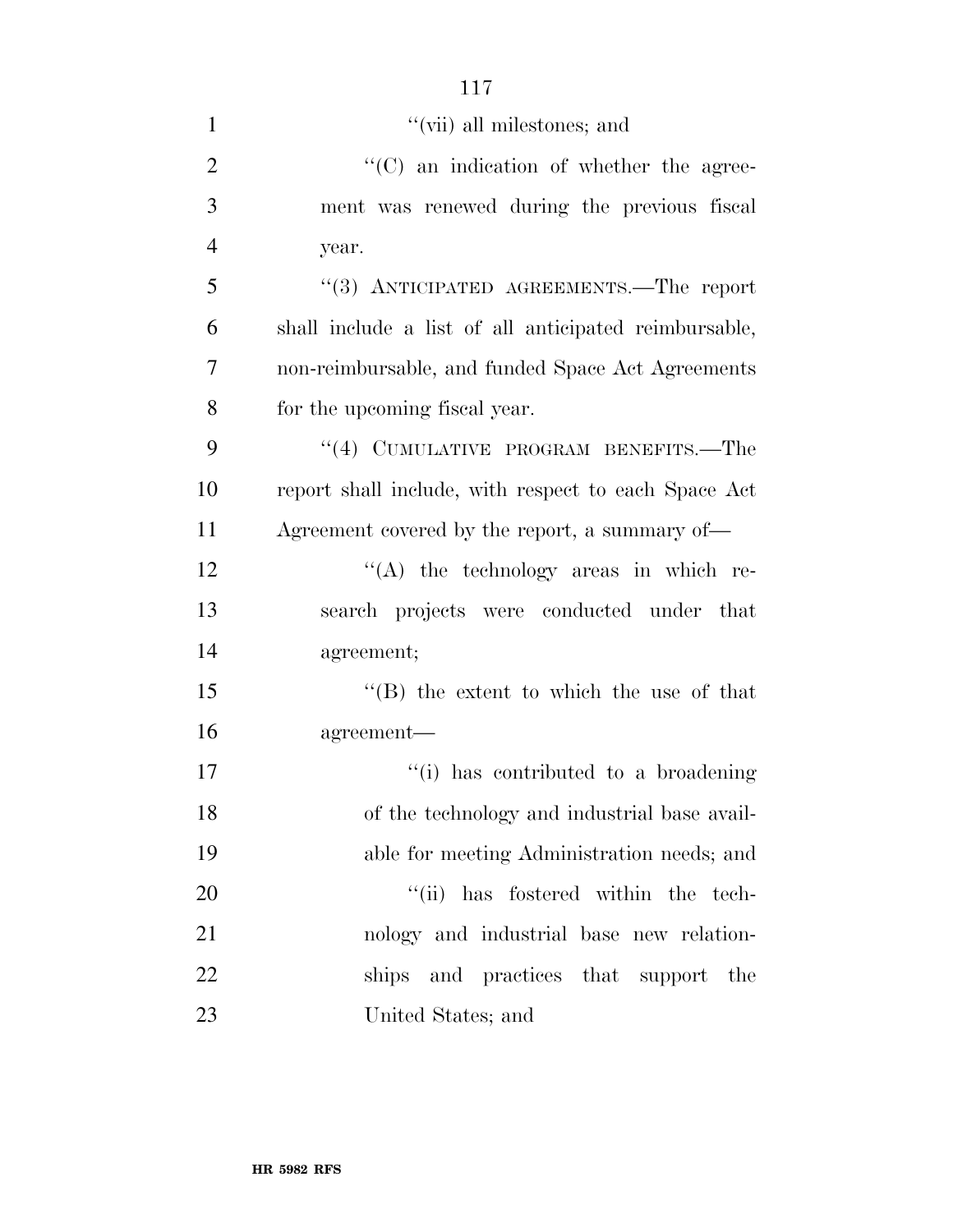| $\mathbf{1}$   | $\lq\lq$ <sup>*</sup> (C) the total amount of value received by |
|----------------|-----------------------------------------------------------------|
| $\overline{2}$ | the Federal Government during the fiscal year                   |
| 3              | under that agreement.".                                         |
| $\overline{4}$ | (bb) COMMITTEE NAME CHANGE.-                                    |
| 5              | $(1)$ Section 20117 $(1)$ of title 51, United States            |
| 6              | Code, is amended by striking "Committee on Science              |
| 7              | and Technology" and inserting "Committee<br>on                  |
| 8              | Science, Space, and Technology".                                |
| 9              | (2) Section 311 of the National Aeronautics                     |
| 10             | and Space Administration Authorization Act of 2000              |
| 11             | (Public Law 106–391, 51 U.S.C. 20143 note) is                   |
| 12             | amended—                                                        |
| 13             | $(A)$ in subsection $(a)$ , by striking "Com-                   |
| 14             | mittee on Science" and inserting "Committee                     |
| 15             | on Science, Space, and Technology"; and                         |
| 16             | (B) in subsection (b), by striking "Com-                        |
| 17             | mittees on Science and Appropriations" and in-                  |
| 18             | serting "Committee on Science, Space, and                       |
| 19             | Technology and the Committee on Appropria-                      |
| 20             | tions".                                                         |
| 21             | $(3)$ Section 30303(b) of title 51, United States               |
| 22             | Code, is amended by striking "Committee on Science"             |
| 23             | and Technology" and inserting "Committee<br>on                  |
| 24             | Science, Space, and Technology".                                |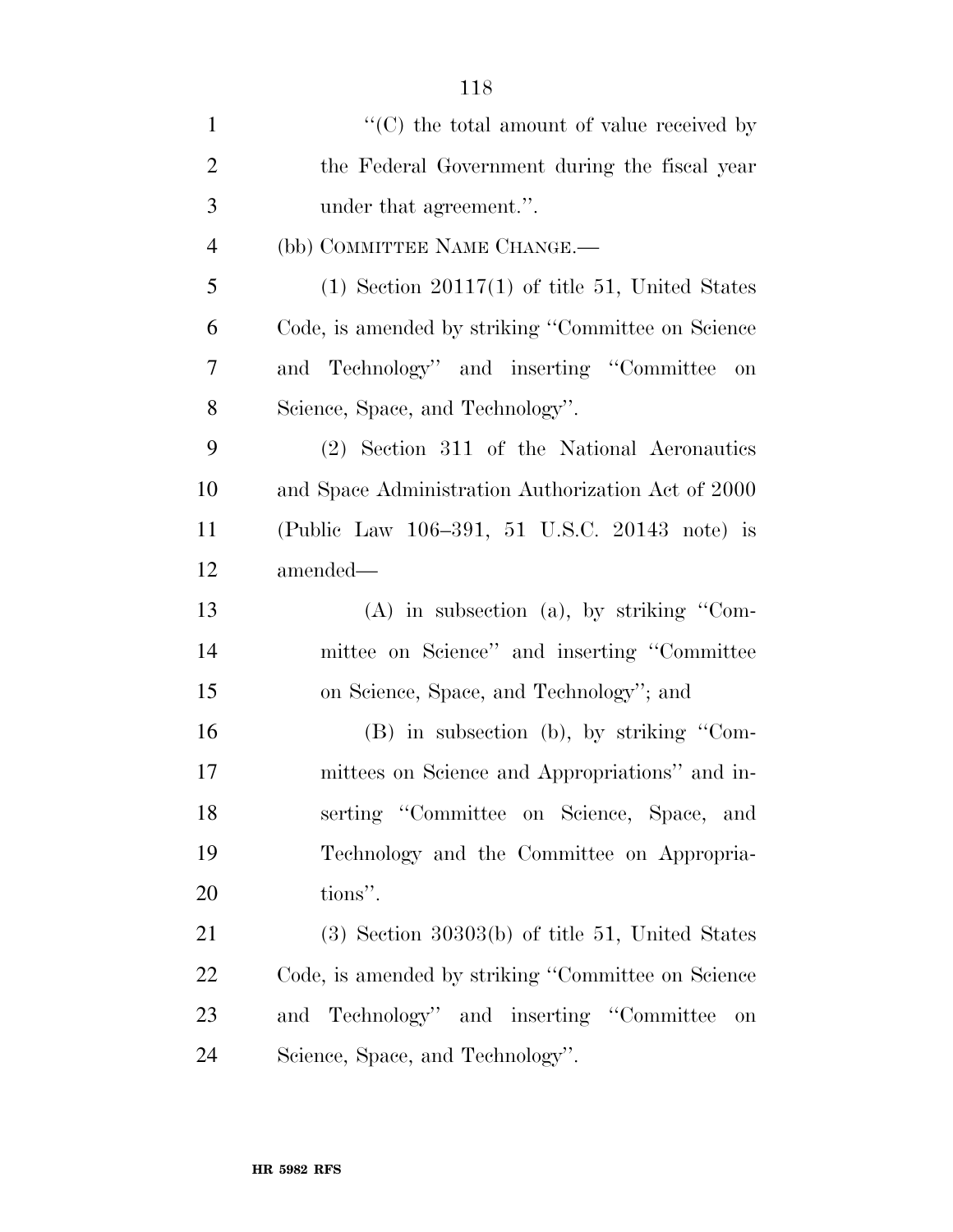| $\mathbf{1}$   | $(4)$ Section 30305 $(e)$ (matter before paragraph)    |
|----------------|--------------------------------------------------------|
| $\overline{2}$ | $(1)$ ) of title 51, United States Code, is amended by |
| 3              | striking "Committee on Science and Technology"         |
| $\overline{4}$ | and inserting "Committee on Science, Space, and        |
| 5              | Technology".                                           |
| 6              | $(5)$ Section 203(b) of the America COMPETES           |
| $\overline{7}$ | Reauthorization Act of 2010 (Public Law 111–358,       |
| 8              | 51 U.S.C. note prec. 30501) is amended by striking     |
| 9              | "Committee on Science and Technology" and insert-      |
| 10             | ing "Committee on Science, Space, and Tech-            |
| 11             | nology".                                               |
| 12             | $(6)$ Section 30501(a) of title 51, United States      |
| 13             | Code, is amended by striking "Committee on Science     |
| 14             | and Technology" and inserting "Committee<br>on         |
| 15             | Science, Space, and Technology".                       |
| 16             | $(7)$ Section 30502 of title 51, United States         |
| 17             | Code, is amended—                                      |
| 18             | $(A)$ in subsection $(a)$ , by striking "Com-          |
| 19             | mittee on Science and Technology" and insert-          |
| 20             | ing "Committee on Science, Space, and Tech-            |
| 21             | nology"; and                                           |
| 22             | (B) in subsection (d) (matter before para-             |
| 23             | $graph (1)$ , by striking "Committee on Science"       |
| 24             | and Technology" and inserting "Committee on            |
| 25             | Science, Space, and Technology".                       |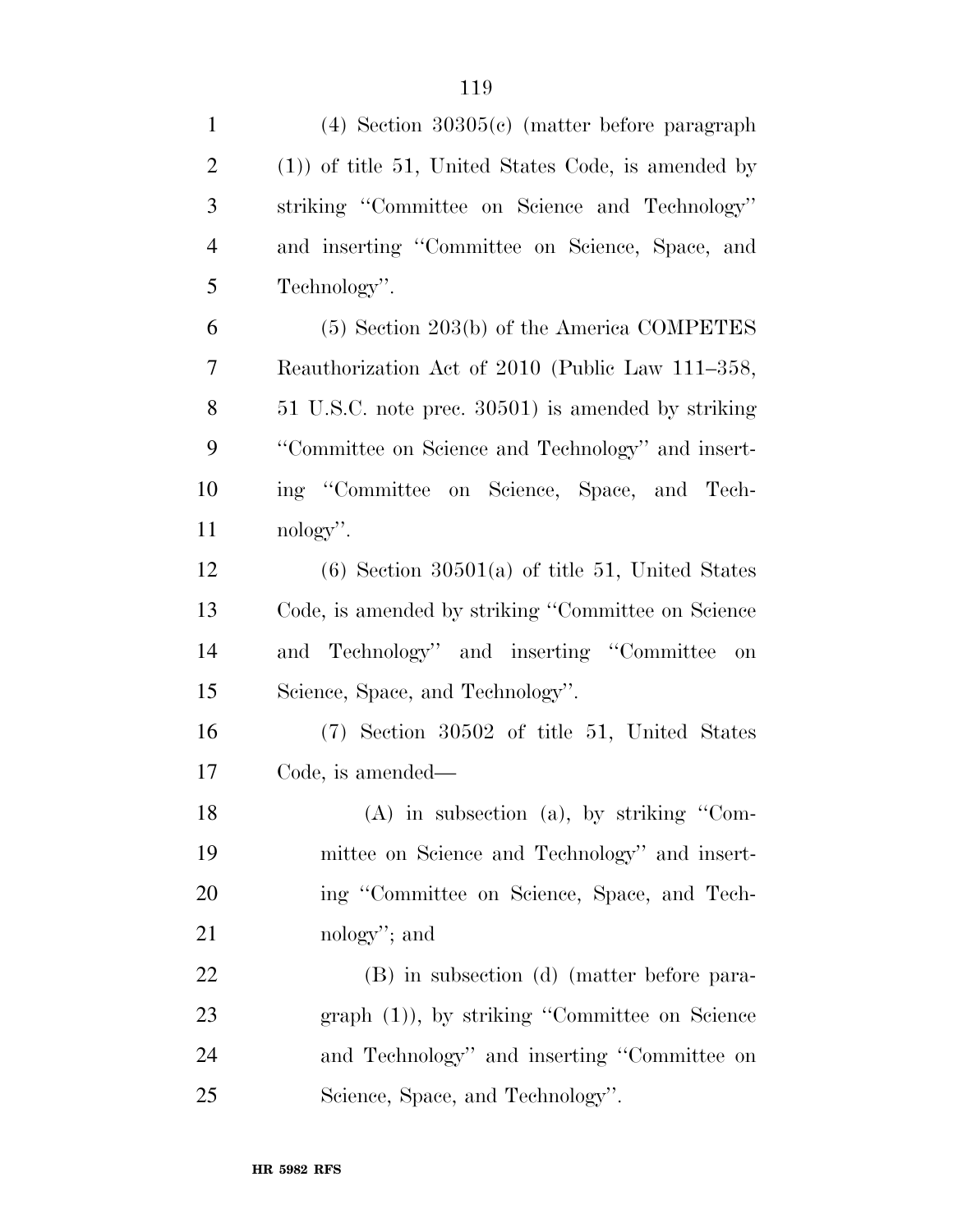| $\mathbf{1}$   | $(8)$ Section 30503 $(e)$ (matter before paragraph)     |
|----------------|---------------------------------------------------------|
| $\overline{c}$ | $(1)$ of title 51, United States Code, is amended by    |
| 3              | striking "Committee on Science and Technology"          |
| $\overline{4}$ | and inserting "Committee on Science, Space, and         |
| 5              | Technology".                                            |
| 6              | (9) Section 102 of the National Aeronautics             |
| 7              | and Space Administration Authorization Act of 2005      |
| 8              | (Public Law 109–155, 51 U.S.C. note prec. 49901)        |
| 9              | (formerly $40901$ ) is amended by striking "Com-        |
| 10             | mittee on Science" and inserting "Committee on          |
| 11             | Science, Space, and Technology" in the following        |
| 12             | provisions:                                             |
| 13             | (A) Subsection (a) $(2)(A)$ .                           |
| 14             | $(B)$ Subsection $(a)(2)(B)$ .                          |
| 15             | (C) Subsection (b) (matter before para-                 |
| 16             | $graph(1)$ .                                            |
| 17             | (D) Subsection $(e)(3)$ .                               |
| 18             | (E) Subsection (d).                                     |
| 19             | $(F)$ Subsection (e)(2) (matter before sub-             |
| <b>20</b>      | paragraph $(A)$ ).                                      |
| 21             | $(10)$ Section 49906(b) (matter before para-            |
| 22             | $graph(1)$ of title 51, United States Code (as redes-   |
| 23             | ignated by subsection $(0)(3)$ , is amended by striking |
| 24             | "Committee on Science and Technology" and insert-       |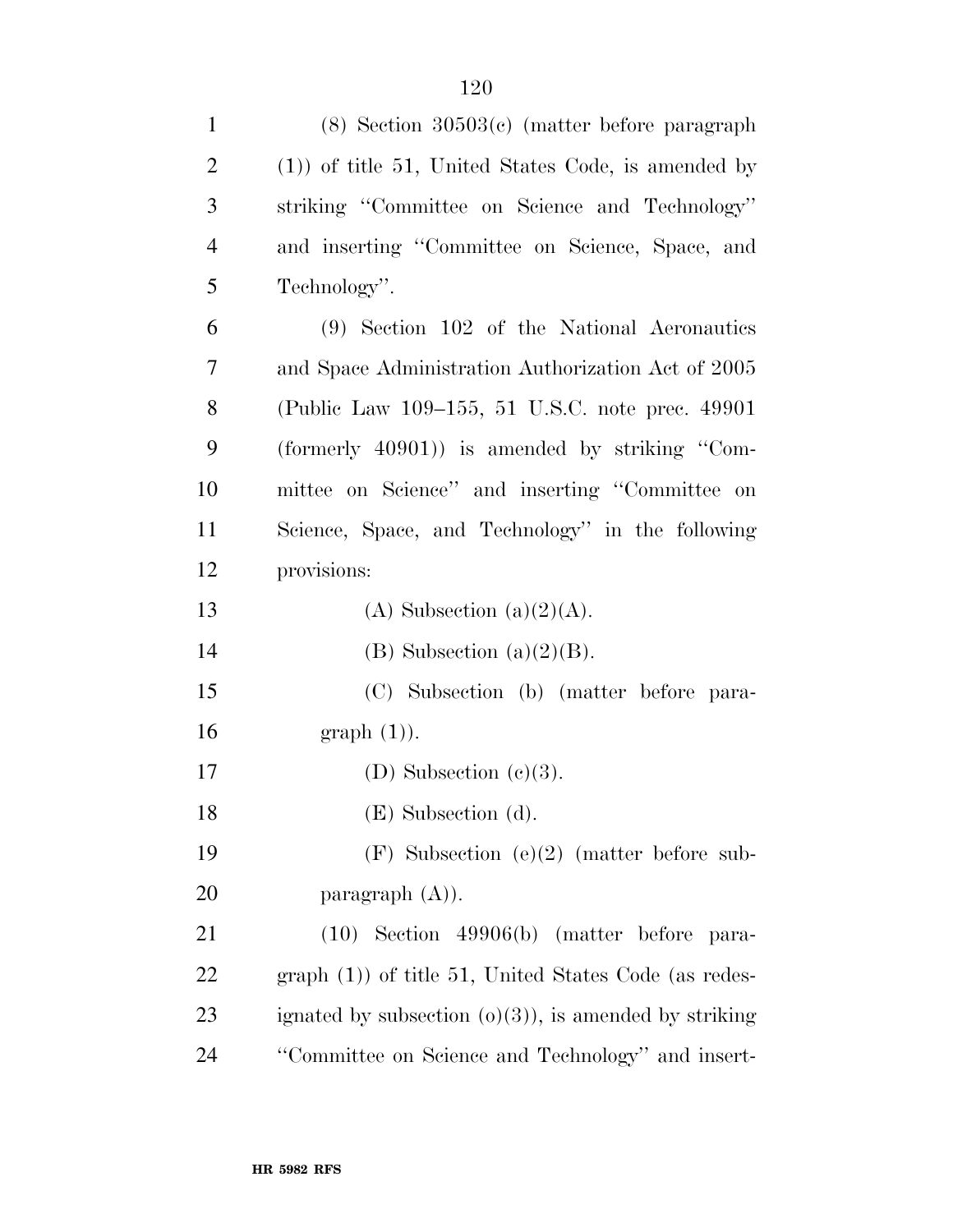ing ''Committee on Science, Space, and Tech- nology''.  $3 \qquad (11)$  Section  $50134(b)(1)$  (matter before sub- paragraph (A)) of title 51, United States Code, is amended by striking ''Committee on Science and Technology'' and inserting ''Committee on Science, Space, and Technology''. 8 (12) Section  $50505(a)$  of title 51, United States Code, is amended by striking ''Committee on Science and Technology'' and inserting ''Committee on Science, Space, and Technology''. (13) Section 50703 of title 51, United States Code, is amended by striking ''Committee on Science and Technology'' and inserting ''Committee on Science, Space, and Technology''. (14) Section 621(b) (matter before paragraph

 (1)) of the National Aeronautics and Space Adminis- tration Authorization Act of 2008 (Public Law 110– 422, 51 U.S.C. 50903 note) is amended by striking ''Committee on Science and Technology'' and insert- ing ''Committee on Science, Space, and Tech-nology''.

23 (15) Section  $50906(a)$  of title 51, United States Code, is amended by striking ''Committee on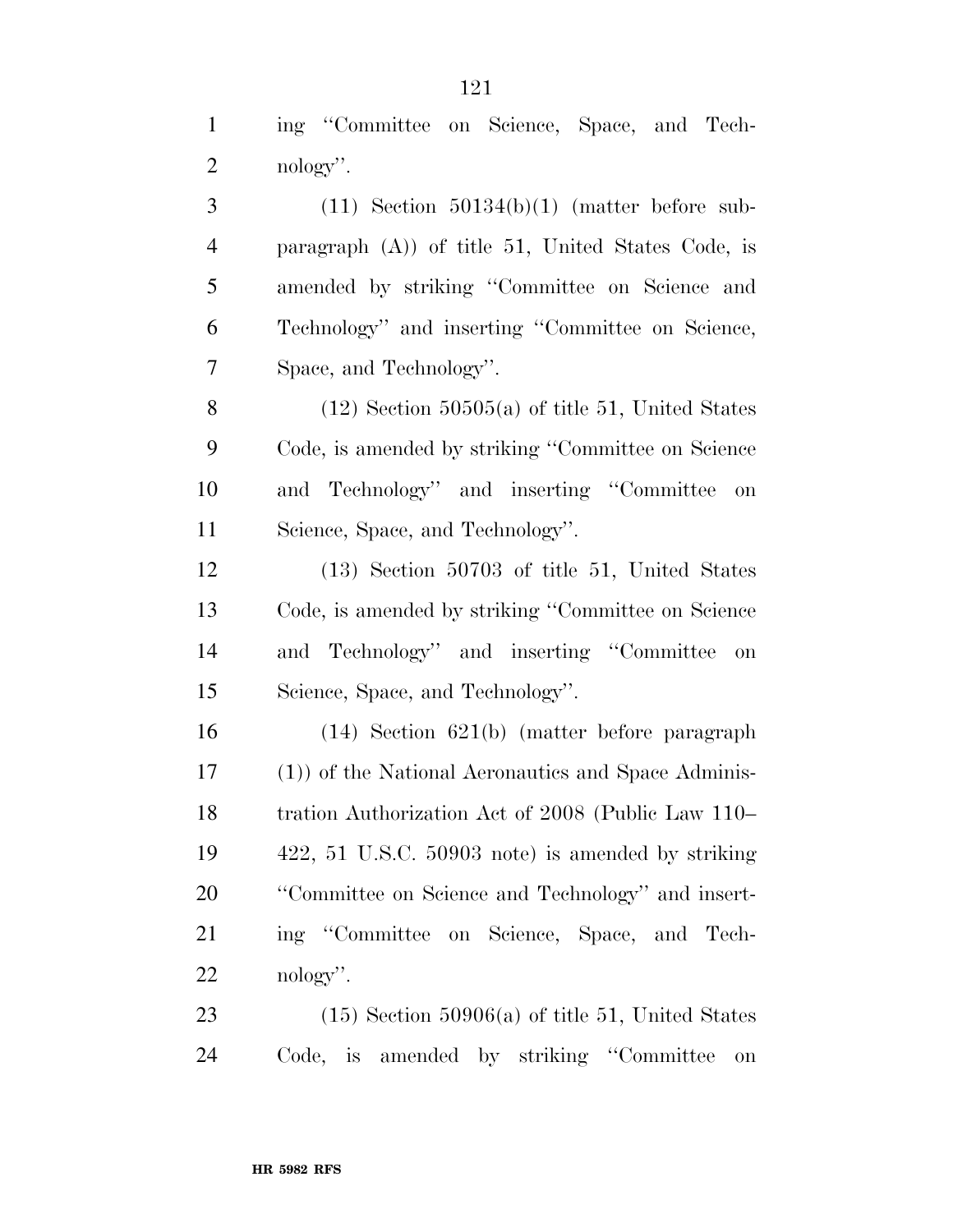| $\mathbf{1}$   | Science" and inserting "Committee on Science,       |
|----------------|-----------------------------------------------------|
| $\overline{2}$ | Space, and Technology".                             |
| 3              | $(16)$ Section $50914(d)(1)$ of title 51, United    |
| $\overline{4}$ | States Code, is amended by striking "Committee on   |
| 5              | Science" and inserting "Committee on Science,       |
| 6              | Space, and Technology".                             |
| $\overline{7}$ | $(17)$ Section 60505(b) of title 51, United States  |
| 8              | Code, is amended by striking "Committee on Science" |
| 9              | and Technology" and inserting "Committee on         |
| 10             | Science, Space, and Technology".                    |
| 11             | (18) Section 502 of the National Aeronautics        |
| 12             | and Space Administration Authorization Act of 2005  |
| 13             | (Public Law 109–155, 51 U.S.C. 70501 note) is       |
| 14             | amended—                                            |
| 15             | $(A)$ in subsection $(b)$ (matter before para-      |
| 16             | $graph (1)$ , by striking "Committee on Science"    |
| 17             | and inserting "Committee on Science, Space,         |
| 18             | and Technology"; and                                |
| 19             | $(B)$ in subsection $(c)$ , by striking "Com-       |
| 20             | mittee on Science" and inserting "Committee         |
| 21             | on Science, Space, and Technology".                 |
| 22             | $(19)$ Section 313(c) of the National Aeronautics   |
| 23             | and Space Administration Authorization Act of 2000  |
| 24             | (Public Law 106–391, 51 U.S.C. 70506 note) is       |
| 25             | amended by striking "Committee on Science" and      |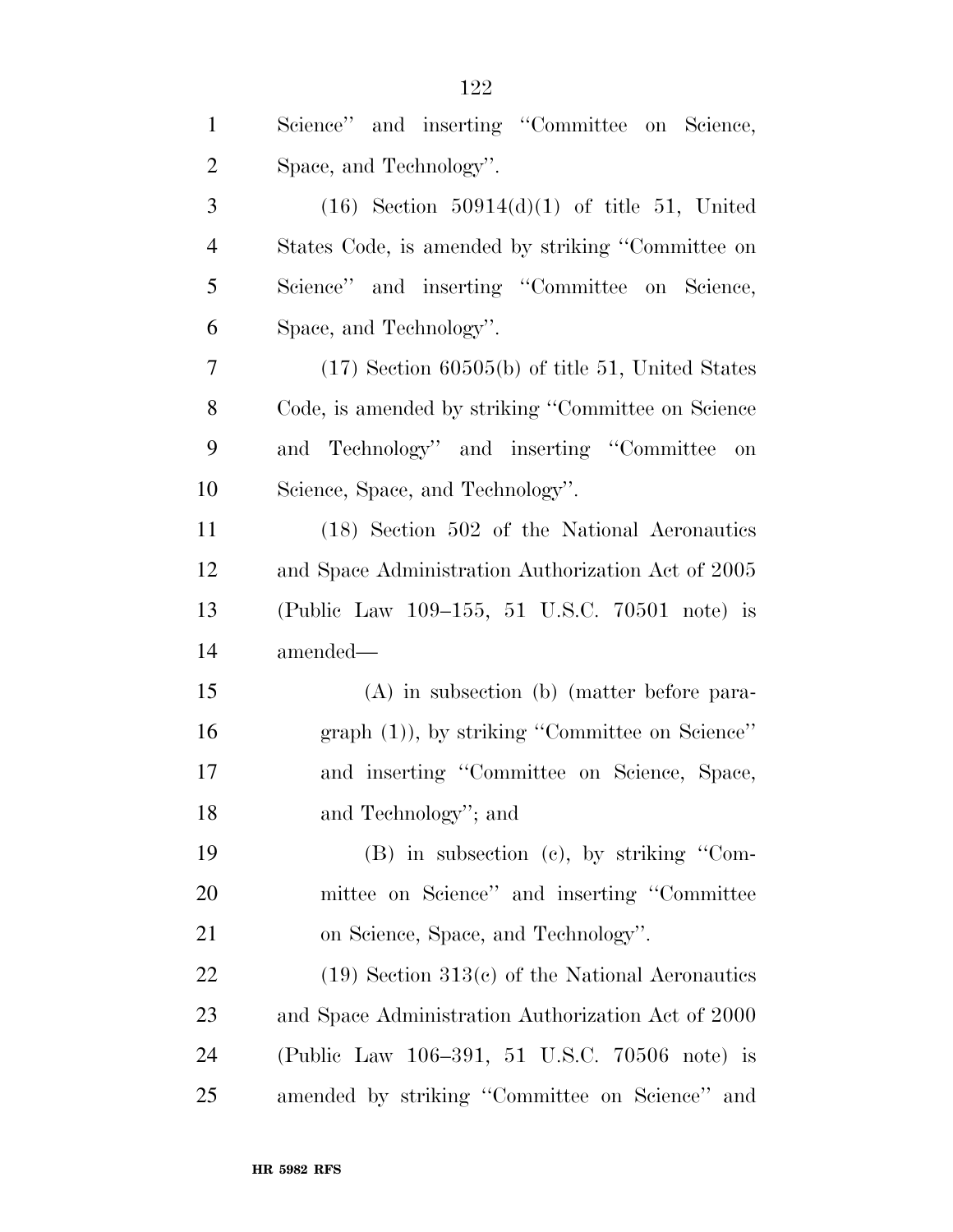inserting ''Committee on Science, Space, and Tech-2 nology".

 (20) Section 203(b) of the National Aeronautics and Space Administration Authorization Act of 2000 (Public Law 106–391, 51 U.S.C. 70901 note) is amended by striking ''Committee on Science'' and inserting ''Committee on Science, Space, and Tech- nology''. (21) Section 205(b) (matter before paragraph (1)) of the National Aeronautics and Space Adminis- tration Authorization Act of 2000 (Public Law 106– 391, 51 U.S.C. 70901 note) is amended by striking ''Committee on Science'' and inserting ''Committee on Science, Space, and Technology''. **SEC. 4. TECHNICAL AMENDMENTS.**  (a) TITLE 5, UNITED STATES CODE.—Section 914 of the Ronald W. Reagan National Defense Authorization Act for Fiscal Year 2005 (Public Law 108–375, 5 U.S.C. 552 note) is amended— 20 (1) in subsection  $(b)(1)(B)$ , by striking "the Land Remote Sensing Policy Act of 1992 (15 U.S.C.

 5601 et seq.);'' and inserting ''chapter 601 of title 51, United States Code;''; and

 (2) in subsection (e), by striking ''section 3 of the Land Remote Sensing Policy Act of 1992 (15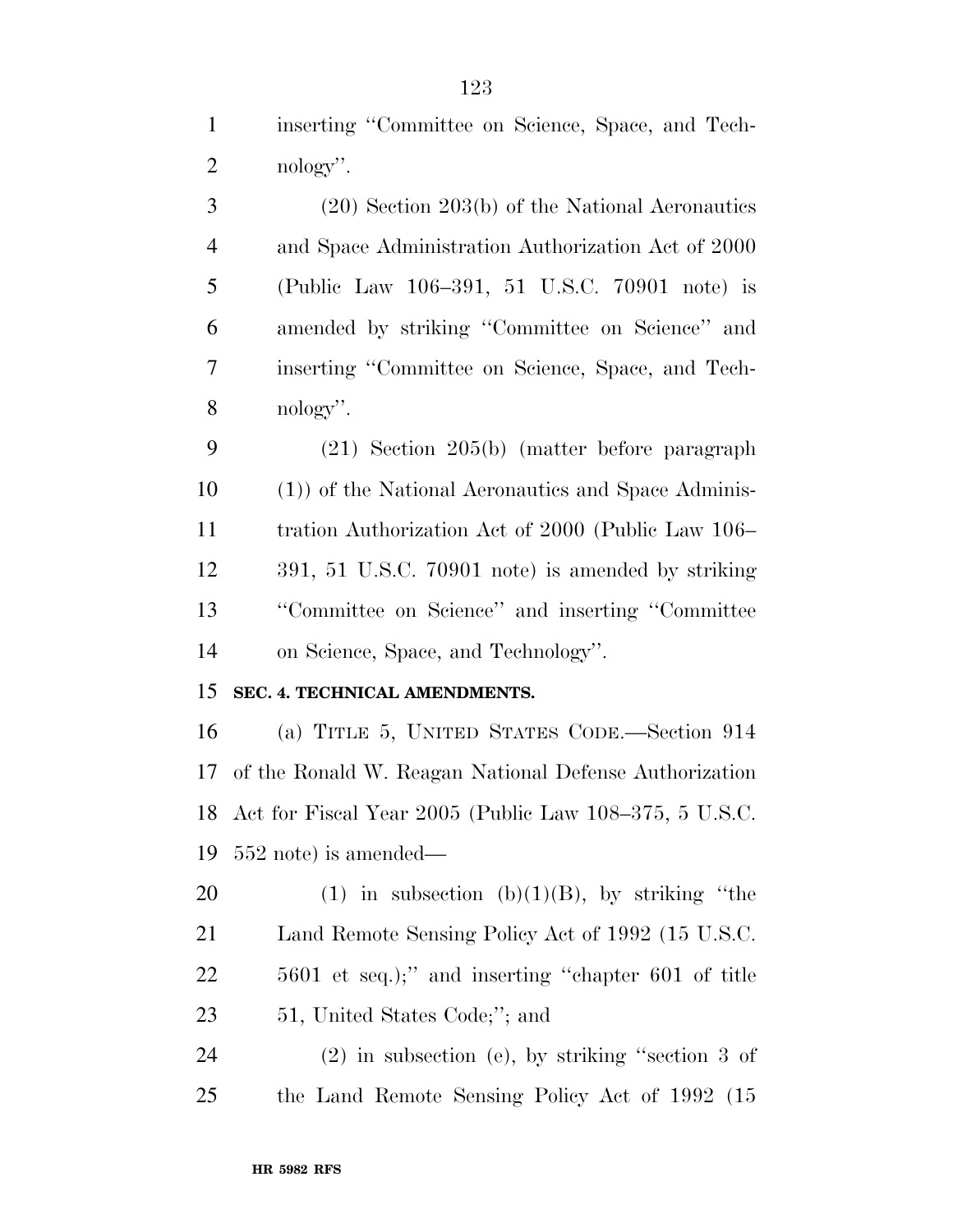U.S.C. 5602).'' and inserting ''section 60101 of title 51, United States Code.''.

(b) TITLE 28, UNITED STATES CODE.—

 (1) The chapter table of contents of chapter 123 of title 28, United States Code, is amended in the item for section 1932 (relating to revocation of earned release credit) by striking ''1932'' and insert-8 ing "1933".

 (2) Section 1932 of title 28, United States Code (relating to revocation of earned release cred-it), is redesignated as section 1933 of that title.

 (c) TITLE 31, UNITED STATES CODE.—Section 1(4) of Public Law 107–74 (31 U.S.C. 1113 note), is amended by striking ''Section 206 of the National Aeronautics and Space Act of 1958 (42 U.S.C. 2476).'' and inserting ''Sec-tion 20116 of title 51, United States Code.''.

 (d) TITLE 36, UNITED STATES CODE.—The title table of contents of title 36, United States Code, is amend-ed—

 (1) in the item for chapter 23, by striking 21 "Council" and inserting "Museum"; and

 (2) in the item for chapter 307, by striking 23 "For" and inserting "for".

(e) TITLE 42, UNITED STATES CODE.—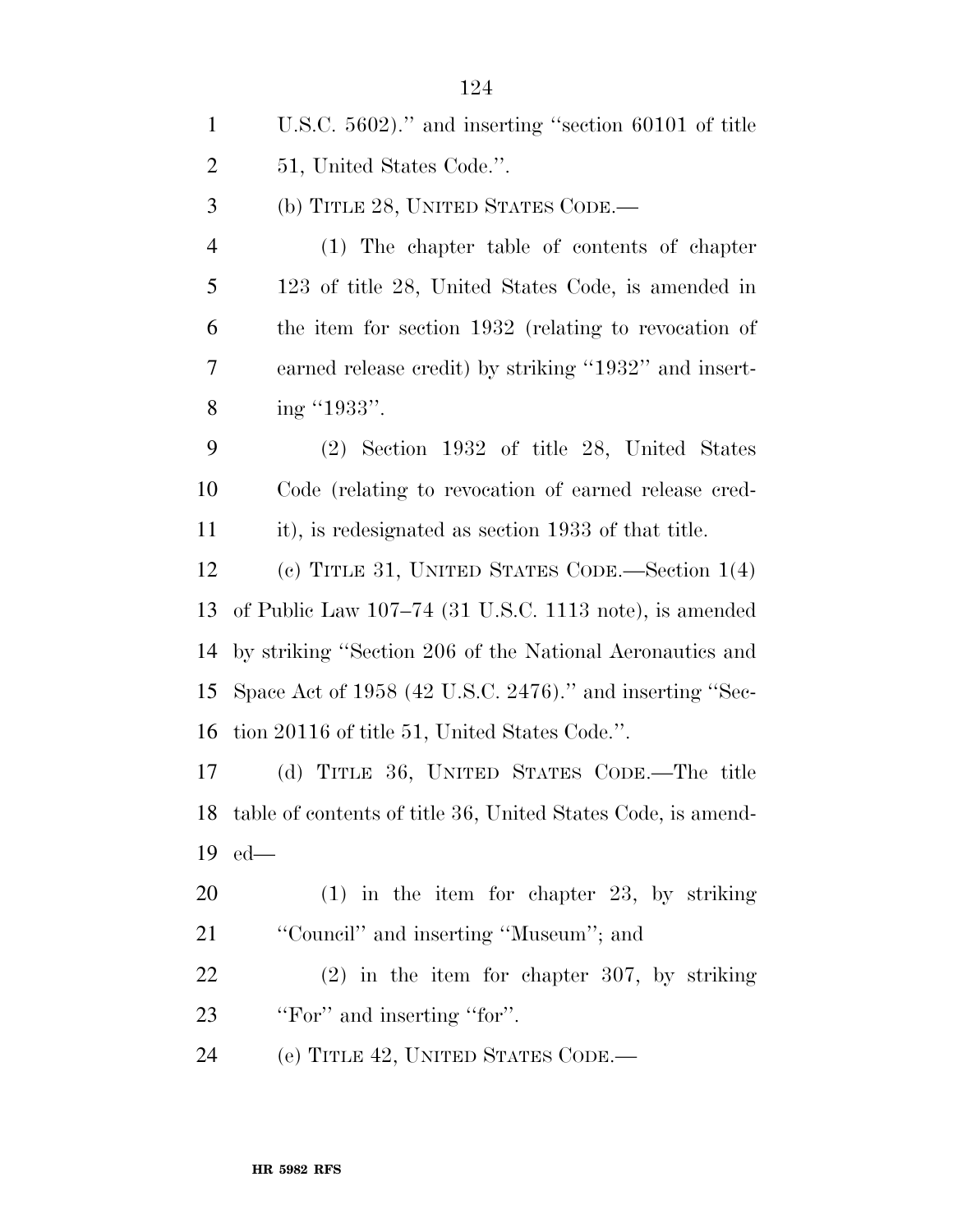| $\mathbf{1}$   | $(1)$ Section $602(b)(1)$ of the National Aero-    |
|----------------|----------------------------------------------------|
| $\overline{2}$ | nautics and Space Administration Authorization Act |
| 3              | of $2010$ (42 U.S.C. 18362(b)(1)) is amended by    |
| $\overline{4}$ | striking "section 302 of this Act." and inserting  |
| 5              | "section 71521 of title 51, United States Code.".  |
| 6              | (2) Section 603 of the National Aeronautics        |
| $\overline{7}$ | and Space Administration Authorization Act of 2010 |
| 8              | $(42 \text{ U.S.C. } 18363)$ is amended—           |
| 9              | (A) in subsection (a), by striking $(42)$          |
| 10             | U.S.C. 17761(a))," and inserting "(51 U.S.C.       |
| 11             | $70501 \text{ note}$ ,"; and                       |
| 12             | (B) in subsection (b), by striking $(42)$          |
| 13             | U.S.C. 17761(a))." and inserting "(51 U.S.C.       |
| 14             | $70501$ note).".                                   |
| 15             | (f) TITLE 51, UNITED STATES CODE.—                 |
| 16             | (1) Section 2 of the National Aeronautics and      |
| 17             | Space Administration Transition Authorization Act  |
| 18             | of 2017 (Public Law 115-10, 51 U.S.C. 10101        |
| 19             | note) is amended—                                  |
| <b>20</b>      | $(A)$ in paragraph $(8)$ , by striking "section"   |
| 21             | $504(a)$ of the National Aeronautics and Space     |
| 22             | Administration Authorization Act of 2010 (42)      |
| 23             | U.S.C. $18354(a)$ ." and inserting "section"       |
| 24             | $70911(a)$ of title 51, United States Code.";      |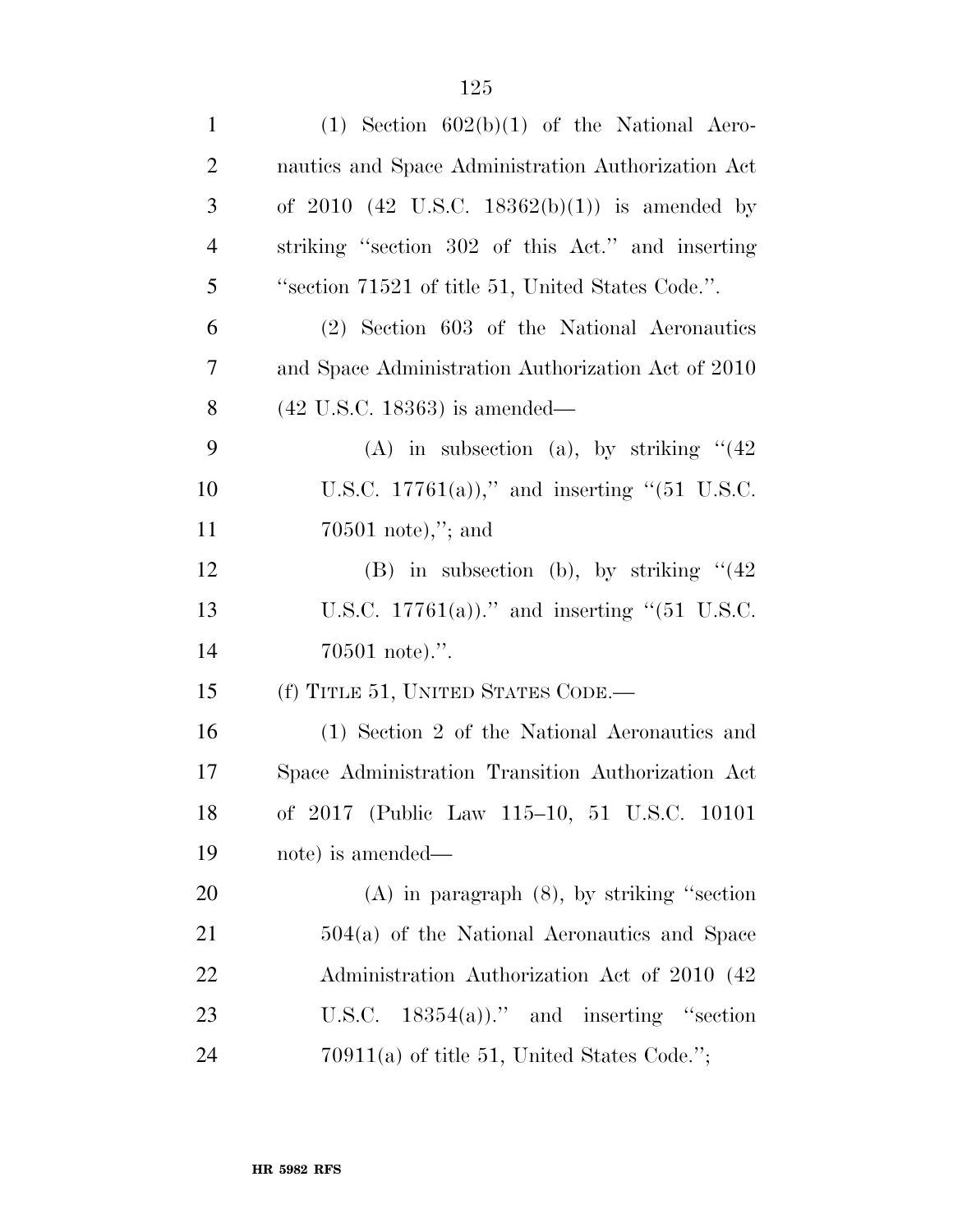| $\mathbf{1}$   | $(B)$ in paragraph $(10)$ , by striking "section     |
|----------------|------------------------------------------------------|
| $\overline{c}$ | 303 of the National Aeronautics and Space Ad-        |
| 3              | ministration Authorization Act of 2010 (42)          |
| $\overline{4}$ | U.S.C. 18323)." and inserting "section $71522$       |
| 5              | of title 51, United States Code."; and               |
| 6              | $(C)$ in paragraph $(11)$ , by striking "section"    |
| 7              | 3 of the National Aeronautics and Space Ad-          |
| 8              | ministration Authorization Act of 2010 (42)          |
| 9              | U.S.C. 18302)." and inserting "section 71501         |
| 10             | of title 51, United States Code.".                   |
| 11             | $(2)$ Section 20302 $(e)$ of title 51, United States |
| 12             | Code, is amended—                                    |
| 13             | $(A)$ in paragraph $(1)$ , by striking "section"     |
| 14             | 303 of the National Aeronautics and Space Ad-        |
| 15             | ministration Authorization Act of 2010 (42           |
| 16             | U.S.C. $18323$ )." and inserting "section $71522$    |
| 17             | of this title."; and                                 |
| 18             | $(B)$ in paragraph $(2)$ —                           |
| 19             | (i) by striking "means has the mean-                 |
| 20             | ing" and inserting "has the meaning"; and            |
| 21             | (ii) by striking "section 3 of the Na-               |
| 22             | tional Aeronautics and Space Administra-             |
| 23             | tion Authorization Act of 2010 (42 U.S.C.            |
| 24             | $18302$ ." and inserting "section 71501 of           |
| 25             | this title.".                                        |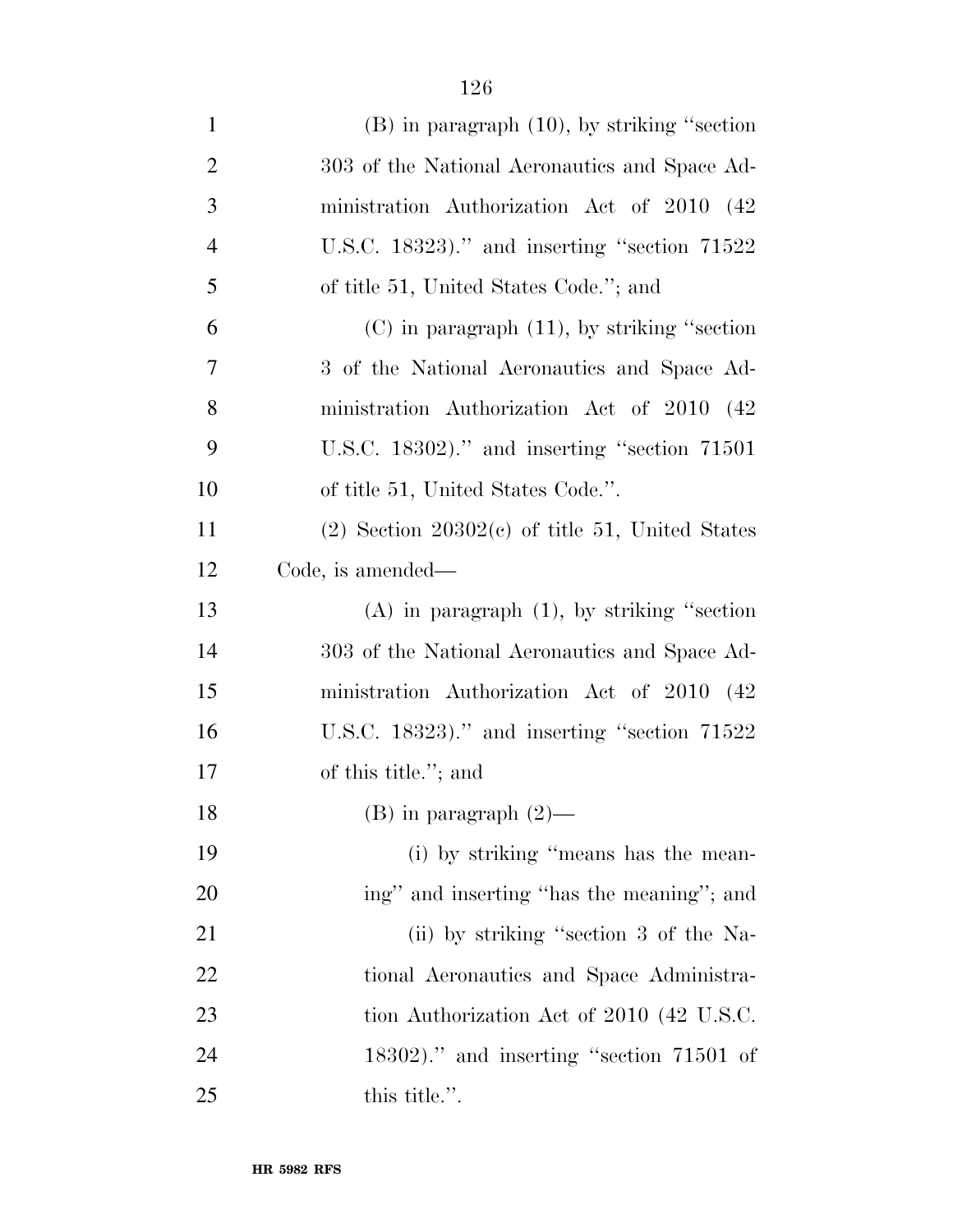| $\mathbf{1}$   | (3) Section 202 of the National Space Grant          |
|----------------|------------------------------------------------------|
| $\overline{2}$ | College and Fellowship Act (Public Law 100–147,      |
| 3              | title II, 51 U.S.C. 40301 note) is amended—          |
| 4              | (A) by striking "The Congress finds" and             |
| 5              | inserting "(a) Congress finds"; and                  |
| 6              | (B) by adding at the end the following:              |
| 7              | "(b) The definitions in section $40302$ of title 51, |
| 8              | United States Code, apply in this section.".         |
| 9              | (4) Section $50111(c)(2)$ of title 51, United        |
| 10             | States Code, is amended—                             |
| 11             | $(A)$ in subparagraph $(E)$ , by striking "sec-      |
| 12             | tion $301(b)(2)$ of the National Aeronautics and     |
| 13             | Space Administration Transition Authorization        |
| 14             | Act of $2017$ ;" and inserting "section $70912(2)$   |
| 15             | of this title;";                                     |
| 16             | $(B)$ in subparagraph $(G)$ , by striking "sec-      |
| 17             | tion 432 of the National Aeronautics and Space       |
| 18             | Administration Transition Authorization Act of       |
| 19             | $2017$ ;" and inserting "section $71721$ of this     |
| 20             | title;"; and                                         |
| 21             | $(C)$ in subparagraph $(J)$ (matter before           |
| 22             | clause (i)), by striking "section 503 of the Na-     |
| 23             | tional Aeronautics and Space Administration          |
| 24             | Authorization Act of 2010 (42 U.S.C. 18353),"        |
| $25\,$         | and inserting "section 70910 of this title,".        |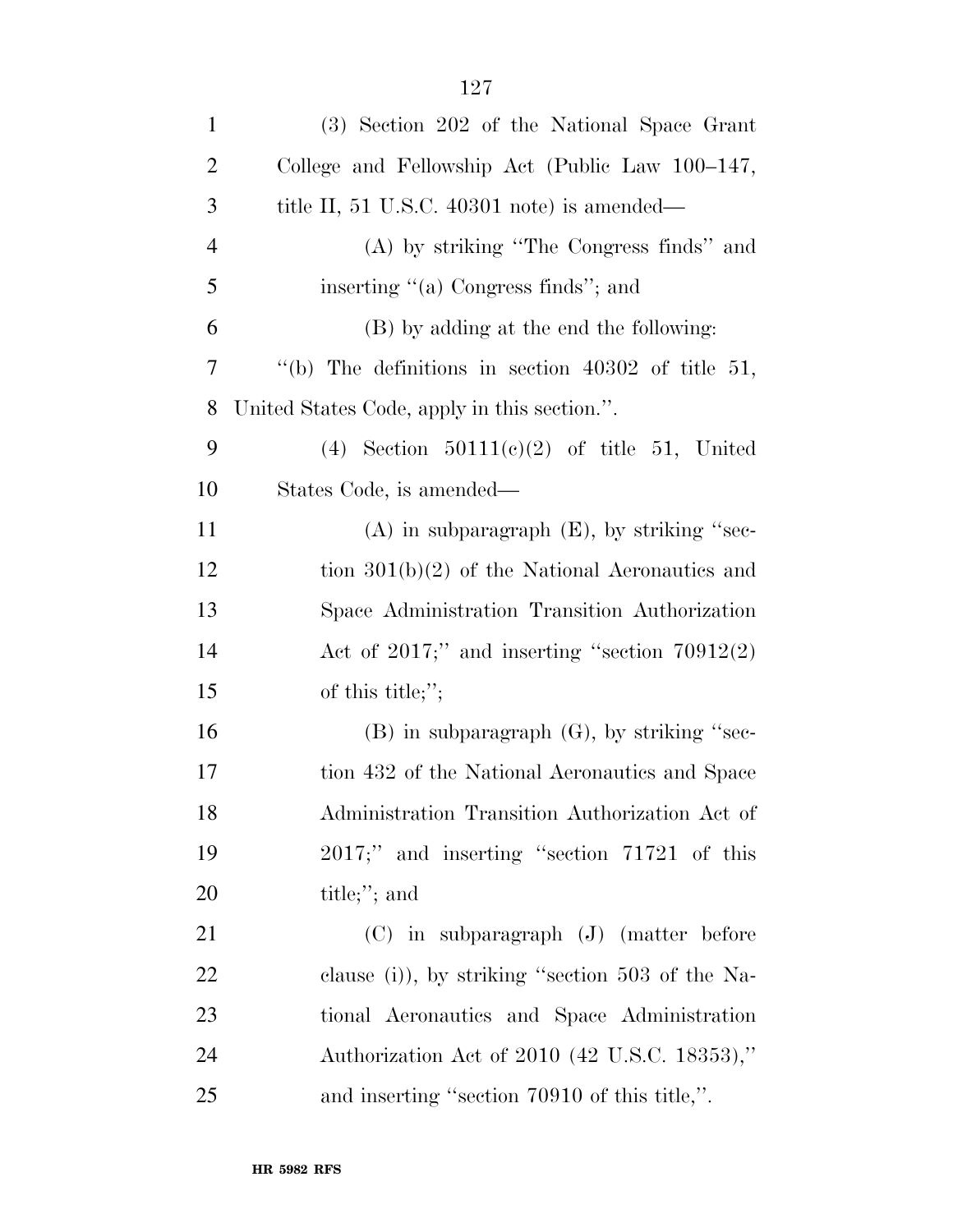| $\mathbf{1}$   | $(5)$ Section $302(c)(1)$ of the National Aero-         |
|----------------|---------------------------------------------------------|
| $\overline{c}$ | nautics and Space Administration Transition Au-         |
| 3              | thorization Act of $2017$ (Public Law $115-10$ , 51     |
| $\overline{4}$ | U.S.C. $50111$ note) is amended by striking " $(42)$    |
| 5              | U.S.C. 18301 et seq.)" and inserting "(Public Law       |
| 6              | 111–267; 124 Stat. 2805)".                              |
| 7              | (6) Section 501 of the National Aeronautics             |
| 8              | and Space Administration Authorization Act, Fiscal      |
| 9              | Year 1993 (Public Law 102–588, 51 U.S.C. 50501          |
| 10             | note) is amended by striking "The Congress finds        |
| 11             | that—" and inserting the following:                     |
| 12             | "(a) DEFINITIONS.—The definitions in section 50501      |
|                |                                                         |
| 13             | of title 51, United States Code, apply in this section. |
| 14             | "(b) IN GENERAL.—Congress finds that—".                 |
| 15             | $(7)$ Section $70501(a)(2)$ of title 51, United         |
| 16             | States Code, is amended by striking "section $421(f)$   |
| 17             | of the National Aeronautics and Space Administra-       |
| 18             | tion Transition Authorization Act of 2017" and in-      |
| 19             | serting "section $71711(e)$ of this title".             |
| 20             | $(8)$ Section 70504(a) of title 51, United States       |
| 21             | Code, is amended—                                       |
| 22             | $(A)$ in paragraph $(1)$ , by striking "section"        |
| 23             | $202(b)(5)$ of the National Aeronautics and             |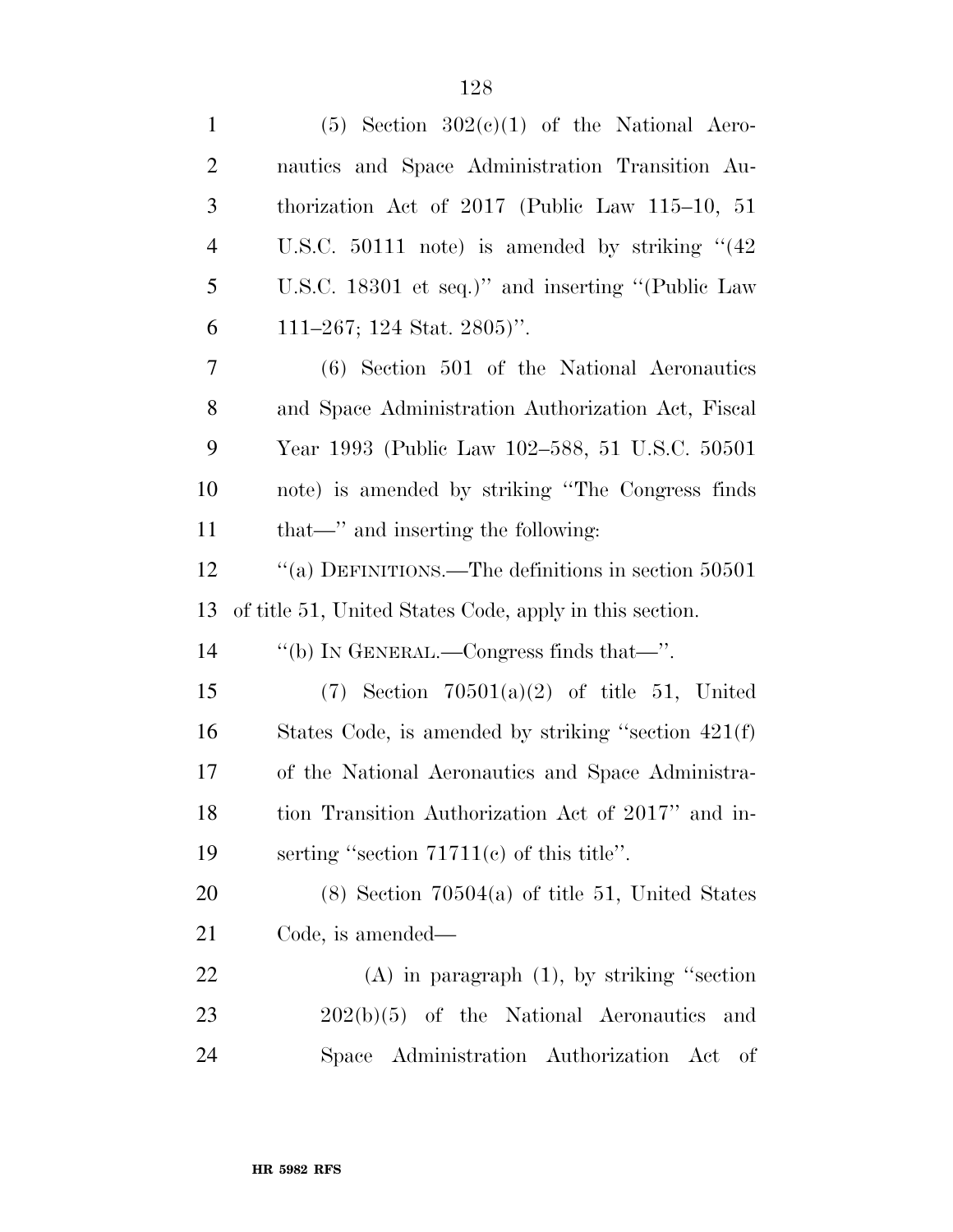| $\mathbf{1}$   | $2010$ (42 U.S.C. 18312(b)(5));" and inserting              |  |  |
|----------------|-------------------------------------------------------------|--|--|
| $\overline{2}$ | "section $71512(b)(5)$ of this title;"; and                 |  |  |
| 3              | $(B)$ in paragraph $(2)$ , by striking "section"            |  |  |
| $\overline{4}$ | 432 of the National Aeronautics and Space Ad-               |  |  |
| 5              | ministration Transition Authorization Act of                |  |  |
| 6              | 2017." and inserting "section 71721 of this                 |  |  |
| 7              | title.".                                                    |  |  |
| 8              | SEC. 5. TRANSITIONAL AND SAVINGS PROVISIONS.                |  |  |
| 9              | (a) DEFINITIONS.—In this section:                           |  |  |
| 10             | (1) RESTATED PROVISION.—The term "restated                  |  |  |
| 11             | provision" means a provision of title 51, United            |  |  |
| 12             | States Code, that is enacted by section 3.                  |  |  |
| 13             | (2) SOURCE PROVISION.—The term "source                      |  |  |
| 14             | provision" means a provision of law that is replaced        |  |  |
| 15             | by a restated provision.                                    |  |  |
| 16             | (b) CUTOFF DATE.—The restated provisions replace            |  |  |
| 17             | certain provisions of law enacted on or before October 19,  |  |  |
|                | 18 2021. If a law enacted after that date amends or repeals |  |  |
| 19             | a source provision, that law is deemed to amend or repeal,  |  |  |
| 20             | as the case may be, the corresponding restated provision.   |  |  |
| 21             | If a law enacted after that date is otherwise inconsistent  |  |  |
| 22             | with a restated provision or a provision of this Act, that  |  |  |
| 23             | law supersedes the restated provision or provision of this  |  |  |
| 24             | Act to the extent of the inconsistency.                     |  |  |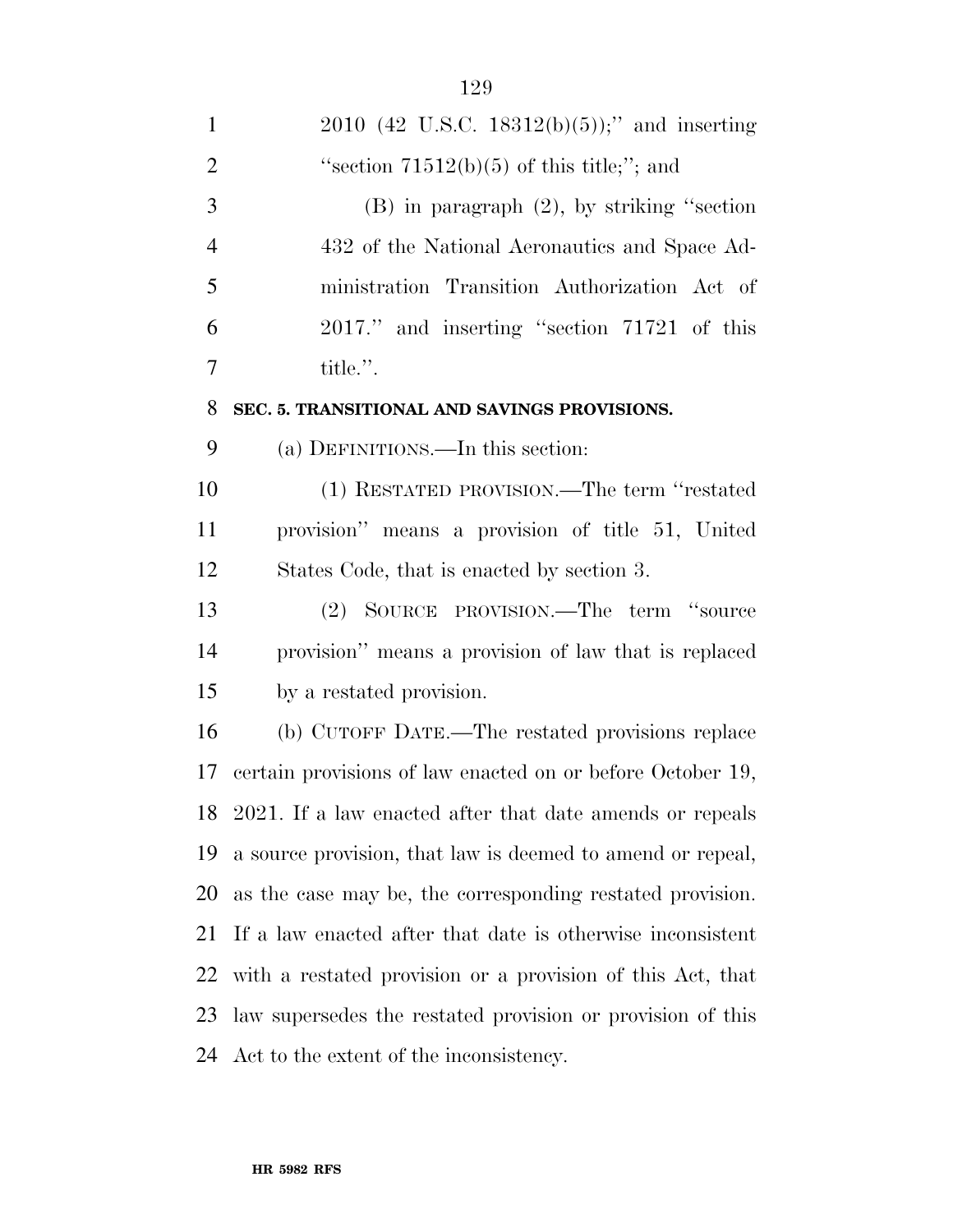(c) ORIGINAL DATE OF ENACTMENT UNCHANGED.— A restated provision is deemed to have been enacted on the date of enactment of the corresponding source provi-sion.

 (d) REFERENCES TO RESTATED PROVISIONS.—A reference to a restated provision is deemed to refer to the corresponding source provision.

 (e) REFERENCES TO SOURCE PROVISIONS.—A ref- erence to a source provision, including a reference in a regulation, order, or other law, is deemed to refer to the corresponding restated provision.

 (f) REGULATIONS, ORDERS, AND OTHER ADMINIS- TRATIVE ACTIONS.—A regulation, order, or other admin- istrative action in effect under a source provision con- tinues in effect under the corresponding restated provi-sion.

 (g) ACTIONS TAKEN AND OFFENSES COMMITTED.— An action taken or an offense committed under a source provision is deemed to have been taken or committed under the corresponding restated provision.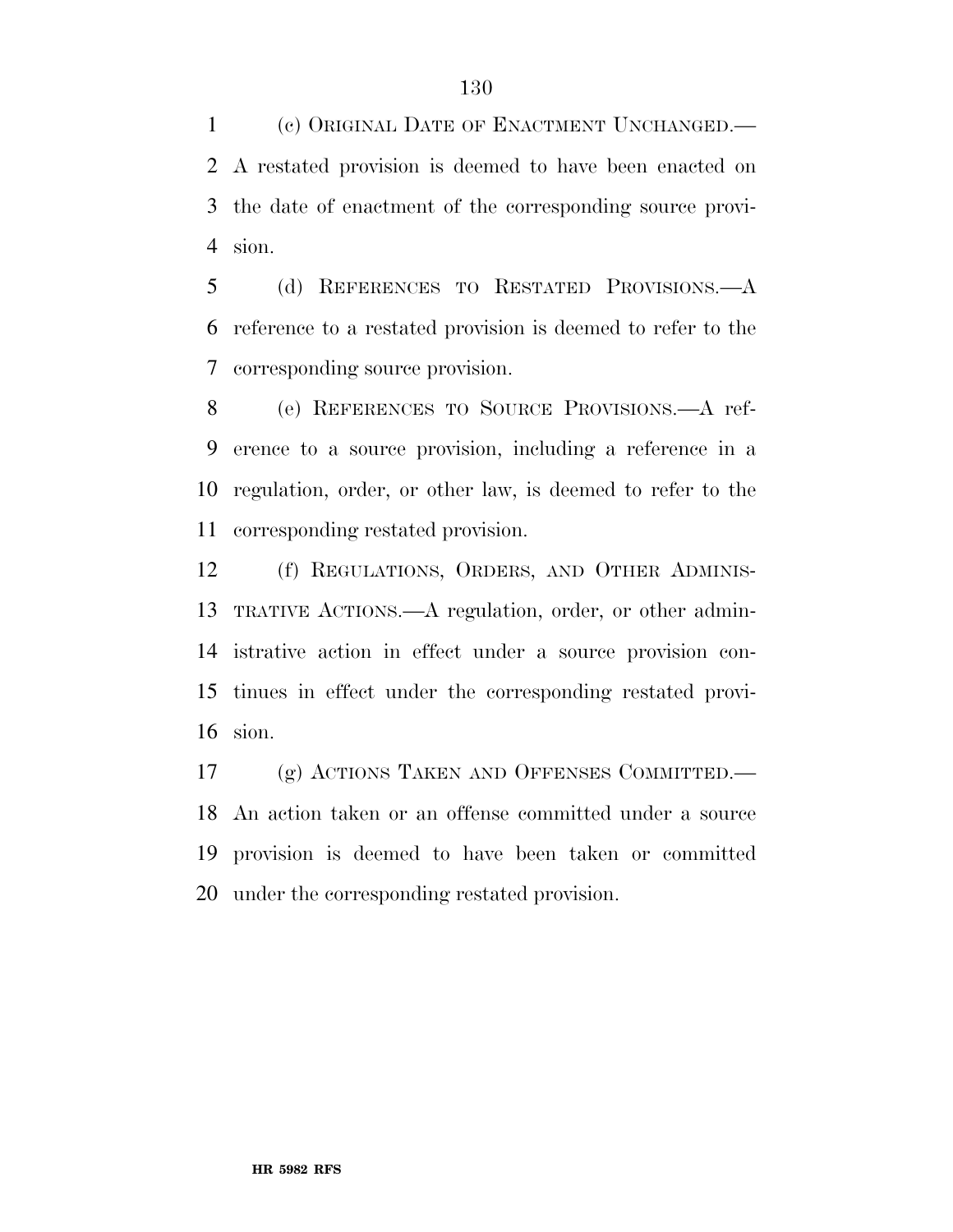### 1 **SEC. 6. REPEALS.**

 (a) IN GENERAL.—The provisions of law listed in subsection (b) are repealed, except with respect to rights and duties that matured, penalties that were incurred, or proceedings that were begun before the date of enactment of this Act.

131

7 (b) SCHEDULE OF LAWS REPEALED.—The repealed 8 provisions referred to in subsection (a) are listed in the 9 table below.

| Act                                                                                                                        | Section                | United States Code Former Classi-<br>fication |
|----------------------------------------------------------------------------------------------------------------------------|------------------------|-----------------------------------------------|
| National Aeronauties and Space Ad-<br>Authorization<br>ministration<br>Act,<br>Fiscal Year 1989 (Public Law<br>$100 - 685$ | 104                    | 31 U.S.C. 1105 note                           |
| National Aeronauties and Space Ad-<br>ministration<br>Authorization<br>Act,<br>Fiscal Year 1993 (Public Law<br>$102 - 588$ | 210                    | 51 U.S.C. 30103 note                          |
| National Aeronauties and Space Ad-<br>ministration Authorization Act of<br>2010 (Public Law 111-267)                       | 201                    | 42 U.S.C. 18311                               |
|                                                                                                                            | 202                    | 42 U.S.C. 18312                               |
|                                                                                                                            | 301(b)                 | 42 U.S.C. 18321(b)                            |
|                                                                                                                            | 302                    | 42 U.S.C. 18322                               |
|                                                                                                                            | 303                    | 42 U.S.C. 18323                               |
|                                                                                                                            | 304                    | 42 U.S.C. 18324                               |
|                                                                                                                            | 305                    | 42 U.S.C. 18325                               |
|                                                                                                                            | 308                    | 42 U.S.C. 18326                               |
|                                                                                                                            | 401                    | 42 U.S.C. 18341                               |
|                                                                                                                            | 403                    | 42 U.S.C. 18342                               |
|                                                                                                                            | 501                    | 42 U.S.C. 18351                               |
|                                                                                                                            | 502                    | 42 U.S.C. 18352                               |
|                                                                                                                            | 503(a)                 | 42 U.S.C. $18353(a)$                          |
|                                                                                                                            | 503(d)                 | 42 U.S.C. 18353(d)                            |
|                                                                                                                            | 503(e)                 | 42 U.S.C. $18353(e)$                          |
|                                                                                                                            | 503(f)                 | 42 U.S.C. 18353(f)                            |
|                                                                                                                            | 504                    | 42 U.S.C. 18354                               |
|                                                                                                                            | 702                    | 42 U.S.C. 18371                               |
|                                                                                                                            | 703                    | 42 U.S.C. 18372                               |
|                                                                                                                            | 704                    | 42 U.S.C. 18373                               |
|                                                                                                                            | 706                    | 42 U.S.C. 18374                               |
|                                                                                                                            | 801                    | 42 U.S.C. 18381                               |
|                                                                                                                            | $802(b)$ through $(e)$ | 42 U.S.C. $18382(b)$ through (e)              |
|                                                                                                                            | 804                    | 42 U.S.C. 18383                               |
|                                                                                                                            | 805                    | 42 U.S.C. 18384                               |
|                                                                                                                            | $806(b)$ , (e)         | 42 U.S.C. $18385(b)$ , (e)                    |
|                                                                                                                            | 807                    | 42 U.S.C. 18386                               |
|                                                                                                                            | 808                    | 42 U.S.C. 18387                               |
|                                                                                                                            | 902                    | 42 U.S.C. 18401                               |
|                                                                                                                            | 903                    | 42 U.S.C. 18402                               |
|                                                                                                                            | 904                    | 42 U.S.C. 18403                               |
|                                                                                                                            | 906                    | 42 U.S.C. 18404                               |
|                                                                                                                            | 907                    | 42 U.S.C. 18405                               |
|                                                                                                                            | 1202(b)                | 42 U.S.C. 18441(b)                            |

Schedule of Laws Repealed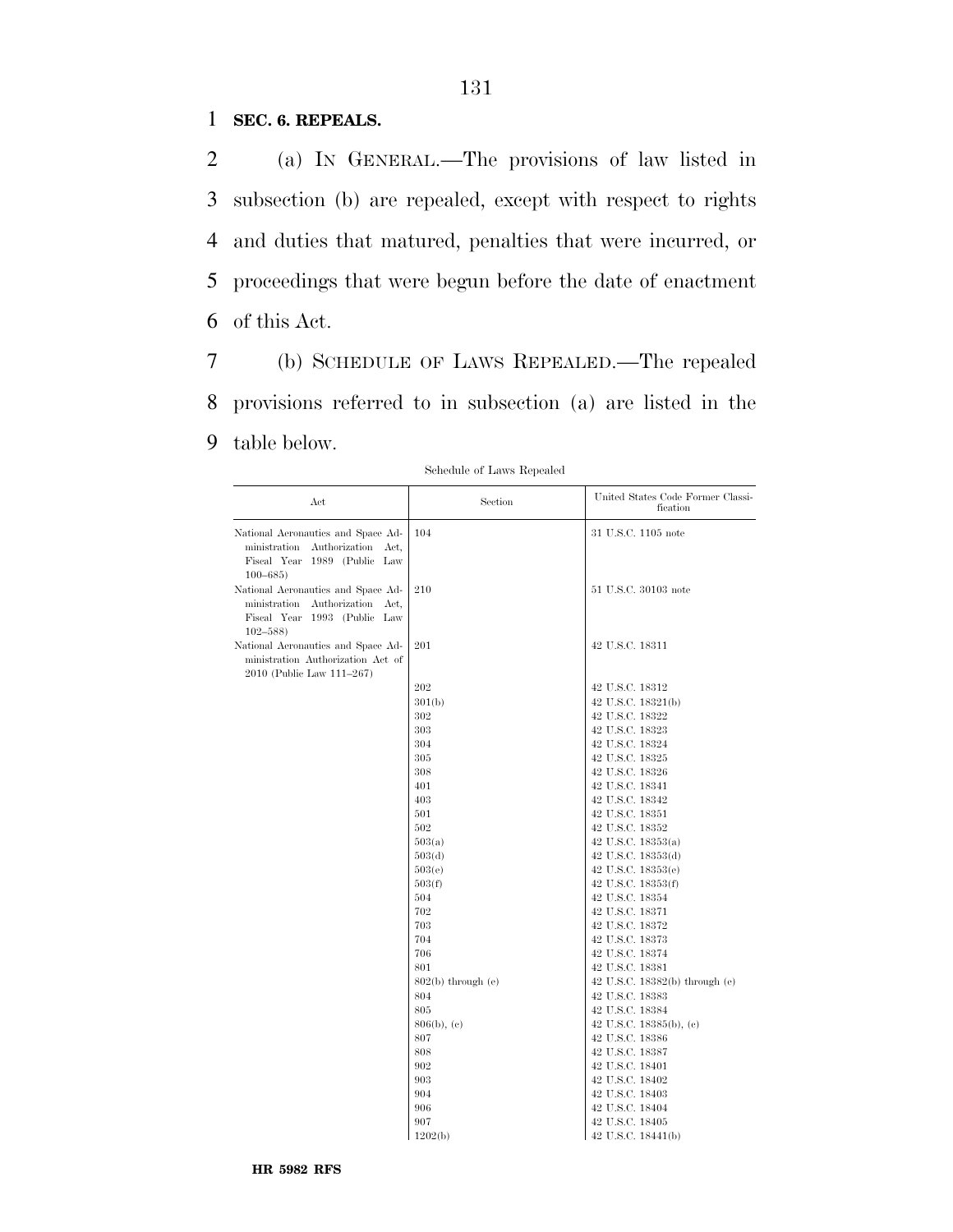Schedule of Laws Repealed—Continued

| Act                                                                                     | Section                                                    | United States Code Former Classi-<br>fication      |
|-----------------------------------------------------------------------------------------|------------------------------------------------------------|----------------------------------------------------|
|                                                                                         | 1203(b)                                                    | 42 U.S.C. 18442(b)                                 |
|                                                                                         | 1206                                                       | 42 U.S.C. 18444                                    |
|                                                                                         | 1207                                                       | 42 U.S.C. 18445                                    |
| America COMPETES Reauthoriza-<br>tion Act of 2010 (Public Law<br>$111 - 358$            | 202(b)                                                     | 51 U.S.C. note prec. 40901                         |
|                                                                                         | 203(e)                                                     | 51 U.S.C. note prec. 30501                         |
|                                                                                         | 204(b)                                                     | 51 U.S.C. 20303 note                               |
| National Defense Authorization Act<br>for Fiscal Year 2013 (Public Law<br>$112 - 239$   | $913(a)$ , (b)                                             | 51 U.S.C. 30701 note                               |
| Science Appropriations Act, 2013                                                        | (1st, 2d provisos under heading                            | 51 U.S.C. 20145 note                               |
| (Public Law 113-6, div. B, title                                                        | "CONSTRUCTION AND ENVIRON-                                 |                                                    |
| $\rm III$                                                                               | MENTAL COMPLIANCE AND RES-<br>TORATION", at 127 Stat. 263) |                                                    |
| Inspiring the Next Space Pioneers,                                                      | 3                                                          | 51 U.S.C. note prec. 40901                         |
| Innovators, Researchers, and Ex-<br>plorers (INSPIRE) Women Act<br>$(Public Law 115-7)$ |                                                            |                                                    |
| National Aeronauties and Space Ad-                                                      | 301(b)                                                     | 51 U.S.C. 50111 note                               |
| ministration Transition Authoriza-<br>tion Act of 2017 (Public Law                      |                                                            |                                                    |
| $115 - 10$                                                                              | 301(e)                                                     | 42 U.S.C. 18351, 51 U.S.C. 50111<br>note           |
|                                                                                         | 302(d)                                                     | 42 U.S.C. 18311, 51 U.S.C. 50111<br>note           |
|                                                                                         | 302(e)                                                     | 51 U.S.C. 50111 note                               |
|                                                                                         | 302(f)                                                     | 42 U.S.C. 18341, 51 U.S.C. 50111<br>note           |
|                                                                                         | 302(g)                                                     | 51 U.S.C. 50111 note<br>51 U.S.C. 50111 note       |
|                                                                                         | 302(h)(2)<br>303(e)                                        | 51 U.S.C. 50111, 51 U.S.C. 50111                   |
|                                                                                         |                                                            | note                                               |
|                                                                                         | 421(b)(2)                                                  | 51 U.S.C. 20301 note                               |
|                                                                                         | 421(d)                                                     | 51 U.S.C. 20301 note                               |
|                                                                                         | 421(f)<br>421(g)                                           | 51 U.S.C. 20301 note<br>51 U.S.C. 20301 note       |
|                                                                                         | 432(b)                                                     | 51 U.S.C. 20302 note                               |
|                                                                                         | 501(b)                                                     | 51 U.S.C. 20301 note                               |
|                                                                                         | 502(b)                                                     | 51 U.S.C. 20301 note                               |
|                                                                                         | 508<br>509                                                 | 51 U.S.C. 20301 note<br>51 U.S.C. 20301 note       |
|                                                                                         | 517                                                        | 51 U.S.C. 20113 note                               |
|                                                                                         | 701(e)                                                     | 51 U.S.C. 20301 note                               |
|                                                                                         | 701(d)                                                     | 51 U.S.C. 20301 note                               |
|                                                                                         | 702(a)<br>702(b)                                           | 51 U.S.C. 20301 note<br>51 U.S.C. 20301 note       |
|                                                                                         | 702(e)                                                     | 51 U.S.C. 20301 note                               |
|                                                                                         | 702(d)                                                     | 51 U.S.C. 20301 note                               |
|                                                                                         | 702(e)                                                     | 51 U.S.C. 20301 note                               |
|                                                                                         | 702(f)(1)                                                  | 51 U.S.C. 20301 note                               |
|                                                                                         | 702(h)<br>811(a)                                           | 51 U.S.C. 20301 note<br>51 U.S.C. 20111 note       |
|                                                                                         | 812                                                        | $51$ U.S.C. $20111$ note                           |
|                                                                                         | 813(b)                                                     | $51$ U.S.C. $20111$ note                           |
|                                                                                         | 821                                                        | $51$ U.S.C. $20111$ note                           |
|                                                                                         | 822(e)<br>824(b)(1)                                        | 51 U.S.C. 50131 note                               |
|                                                                                         | 825(e)                                                     | 51 U.S.C. note prec. 40901<br>51 U.S.C. 50131 note |
|                                                                                         | 826                                                        | 51 U.S.C. 70102 note                               |
|                                                                                         | 837(b)                                                     | 51 U.S.C. 31502 note                               |
|                                                                                         | 837(e)                                                     | $51$ U.S.C. $31502$ note                           |
|                                                                                         | 837(d)                                                     | 51 U.S.C. 31502 note<br>51 U.S.C. 31502 note       |
|                                                                                         | 837(e)<br>841(b)                                           | 51 U.S.C. 20113 note                               |
|                                                                                         | 841(e)                                                     | $51$ U.S.C. 20113 note                             |
|                                                                                         | 841(d)                                                     | 51 U.S.C. 20113 note                               |
|                                                                                         | 841(e)                                                     | 51 U.S.C. 20113 note                               |